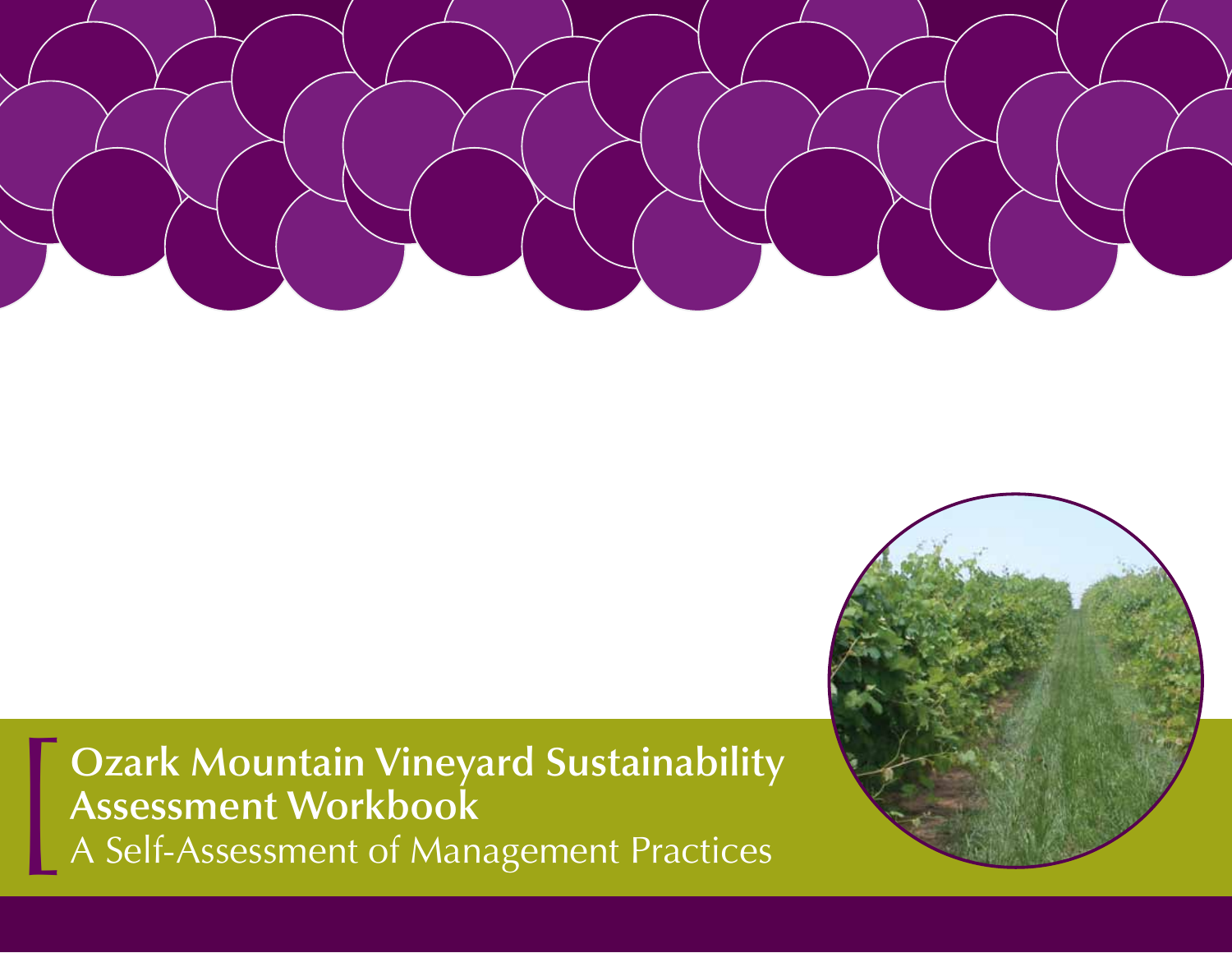**Donn T. Johnson, Editor** Professor, Fruit Entomology Research **University of Arkansas-Fayetteville**

**R. Keith Striegler**  Director and Viticulture Program Leader, ICCVE\* **University of Missouri**

#### **R. Andrew Allen**

Viticulture Extension Associate, ICCVE\* **University of Missouri**

#### **Reid J. Smeda**

Associate Professor, Division of Plant Sciences **University of Missouri**

#### **Eli A. Bergmeier**

Viticulture Research Specialist, ICCVE\* **University of Missouri**

#### **Jackie L. Harris**

Viticulture Extension Assistant, ICCVE\* **University of Missouri**

#### **Joe Cotta**

Vineyard Manager Cold Creek Vineyard Ste. Michelle Wine Estates Sunnyside, WA

*\*Institute for Continental Climate Viticulture and Enology*

#### **Workbook Technical Advisory Committee**

**Arkansas** Joe Bishop, Bishop Farms, Inc., Lowell

Thomas Post, Post Familie Vineyards, Altus

Al Wiederkehr, Wiederkehr Wine Cellars, Inc., Wiederkehr Village

**Missouri** Cory Bomgaars, Les Bourgeois Winery, Rocheport

Mary Burson, Timary Vineyard, Defiance

Tim Burson, Timary Vineyard, Defiance

Gene Cowherd, Windymont Vineyards, Purdy

Colleen Gerke, Jowler Creek Vineyard & Winery, Platte City

Katie Nott Gill, Peaceful Bend Vineyard, Steelville

Frank Gordon, Crown Gordon Vineyards, Columbia

Andrew Meggitt, St. James Winery, St. James

Sarah Schmidt, Baltimore Bend Vineyard, Waverly

Marty Strussion, Cave Vineyard, Ste. Genevieve

#### **Oklahoma**

Dr. Eric Stafne, Horticulture and Landscape Architecture Department, Oklahoma State University



Institute for Continental Climate Viticulture and Enology College of Agriculture, Food and Natural Resources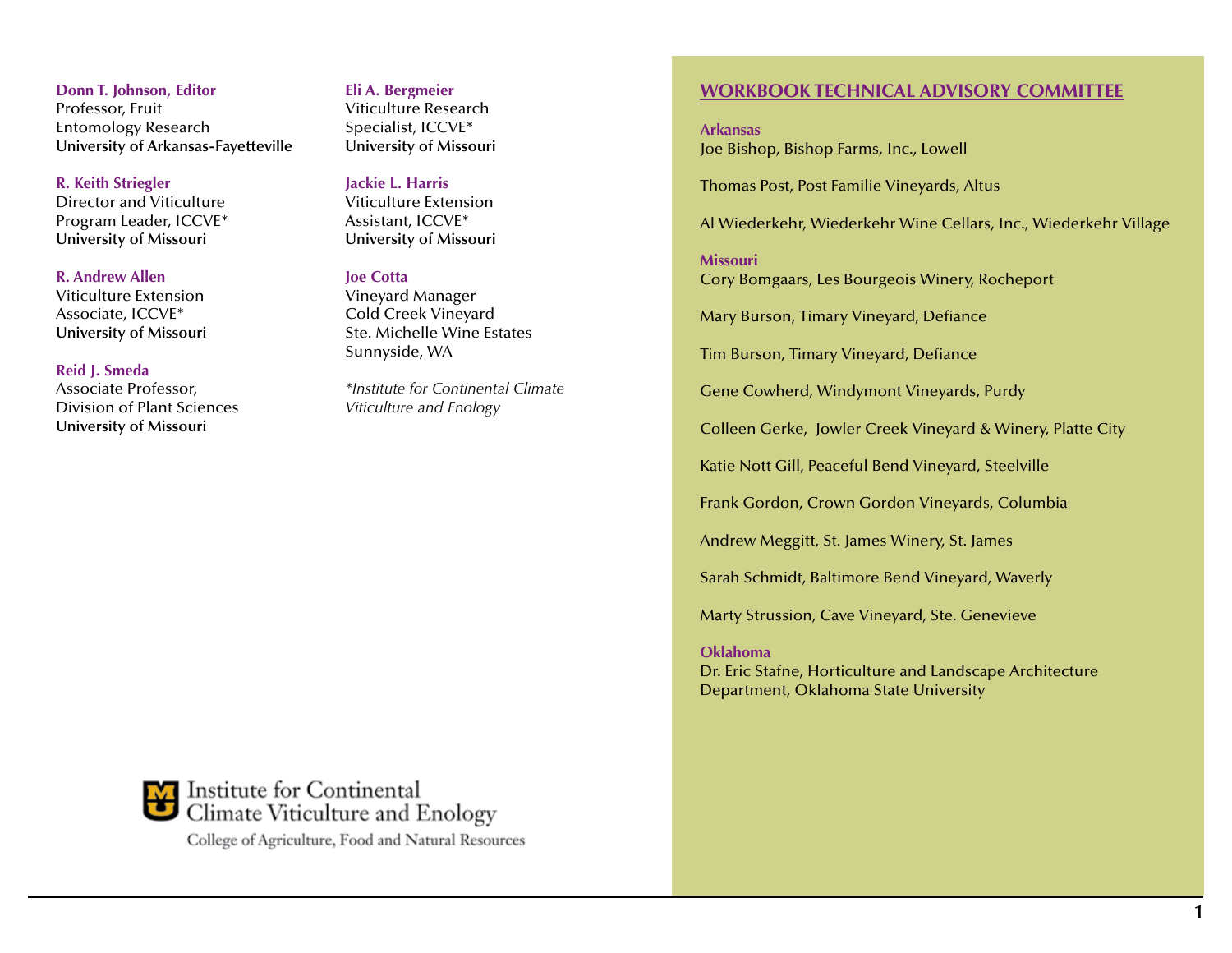# **TABLE OF CONTENTS**

| IV. Soil and Vine Nutrition Management14 |  |
|------------------------------------------|--|
|                                          |  |
|                                          |  |
|                                          |  |
|                                          |  |
|                                          |  |
|                                          |  |
|                                          |  |
| Pest damage, common name,                |  |
|                                          |  |
|                                          |  |
| Insect pest damage identification44      |  |
|                                          |  |
|                                          |  |
|                                          |  |
|                                          |  |
|                                          |  |
|                                          |  |
|                                          |  |

| Soils                                |  |
|--------------------------------------|--|
|                                      |  |
| Soil and Vine Nutrition Management66 |  |
|                                      |  |
|                                      |  |
|                                      |  |
|                                      |  |
|                                      |  |
|                                      |  |
|                                      |  |
|                                      |  |
|                                      |  |
|                                      |  |
|                                      |  |
|                                      |  |
|                                      |  |
|                                      |  |
|                                      |  |
|                                      |  |
|                                      |  |

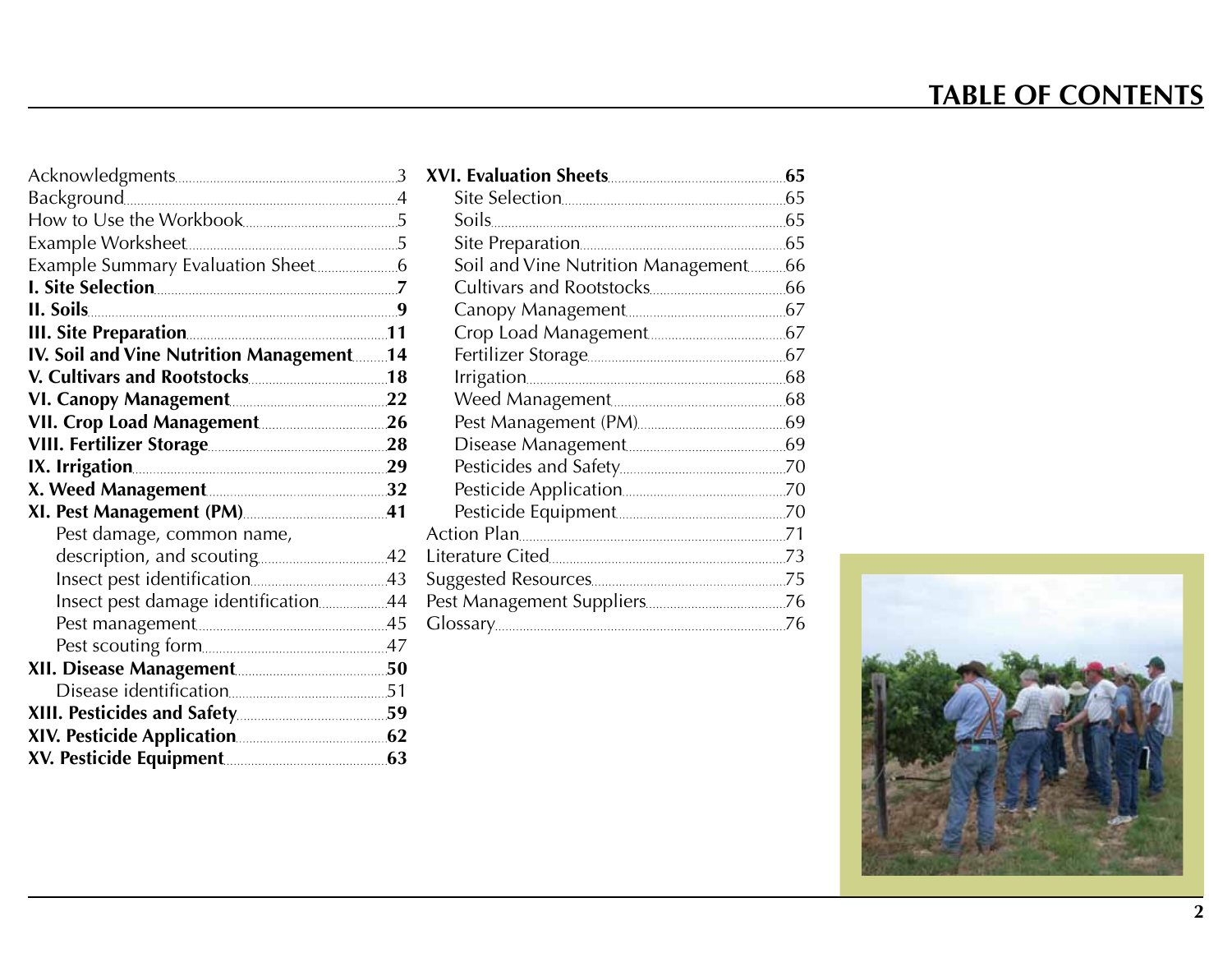<span id="page-3-0"></span>We greatly appreciate the Viticulture Consortium, the University of Arkansas Division of Agriculture and Missouri Wine and Grape Board for partial funding of this workbook.

The Ozark Mountain Vineyard Sustainability Assessment Workbook relied heavily on the grower self-assessment models developed by Farm\*A\*Syst / Home\*A\*Syst (FAS) (Madison, Wisc.) that were incorporated into the Lodi Winegrower's Workbook (Lodi-Woodbridge Wine Grape Commission, Lodi, Calif.), the New York Guide to Sustainable Viticulture Practices Grower Self-Assessment Workbook (Cornell University Cooperative Extension), Code of Sustainable Winegrowing Practices Workbook (Dlott et al. 2002) and the Michigan Grape-A-Syst Workbook. These workbooks provided growers with educational material and aided growers in self-assessing their farming management practices, developing a plan for addressing concerns and implementing management practices to improve farm sustainability and minimize ecological impact.

The major farming issues or concerns and educational materials presented in this Ozark Mountain Vineyard Sustainability Assessment Workbook were identified from both a baseline survey of vineyard best management practice adoption in the Ozark Mountain region conducted in 2005 by Keith Striegler, Donn Johnson, Andy Allen and Eli Bergmeier (unpublished data), and several years of tailgate meetings in six vineyard sites. We have discussed vineyard problems and solutions with more than 100 grape growers from Arkansas, Illinois, Kansas, Missouri and Oklahoma. The survey results indicated that wine grape acreage is increasing, and the number of wineries and wine production in the Ozark region is growing rapidly. Several cultural practices for disease control, including

scouting and vine canopy management, were more commonly employed by respondents. Other best management practices have achieved low adoption, including selecting cultivars with high disease resistance, petiole analysis for monitoring vine nutrition, removing alternate hosts of pests, use of vineyard scouting coupled with degree day models for timing pesticide applications, identification of weed species, or planting grape phylloxera-susceptible cultivars on resistant rootstock. Sustainable grape production incorporates an evolving set of practices; as new vineyard issues emerge and new information is developed, it will be incorporated into future issues of the workbook.

> *Photo credits: Authors of pictures are listed in alphabetical order: Andy Allen: soil profile (p. 9), petiole sampling (p. 14), diseases (pp. 51-52); Donn Johnson: covers, insect pests (p. 43), plant symptoms of insect damage (p. 44).*

> *Disclaimer: Please note that this workbook is not a production guide but will be used to assess progress in implementation of viticulture practices. Not all issues will apply to your vineyard nor are the options listed for management the only possible solutions. The authors have included the most up-to-date information for each of the issues discussed.*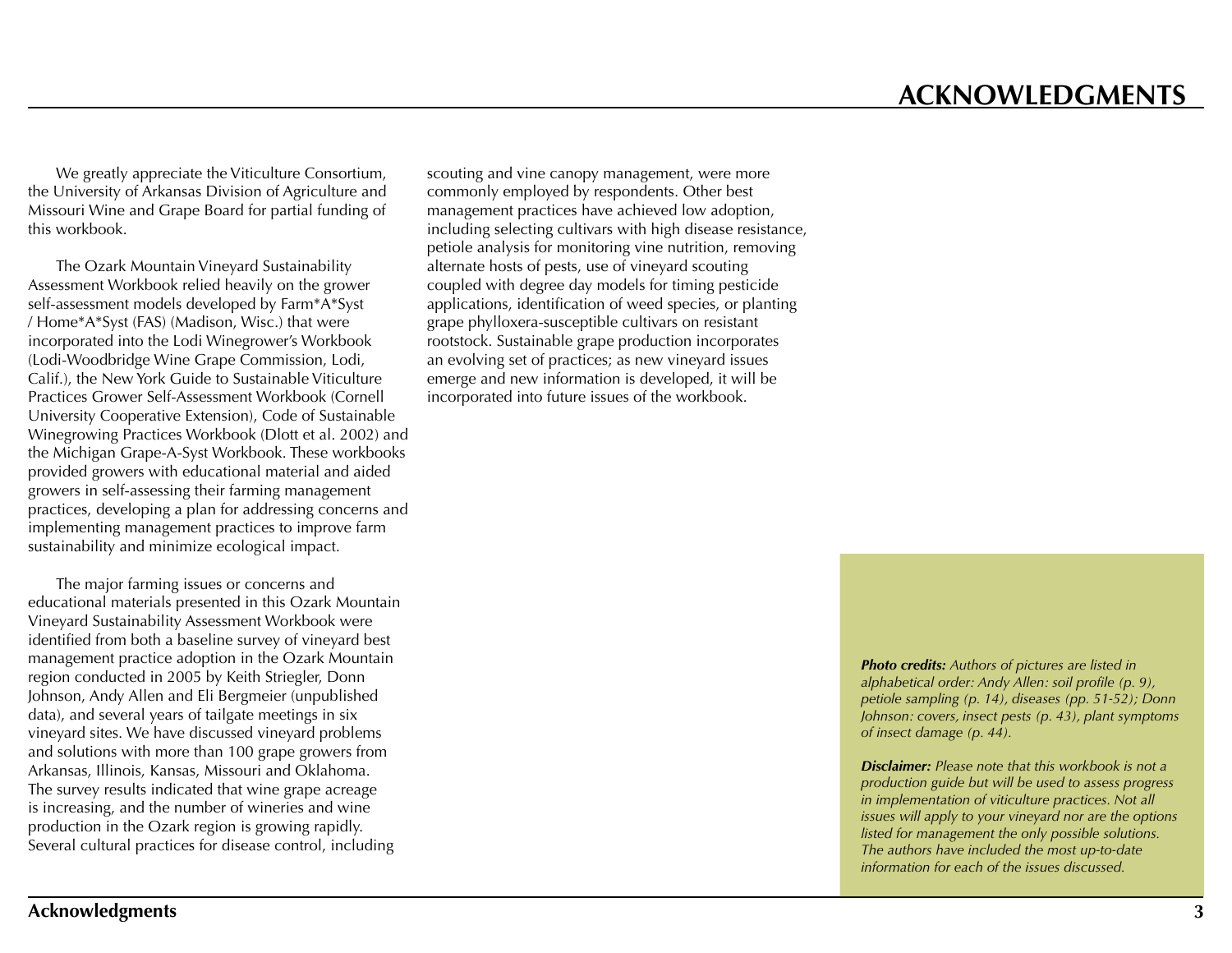<span id="page-4-0"></span>The Ozark Mountain Vineyard Assessment Workbook was one of four objectives of a project funded from 2005 to 2009 titled, "Demonstration & Verification of Best Management Practices for Wine Grape Production in the Ozark Mountain Region," which had the goal of increasing vineyard **sustainability** and the adoption of environmentally-friendly vineyard management practices. The project had the following objectives:

- To conduct surveys to establish a benchmark and quantify progress in adopting grape best management practices (BMP) and to identify constraints to implementation in Arkansas and Missouri.
- To demonstrate grape best management practices.
- To disseminate grape management, pest and disease event information in a timely manner.
- To produce a Wine Grape Integrated Production Systems Workbook for use in grower grape best management practices workshops.

The summarized responses of a 2005 survey of Arkansas and Missouri grape growers identifies current grapevine canopy, insect and disease management practices. Half-day field workshops were held in April, May, June, July and early December (yearly research summary) at the six demonstration vineyard sites from 2006 to 2008 in Altus and Hindsville, Ark. and Ste. Genevieve, St. James, Hermann and Rocheport, Mo.

## **The best wine grape management practices topics covered or demonstrated included the following:**

Canopy and crop load management practices for Merlot, Chambourcin, Chardonel, Norton and Vignoles, including shoot thinning, shoot positioning, leaf removal and cluster thinning; collected yield, cluster counts, average berry weight, fruit composition analysis and, where appropriate, bunch rot incidence data and presented analyzed

data to growers. For Vignoles, these treatments were designed to reduce cluster susceptibility to bunch rot by altering the very tight cluster architecture which is highly susceptible to bunch rot;

- Petiole and soil sampling for vineyard nutrient management;
- Irrigation;
- Weed management;
- Use of weather station data to run grape disease models (Spectrum Technologies, Inc., Plainfield, Ill.) to identify weather conditions that lead to disease events (spray dates) for black rot, downy mildew, powdery mildew, botrytis and phomopsis diseases;
- • Grape pest scouting and decision-making pest management programs for grape berry moth, grape phylloxera, grape root borer, grape scale, Japanese beetle and green June beetle;
- Surveying and ranking foliar and root grape phylloxera infestations on the major wine grape cultivars growing either as self-rooted or grafted on rootstocks in the Ozark Region;
- Comparison of efficacy and timing of various insecticides and **biopesticides** against grape berry moth, grape phylloxera, Japanese beetle and green June beetles;
- Assessing density of grape root borer per vine across the Ozark Regions and evaluate mass trapping as a tactic to reduce this pest.

## **The current phase of our program is**

- to verify and implement at the grower level improved practices for managing vineyard canopies and crop load, pests and weeds;
- to conduct a regional weed survey culminating in a weed fact sheet, summarize disease management information and prepare a grape disease fact sheet;
- to develop a real-time and predictive information delivery system;
- to use this workbook to develop and implement

grower self-assessment of vineyard practices;

• to develop rules so a grower can be certified as using a minimum level of ecological or sustainable vineyard practices.

 **BACKGROUND**

#### **The Ozark Vineyard Assessment Workbook will**

- 1. be easy to follow;
- 2. be used by most growers in the Ozark Region;
- 3. achieve positive peer image and peer recognition;
- 4. present a positive public image of grape production in the Ozark;
- 5. identify, improve and promote the most effective grape BMP.

#### **The Ozark Vineyard Assessment Workbook will achieve the above goals by helping growers to implement BMP that**

- 1. improve vine health;
- 2. improve wine quality and year-to-year consistency;
- 3. improve vineyard sustainability through education programs;
- 4. develop a voluntary Vineyard Sustainability Certification Program that will improve the adoption of sustainable winegrowing practices in the Ozark Region;
- 5. create public awareness that vineyard and winery practices are part of a good land stewardship program.

## **So what is sustainable winegrape production?**

A total-farm philosophy, sustainable winegrape production emphasizes the use of vineyard management practices that minimize impact on the environment, are economically feasible, and address needs and interests of the community (Dlott et al. 2002).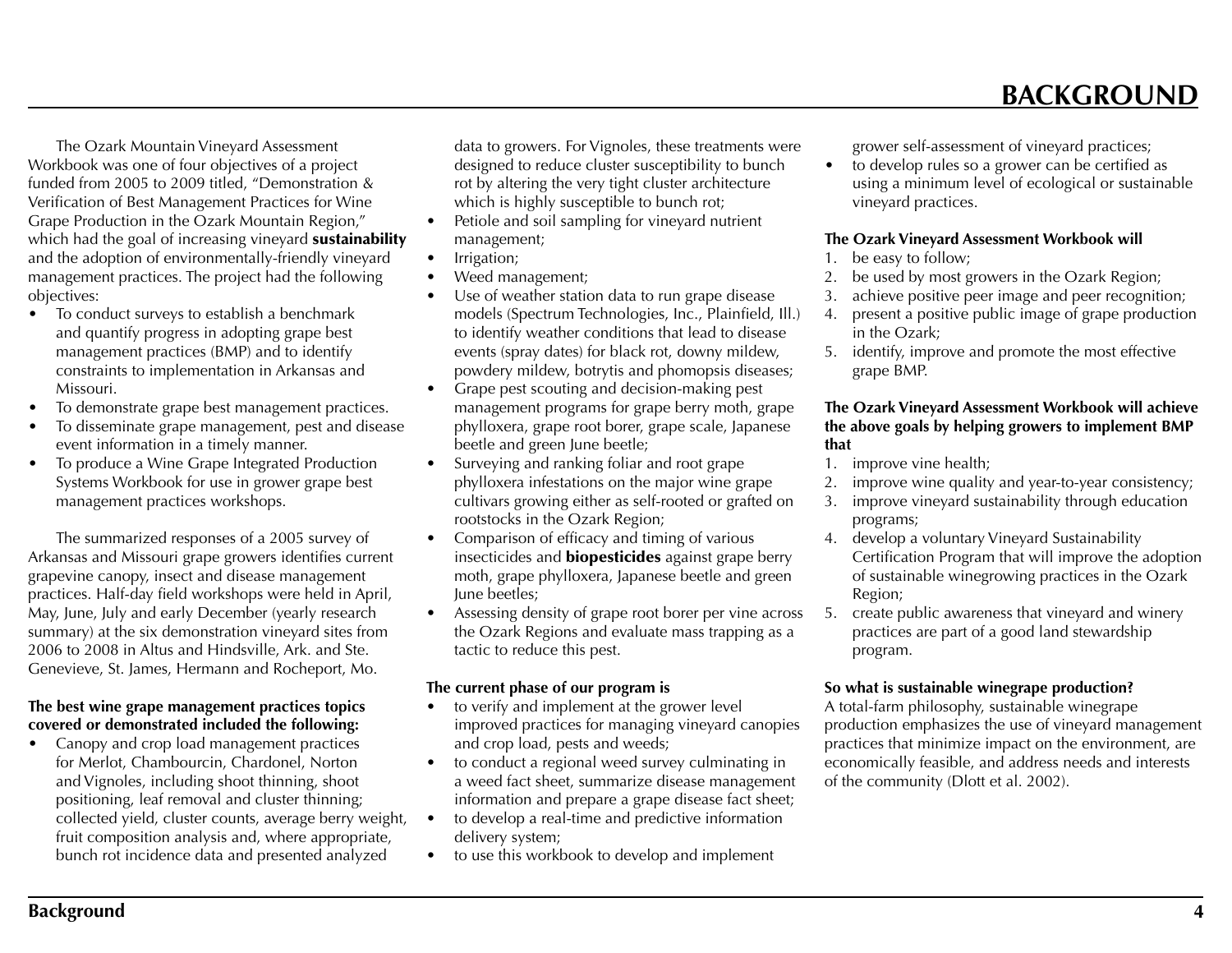<span id="page-5-0"></span>The workbook covers site selection, soils, site preparation, soil and vine nutrition management, cultivars and rootstocks, canopy management, crop load management, fertilizer storage, irrigation, weed management, pest management, disease management, pesticides and safety, pesticide application and pesticide equipment. Workbooks will be distributed to interested grape growers prior to attending a workshop of 6 to 10 growers that will be advertised for strategic geographic regions of Arkansas and Missouri. Some chapters cite references or have highlighted **terms**, which are listed in either the Literature Cited or Glossary at the end of the workbook.

At a workshop, the authors will help each grower go through the workbook, become better informed about viticulture and the current grape BMP being recommended, fill out their score sheet for each chapter and develop an action plan for implementing appropriate BMP into their farm system.

See the Example Worksheet to the right. Each worksheet will state an issue in the left column, followed by four categories ranging from Category 4 (most sustainable and most preferred response for the given issue) to Category 1 (indicating the grower currently is not addressing or not in the position to address this issue in a sustainable manner).

We are hopeful that growers will participate in Continuing Education workshops as they become available. Each workshop group will discuss and be asked to come to an agreement as to the criteria for a Vineyard Sustainability Certification Program (voluntary). Once the Certification Program is available, growers can voluntarily request their farm system be evaluated and receive certification.

## **Example Worksheet**

| Pest and damage identification                                                                                |                                                                                                                                                        |                                                                                                                                  |                                                                                  |                                                                                 |
|---------------------------------------------------------------------------------------------------------------|--------------------------------------------------------------------------------------------------------------------------------------------------------|----------------------------------------------------------------------------------------------------------------------------------|----------------------------------------------------------------------------------|---------------------------------------------------------------------------------|
|                                                                                                               | <b>Most sustainable</b>                                                                                                                                |                                                                                                                                  |                                                                                  | Least sustainable                                                               |
| <b>Issue</b>                                                                                                  | <b>Category 4</b>                                                                                                                                      | <b>Category 3</b>                                                                                                                | <b>Category 2</b>                                                                | <b>Category 1</b>                                                               |
| 55. What resources<br>are used to identify<br>insect pests and<br>corresponding<br>damage in the<br>vineyard? | Vineyard manager<br>and workers can<br>identify insect<br>pests and damage<br>symptoms and know<br>which cultivars are<br>susceptible to each<br>pest. | Vineyard manager<br>can identify insect<br>pests and damage<br>symptoms but<br>workers use posted<br>color photo fact<br>sheets. | Only the vineyard<br>manager can identify<br>cause of fruit or<br>foliar damage. | No one can identify<br>the major insect<br>pests or damage that<br>each causes. |
| <b>Notes:</b> (Write notes to yourself about how this issue affects your farm.)                               |                                                                                                                                                        |                                                                                                                                  |                                                                                  |                                                                                 |
|                                                                                                               |                                                                                                                                                        |                                                                                                                                  |                                                                                  |                                                                                 |

- Read the 4 categories and decide which one best fits how you deal with this **Issue no**.
- **Go to Summary Evaluation Sheets** on pages 62-67, locate the **Issue no.** and check the appropriate category box.
- If you plan to change how you deal with this **Issue no.**, go to **Action Plan** on pages 68-69 and briefly describe how you will implement a higher category.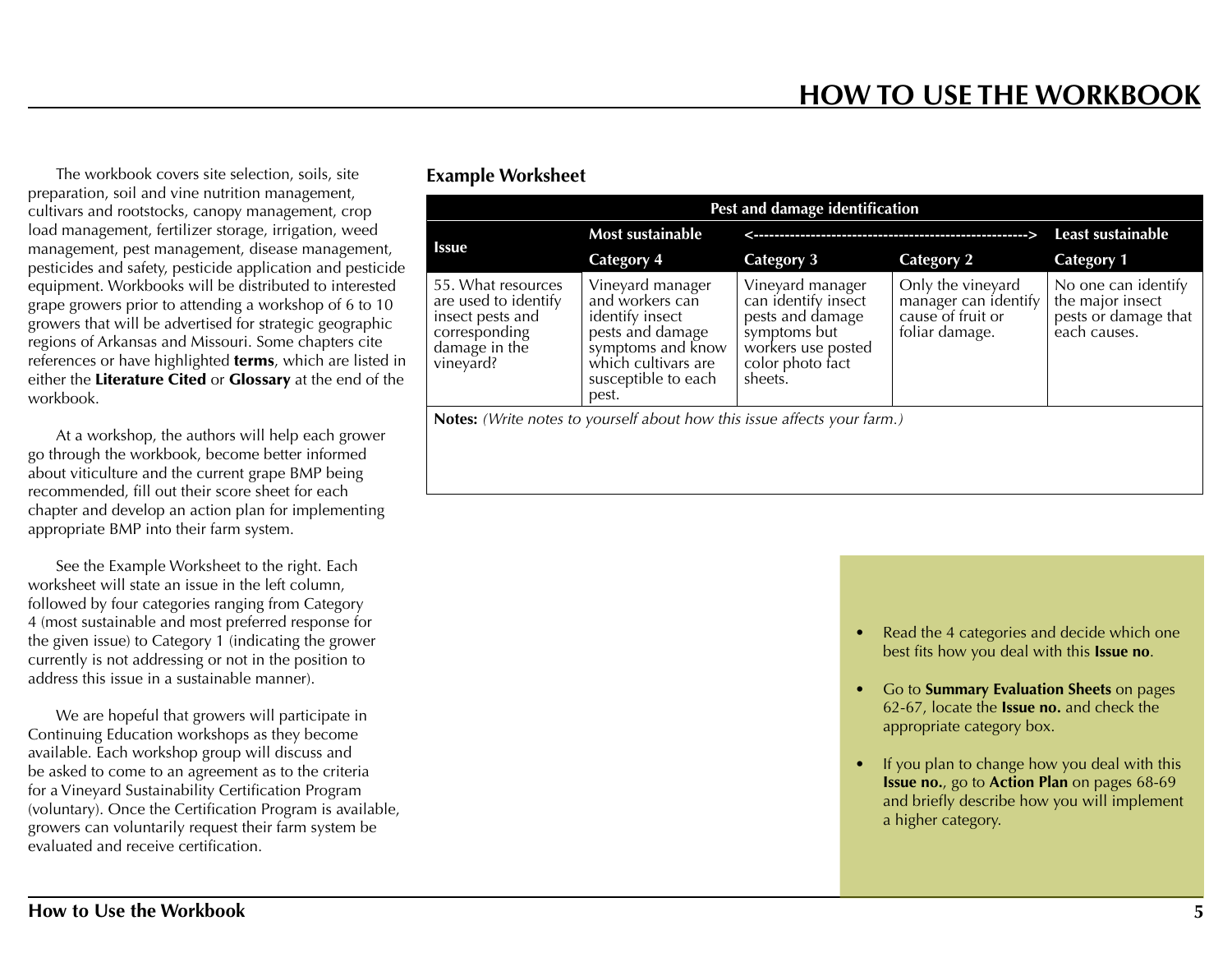## **HOW TO USE THE WORKBOOK**

## <span id="page-6-0"></span>**Example Summary Evaluation Sheet**

|                                                                                                         |                |   |   | <b>Category</b> |                |    |
|---------------------------------------------------------------------------------------------------------|----------------|---|---|-----------------|----------------|----|
| <b>Issue</b>                                                                                            | Page<br>no.    | 4 | 3 | $\overline{2}$  |                | NR |
| 1. Is vineyard located on a<br>site with higher elevation?                                              | $\overline{4}$ |   | J |                 |                |    |
| 5. Evaluate soil profile<br>to identify location of<br>hardpans and compaction                          | 6              |   |   |                 |                |    |
| 30. Are leaves removed<br>as necessary for healthy<br>clusters?                                         | 21             |   |   |                 |                |    |
| 34. What are the methods<br>and timing of crop<br>thinning?                                             | 23             |   |   |                 |                |    |
| 42. What is the soil's<br>water holding capacity?                                                       | 27             |   |   |                 | V <sub>C</sub> |    |
| 46. What resources are<br>used to identify weeds in<br>the vineyard?                                    | 30             |   |   | M               | <b>VC</b>      |    |
| 55. What resources are<br>used to identify insect<br>pests and corresponding<br>damage in the vineyard? | 42             |   |   |                 |                |    |
| 80. Is foliage sprayer<br>properly maintained?                                                          | 60             |   |   |                 |                |    |

- Check the category that best represents how you deal with this issue.
- Check **NR** if the issue is not relevant to your vineyard.
- • Insert vineyard initials **(example: M, V, C)** in the appropriate boxes when scoring 2 or more blocks.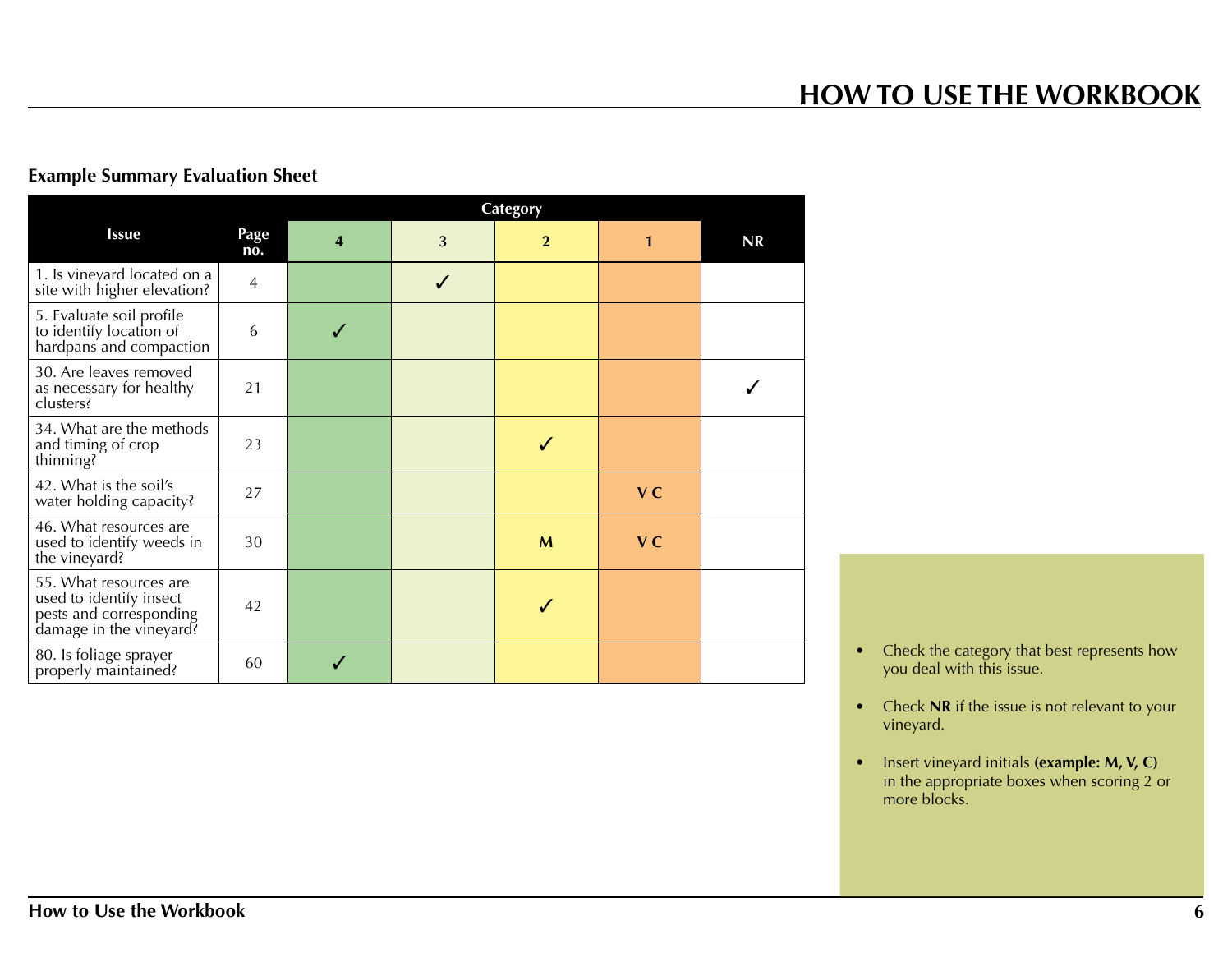<span id="page-7-0"></span>Proper site selection is one of the most important, yet most under-appreciated, components of successful grape production. A critical element of sustainable viticulture, poor site selection will often lead to failure of the vineyard enterprise. The best approach to locating a vineyard is to understand the characteristics of a site that make it well-suited for grape production and then to look for land that possesses those characteristics.

The elevation of a particular site has its greatest impact on temperature relations in the vineyard, so consider both the relative and the absolute elevation of a site. The relative elevation of a site is its elevation in relation to the immediate surrounding area. Its importance lies in the fact that cold air is heavy and flows downhill like water. As it flows downward, it displaces warmer air to a higher altitude. This type of freeze event, where the air becomes stratified into layers with the colder air at ground level, is known as a radiational freeze and is the type generally encountered in late winter/early spring frost situations. The vineyard site needs to be high enough above the lower surrounding area that the cold air can flow completely out of the vineyard. This is important for both frost and freeze protection and is the single best step in preventing frost and freeze damage.

The slope of a site is the rate of incline from the bottom of the site to the top. It is defined as the amount of rise (or increase in elevation) in feet per hundred feet of run (horizontal distance) and is expressed as a percentage (i.e. 5%). Slopes promote and accelerate cold air drainage, the greater the degree of slope the faster air drains out of a site. Slopes of 3 to 5 percent are adequate for cold air drainage, with a 5 percent slope being better. Slopes of 5 to 10 percent are good, however, as one goes beyond a 5 or 6 percent slope the risk of erosion begins to increase significantly —

especially with more erodible soil types — and may force a change in vineyard row orientation from that which the vineyardist would prefer. Flat sites (slope=0%) can be either good or bad depending on whether they are located on the tops of hills or ridges, and thus have cold air drainage away from them (good), or at the bottom of hills or in valleys and thus have cold air drainage toward them (bad).

| <b>Elevation</b>                                                                                                                                                                                                                    |                                                                                                                   |                                                                                                         |                   |                                                                                                                  |
|-------------------------------------------------------------------------------------------------------------------------------------------------------------------------------------------------------------------------------------|-------------------------------------------------------------------------------------------------------------------|---------------------------------------------------------------------------------------------------------|-------------------|------------------------------------------------------------------------------------------------------------------|
| <b>Issue</b>                                                                                                                                                                                                                        | Category 4                                                                                                        | <b>Category 3</b>                                                                                       | <b>Category 2</b> | <b>Category 1</b>                                                                                                |
| 1. Is vineyard<br>located on a<br>site with higher<br>elevation?                                                                                                                                                                    | Vineyard site is<br>located on hilltop<br>or ridge and is<br>substantially higher<br>than surrounding<br>terrain. | Vineyard site is<br>located on hill<br>slopes and is<br>somewhat higher<br>than surrounding<br>terrain. |                   | Vineyard site is on<br>lower slopes or<br>lower lying areas<br>and is not higher<br>than surrounding<br>terrain. |
| Notes: Cold air settles to lower elevations. Locating vineyards at higher elevations is necessary to keep vineyards<br>out of frost pockets or areas where cold air gathers and concentrates. Harsh winter freezes can cause severe |                                                                                                                   |                                                                                                         |                   |                                                                                                                  |

damage to grapevines or even vine loss. Winter freeze injury to grapevine trunks can also lead to problems with crown gall. Spring frost injury is a common occurrence in Midwestern vineyards and can result in mild to heavy crop losses. Selecting vineyard sites at higher elevations is the first best step to avoiding winter freeze or spring frost injuries that can lead to vine or crop loss.

| <b>Slope</b>                                                    |                                                                                                      |                                                                                                      |                                                                                                              |                                                                                                                                                                           |
|-----------------------------------------------------------------|------------------------------------------------------------------------------------------------------|------------------------------------------------------------------------------------------------------|--------------------------------------------------------------------------------------------------------------|---------------------------------------------------------------------------------------------------------------------------------------------------------------------------|
| <b>Issue</b>                                                    | <b>Category 4</b>                                                                                    | <b>Category 3</b>                                                                                    | <b>Category 2</b>                                                                                            | <b>Category 1</b>                                                                                                                                                         |
| 2. Does vineyard<br>site have a slope to<br>discourage erosion? | Site is nearly flat on<br>ridge top $(0$ to $3\%$<br>slope).<br>With<br>Very low risk of<br>erosion. | Site has a slight<br>slope $(3 \text{ to } 5\%)$ .<br>With<br>Moderate risk of<br>erosion potential. | Site has moderate<br>slope $(5 \text{ to } 10\%)$ that<br>allows moderate<br>to severe erosion<br>potential. | Site has steep slope<br>$(>10\%)$ capable<br>of causing severe<br>erosion problem.<br>0r<br>Site is flatland (0%<br>slope) in low-lying<br>area that could be<br>flooded. |
| Notes:                                                          |                                                                                                      |                                                                                                      |                                                                                                              |                                                                                                                                                                           |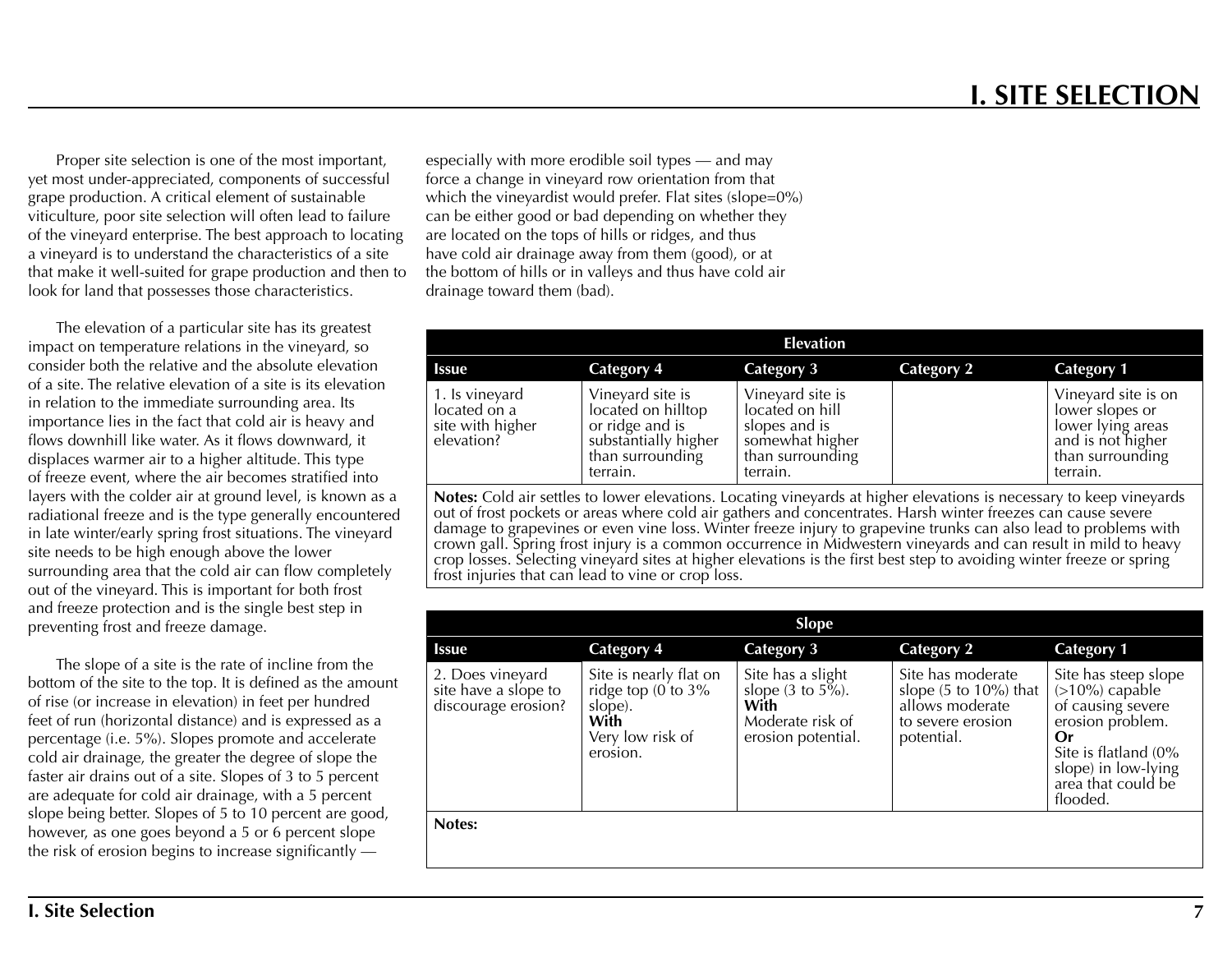| Air drainage                                                                                                                                                                                                                             |                                                                                                                                                                                                                |                                                                                                               |                                                                                                    |                                                                                                    |
|------------------------------------------------------------------------------------------------------------------------------------------------------------------------------------------------------------------------------------------|----------------------------------------------------------------------------------------------------------------------------------------------------------------------------------------------------------------|---------------------------------------------------------------------------------------------------------------|----------------------------------------------------------------------------------------------------|----------------------------------------------------------------------------------------------------|
| <b>Issue</b>                                                                                                                                                                                                                             | <b>Category 4</b>                                                                                                                                                                                              | <b>Category 3</b>                                                                                             | <b>Category 2</b>                                                                                  | <b>Category 1</b>                                                                                  |
| 3. Does vineyard site<br>encourage good air<br>drainage?                                                                                                                                                                                 | The vineyard is<br>located on higher<br>ground, and there<br>are no obstacles<br>to cold airflow<br>downhill.<br>And<br>Cover crops are<br>managed to keep<br>radiation freeze<br>height near soil<br>surtace. | The vineyard is<br>located on higher<br>ground, and there<br>are no obstacles<br>to cold airflow<br>downhill. | The obstacles to cold<br>airflow downhill<br>are being removed<br>to improve cold air<br>drainage. | The obstacles to cold<br>airflow downhill<br>cannot be modified<br>to permit cold air to<br>drain. |
| Notes: Buildings, trees (especially evergreens such as cedars), tall cover crops, brush and other obstacles to cold<br>air movement downhill can result in cold air building up in the vineyard, even if the vineyard has good elevation |                                                                                                                                                                                                                |                                                                                                               |                                                                                                    |                                                                                                    |

and cold air does eventually drain away from the site. Clearing underbrush in the woods or clearing swaths through the woods at intervals can allow more rapid cold air movement away from the vineyard.

|                                                                                                    |                                                                                                                                     | Air movement                                                                         |                                                                                               |                                                                                                                     |
|----------------------------------------------------------------------------------------------------|-------------------------------------------------------------------------------------------------------------------------------------|--------------------------------------------------------------------------------------|-----------------------------------------------------------------------------------------------|---------------------------------------------------------------------------------------------------------------------|
| <b>Issue</b>                                                                                       | Category 4                                                                                                                          | <b>Category 3</b>                                                                    | <b>Category 2</b>                                                                             | <b>Category 1</b>                                                                                                   |
| 4. Does vineyard site<br>allow for good air<br>movement for rapid<br>drying and lower<br>humidity? | Site is in open area<br>and is completely<br>exposed to airflow<br>during growing<br>season, which<br>lessens disease<br>potential. | Site is in moderately<br>open area and<br>most of vineyard is<br>exposed to airflow. | Site is mostly<br>enclosed by woods<br>but still has some<br>airflow through the<br>vinevard. | Site is crowded<br>by dense woods,<br>leaving only small<br>open area for<br>vineyard with little<br>or no airflow. |

**Notes:** Air movement through the vineyard during the growing season can help reduce disease pressure by<br>reducing stagnant, humid air masses around the vines. This creates an environment that is less favorable for some diseases, such as powdery mildew. Sites such as open or sparsely-wooded hilltops allow good air movement through the vineyard. At sites with more dense woodlands surrounding the vineyard, keep the vines far enough away from tree lines to permit airflow through the entire vineyard; avoid dead air "pockets."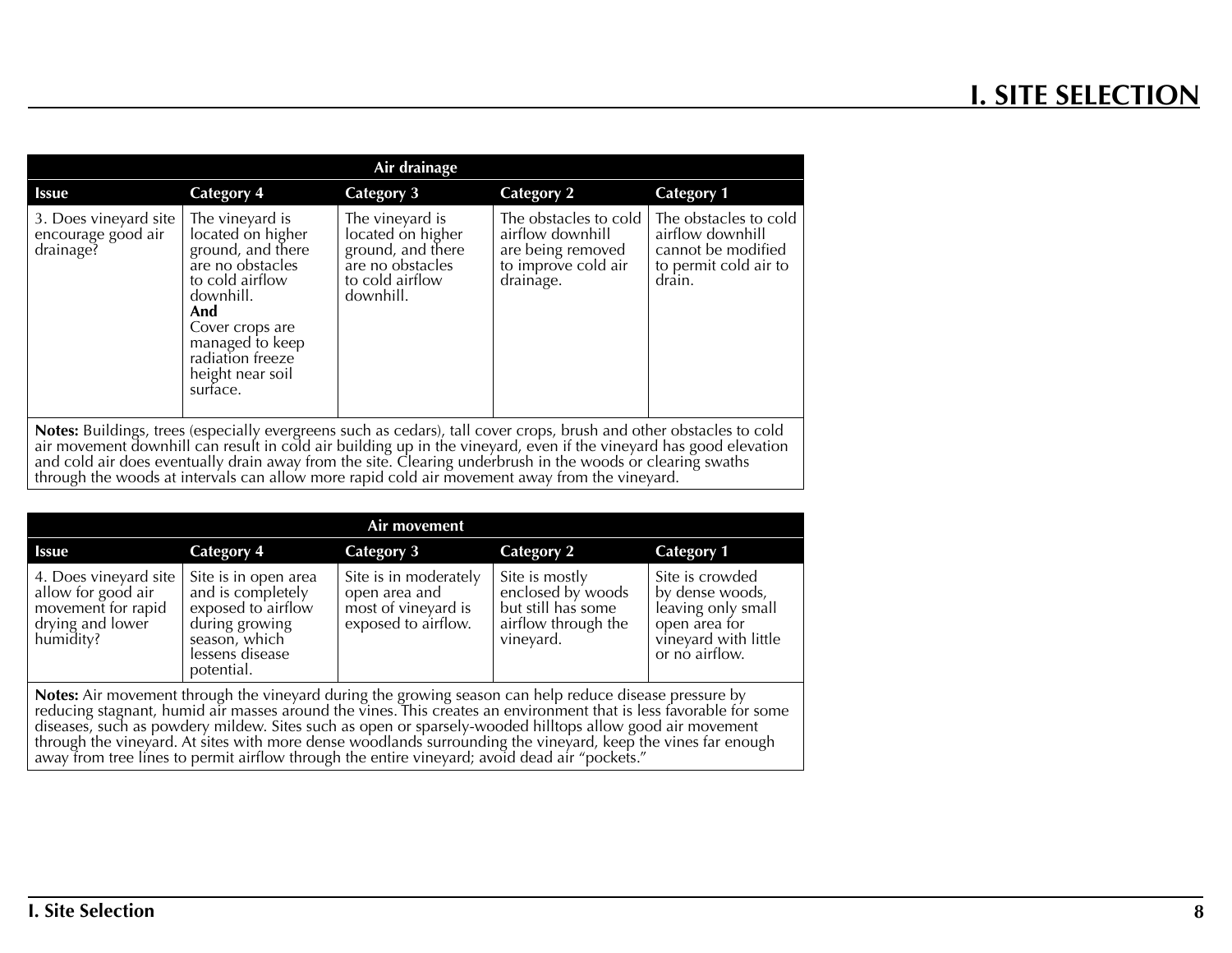# <span id="page-9-0"></span> **II. SOILS**

One of the basic factors in effective grape production is assessing the soil type's suitability for grape growing. Grapevines can be grown on a wide range of soils, as evidenced by the many regions and different soil types around the world where commercial viticulture is successfully practiced. Imperfect soils can be modified to make them more favorable for grape production. For example, soil chemistry (pH and nutrient element content) can be altered through an appropriate liming and fertilization program. Soils subject to prolonged dryness can be irrigated to provide enough water to support vine growth and productivity.

The two most important characteristics of the soil are soil depth and internal drainage. The soil should preferably be at least 3 feet deep before any impervious layers are reached in order to allow the vine to exploit a large enough soil volume to meet its water requirements during the summer. Soils less than 3 feet deep, especially those with a low water-holding capacity, are usable but will require irrigation to provide water during the dry summer months.

While a good water-holding capacity is desirable, good vineyard soils must also have good internal drainage. Dense, compacted soils or impervious layers that impede water percolation through the soil will result in soils that remain excessively wet for extended

periods. Due to poor oxygen levels in these wet soils, root function and development will be impaired. Drain lines can improve the internal drainage of heavy soils but are an expensive fix. Whether or not drainage lines need to be installed should be determined before the vines are planted; waiting until the vines are suffering from poor root function to install drainage lines can result in poor vine growth, reduced yields or even vine death.

Dense soils can also physically impede root growth and soil exploration. Grapevine roots cannot penetrate soils where the bulk density is greater than 1.6 to1.7 g/ cm3 . Fracturing plowpans, hardpans or other compacted layers can allow grapevine roots to exploit greater soil volumes to acquire water and nutrients. Online soil survey data (*http://websoilsurvey.nrcs.usda.gov/app/ HomePage.htm*) can provide much useful information on soil drainage, bulk density and other soil properties and is a good starting point in determining whether soils are well-suited for grape production or need some remedial action.

Finally, soils should only be moderately fertile. Excessively fertile soils can lead to lush growth that doesn't properly mature and harden as well as lead to problems with cropping and fruit quality.

| Soil profile                                                                                                                                                                             |                                                                                                |                                                                                                        |                                                                                |                                                                  |
|------------------------------------------------------------------------------------------------------------------------------------------------------------------------------------------|------------------------------------------------------------------------------------------------|--------------------------------------------------------------------------------------------------------|--------------------------------------------------------------------------------|------------------------------------------------------------------|
| <b>Issue</b>                                                                                                                                                                             | Category 4                                                                                     | Category 3                                                                                             | Category 2                                                                     | <b>Category 1</b>                                                |
| 5. Is soil profile<br>evaluated to<br>identify location(s)<br>of hardpans and<br>compaction?                                                                                             | Soil pits are dug<br>at various sites<br>in vinevard, and<br>the soil profile is<br>evaluated. | A soil pit is dug at<br>a single location in<br>the vineyard, and<br>the soil profile is<br>evaluated. | Soil information is<br>determined by use of<br>printed or online soil<br>maps. | No attempt has been<br>made to evaluate<br>soil characteristics. |
| Notes: Soil pits reveal the different levels, or horizons, of the soil and are the best method of determining soil<br>quality as well as identifying any restrictive layers in the soil. |                                                                                                |                                                                                                        |                                                                                |                                                                  |



*In the photos above, the soil on the top is an example of a well-drained soil in the Missouri River Valley area. Note the brown color and lack of any apparent layers. This is a deep soil with no restrictive layers. The example on the bottom shows poorly drained soil in the Ozark Mountain area of Southwest Missouri. Note the mottled yellow coloration. Mottled yellow or gray colors in the soil are an indication of poor aeration in the soil, which is an indication of poor drainage.*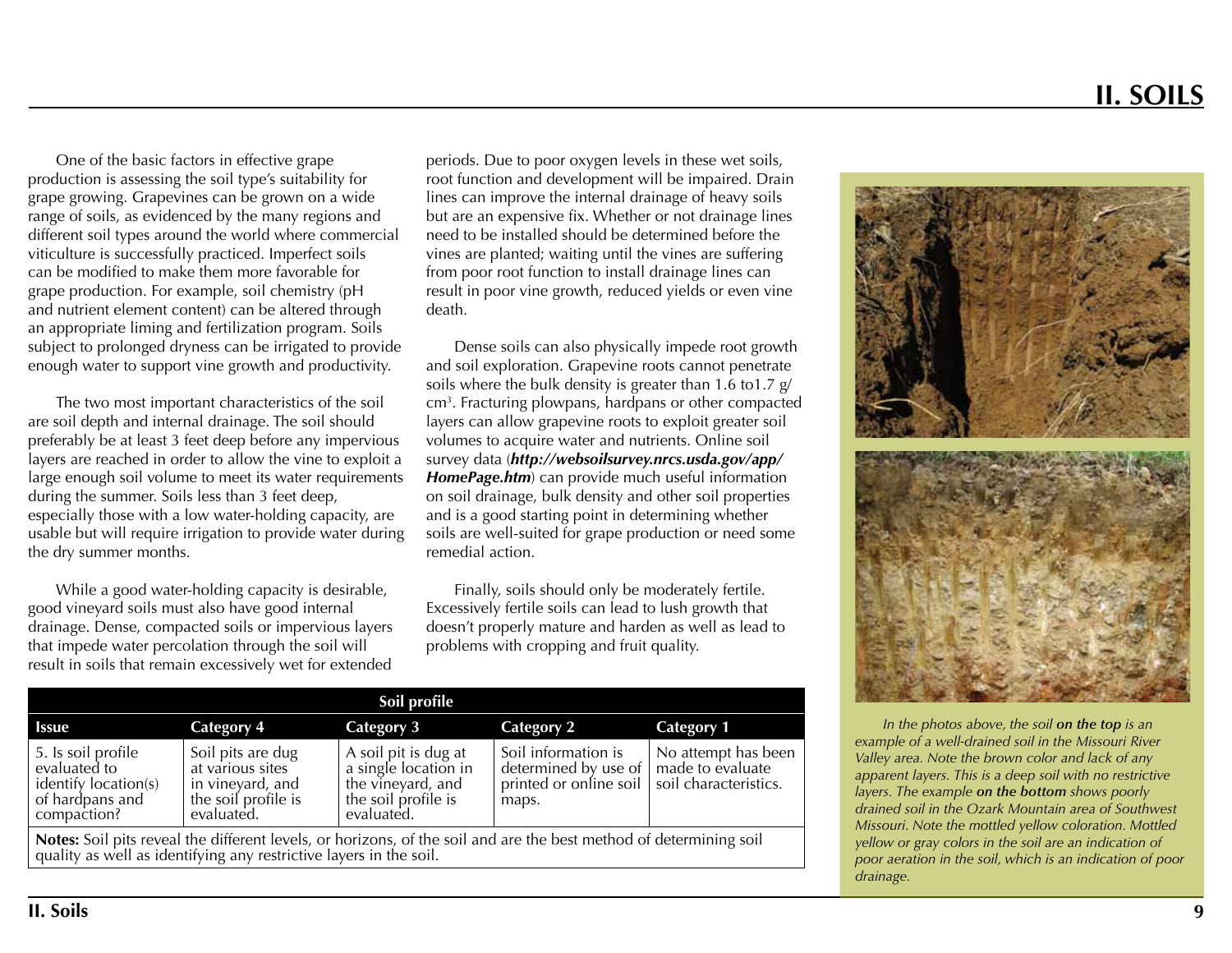| Soil drainage                                           |                                      |                                                     |                                                                             |                                                                                      |
|---------------------------------------------------------|--------------------------------------|-----------------------------------------------------|-----------------------------------------------------------------------------|--------------------------------------------------------------------------------------|
| <b>Issue</b>                                            | Category 4                           | Category 3                                          | Category 2                                                                  | <b>Category 1</b>                                                                    |
| 6. Do vineyard soils<br>have good internal<br>drainage? | Soils are naturally<br>well-drained. | Soils are naturally<br>moderately well-<br>drained. | Soils are poorly<br>drained but steps<br>were taken to<br>improve drainage. | Soils are poorly<br>drained and steps<br>have not been taken<br>to improve drainage. |

**Notes:** Poorly-drained soils can be improved by the installation of drainage lines. This is best done by professionals before planting the vineyard. It is critical to install the lines at the appropriate depth and with adequate inclination to provide proper drainage of excess water in the soil. Another option is to build raised planting mounds by moving topsoil from the row middle area and forming mounds in the vine row. Mounding can provide a greater volume of usable soil for the vine roots to exploit but can dry quickly. If mounds are used, drip irrigation should be installed and soil moisture status monitored closely.

| Root development                                           |                                                                                                                     |                                                                                                                                                                                        |                                                                                                                                                                                                                                         |                                                                                                                                                                                                |
|------------------------------------------------------------|---------------------------------------------------------------------------------------------------------------------|----------------------------------------------------------------------------------------------------------------------------------------------------------------------------------------|-----------------------------------------------------------------------------------------------------------------------------------------------------------------------------------------------------------------------------------------|------------------------------------------------------------------------------------------------------------------------------------------------------------------------------------------------|
| <b>Issue</b>                                               | <b>Category 4</b>                                                                                                   | <b>Category 3</b>                                                                                                                                                                      | <b>Category 2</b>                                                                                                                                                                                                                       | <b>Category 1</b>                                                                                                                                                                              |
| 7. Do vineyard soils<br>allow optimum root<br>development? | Soils are 3 to 6 ft<br>deep and have a low<br>bulk density<br>$(< 1.6$ g/cm <sup>3</sup> ) with<br>drip irrigation. | Very deep soils<br>$(> 6$ ft) in areas with<br>low summer rainfall<br>with drip irrigation.<br>Or<br>Soils are shallow<br>$(1.5 \text{ to } 3 \text{ ft})$ with a<br>low bulk density. | Very deep soils<br>$(> 6$ ft) in areas with<br>low summer rainfall<br>but not irrigated.<br>Or<br>Soils are shallow<br>$(1.5 \text{ to } 3 \text{ ft})$ with a<br>high bulk density<br>corrected by<br>subsoiling prior to<br>planting. | Very deep soils<br>$(> 6$ ft) which lead to<br>excessive <b>vine size</b><br>in areas with high<br>summer rainfall.<br>Or<br>Shallow soils less<br>than 3 ft deep with a<br>high bulk density. |
| Notes:                                                     |                                                                                                                     |                                                                                                                                                                                        |                                                                                                                                                                                                                                         |                                                                                                                                                                                                |
|                                                            |                                                                                                                     |                                                                                                                                                                                        |                                                                                                                                                                                                                                         |                                                                                                                                                                                                |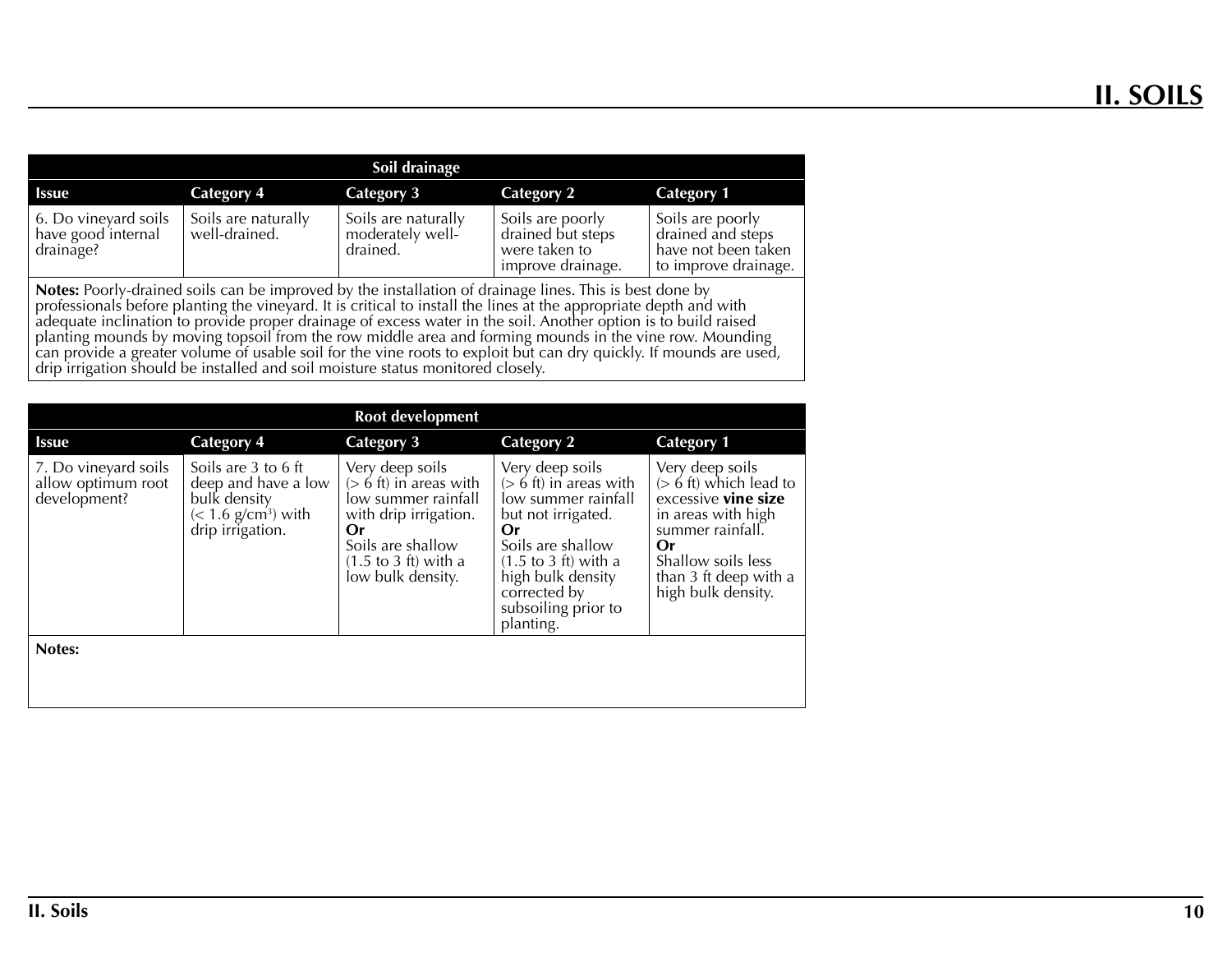**III. SITE PREPARATION**

<span id="page-11-0"></span>Proper preparation of the vineyard site and installation of the vineyard is essential for efficient establishment and profitable operation. In many cases, site preparation and installation errors are difficult to correct, as the presence of planted vines greatly complicates or prohibits many operations. The history of the site has a strong influence on the amount of time and resources required to properly prepare a vineyard site. Sites previously farmed to row crops or managed pasture can often be prepared quite rapidly — occasionally in less than 6 months under ideal conditions. Woodlands, rocky sites, or previously unmanaged sites are typically more difficult to prepare and may require much more time to prepare properly.

| Site clearing                                                                                                                 |                                                                                                                                                                                                                                                                       |                                                                                                                                                                |                                                                                                           |                                                                                        |
|-------------------------------------------------------------------------------------------------------------------------------|-----------------------------------------------------------------------------------------------------------------------------------------------------------------------------------------------------------------------------------------------------------------------|----------------------------------------------------------------------------------------------------------------------------------------------------------------|-----------------------------------------------------------------------------------------------------------|----------------------------------------------------------------------------------------|
| <b>Issue</b>                                                                                                                  | <b>Category 4</b>                                                                                                                                                                                                                                                     | Category 3                                                                                                                                                     | <b>Category 2</b>                                                                                         | <b>Category 1</b>                                                                      |
| 8. Has vineyard site<br>been cleared of all<br>obstructions that<br>might interfere with<br>grape growth and<br>soil quality? | Site was cleared of<br>trees.<br>And<br>A subsoiler used to<br>remove large roots.<br>And<br>At least a year was<br>taken to adjust soil<br>pH and nutrient<br>levels, remove<br>perennial weeds,<br>and build up soil<br>organic matter<br>before planting<br>vines. | Site was cleared of<br>trees.<br>And<br>A subsoiler used to<br>remove large roots.<br>And<br>Adjust soil pH and<br>nutrient levels prior<br>to planting vines. | Site was cleared of<br>trees.<br>And<br>A subsoiler used to<br>remove large roots.<br>And<br>Plant vines. | Site was cleared of<br>trees and stumps.<br>And<br>Plant vines soon<br>after clearing. |

**Notes:** For sites that were previously in timber or featured a rocky soil surface, site clearing is a significant undertaking, requiring up to 24 months of preparation time. The first step is to remove any trees or woody brush from the site. For heavily wooded sites, this commonly requires the use of a large bulldozer or excavator. It's wise to also remove trees that impede airflow through the site or prevent cold air from drifting to lower elevations, as well as any wild grapevines growing within 50 to 100 yards of the plot.

After removing trees, the next step is to remove as many large rocks and tree roots from the site as possible, as both items complicate tillage and installation operations. The latter pose an additional risk in that they can harbor root-damaging pathogens and toxins. Subsoilers and chisel plows are both very helpful in bringing these items to the surface. All roots measuring 1.5" in diameter or greater should be removed from the site.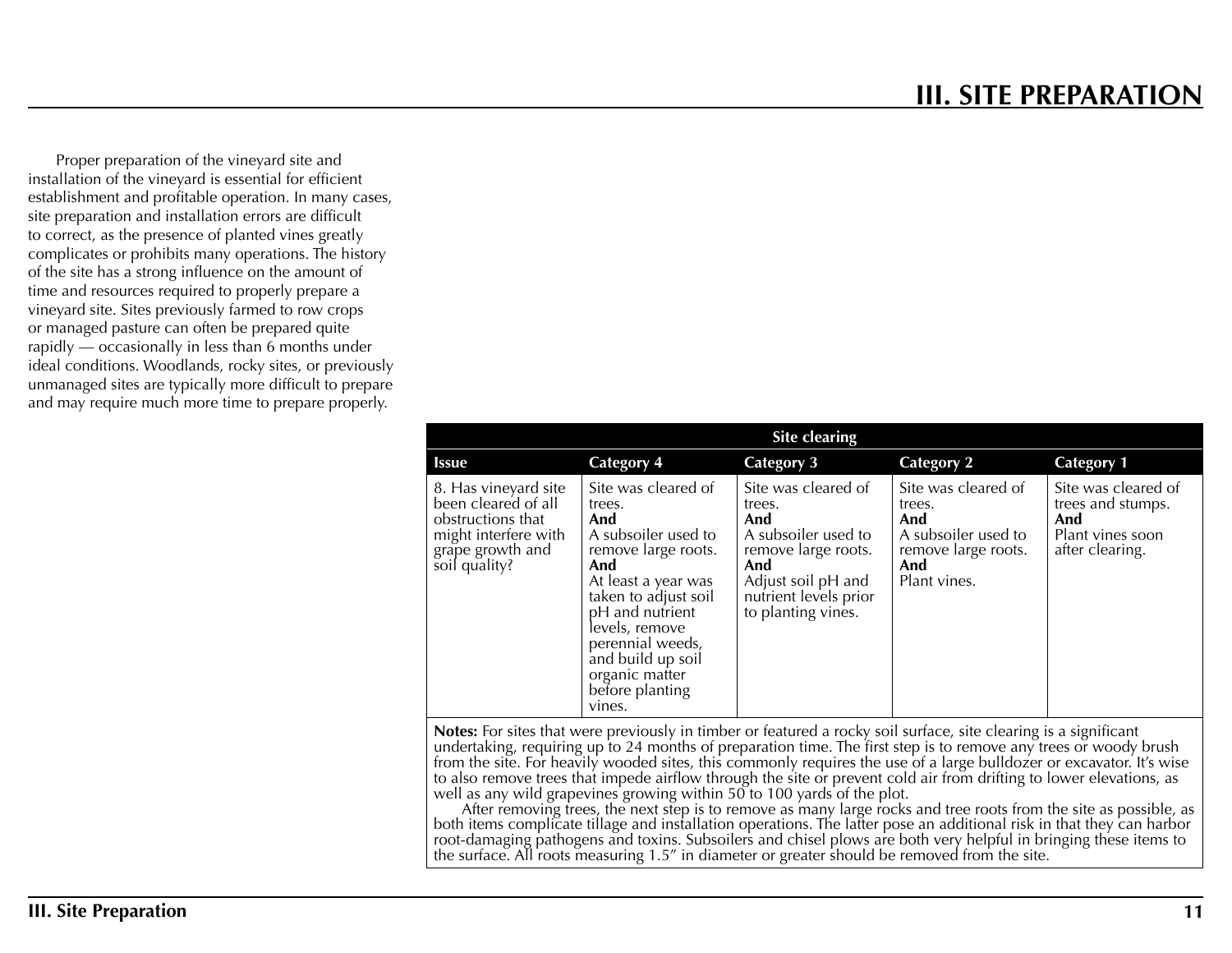| Soil analysis                                                                                                                    |                                                                                                                                                                                                                                                |                                                                                                                                                                                                                                                                                     |                                                                                                                                                                                                                   |                                                                                                                                                     |
|----------------------------------------------------------------------------------------------------------------------------------|------------------------------------------------------------------------------------------------------------------------------------------------------------------------------------------------------------------------------------------------|-------------------------------------------------------------------------------------------------------------------------------------------------------------------------------------------------------------------------------------------------------------------------------------|-------------------------------------------------------------------------------------------------------------------------------------------------------------------------------------------------------------------|-----------------------------------------------------------------------------------------------------------------------------------------------------|
| <b>Issue</b>                                                                                                                     | Category 4                                                                                                                                                                                                                                     | <b>Category 3</b>                                                                                                                                                                                                                                                                   | Category 2                                                                                                                                                                                                        | <b>Category 1</b>                                                                                                                                   |
| 9. Have soil samples<br>been collected to<br>determine possible<br>lime and nutrient<br>needs $(P, K, B, Mn,$<br>$Zn$ , Ca, Mg)? | Soil samples were<br>collected from<br>several areas around<br>the vineyard based<br>on changing soil<br>types, cultivars,<br>rootstocks, etc. Lime<br>and nutrients were<br>incorporated in soil<br>according to soil lab<br>recommendations. | Soil samples were<br>collected from<br>several areas around<br>the vineyard.<br>But<br>No attention was<br>given to differences<br>in soil types,<br>cultivars, rootstocks,<br>etc. Lime and<br>nutrients were<br>incorporated in soil<br>according to soil lab<br>recommendations. | A soil analysis was<br>performed but no<br>lime or nutrient<br>incorporation was<br>done<br>Or<br>No soil analysis<br>was performed but<br>a given amount of<br>lime was broadcast<br>based on a 'best<br>guess.' | No soil analysis<br>was done prior<br>to planting nor<br>was lime or other<br>mineral nutrients<br>incorporated into the<br>soil prior to planting. |
| Notes:                                                                                                                           |                                                                                                                                                                                                                                                |                                                                                                                                                                                                                                                                                     |                                                                                                                                                                                                                   |                                                                                                                                                     |

| <b>Organic matter</b>                                                         |                                                                                                                                                                                                                            |                   |                                                                                                                                  |  |
|-------------------------------------------------------------------------------|----------------------------------------------------------------------------------------------------------------------------------------------------------------------------------------------------------------------------|-------------------|----------------------------------------------------------------------------------------------------------------------------------|--|
| <b>Category 4</b>                                                             | <b>Category 3</b>                                                                                                                                                                                                          | <b>Category 2</b> | <b>Category 1</b>                                                                                                                |  |
| Soil has naturally<br>high $(> 2.5$ but<br>$<$ 3%) organic<br>matter content. | Soil has naturally<br>low to moderate<br>organic matter<br>content.<br>And<br>High biomass cover<br>crops were grown<br>for a year prior to<br>planting and disked<br>into the soil to<br>increase soil organic<br>matter. |                   | Soil has naturally<br>low to moderate<br>organic matter<br>content.<br>And<br>No cover crops<br>were grown prior to<br>planting. |  |
|                                                                               |                                                                                                                                                                                                                            |                   |                                                                                                                                  |  |
|                                                                               |                                                                                                                                                                                                                            |                   |                                                                                                                                  |  |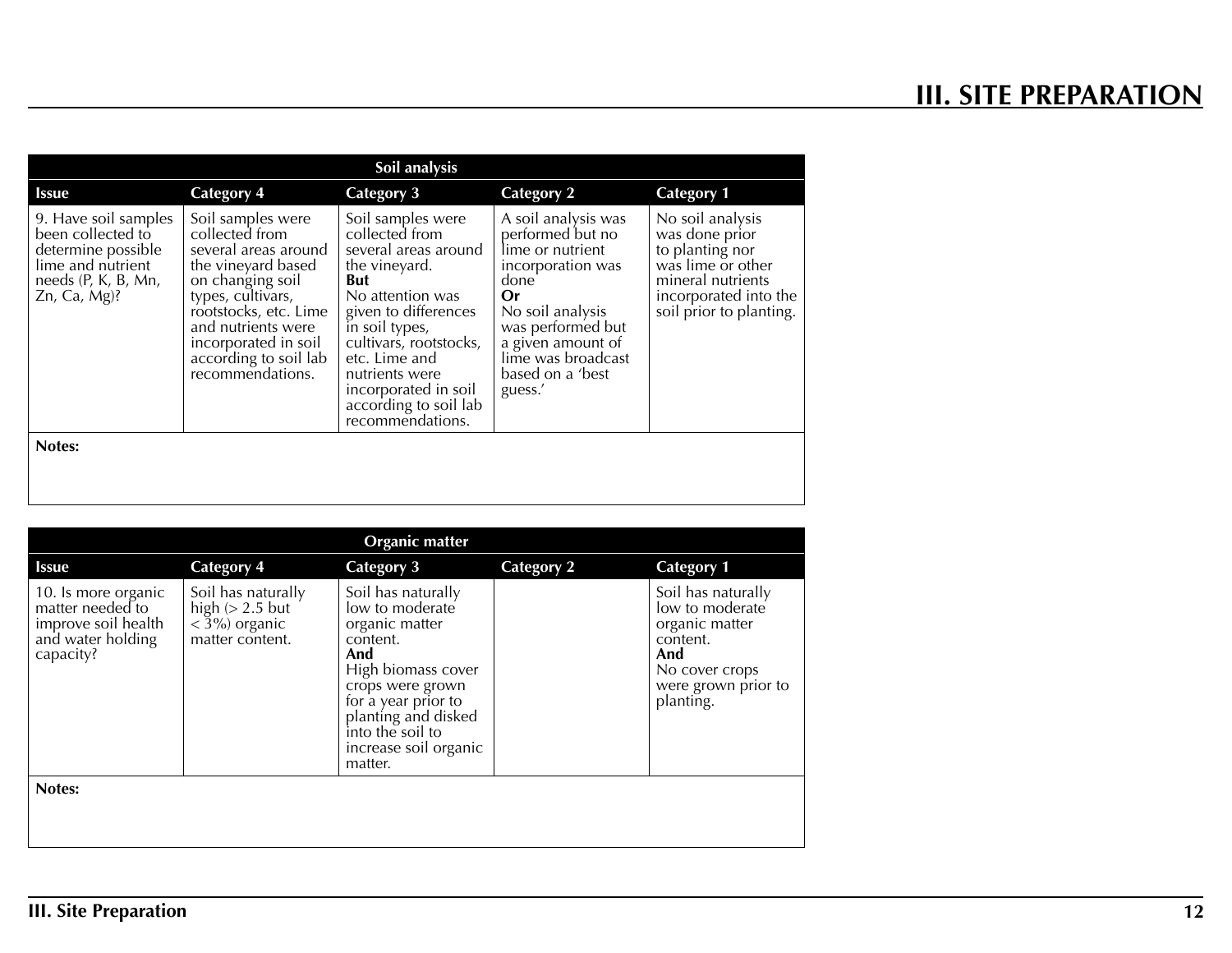| Soil erosion                                                        |                                                                                                                                                                                       |                                                                                                                                                                                     |                                                                                                                      |                                                        |
|---------------------------------------------------------------------|---------------------------------------------------------------------------------------------------------------------------------------------------------------------------------------|-------------------------------------------------------------------------------------------------------------------------------------------------------------------------------------|----------------------------------------------------------------------------------------------------------------------|--------------------------------------------------------|
| <b>Issue</b>                                                        | <b>Category 4</b>                                                                                                                                                                     | <b>Category 3</b>                                                                                                                                                                   | <b>Category 2</b>                                                                                                    | <b>Category 1</b>                                      |
| 11. Have cover<br>crops been planted<br>to prevent soil<br>erosion? | A perennial grass<br>cover crop was<br>established in the<br>row middles to<br>hold soil in place<br>and to provide a<br>surface capable of<br>supporting traffic in<br>the vineyard. | An annual grass<br>cover crop was<br>established in the<br>row middles to<br>hold soil in place<br>and to provide a<br>surface capable of<br>supporting traffic in<br>the vineyard. | No grass cover crop<br>was established but<br>resident vegetation<br>was allowed to<br>remain in the row<br>middles. | No attempt was<br>made to establish<br>any cover crop. |
| Notes:                                                              |                                                                                                                                                                                       |                                                                                                                                                                                     |                                                                                                                      |                                                        |
|                                                                     |                                                                                                                                                                                       |                                                                                                                                                                                     |                                                                                                                      |                                                        |

| <b>Row orientation</b>                                                                                                                                                                                                                 |                                                                                                                                                                                   |                                                                                                                                                                        |                                                                                                                                                   |                                                                                |
|----------------------------------------------------------------------------------------------------------------------------------------------------------------------------------------------------------------------------------------|-----------------------------------------------------------------------------------------------------------------------------------------------------------------------------------|------------------------------------------------------------------------------------------------------------------------------------------------------------------------|---------------------------------------------------------------------------------------------------------------------------------------------------|--------------------------------------------------------------------------------|
| <b>Issue</b>                                                                                                                                                                                                                           | Category 4                                                                                                                                                                        | <b>Category 3</b>                                                                                                                                                      | <b>Category 2</b>                                                                                                                                 | <b>Category 1</b>                                                              |
| 12. Are vineyard<br>rows oriented to<br>accommodate site<br>layout and slope?                                                                                                                                                          | Vineyard rows run<br>perpendicular to the<br>main (across slope).<br>0r<br>Slope along rows is<br>$<$ 3%; hill slope is<br>$< 12\%$ .<br>And<br>Direction of slope is<br>uniform. | Vineyard rows run<br>perpendicular to the<br>main slope.<br>And<br>Slope along rows is<br>$< 6\%$ ; hill slope is<br>$< 12\%$ .<br>And<br>Some side slopes<br>present. | Vineyard rows are<br>perpendicular to the<br>main slope.<br>And<br>Substantial side<br>slopes are present<br>(slope direction is<br>not uniform). | Vineyard rows run<br>up and down the<br>slope and slope is<br>greater than 6%. |
| Notes: Selecting row orientation is a primary consideration of vineyard layout. Of all the factors that should<br>impact row orientation decisions minimizing soil exosion must resource the bighest priority. For this reason, on all |                                                                                                                                                                                   |                                                                                                                                                                        |                                                                                                                                                   |                                                                                |

**Notes:** Selecting row orientation is a primary consideration of vineyard layout. Of all the factors that should<br>impact row orientation decisions, minimizing soil erosion must receive the highest priority. For this reason, but the gentlest of slopes or non-erosive soils, rows should be oriented perpendicular to the prevailing slope. **Source:** "New York Guide to Sustainable Viticulture Practices" at *www.vinebalance.com*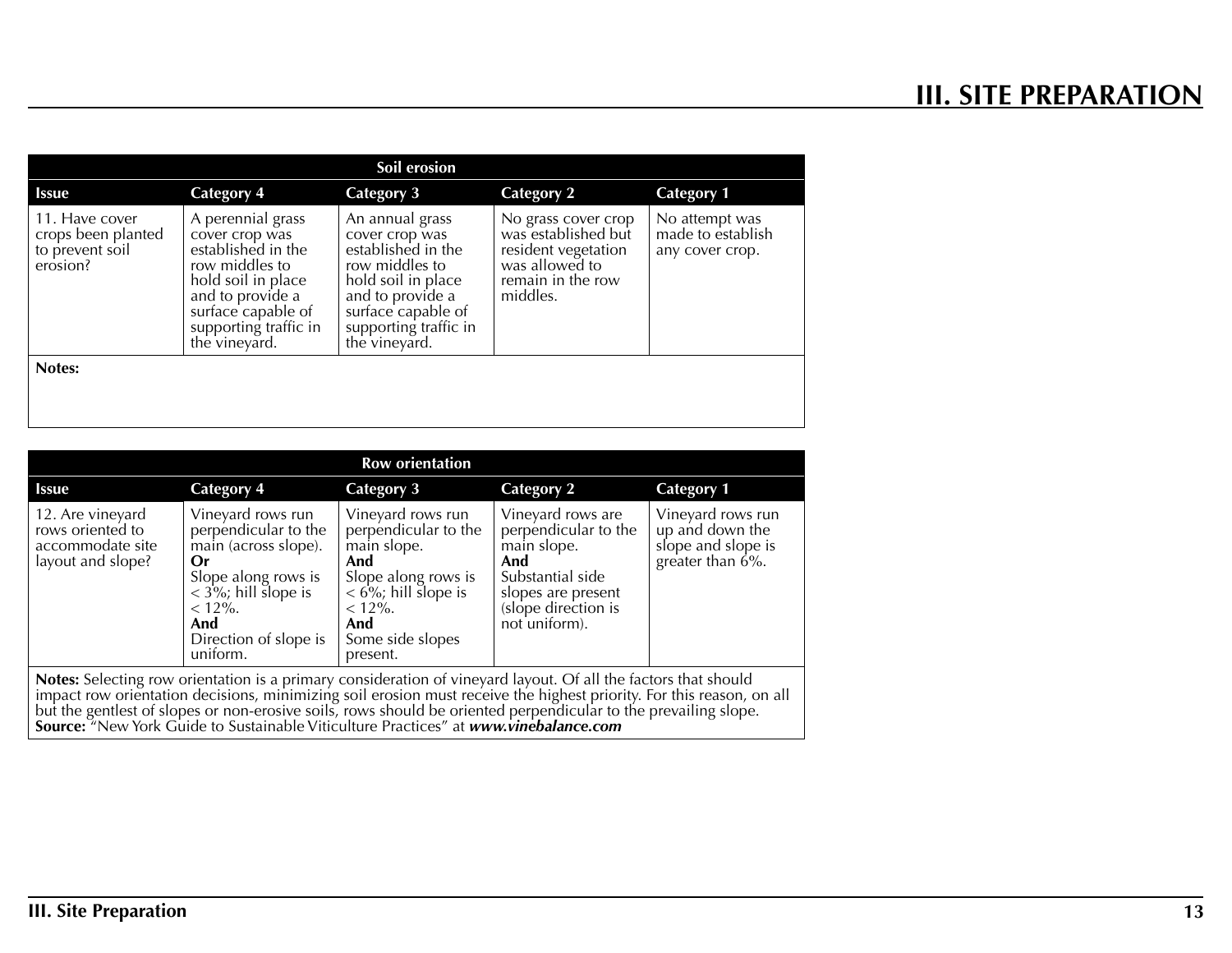<span id="page-14-0"></span>A good nutrition program is essential for efficient and profitable vineyard management. Proper monitoring of vine nutritional status allows the grower to add nutrients in the correct amount to meet but not exceed vine requirements. Nutrients may be supplied by application of inorganic fertilizer, application of organic fertilizer, or use of leguminous cover crops. Nutrients can be broadcast, banded, injected through the drip irrigation system (fertigation), or sprayed on the foliage (foliar feeding).

Vine nutritional status can be estimated by soil or plant tissue analysis. Soil analysis has proven to be less reliable for determining vine nutritional status than plant tissue analysis. This is because soil analysis provides information on the nutrients found in the soil but does not tell us whether nutrients are being removed from the soil and utilized by grapevines. For this reason, soil samples need only be collected from mature vineyards every two or three years unless a soil amendment program is being used (soil pH modifications, gypsum application, etc.). Plant tissues used for analysis of nutrients in grapevines include the leaf petiole, leaf blade, fruit (analysis of juice), or dormant canes.

Petiole samples should be collected from uniform areas of the vineyard and should not represent more

than ten acres. If the vineyard is not uniform (different soil types, uneven irrigation, presence of soil pests, etc.) more samples should be taken and sent to the laboratory. A change in variety or rootstock within an otherwise uniform ten-acre block would require collection of more petiole samples.

The size of the sample should be approximately 100 petioles. Samples can be collected from a select group of vines (reference plot) or by using a consistent pattern across the uniform vineyard block such as sampling from every  $10<sup>th</sup>$  vine in every fifth or  $10<sup>th</sup>$  row depending on block size. It is critical that the sample be representative of the vineyard block. Also, sampling from the same vines each year allows the grower to discern seasonal trends in vine nutritional status which could be difficult to identify if the variability in sampling is large.

Petioles used for analysis should come from the youngest fully mature leaf near the shoot apex (shoot tip). The leaf blade should be removed immediately and discarded. Petioles are then placed in a clean, labeled paper bag (small lunch size). A record of all information regarding the sample should be retained by the grower to allow for sample identification and interpretation of results from the laboratory.

| Petiole tissue analysis                                                                                                                                                                                                                                            |                                                                                                                      |                                                                   |                                                                                             |                                                           |
|--------------------------------------------------------------------------------------------------------------------------------------------------------------------------------------------------------------------------------------------------------------------|----------------------------------------------------------------------------------------------------------------------|-------------------------------------------------------------------|---------------------------------------------------------------------------------------------|-----------------------------------------------------------|
| <b>Issue</b>                                                                                                                                                                                                                                                       | <b>Category 4</b>                                                                                                    | <b>Category 3</b>                                                 | <b>Category 2</b>                                                                           | <b>Category 1</b>                                         |
| 13. Is petiole<br>analysis done on a<br>regular basis?                                                                                                                                                                                                             | A nutrition<br>management plan<br>is in place that<br>includes petiole<br>analysis done on all<br>blocks every year. | Petiole analysis is<br>done on most blocks<br>every 1 to 2 years. | Petiole analysis done<br>less frequently than<br>2 years or only when<br>a problem appears. | No petiole analysis<br>since the vineyard<br>was planted. |
| Notes: We recommend petiole tissue analysis at véraison for native (Vitis labruscana and Norton/Cynthiana) and<br>hybrid cultivars and at bloom for Vitis vinifera cultivars. See the ICCVE website for petiole sampling protocols<br>(http://iccve.missouri.edu). |                                                                                                                      |                                                                   |                                                                                             |                                                           |



## **IV. Soil and Vine Nutrition Management**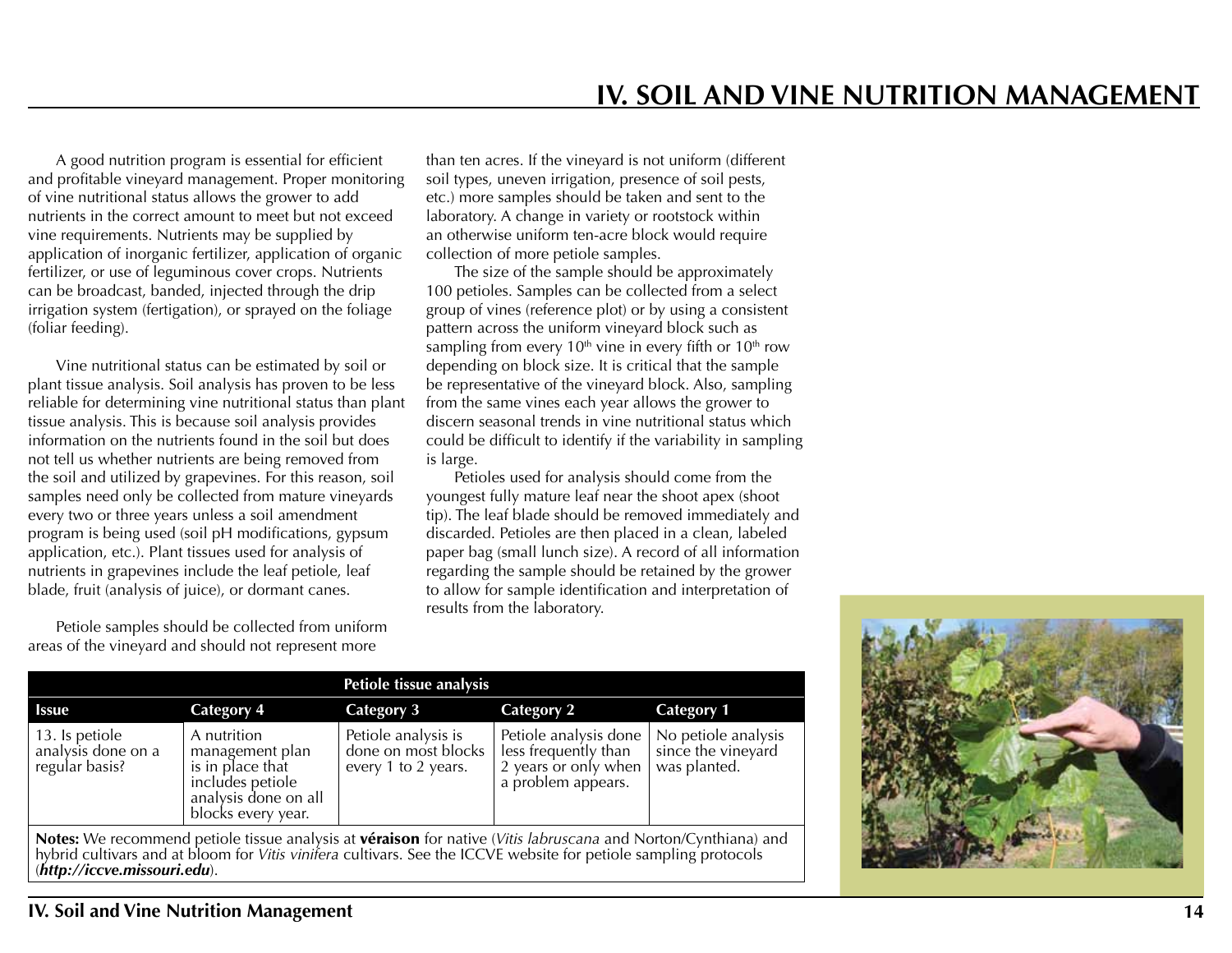| Soil analysis                                                                                                                                                  |                                                                                                                                                                                                                                    |                                                           |                                                                                                                                                                  |                                                        |
|----------------------------------------------------------------------------------------------------------------------------------------------------------------|------------------------------------------------------------------------------------------------------------------------------------------------------------------------------------------------------------------------------------|-----------------------------------------------------------|------------------------------------------------------------------------------------------------------------------------------------------------------------------|--------------------------------------------------------|
| Issue                                                                                                                                                          | <b>Category 4</b>                                                                                                                                                                                                                  | <b>Category 3</b>                                         | <b>Category 2</b>                                                                                                                                                | <b>Category 1</b>                                      |
| 14. Is soil analysis<br>used to monitor<br>and maintain<br>pH, nitrogen,<br>macronutrients and<br>micronutrients in<br>range appropriate for<br>each cultivar? | A nutrition<br>management plan<br>is in place that<br>includes conducting<br>soil analysis on all<br>blocks every 3 years<br>to manage pH,<br>nitrogen, potassium,<br>phosphorus and<br>micronutrients.                            | Soil analysis is done<br>on most blocks every<br>5 years. | A single soil analysis<br>regardless of soil<br>type differences<br>for the entire<br>vineyard is collected<br>occasionally or only<br>when a problem<br>occurs. | No soil analysis<br>since the vineyard<br>was planted. |
|                                                                                                                                                                | <b>Notes:</b> We recommend soil analysis for mature vineyards every three years for all blocks in the fall after harvest<br>to manage pitrogen micronutriante petaccium and phoephorus. The groups needs to determine if the pH is |                                                           |                                                                                                                                                                  |                                                        |

to manage nitrogen, micronutrients, potassium and phosphorus. The grower needs to determine if the pH is appropriate for each cultivar: 5.5 to 6.5 pH for native cultivars (*Vitis labruscana* and Norton/Cynthiana); and 6.0 to 7.0 pH for American hybrid, French-American hybrid and *V. vinifera* cultivars.

| Nitrogen management                                                                                         |                                                                                                                                                                                                                                   |                                                                                                                                                                             |                                                                                                                                    |                                                                                                                                                                                                                      |
|-------------------------------------------------------------------------------------------------------------|-----------------------------------------------------------------------------------------------------------------------------------------------------------------------------------------------------------------------------------|-----------------------------------------------------------------------------------------------------------------------------------------------------------------------------|------------------------------------------------------------------------------------------------------------------------------------|----------------------------------------------------------------------------------------------------------------------------------------------------------------------------------------------------------------------|
| <b>Issue</b>                                                                                                | <b>Category 4</b>                                                                                                                                                                                                                 | <b>Category 3</b>                                                                                                                                                           | <b>Category 2</b>                                                                                                                  | <b>Category 1</b>                                                                                                                                                                                                    |
| 15. How are the<br>need, rate and<br>timing for nitrogen<br>fertilization<br>determined and<br>implemented? | N rate is based on<br>leaf petiole analyses,<br>soil organic matter<br>and vine size.<br>And<br>The recommended<br>rate of N is applied<br>as a split application<br>at fruit set and post<br>harvest but not<br>during dormancy. | N rate is based on<br>leaf petiole analyses,<br>soil organic matter<br>and vine size.<br>And<br>The recommended<br>rate of N is applied<br>at one time, before<br>budburst. | N application is<br>based on leaf petiole<br>analyses and vine<br>size.<br>And<br>N is applied at<br>one time, before<br>budburst. | Even though vine<br>size the previous<br>year was more<br>than adequate, $N$ is<br>applied every year<br>when the vines are<br>dormant.<br><b>Or</b><br>N rarely applied<br>even though vine<br>size was inadequate. |
| Notes:                                                                                                      |                                                                                                                                                                                                                                   |                                                                                                                                                                             |                                                                                                                                    |                                                                                                                                                                                                                      |
|                                                                                                             |                                                                                                                                                                                                                                   |                                                                                                                                                                             |                                                                                                                                    |                                                                                                                                                                                                                      |

#### **How to take a soil sample:**

From the perspective of nutrient availability, soil can be sampled any time of the year. Fall or winter sampling allows more time for planning and corrective fertilizer management. Use a soil coring device to penetrate 7 inches into the soil to collect sub-samples at 10 to 20 random locations in a vineyard block. Discard the organic duff on top of the soil core, remove the next 6 to 7 inches of the soil core and place it in a sampling bucket, and discard soil core below 6 to 7 inches. Mix these subsamples in the bucket. If samples are very wet, allow them to air dry for a day then take a subsample from the bucket to fill the soil sample analysis box. Fill in the separate sample information form or the form on the sample box including county name. Remember to request nutrient recommendations for grape. Mail to or drop the sample off at any County Cooperative Extension Office. This office will submit the sample to the appropriate State Soil Laboratory for analysis (listed below). Soil test results will be mailed back to the appropriate area agronomist or horticulturalist who will send you fertilizer recommendations for that grape block.

- • Missouri Soil and Plant Diagnostic Services: *http:// soilplantlab.missouri.edu/soil/soilsamples.aspx;*
- Arkansas Soil Testing and Research Laboratory: *http://aaes.uark.edu/soil.html*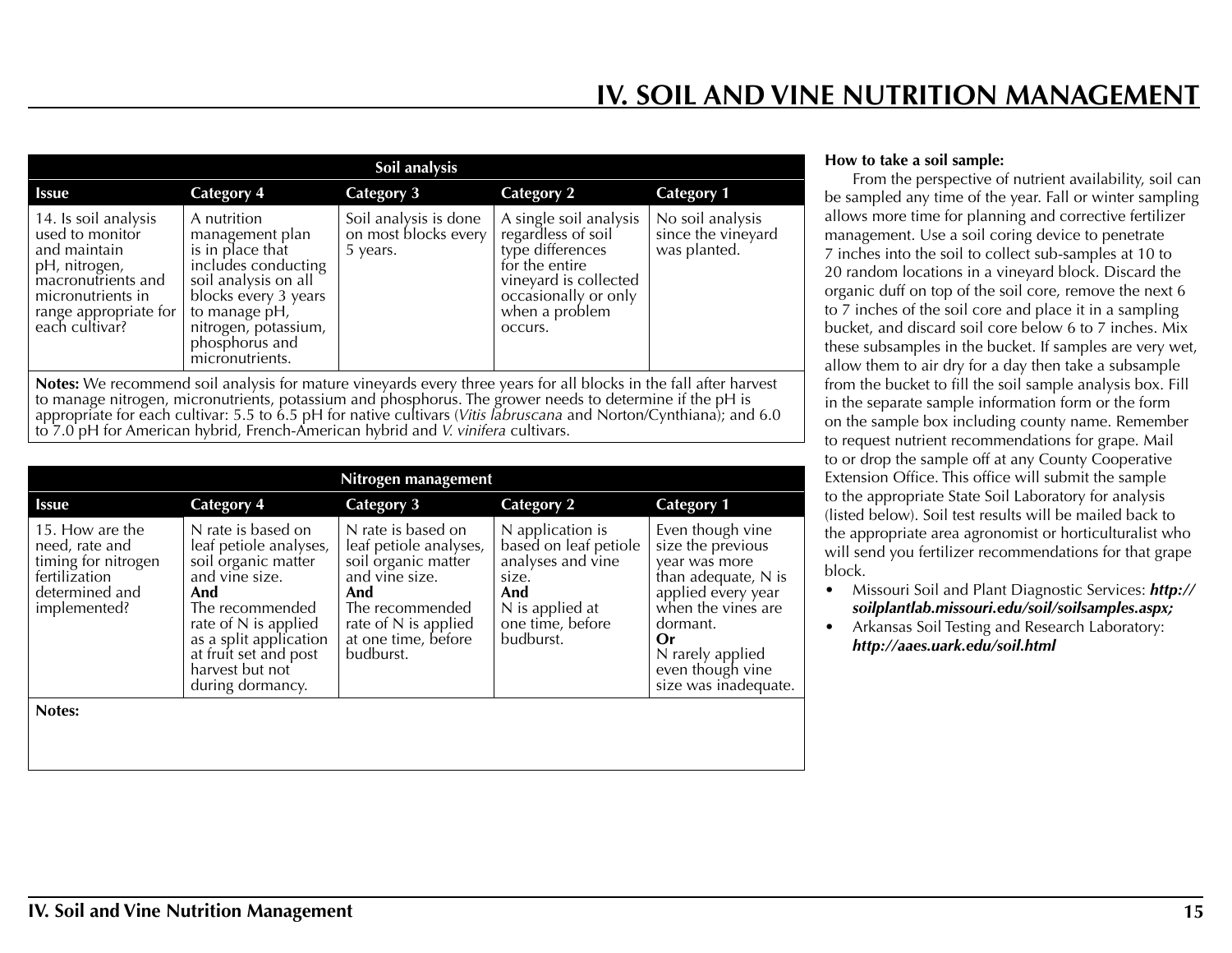# **IV. SOIL AND VINE NUTRITION MANAGEMENT**

| Nitrogen source                                                                                                                                                                                                                                                                                                                                                                                                                                                                                                                                                                                                                                                                                                          |                                                                  |                                                                                                                                   |                                                                                                          |                                           |
|--------------------------------------------------------------------------------------------------------------------------------------------------------------------------------------------------------------------------------------------------------------------------------------------------------------------------------------------------------------------------------------------------------------------------------------------------------------------------------------------------------------------------------------------------------------------------------------------------------------------------------------------------------------------------------------------------------------------------|------------------------------------------------------------------|-----------------------------------------------------------------------------------------------------------------------------------|----------------------------------------------------------------------------------------------------------|-------------------------------------------|
| <b>Issue</b>                                                                                                                                                                                                                                                                                                                                                                                                                                                                                                                                                                                                                                                                                                             | <b>Category 4</b>                                                | <b>Category 3</b>                                                                                                                 | <b>Category 2</b>                                                                                        | <b>Category 1</b>                         |
| 16. What is the<br>method of N<br>application?                                                                                                                                                                                                                                                                                                                                                                                                                                                                                                                                                                                                                                                                           | N is provided strictly<br>by organic sources<br>and cover crops. | N is provided mainly<br>through organic<br>sources and cover<br>crops.<br><b>But</b><br>Some synthetic N is<br>applied as needed. | N is provided mainly<br>through synthetic<br>fertilizer but some<br>by cover crops or<br>organic matter. | N is provided by<br>synthetic fertilizer. |
| <b>Notes:</b> Organic fertilizers are slower to release N, often have an unpredictable rate of release and are more dilute.<br>If used long-term, they may improve the quantity and quality of soil organic matter, promote soil biodiversity and<br>reduce leaching. It is more difficult to ascertain the exact rate of organic fertilizer to add given the unpredictable<br>rate of N release. Use of split applications and supplementation with foliar N will allow tweaking of the N rate.<br>Examples of common organic N fertilizers include peanut meal, soybean meal, feather meal and fish meal. Be<br>sure to read the label on synthetic and organic N and nutrient sources or request a nutrient analysis. |                                                                  |                                                                                                                                   |                                                                                                          |                                           |

**Modified from** "New York Guide to Sustainable Viticulture Practices" at *http://vinebalance.com*

| <b>Nitrogen application</b>         |                                                            |                                                                      |                                                                          |                                                    |
|-------------------------------------|------------------------------------------------------------|----------------------------------------------------------------------|--------------------------------------------------------------------------|----------------------------------------------------|
| <b>Issue</b>                        | Category 4                                                 | Category 3                                                           | <b>Category 2</b>                                                        | <b>Category 1</b>                                  |
| 17. How is N<br>fertilizer applied? | N is applied in<br>several small doses<br>via fertigation. | N is applied by both<br>fertigation and soil<br>surface application. | N is band applied<br>by the vine row<br>(soil surface or<br>subsurface). | N is only broadcast<br>applied to soil<br>surface. |
| Notes:                              |                                                            |                                                                      |                                                                          |                                                    |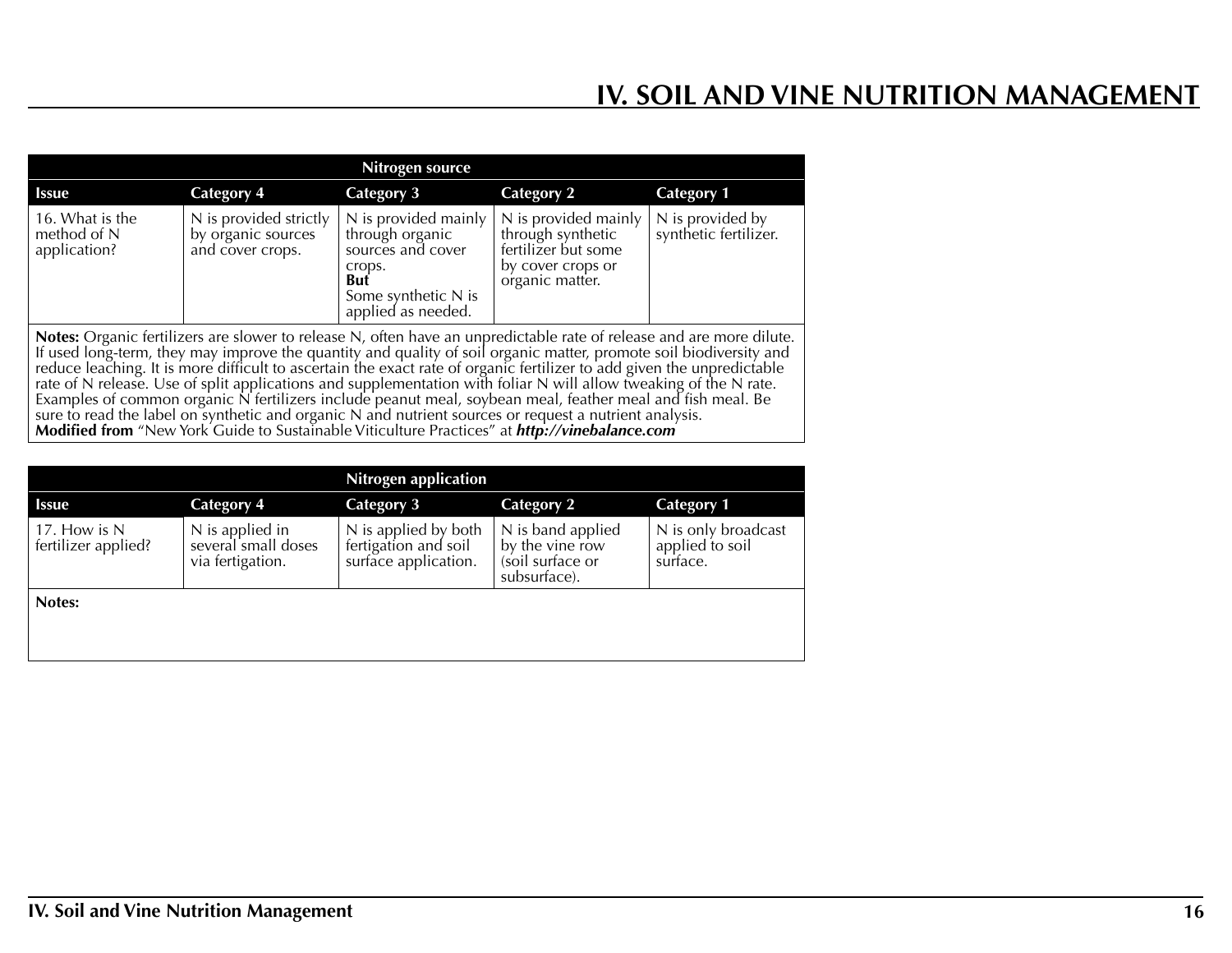# **IV. SOIL AND VINE NUTRITION MANAGEMENT**

| <b>Macronutrients</b>                                                |                                                                                                                                                                                                         |                                                                                                                                                                                                     |                                                                          |                                                                |
|----------------------------------------------------------------------|---------------------------------------------------------------------------------------------------------------------------------------------------------------------------------------------------------|-----------------------------------------------------------------------------------------------------------------------------------------------------------------------------------------------------|--------------------------------------------------------------------------|----------------------------------------------------------------|
| <b>Issue</b>                                                         | <b>Category 4</b>                                                                                                                                                                                       | <b>Category 3</b>                                                                                                                                                                                   | <b>Category 2</b>                                                        | <b>Category 1</b>                                              |
| 18. How are other<br>macronutrients<br>managed (P, Ca, Mg,<br>$K$ )? | <b>Macronutrients</b><br>are maintained at<br>acceptable ranges<br>based on soil and<br>petiole analysis<br>results.<br>And<br>Vineyard manager<br>can identify<br>deficiency and<br>toxicity symptoms. | Macronutrients<br>are maintained at<br>acceptable ranges<br>based on soil and<br>petiole analysis<br>results.<br>But<br>Vineyard manager<br>cannot identify<br>deficiency and<br>toxicity symptoms. | Macronutrient levels<br>are only adjusted<br>when deficiencies<br>occur. | A fixed amount of<br>macronutrients are<br>applied every year. |
| Notes:                                                               |                                                                                                                                                                                                         |                                                                                                                                                                                                     |                                                                          |                                                                |
|                                                                      |                                                                                                                                                                                                         |                                                                                                                                                                                                     |                                                                          |                                                                |

| <b>Micronutrients</b>                                      |                                                                                                                                                                                                  |                                                                                                                                                                                                     |                                                                          |                                                                |
|------------------------------------------------------------|--------------------------------------------------------------------------------------------------------------------------------------------------------------------------------------------------|-----------------------------------------------------------------------------------------------------------------------------------------------------------------------------------------------------|--------------------------------------------------------------------------|----------------------------------------------------------------|
| <b>Issue</b>                                               | <b>Category 4</b>                                                                                                                                                                                | <b>Category 3</b>                                                                                                                                                                                   | <b>Category 2</b>                                                        | <b>Category 1</b>                                              |
| 19. How are<br>micronutrients<br>managed (B, Mn,<br>$Zn$ ? | Micronutrients<br>are maintained at<br>acceptable ranges<br>based on soil and<br>petiole analysis<br>results.<br>And<br>Vineyard manager<br>can identify<br>deficiency and<br>toxicity symptoms. | Micronutrients<br>are maintained at<br>acceptable ranges<br>based on soil and<br>petiole analysis<br>results.<br>But<br>Vineyard manager<br>cannot identify<br>deficiency and<br>toxicity symptoms. | Micronutrient levels<br>are only adjusted<br>when deficiencies<br>occur. | A fixed amount of<br>micronutrients are<br>applied every year. |
| Notes:                                                     |                                                                                                                                                                                                  |                                                                                                                                                                                                     |                                                                          |                                                                |
|                                                            |                                                                                                                                                                                                  |                                                                                                                                                                                                     |                                                                          |                                                                |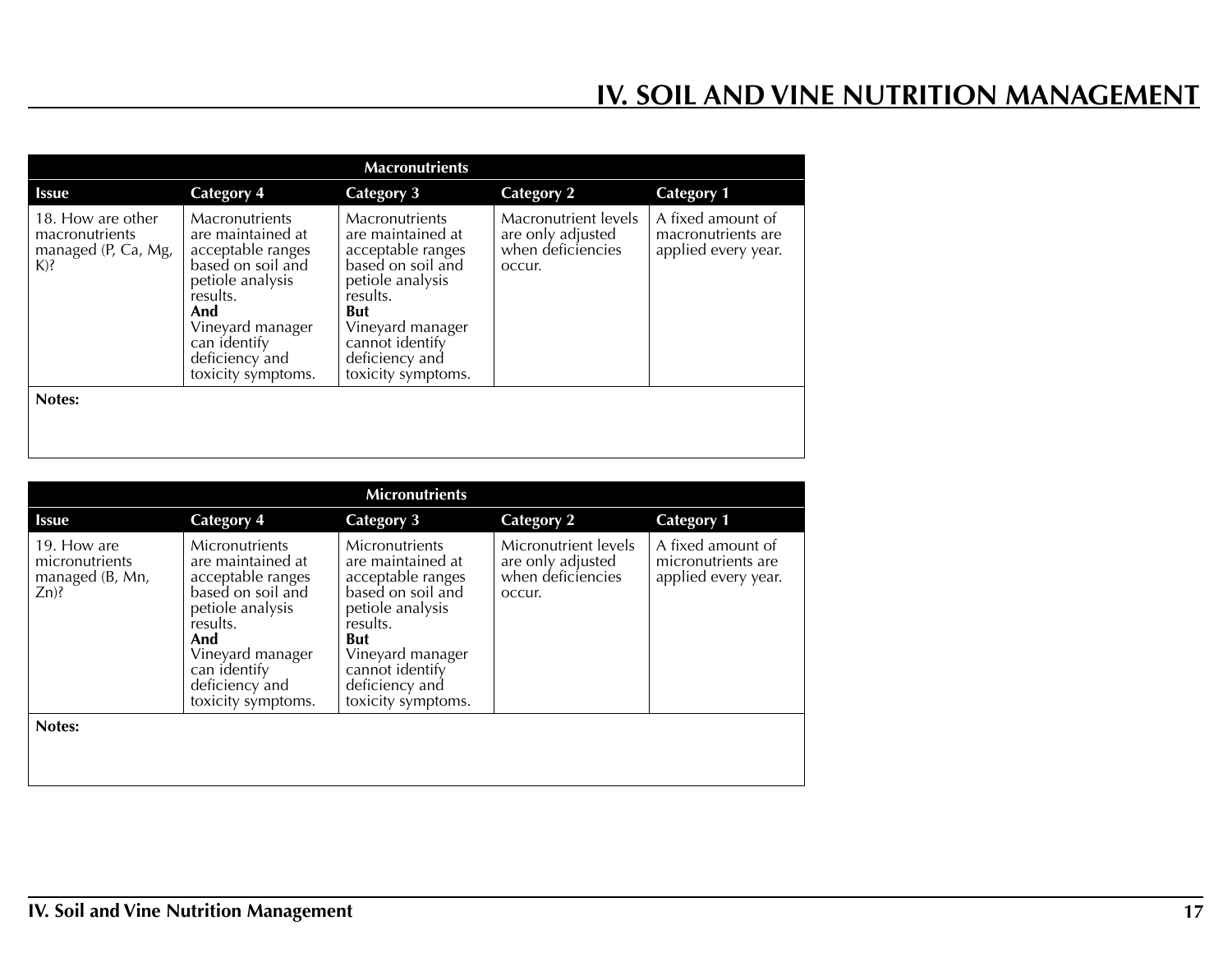**V. CULTIVARS AND ROOTSTOCKS** 

<span id="page-18-0"></span>In determining what grape cultivars to grow, there are many factors to consider. In the greater Ozark Mountain Region, first consider location within the region. The region encompasses a large geographic area, from the Arkansas River Valley in the south to areas north of the Missouri River Valley. In the more southern areas of the region, where winter temperatures are milder, cultivars of all the different types of bunch grapes may be grown due to the decreased risk of winter injury. Moving north within the region or at higher elevations, low temperatures in winter will limit the type of bunch grape and the cultivars within each type that can be grown (Allen 2006). Check archived local weather data for average winter minimum temperatures to determine appropriate cultivars for that location.

Next, consider who will be the end user of the grape. If you are planning to make your own wine, then make cultivar decisions based on the type of wine you plan to produce and your ability to sell it. If you are growing grapes for sale, then you must also consider who is going to buy the grapes when you begin to harvest crops from your vineyard. Know what cultivars buyers look for and in what quantities they will want those cultivars. Unless you have a contract from a winery requesting a specific cultivar, it is better to grow cultivars that are being used by several potential buyers.

The cultivar should also be economical to produce. Cultivars that are poorly productive or that lose a large percentage of their crop annually to disease may not be profitable to produce unless they yield a very high price per ton.

*Vitis vinifera* **cultivars.** *V. vinifera* cultivars are susceptible to many pests and diseases, including, but not limited to, powdery mildew, downy mildew, phomopsis, black rot, various bunch rot diseases,

crown gall, viruses and grape phylloxera. Additionally, the climate of much of the eastern U.S. and the Ozark Mountain Region in particular, makes *V. vinifera* production a much riskier endeavor. Very cold winters, fluctuating temperatures in late winter and early spring increase the risk of freeze or frost damage, whereas hot summers and high humidity increase disease pressure. Some cultivars, however, have produced good quality crops here. Some efforts have been undertaken to evaluate some standard cultivars as well as lesser known cultivars, particularly those more adapted to hot summers.

**Native and hybrid cultivars.** Although the production of *V. vinifera* cultivars has been increasing in the eastern U.S. in the last several years, the hybrid and native cultivars are still the predominant cultivars utilized in the Ozark Mountain Region for several reasons. Native and hybrid cultivars can tolerate colder temperatures than *V. vinifera* cultivars, which can be damaged by 0º to -5º Fahrenheit temperatures and severely injured or killed by temperatures between -6 to -10º F. The hybrids, on the other hand, can tolerate temperatures as low as -10 to -20º F. Native cultivars can tolerate temperatures from about -15 to -25º F. Also, while most *V. vinifera* cultivars are poorly fruitful from secondary buds, even when their primary buds or shoots are damaged by late frosts many hybrids are still likely to produce an economical crop because of their fruitful secondary buds. Another reason is their (at least partial) resistance to some of the common fungal diseases that plague grapes. The American and French-American hybrid cultivars generally have greater resistance to fungal pathogens than *V. vinifera* cultivars. As a group, these cultivars are less risky and more reliable to produce in the often harsh and erratic climate of the eastern U.S.

| <b>Cultivar selection</b>                                    |                                                                                                                              |                   |            |                                                                                                         |
|--------------------------------------------------------------|------------------------------------------------------------------------------------------------------------------------------|-------------------|------------|---------------------------------------------------------------------------------------------------------|
| <b>Issue</b>                                                 | <b>Category 4</b>                                                                                                            | <b>Category 3</b> | Category 2 | <b>Category 1</b>                                                                                       |
| 20. Are cultivars<br>appropriately<br>selected for the area? | Cultivars are<br>selected based on<br>being adapted to the<br>climate and soil of<br>the geographic area<br>of the vineyard. |                   |            | Cultivars are selected<br>on availability<br>or preference for<br>producing a specific<br>type of wine. |
| Notes:                                                       |                                                                                                                              |                   |            |                                                                                                         |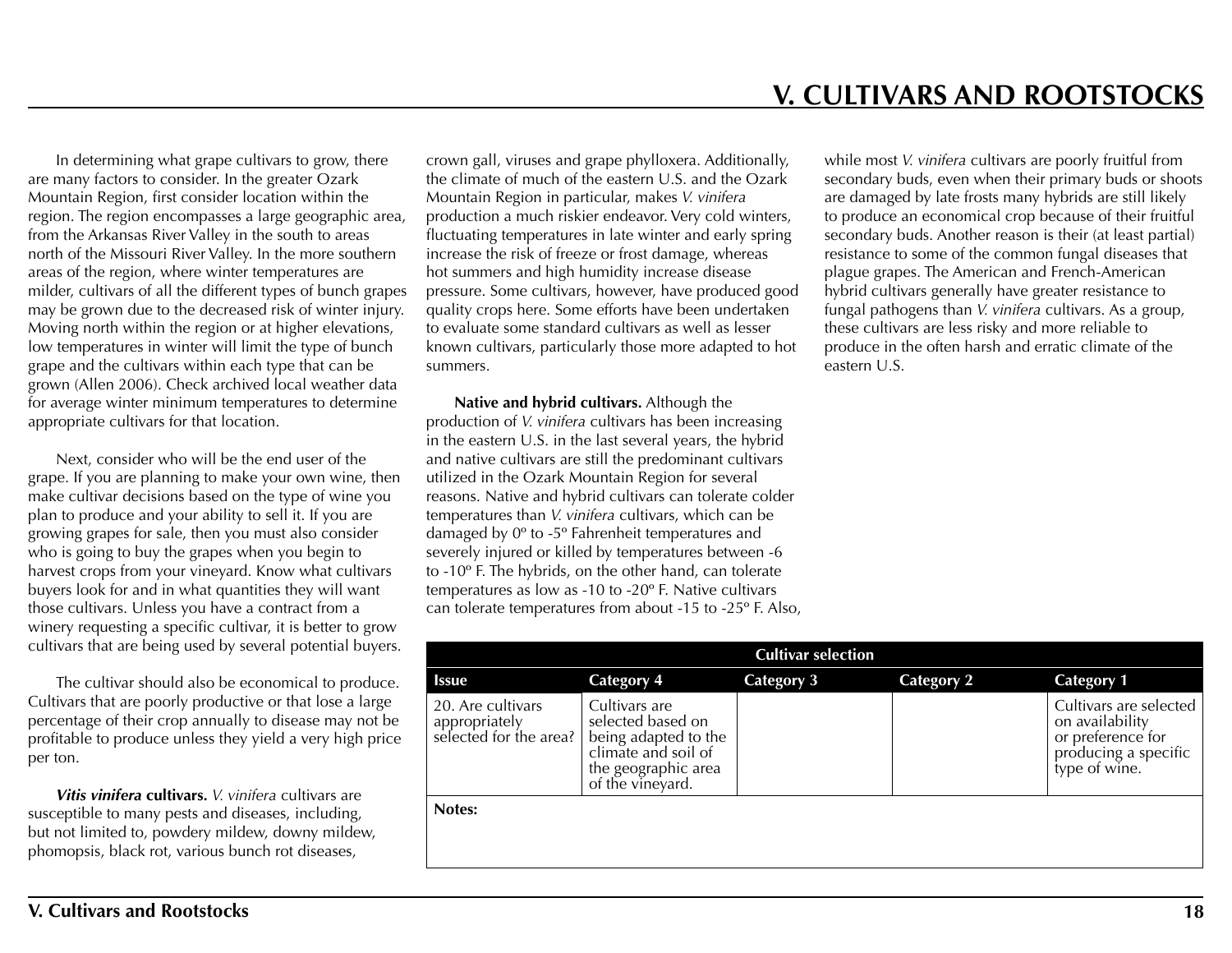| Virus-free                                                                                   |                                                                                                                                                                                               |                                                                                                                                                                              |                                                                                         |                                                                                            |
|----------------------------------------------------------------------------------------------|-----------------------------------------------------------------------------------------------------------------------------------------------------------------------------------------------|------------------------------------------------------------------------------------------------------------------------------------------------------------------------------|-----------------------------------------------------------------------------------------|--------------------------------------------------------------------------------------------|
| <b>Issue</b>                                                                                 | <b>Category 4</b>                                                                                                                                                                             | <b>Category 3</b>                                                                                                                                                            | <b>Category 2</b>                                                                       | <b>Category 1</b>                                                                          |
| 21. Are chosen<br>cultivars suitable for<br>the vineyard and<br>certified as virus-<br>free? | Vines were tested<br>and certified as<br>virus-free.<br>And<br>Vines were<br>appropriate for<br>climate.<br>And<br>Cultivar was chosen<br>after consulting with<br>winery purchasing<br>crop. | Vines were not<br>tested for virus.<br>But<br>Vines were<br>appropriate for<br>climate.<br>And<br>Cultivar was chosen<br>after consulting with<br>winery purchasing<br>crop. | Vines were not<br>tested for virus.<br>But<br>Vines were<br>appropriate for<br>climate. | Vines were not<br>tested for viruses<br>and no nursery<br>production history<br>was known. |
|                                                                                              | Notes: Currently, only vines of <i>V</i> viniters cultivars are available commercially certified as virus free However                                                                        |                                                                                                                                                                              |                                                                                         |                                                                                            |

**Notes:** Currently, only vines of *V. vinifera* cultivars are available commercially certified as virus-free. However, efforts are underway through the National Clean Plant Network to begin producing certified virus-free vines of native and hybrid grape cultivars. **Source:** National Grape Clean Plant Network (GCPN) online at *http://groups.ucanr.org/ncpn/Grape\_CPN/*

|                                     |                                                                                                                              | <b>Source of vines</b> |                                                                         |                                                                                                               |
|-------------------------------------|------------------------------------------------------------------------------------------------------------------------------|------------------------|-------------------------------------------------------------------------|---------------------------------------------------------------------------------------------------------------|
| <b>Issue</b>                        | <b>Category 4</b>                                                                                                            | <b>Category 3</b>      | <b>Category 2</b>                                                       | <b>Category 1</b>                                                                                             |
| 22. How were the<br>vines acquired? | Vines were<br>purchased from a<br>reputable nursery<br>that other growers<br>and extension<br>personnel have<br>recommended. |                        | Vines purchased<br>from any nursery<br>with desired vines<br>available. | Vines propagated by<br>grower from cuttings<br>from local vineyard<br>where the disease<br>status is unknown. |
| Notes:                              |                                                                                                                              |                        |                                                                         |                                                                                                               |
|                                     |                                                                                                                              |                        |                                                                         |                                                                                                               |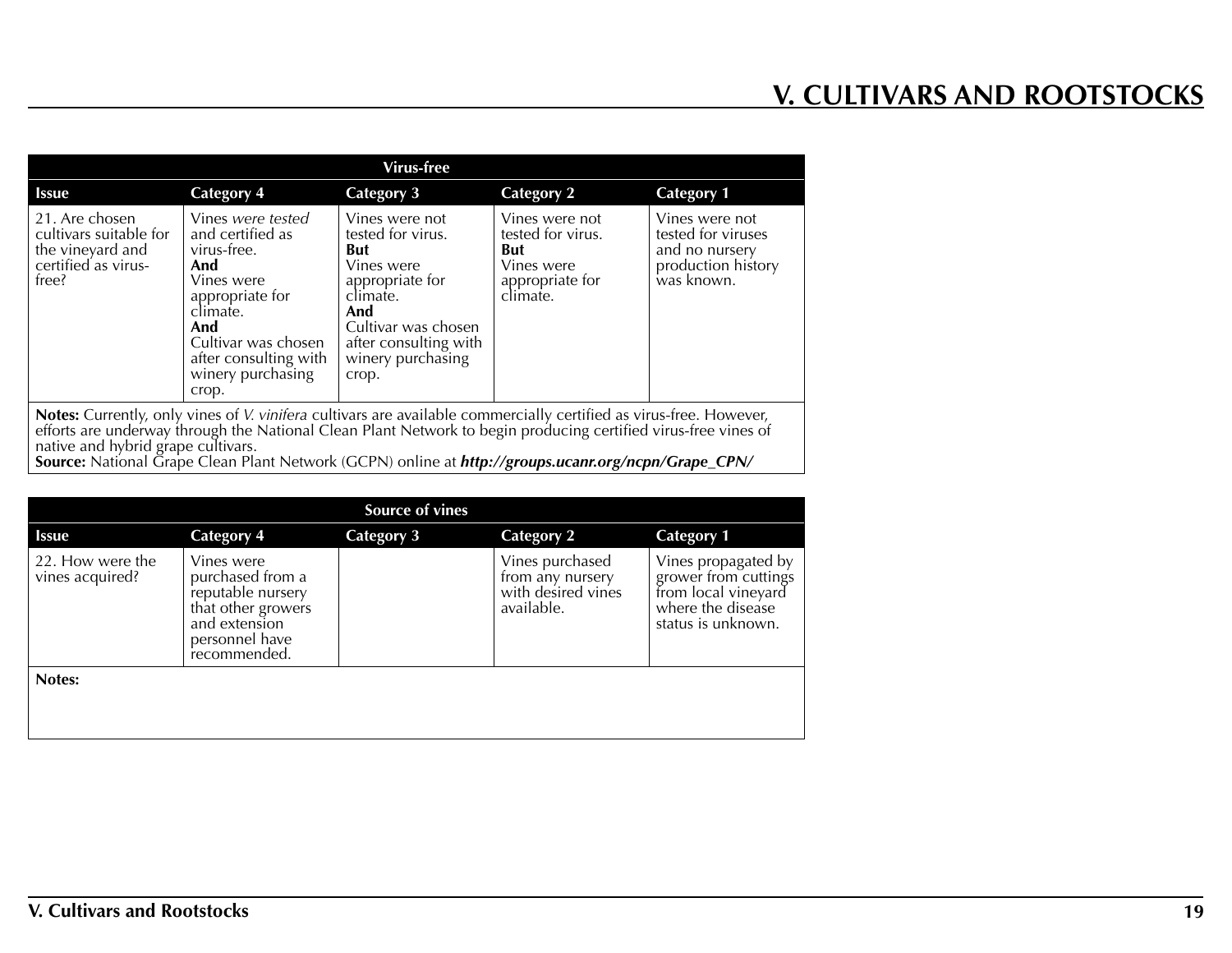| <b>Rootstocks</b>                                                                                                                                   |                                                                                                                                                                                                             |                                                                                |                                                        |                                |
|-----------------------------------------------------------------------------------------------------------------------------------------------------|-------------------------------------------------------------------------------------------------------------------------------------------------------------------------------------------------------------|--------------------------------------------------------------------------------|--------------------------------------------------------|--------------------------------|
| <b>Issue</b>                                                                                                                                        | Category 4                                                                                                                                                                                                  | <b>Category 3</b>                                                              | <b>Category 2</b>                                      | <b>Category 1</b>              |
| 23. How were<br>rootstocks chosen?                                                                                                                  | Rootstock chosen<br>to resist soil pest<br>(nematodes or grape<br>phylloxera) and/or<br>chemical or physical<br>soil variability and/or<br>modify scion <b>vigor</b><br>to achieve optimum<br>wine quality. | Rootstock chosen<br>to resist soil pest<br>(nematodes or grape<br>phylloxera). | Rootstock chosen<br>solely because of<br>availability. | Vines planted on<br>own roots. |
| Notes: Vitis vinifera and certain hybrid cultivars such as Chardonel require grafting. In replant situations, all<br>cultivars do require grafting. |                                                                                                                                                                                                             |                                                                                |                                                        |                                |

| Hilling soil above grafts                                                       |                                                                                                                                                                                                                                    |                                                                                                                                                                                                      |                                                                                                                  |                              |
|---------------------------------------------------------------------------------|------------------------------------------------------------------------------------------------------------------------------------------------------------------------------------------------------------------------------------|------------------------------------------------------------------------------------------------------------------------------------------------------------------------------------------------------|------------------------------------------------------------------------------------------------------------------|------------------------------|
| <b>Issue</b>                                                                    | Category 4                                                                                                                                                                                                                         | <b>Category 3</b>                                                                                                                                                                                    | <b>Category 2</b>                                                                                                | <b>Category 1</b>            |
| 24. Were grafted<br>cultivars hilled with<br>soil to minimize<br>winter injury? | For the first five years<br>of growth, a grape<br>hoe or disc was used $\vert$<br>to throw soil 6 to 8<br>inches over the graft<br>union in the fall and<br>removed soil from<br>the graft after the last<br>frost date in spring. | For the first couple<br>years, a grape hoe<br>or disc was used to<br>throw soil over graft<br>union in the fall and<br>soil was removed<br>from the graft after<br>the last frost date in<br>spring. | For the first couple<br>years, a grape hoe<br>or disc was used to<br>throw soil over graft<br>union in the fall. | No soil hilling was<br>done. |
| Notes:                                                                          |                                                                                                                                                                                                                                    |                                                                                                                                                                                                      |                                                                                                                  |                              |
|                                                                                 |                                                                                                                                                                                                                                    |                                                                                                                                                                                                      |                                                                                                                  |                              |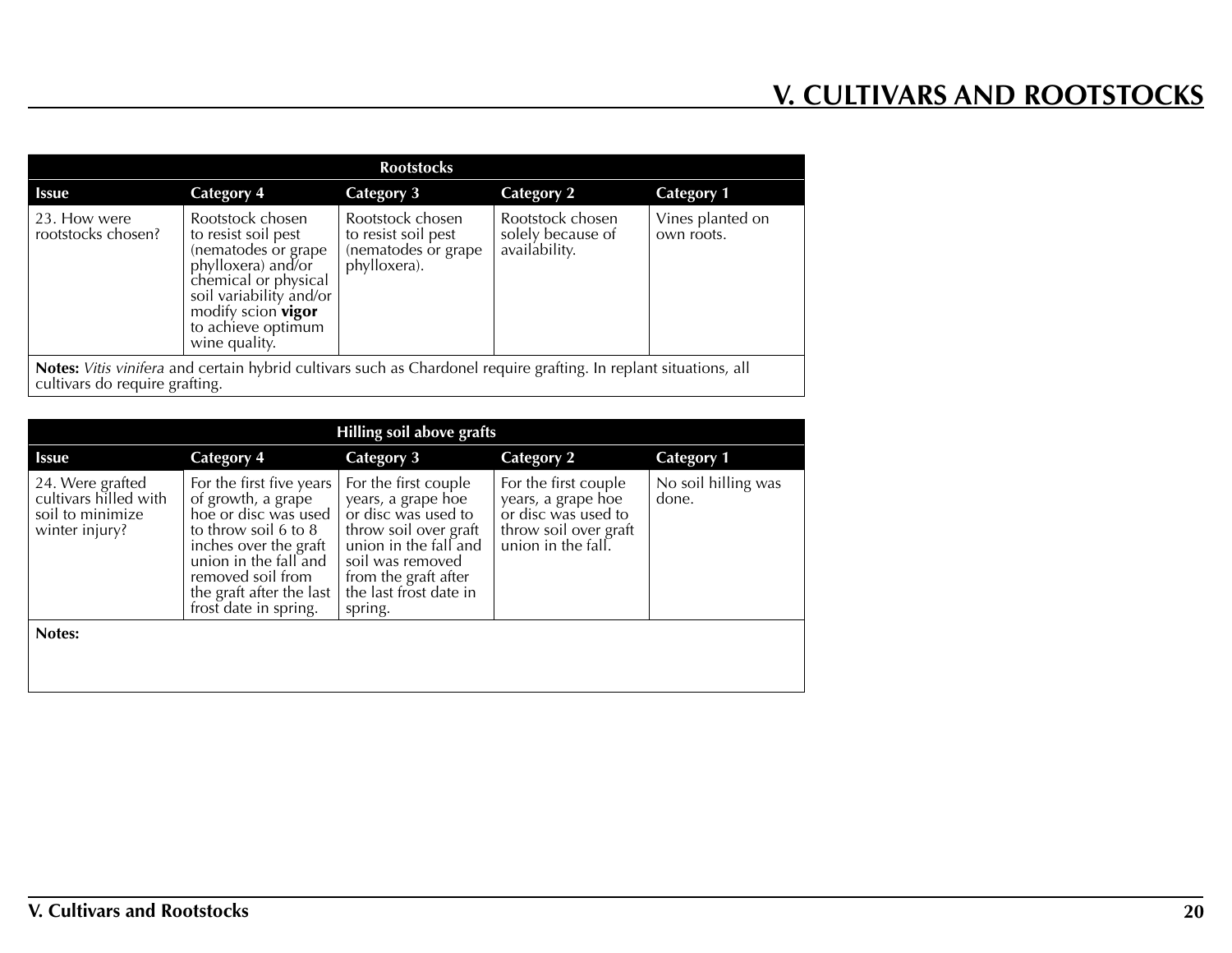| Disease resistance                          |                                                                                                       |                   |                   |                                                                     |
|---------------------------------------------|-------------------------------------------------------------------------------------------------------|-------------------|-------------------|---------------------------------------------------------------------|
| Issue                                       | <b>Category 4</b>                                                                                     | <b>Category 3</b> | <b>Category 2</b> | <b>Category 1</b>                                                   |
| 25. Are the cultivars<br>disease-resistant? | Cultivar was chosen<br>to resist plant disease<br>so that fungicide<br>applications are<br>minimized. |                   |                   | Disease resistance<br>was not considered<br>in selecting cultivars. |
| Notes:                                      |                                                                                                       |                   |                   |                                                                     |
|                                             |                                                                                                       |                   |                   |                                                                     |

| Vine and soil maps                                            |                                                                                                                                                                    |                                                                                                                                   |                                                                                    |                                                                      |
|---------------------------------------------------------------|--------------------------------------------------------------------------------------------------------------------------------------------------------------------|-----------------------------------------------------------------------------------------------------------------------------------|------------------------------------------------------------------------------------|----------------------------------------------------------------------|
| <b>Issue</b>                                                  | <b>Category 4</b>                                                                                                                                                  | <b>Category 3</b>                                                                                                                 | <b>Category 2</b>                                                                  | <b>Category 1</b>                                                    |
| 26. Do accurate<br>maps of vineyards<br>and soil types exist? | Maps of each block<br>are available that<br>delineate acreage<br>of each cultivar,<br>rootstock type and<br>different soil types.<br>Maps are updated<br>annually. | Maps of each block<br>are available that<br>delineate acreage<br>of each cultivar,<br>rootstock type and<br>different soil types. | Maps of each block<br>are available that<br>delineate acreage of<br>each cultivar. | No maps exist of<br>vines planted or<br>differences in soil<br>type. |
| Notes:                                                        |                                                                                                                                                                    |                                                                                                                                   |                                                                                    |                                                                      |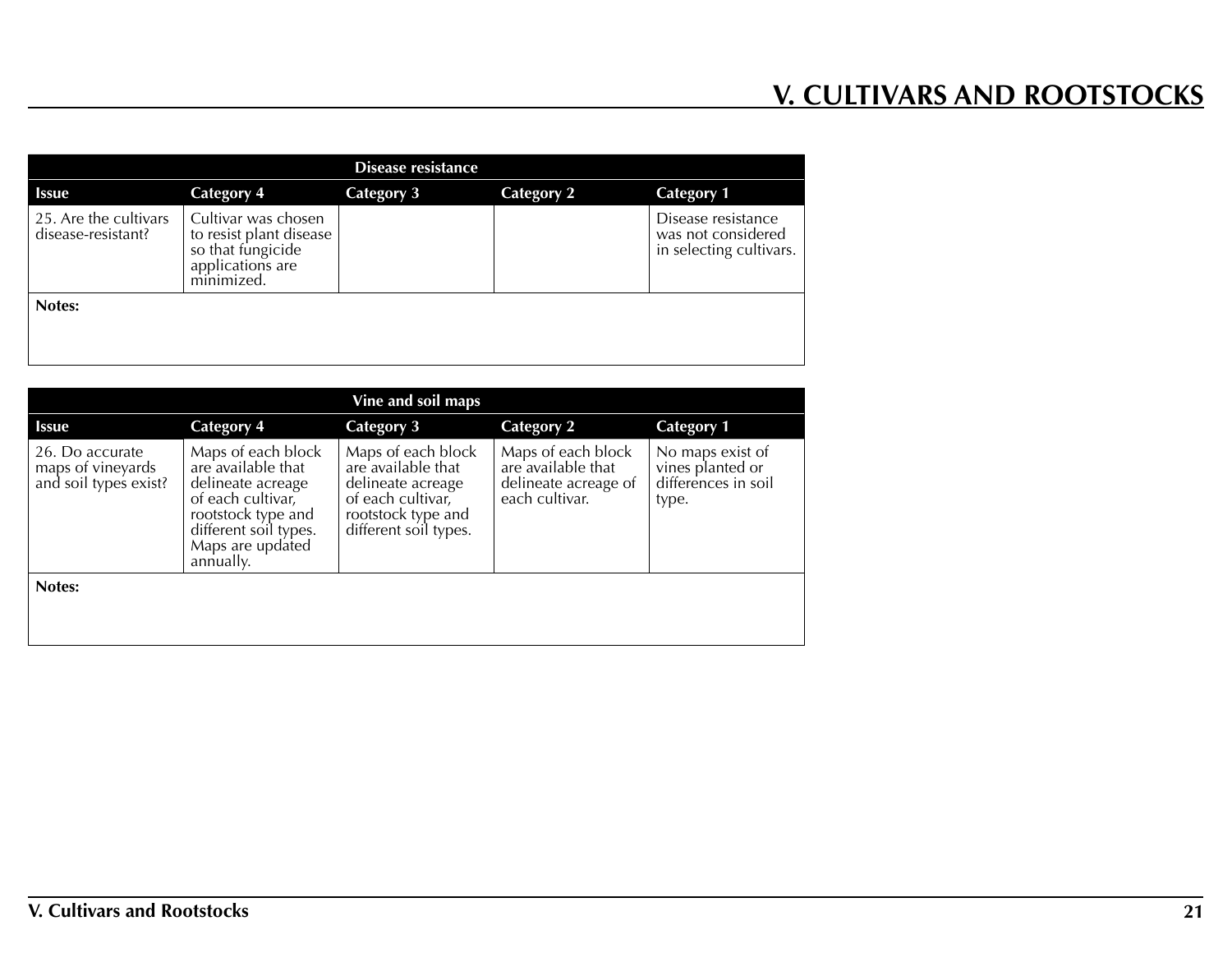<span id="page-22-0"></span>The grapevine canopy is the above-ground portion of the vine that consists of the shoot system, fruit, trunk, cordon and canes. The shoot system is the most alterable part of the vine and is comprised of leaves, petioles, shoot stems, shoot tips, lateral shoots and tendrils. Grapevine canopy management refers to a range of techniques used to create or alter the position or amount of leaf area or fruit within a given space or canopy volume. These practices are normally performed to improve **canopy microclimate**, particularly in the fruit zone.

The three fundamental aspects of canopy microclimate are light, temperature and humidity. Current conventional wisdom suggests that quality improves with increased cluster exposure. However, excessive exposure reduces quality. Generally, more light has been correlated with higher quality fruit, while increased fruit temperatures are detrimental to quality, especially in warm climates. Humidity is generally greater within dense canopies. If the canopy is open, however, slight breezes may have a ventilation effect that will reduce humidity. Humidity within the canopy can be an important factor influencing the establishment and growth of grape fungal diseases.

The primary goals of canopy management are to improve grape and wine quality, increase vine yield, reduce incidence of disease, decrease production costs and promote ease of mechanization. Canopy microclimate manipulations can be directly applied by winter pruning, which affects the future shoot location and density. Shoot thinning or leaf removal can be utilized to decrease the current density of shoots and leaves. Other manipulations include summer pruning or trimming to reduce shoot length and shoot positioning to alter where shoots are located within the canopy volume. Fruit thinning is a common practice used to

manipulate fruit location within the canopy, reach desired crop loads at harvest, and utilize photosynthetic energy during ripening. Trellis training systems also change canopy surface area and canopy density.

|                                                                                      | <b>Training system</b>                                                                                                                                                                                             |                                                                                                                                                                                                               |                                                                                                                                                |                                                                                                                                                                                                                                                                                                                                                                                     |  |  |
|--------------------------------------------------------------------------------------|--------------------------------------------------------------------------------------------------------------------------------------------------------------------------------------------------------------------|---------------------------------------------------------------------------------------------------------------------------------------------------------------------------------------------------------------|------------------------------------------------------------------------------------------------------------------------------------------------|-------------------------------------------------------------------------------------------------------------------------------------------------------------------------------------------------------------------------------------------------------------------------------------------------------------------------------------------------------------------------------------|--|--|
| <b>Issue</b>                                                                         | <b>Category 4</b>                                                                                                                                                                                                  | <b>Category 3</b>                                                                                                                                                                                             | <b>Category 2</b>                                                                                                                              | <b>Category 1</b>                                                                                                                                                                                                                                                                                                                                                                   |  |  |
| 27. Is trellis training<br>system appropriate<br>for the vine size in<br>each block? | Trellis training<br>system<br>accommodates the<br>vine size of your<br>vines, providing an<br>open canopy with<br>moderate exposure<br>of the fruit zone to<br>light and air without<br>requiring leaf<br>removal. | Trellis training<br>system<br>accommodates the<br>vine size of your<br>vines, providing an<br>open canopy with<br>moderate exposure<br>of the fruit zone<br>to light and air<br>but requires leaf<br>removal. | Trellis training<br>system reduces<br>excessive canopy<br>density, but shading<br>of the fruit zone still<br>occurs even with<br>leaf removal. | Trellis training<br>system does not<br>compensate for<br>excessive vine size;<br>the fruit zone is<br>very shaded and<br>fruit composition<br>negatively impacted.<br>Or<br>High inputs of<br>labor for canopy<br>management are<br>required to maintain<br>an open fruit zone.<br>Or<br>Provides more<br>canopy space than<br>the vine can fill due<br>to inadequate vine<br>size. |  |  |
|                                                                                      | <b>Notes:</b> The vinevard is developed with soil type, vigor of variety and rootstock, and crop load goals in mind. It is                                                                                         |                                                                                                                                                                                                               |                                                                                                                                                |                                                                                                                                                                                                                                                                                                                                                                                     |  |  |

**Notes:** The vineyard is developed with soil type, vigor of variety and rootstock, and crop load goals in mind. It is recommended that a viticulture extension advisor or professional consultant be involved in this decision making process, as the best management practice to apply will require customization and extensive knowledge of the vineyard and site.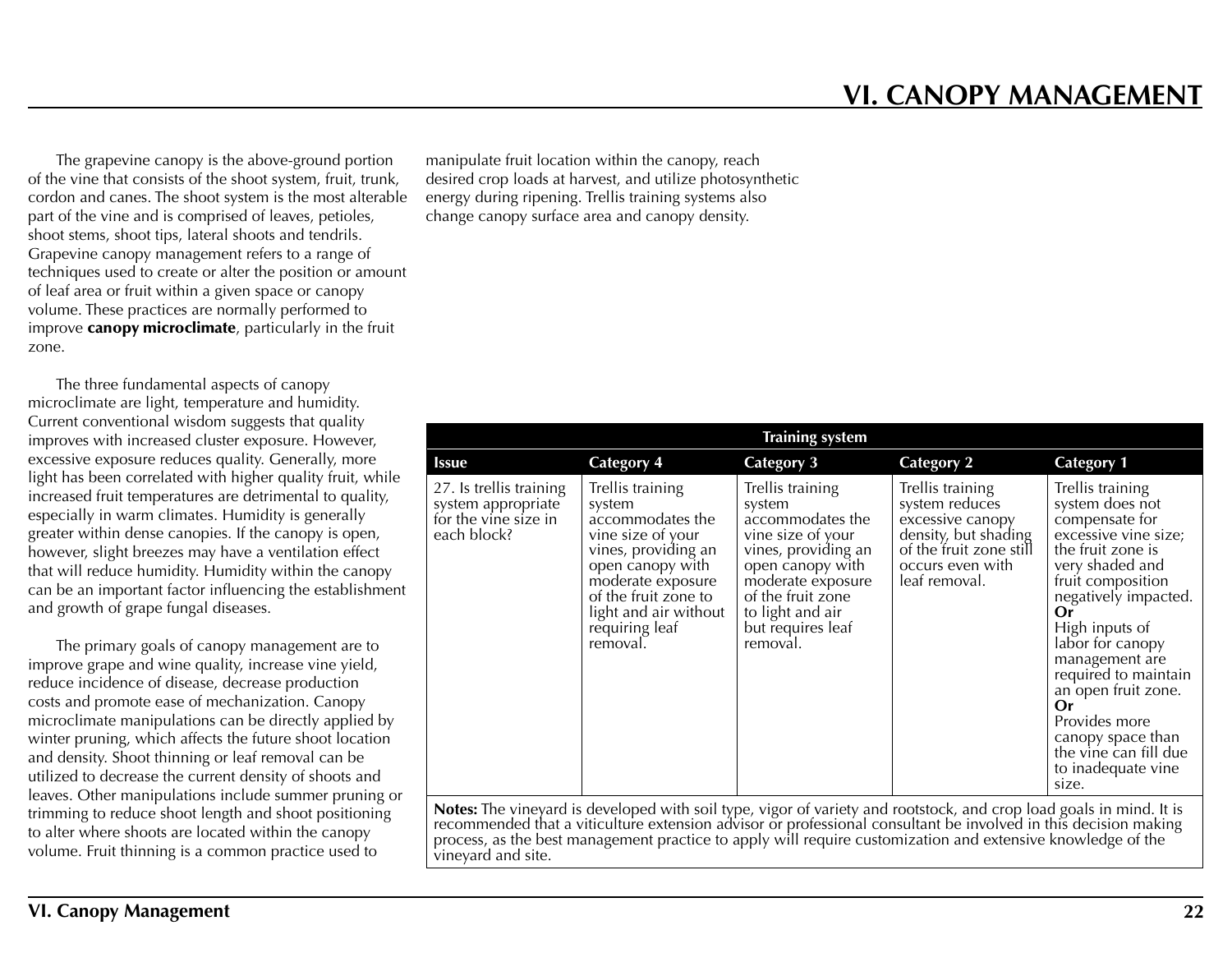| Shoot density and thinning                                                                                                                                                                                                                                                                                                                                                                                                                                                                                                                                                                                                                                                                                                                                                                                                                                                                                                                                                       |                                                                                                                   |                                                                                                                                                                    |                                                                 |                                                                                                                       |
|----------------------------------------------------------------------------------------------------------------------------------------------------------------------------------------------------------------------------------------------------------------------------------------------------------------------------------------------------------------------------------------------------------------------------------------------------------------------------------------------------------------------------------------------------------------------------------------------------------------------------------------------------------------------------------------------------------------------------------------------------------------------------------------------------------------------------------------------------------------------------------------------------------------------------------------------------------------------------------|-------------------------------------------------------------------------------------------------------------------|--------------------------------------------------------------------------------------------------------------------------------------------------------------------|-----------------------------------------------------------------|-----------------------------------------------------------------------------------------------------------------------|
| <b>Issue</b>                                                                                                                                                                                                                                                                                                                                                                                                                                                                                                                                                                                                                                                                                                                                                                                                                                                                                                                                                                     | <b>Category 4</b>                                                                                                 | Category 3                                                                                                                                                         | Category 2                                                      | <b>Category 1</b>                                                                                                     |
| 28. Have shoots<br>been thinned so<br>that they grow at a<br>proper density?                                                                                                                                                                                                                                                                                                                                                                                                                                                                                                                                                                                                                                                                                                                                                                                                                                                                                                     | A shoot density of<br>4 to 6 shoots per<br>foot of canopy was<br>achieved without<br>extensive shoot<br>thinning. | Where necessary,<br>shoots were thinned<br>to 4 to 6 shoots per<br>foot of canopy.<br>If possible, non-<br>count shoots should<br>be preferentially<br>eliminated. | Shoot thinning was<br>done but not to the<br>recommended level. | Excessive shoot<br>density exists but no<br>shoot removal was<br>performed, resulting<br>in a dense shaded<br>canopy. |
| Notes: Shoot removal can be performed shortly after budburst. However, if shoot removal is performed before most buds have pushed, not all shoots will be visible. If shoots become longer than 15 inches, shoots become<br>difficult to remove without tearing. Several shoot thinning methods have been established in commercial<br>vineyards. Three common methods that have become more widely adopted include removing all shoots carrying<br>no fruit (unless needed for renewal), removing all non-count shoots and retaining a certain number of shoots per<br>linear length of canopy (generally 4 to 6 shoots/foot). Depending on the desired crop load of the vineyard, fruiting<br>shoots may not need to be removed. For example, if the number of clusters per vine has been assessed prior to<br>shoot thinning and the cluster count is estimated to be inadequate to meet the yield goal for the vineyard, then<br>you should keep every shoot with a cluster. |                                                                                                                   |                                                                                                                                                                    |                                                                 |                                                                                                                       |

|                                                    | <b>Shoot positioning</b>                                                                                                                        |                                                                             |                                                                                   |                                                                                    |  |  |
|----------------------------------------------------|-------------------------------------------------------------------------------------------------------------------------------------------------|-----------------------------------------------------------------------------|-----------------------------------------------------------------------------------|------------------------------------------------------------------------------------|--|--|
| <b>Issue</b>                                       | Category 4                                                                                                                                      | Category 3                                                                  | <b>Category 2</b>                                                                 | <b>Category 1</b>                                                                  |  |  |
| 29. Are shoots<br>positioned to reduce<br>shading? | Shoot positioning<br>was done three times<br>in the correct way<br>for the trellis training<br>system and timing<br>was optimal (see<br>notes). | Shoot positioning<br>was done three times<br>but without optimal<br>timing. | Some shoot<br>positioning was<br>done (one to two<br>times) to reduce<br>shading. | No shoot positioning<br>was performed,<br>resulting in a densely<br>shaded canopy. |  |  |

**Notes:** Positioning of shoots requires the shoots to be forced in the direction intended for the trellis system. Shoots<br>are separated, untangled and, depending on the trellis, tucked up between foliage wires or positioned hang from the cordon. For the vertical shoot positioned trellis (VSP), positioning shoots is generally required when shoots are 12 to 18 inches (2 weeks pre-bloom), 24 to 36 inches (fruit set), and 2 to 3 weeks after fruit set. In highwire trellis systems, downward shoot positioning is performed when shoots are long and heavy enough to remain in place after positioning but before shoots and tendrils become intertwined and attached to adjacent shoots. This typically occurs when shoots are between 18 to 24 inches in length.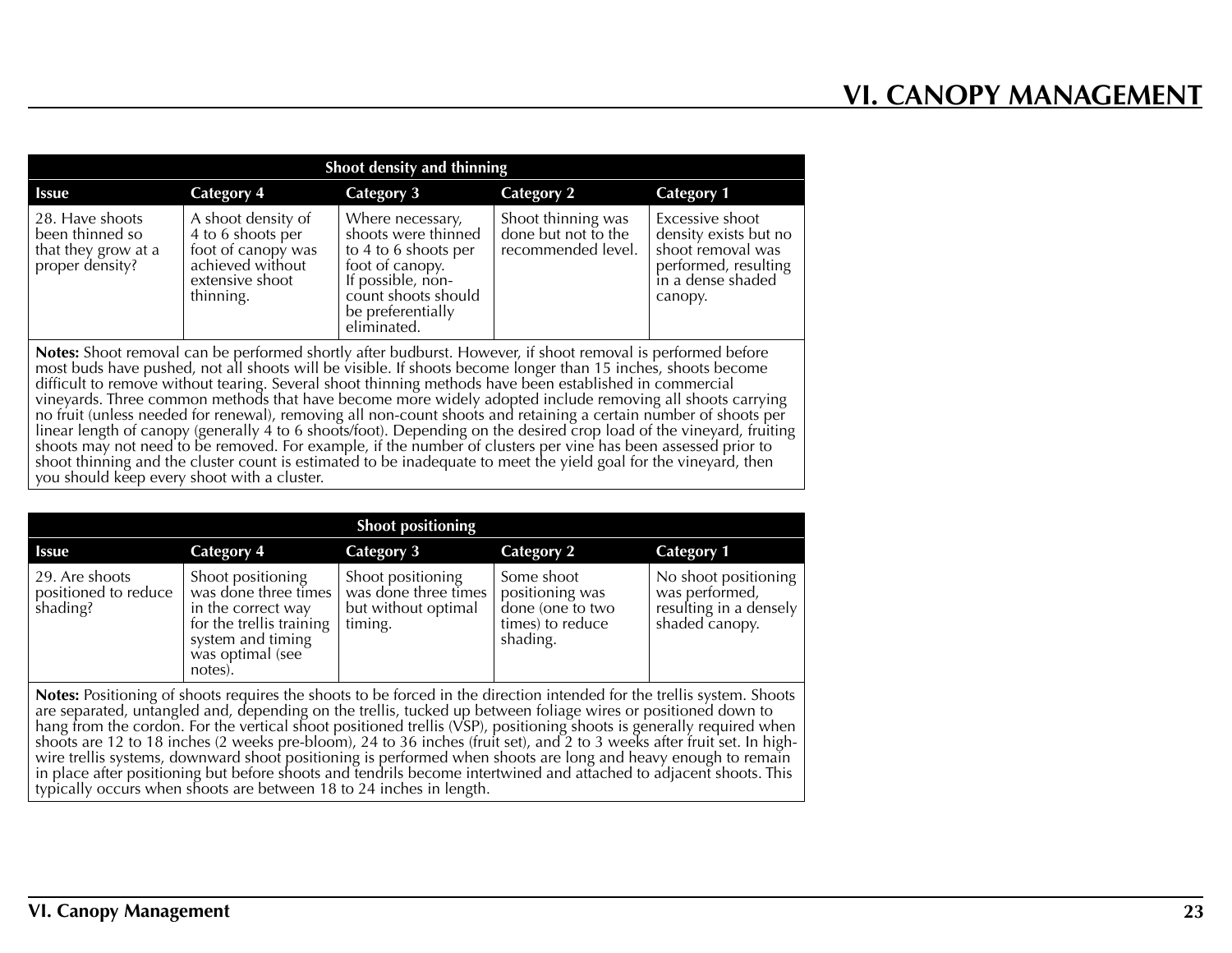# **VI. CANOPY MANAGEMENT**

| Leaf removal                                                                                                                                                                                                                                                                                                                                                                                                                                                             |                                                                                                                                                                                           |                                                                                                                                                 |                                                                                                                                                                                                                   |                                                         |
|--------------------------------------------------------------------------------------------------------------------------------------------------------------------------------------------------------------------------------------------------------------------------------------------------------------------------------------------------------------------------------------------------------------------------------------------------------------------------|-------------------------------------------------------------------------------------------------------------------------------------------------------------------------------------------|-------------------------------------------------------------------------------------------------------------------------------------------------|-------------------------------------------------------------------------------------------------------------------------------------------------------------------------------------------------------------------|---------------------------------------------------------|
| <b>Issue</b>                                                                                                                                                                                                                                                                                                                                                                                                                                                             | <b>Category 4</b>                                                                                                                                                                         | Category 3                                                                                                                                      | Category 2                                                                                                                                                                                                        | <b>Category 1</b>                                       |
| 30. Are leaves<br>removed as<br>necessary for healthy<br>clusters?                                                                                                                                                                                                                                                                                                                                                                                                       | No leaf removal<br>is necessary. The<br>cluster zone is at<br>least 50% exposed<br>to light (clusters have<br>some exposure to<br>the canopy exterior)<br>and allow free air<br>movement. | Leaves around<br>the clusters were<br>removed shortly after<br>bloom to improve<br>light penetration and<br>air ventilation of the<br>clusters. | Leaf removal<br>sometimes done or<br>very lightly done to<br>minimize costs.<br>0r<br>Leaf removal done<br>on vines with<br>inadequate shoot<br>growth, resulting in<br>sunburn or reduced<br>sugar accumulation. | Appropriateness of<br>leaf removal was not<br>assessed. |
| Notes: Pulling leaves at the end of fruit set best establishes the beneficial effects of an open canopy and tends to<br>be more beneficial than removal later in the season. Late leaf removal in warm climates can often cause sunburn<br>on the fruit, as berries need time to acclimate to warm weather conditions. Three widely accepted methods<br>include the following (in order of severity): removing basal leaves of shoots carrying fruit; removing leaves in |                                                                                                                                                                                           |                                                                                                                                                 |                                                                                                                                                                                                                   |                                                         |

the proximal fruit zone of the trellis system (12-inch window depending on the variability of the vineyard); and removing leaves of nodes below, adjacent and above the grape clusters. Generally, a more severe leaf pulling treatment may be required in more vigorous vineyards, where lighter treatments can be applied in less dense canopies that still require manipulation. Pulling leaves on both sides of the canopy can be detrimental to fruit quality as pulling leaves on the afternoon sun side of the canopy can lead to excessively high berry temperatures due to direct sun exposure. Therefore, pulling leaves on the west side of north/south row orientations should be avoided if clusters will receive direct sun exposure during the warmest periods of the day.

| <b>Balanced vine growth</b>                         |                                                                                                                                            |                                                                                                                  |                                                                                                   |                                                                                                                                                                         |
|-----------------------------------------------------|--------------------------------------------------------------------------------------------------------------------------------------------|------------------------------------------------------------------------------------------------------------------|---------------------------------------------------------------------------------------------------|-------------------------------------------------------------------------------------------------------------------------------------------------------------------------|
| <b>Issue</b>                                        | Category 4                                                                                                                                 | <b>Category 3</b>                                                                                                | <b>Category 2</b>                                                                                 | <b>Category 1</b>                                                                                                                                                       |
| 31. Are vines<br>maintained for<br>balanced growth? | Pruning, crop<br>load management,<br>irrigation and cover<br>crop are successfully<br>adjusted to keep<br>vines in balance (see<br>notes). | Growth stops around<br>véraison, but leaves<br>are large and shoots<br>are longer than 54<br>inches or 22 nodes. | Vines are too<br>vigorous, but growth<br>is greatly slowed<br>after the beginning<br>of véraison. | Vines are too<br>vigorous and strong<br>growth continues<br>after véraison; or<br>vines are very weak,<br>and many shoots<br>are shorter than 36<br>inches or 18 nodes. |

**Notes: Balanced vine** growth is the goal for creating high quality fruit and exceptional wines. Partridge (1925a-c) and Dry et al. (2005) stated that a balanced vine was a natural balance between vegetative growth or cano and fruit yield. If vines are balanced (due to proper trellis, spacing, cover crop, irrigation and fertilization), then shoot positioning, shoot removal, leaf removal etc. are unnecessary. Shoot tips have stopped growing by véraison; shoots are 36 to 54 inches long; and 50% of the fruit is visible. Nearly all clusters should be visible from the canopy exterior. The fruit should see some sunlight during the day, but not directly for long periods of time. Exterior leaves make up 80 to 100% of the leaves; 25% gaps in the canopy; leaves are functional through harvest (leaves are not yellow or beginning to senesce); lateral shoots are rare; leaves are layered between one and two leaves deep; 20 to 22 nodes per cane, or 12 "functional" leaves per cluster; four to five shoots per foot of cordon.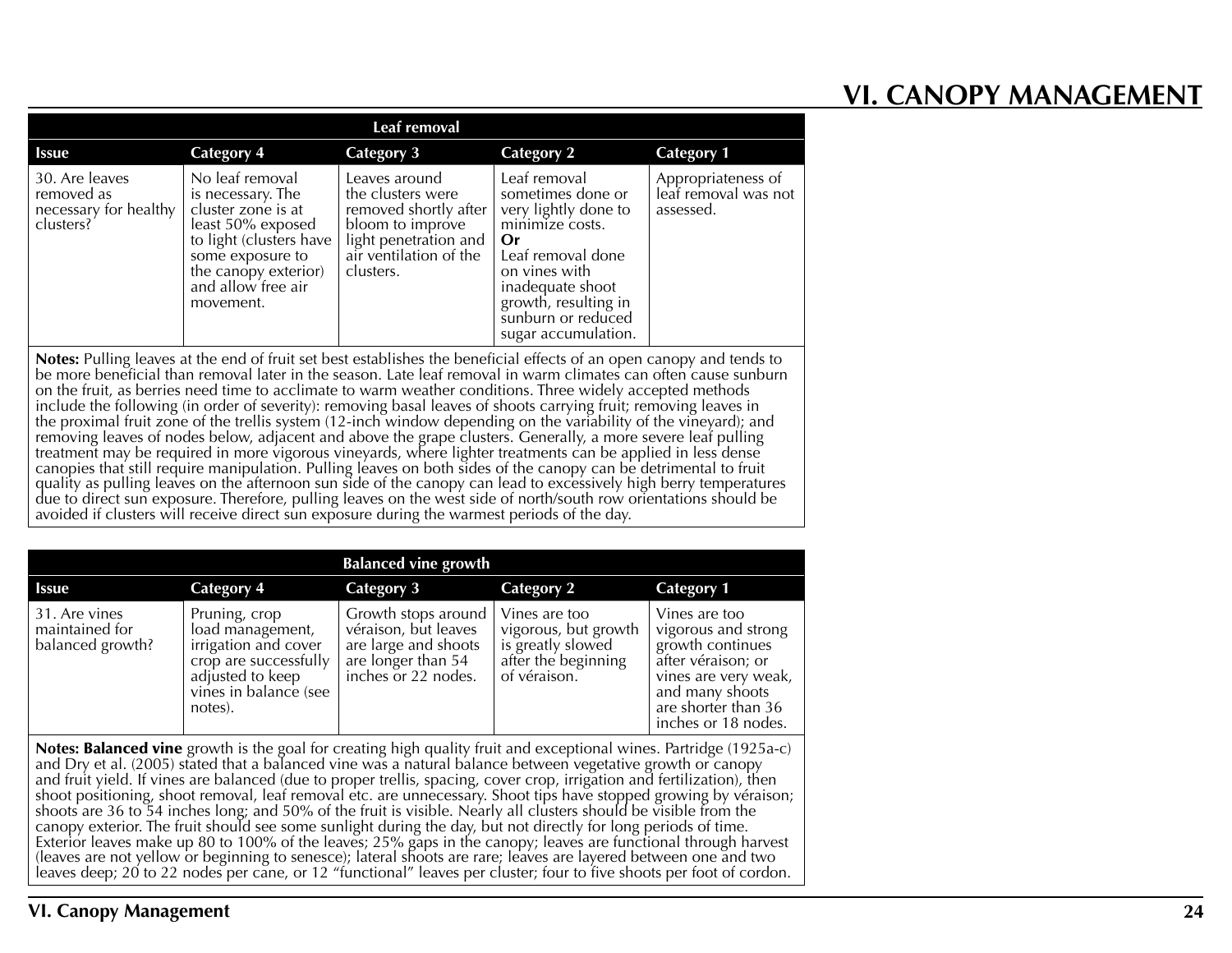|                                                                            | <b>Yield to pruning ratio</b>                                                                                                                                                                                                                                        |                                                                                                                                                            |                                                   |                                                       |  |
|----------------------------------------------------------------------------|----------------------------------------------------------------------------------------------------------------------------------------------------------------------------------------------------------------------------------------------------------------------|------------------------------------------------------------------------------------------------------------------------------------------------------------|---------------------------------------------------|-------------------------------------------------------|--|
| <b>Issue</b>                                                               | <b>Category 4</b>                                                                                                                                                                                                                                                    | <b>Category 3</b>                                                                                                                                          | <b>Category 2</b>                                 | <b>Category 1</b>                                     |  |
| 32. Is the yield to<br>pruning weight<br>ratio (Ravaz Index)<br>monitored? | Yield to pruning<br>weight ratio is<br>monitored.<br>And<br>Adjustments are<br>made to maintain<br>the ratio range from<br>4 to 10 by crop<br>load adjustment,<br>trellis retrofitting,<br>differential pruning<br>of dormant vines<br>and irrigation<br>management. | Yield to pruning<br>weight ratio is<br>monitored.<br>And<br>An attempt is made<br>to reach the ratio<br>range from 4 to<br>10 by irrigation<br>management. | Yield to pruning<br>weight ratio is<br>monitored. | Yield to pruning<br>weight ratio is not<br>monitored. |  |
|                                                                            | Notes Capacully a 4 to 10 ratio is a good range in regards to maintaining belanged vines. However, a 5 to 9 ratio                                                                                                                                                    |                                                                                                                                                            |                                                   |                                                       |  |

**Notes:** Generally, a 4 to 10 ratio is a good range in regards to maintaining balanced vines. However, a 5 to 8 ratio may be a more accurate range for balance, depending on the cultivar and trellis system. Use a spring scale to measure and record the weight of all the live, mature one-year-old wood pruned from the vine.

| <b>Canopy microclimate</b>                                                                                        |                                                                                                                                                                                                                                   |                                                                                                                                                        |                                                                                              |                                                                         |
|-------------------------------------------------------------------------------------------------------------------|-----------------------------------------------------------------------------------------------------------------------------------------------------------------------------------------------------------------------------------|--------------------------------------------------------------------------------------------------------------------------------------------------------|----------------------------------------------------------------------------------------------|-------------------------------------------------------------------------|
| <b>Issue</b>                                                                                                      | <b>Category 4</b>                                                                                                                                                                                                                 | <b>Category 3</b>                                                                                                                                      | <b>Category 2</b>                                                                            | <b>Category 1</b>                                                       |
| 33. Is the canopy<br>microclimate and<br>shoot-tip length<br>carefully monitored?                                 | The canopy<br>microclimate and<br>shoot-tip length<br>is monitored and<br>recorded by an<br>objective method<br>(see notes) at various<br>points throughout<br>the growing season<br>and corrective action<br>is taken as needed. | The canopy<br>microclimate and<br>shoot-tip length is<br>monitored by an<br>objective method<br>at various points<br>throughout the<br>growing season. | The canopy<br>microclimate and<br>shoot-tip length is<br>monitored by casual<br>observation. | The canopy<br>microclimate and<br>shoot-tip length is<br>not monitored. |
| Alatan Canadian internationalism and manufacture marked the budget and manufacture in the fact of the contraction |                                                                                                                                                                                                                                   |                                                                                                                                                        |                                                                                              |                                                                         |

**Notes:** Some canopy microclimate monitoring methods include **point quadrat analysis** to assess foliage density,<br>visual rating of canopy characteristics and measurement of photosynthetically active radiation in the fruit z See Smart and Robinson (1991) for further details.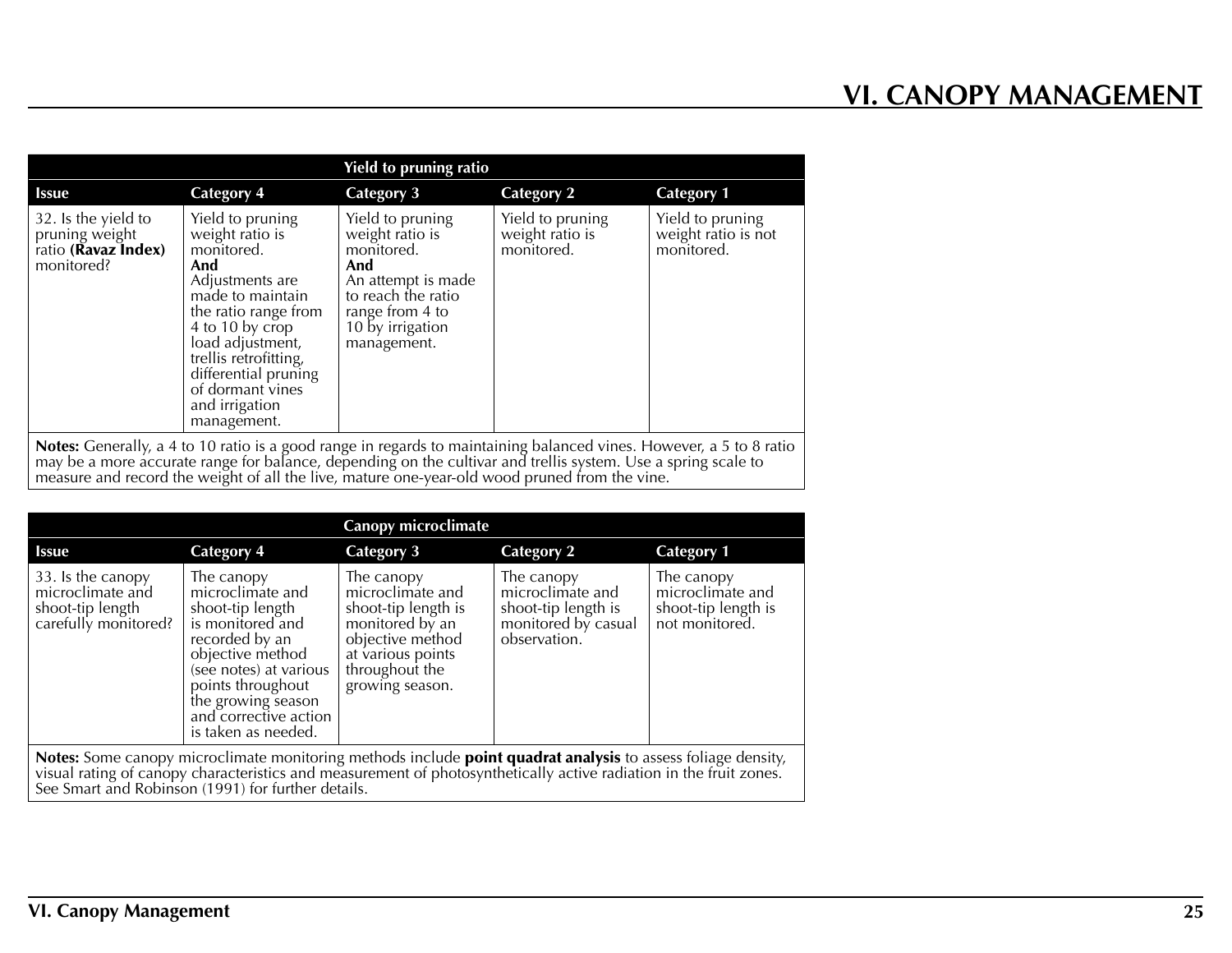<span id="page-26-0"></span>

|                                                             |                                                                                                                           | Thin crop         |                                                                                                                                      |                                  |
|-------------------------------------------------------------|---------------------------------------------------------------------------------------------------------------------------|-------------------|--------------------------------------------------------------------------------------------------------------------------------------|----------------------------------|
| <b>Issue</b>                                                | Category 4                                                                                                                | <b>Category 3</b> | <b>Category 2</b>                                                                                                                    | <b>Category 1</b>                |
| 34. What are the<br>methods and timing<br>of crop thinning? | Cluster thinning is<br>done at fruit set and<br>is based on shoot<br>length.                                              |                   | Cluster thinning is<br>not done to reduce<br>crop load.<br><b>But</b><br>Clusters lagging<br>in maturity are<br>removed at véraison. | Cluster thinning is<br>not done. |
|                                                             | <b>Notes:</b> Cluster thinning is the removal of excess fruit clusters to help manage crop load and prevent overcropping. |                   |                                                                                                                                      |                                  |

**Notes:** Cluster thinning is the removal of excess fruit clusters to help manage crop load and prevent overcropping. Fruit cluster thinning can be done at any time after fruit set; to get the most benefit from cluster thinning, however, it should be done at fruit set. Small-clustered cultivars such as Vignoles or Norton are generally not cluster-thinned unless they are young and still undergoing canopy development. With moderate- to large-clustered cultivars it is recommended to follow the 2-1-None rule: At fruit set, if the shoots are greater than 24 inches in length, **retain 2 clusters**. If shoots are between 12 and 24 inches in length, **retain 1 cluster**. If they are less than 12 inches in length, **retain no clusters (None).**

| <b>Estimating yield</b>          |                                                                                                                                                             |                                                                                                                                                                                |                                                                                       |                                  |
|----------------------------------|-------------------------------------------------------------------------------------------------------------------------------------------------------------|--------------------------------------------------------------------------------------------------------------------------------------------------------------------------------|---------------------------------------------------------------------------------------|----------------------------------|
| <b>Issue</b>                     | <b>Category 4</b>                                                                                                                                           | Category 3                                                                                                                                                                     | <b>Category 2</b>                                                                     | <b>Category 1</b>                |
| 35. How are yields<br>estimated? | Yield estimates<br>are determined<br>by counting<br>clusters on several<br>representative vines<br>using historic cluster<br>weight data from the<br>block. | Yield estimates<br>are determined<br>by counting<br>clusters on several<br>representative<br>vines but records<br>of historic cluster<br>weight data by block<br>are not kept. | Yield estimates are<br>determined by visual<br>assessment of crop<br>weight per vine. | Yield estimation is<br>not done. |
|                                  | Notes: Viald is assessed by counting the average number of clusters present per vine on a representative sample                                             |                                                                                                                                                                                |                                                                                       |                                  |

**Notes:** Yield is assessed by counting the average number of clusters present per vine on a representative sample of vines. In blocks with uniform vine size a sample population of approximately 20 vines should generate fai accurate results. If the vines are non-uniform, however, the sample population should be increased to perhaps 30 to 40 vines, or the block divided into homogenous sample areas to improve accuracy. Representative vines may be selected at random, or through a sequential selection process (every 20<sup>th</sup> vine, for example). While it's true that cluster weights for a given variety will vary annually, they remain an efficient method of estimating potential yield. Long-term records collected from individual vineyard blocks over time improve accuracy of this estimation strategy, and thus, provide the rationale for measuring cluster weights (by cultivar) at harvest every year.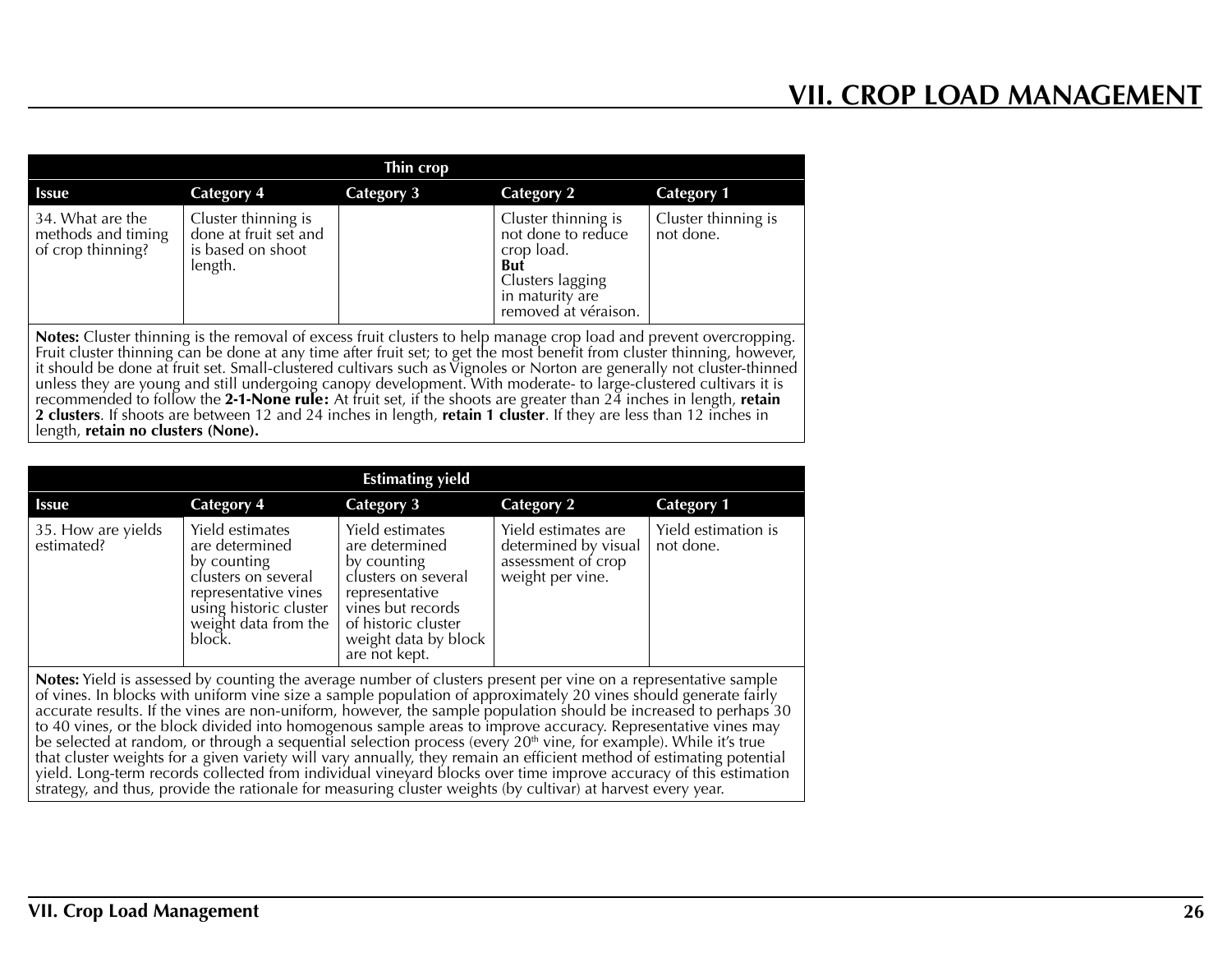| Appropriate yield                                                                                                                                                                                                                                                                                                                                                                                                                                                                                                                                                                           |                                                                                                                               |                   |                                                                             |                                        |
|---------------------------------------------------------------------------------------------------------------------------------------------------------------------------------------------------------------------------------------------------------------------------------------------------------------------------------------------------------------------------------------------------------------------------------------------------------------------------------------------------------------------------------------------------------------------------------------------|-------------------------------------------------------------------------------------------------------------------------------|-------------------|-----------------------------------------------------------------------------|----------------------------------------|
| <b>Issue</b>                                                                                                                                                                                                                                                                                                                                                                                                                                                                                                                                                                                | <b>Category 4</b>                                                                                                             | <b>Category 3</b> | <b>Category 2</b>                                                           | <b>Category 1</b>                      |
| 36. Is yield<br>appropriate for<br>cultivar and vine<br>size?                                                                                                                                                                                                                                                                                                                                                                                                                                                                                                                               | Yield per vine is<br>managed to achieve<br>sustainable levels<br>of high quality fruit<br>annually based on<br>vine capacity. |                   | Yield is adjusted<br>to a given number<br>of clusters per vine<br>annually. | Goal is to maximize<br>yield per vine. |
| Notes: Appropriate yield per vine is determined by vine size or capacity and maintained with balanced pruning, where the number of nodes retained is based on vine pruning weight. At dormant pruning, the weight of one-<br>year-old wood removed from a vine is collected and a pruning formula specific for the cultivar is applied to<br>determine the number of nodes to retain. For native cultivars, balanced pruning alone may achieve optimum crop<br>load. For highly fruitful hybrid cultivars, balanced pruning must be augmented by thinning excessive shoots and<br>clusters. |                                                                                                                               |                   |                                                                             |                                        |

| <b>Block profitability</b>                                               |                                                                                                                                  |                                                                                                                        |                                                                                     |                                  |
|--------------------------------------------------------------------------|----------------------------------------------------------------------------------------------------------------------------------|------------------------------------------------------------------------------------------------------------------------|-------------------------------------------------------------------------------------|----------------------------------|
| <b>Issue</b>                                                             | <b>Category 4</b>                                                                                                                | <b>Category 3</b>                                                                                                      | <b>Category 2</b>                                                                   | <b>Category 1</b>                |
| 37. Are yield<br>records kept by<br>block to determine<br>profitability? | Records are kept<br>of yield, crop<br>value, cost of labor<br>and other inputs<br>and reviewed<br>to determine<br>profitability. | Records are kept of<br>vield, crop value,<br>cost of labor and<br>other inputs but<br>profitability not<br>determined. | Records are kept of<br>yield and crop value<br>but profitability not<br>determined. | No records are kept<br>by block. |
| Notes:                                                                   |                                                                                                                                  |                                                                                                                        |                                                                                     |                                  |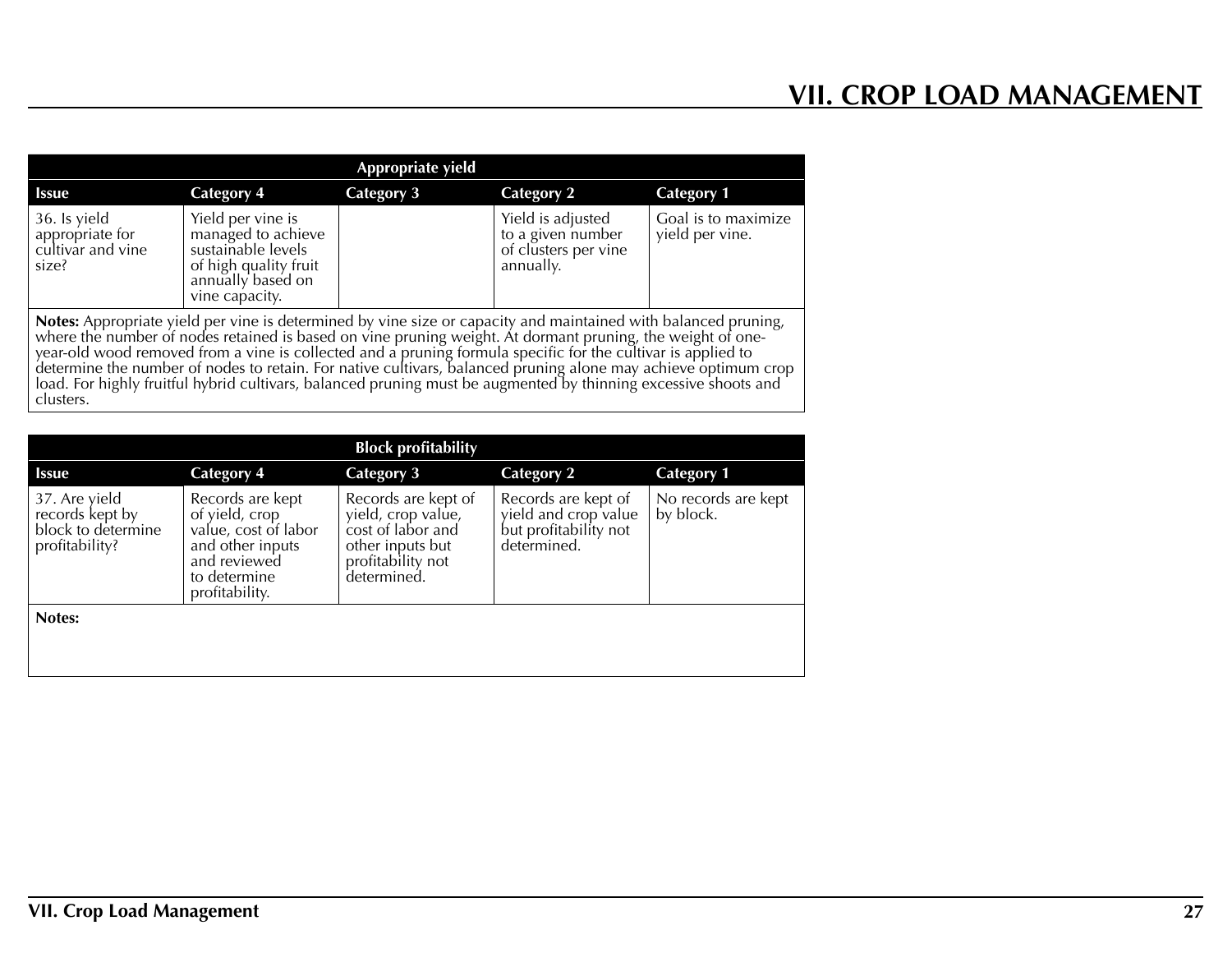<span id="page-28-0"></span>

| Fertilizer storage, safety and security                                       |                                                                                  |                                               |                                                                              |                                          |
|-------------------------------------------------------------------------------|----------------------------------------------------------------------------------|-----------------------------------------------|------------------------------------------------------------------------------|------------------------------------------|
| Issue                                                                         | Category 4                                                                       | Category 3                                    | Category 2                                                                   | Category 1                               |
| 38. Are fertilizers<br>properly stored and<br>secured for safety<br>purposes? | Fertilizer is stored<br>in a locked building<br>and periodically<br>inventoried. | Fertilizer is stored in<br>a locked building. | Fertilizer is stored in<br>unlocked building<br>and kept out of the<br>rain. | Fertilizer is stored in<br>an open shed. |

**Notes:** Improperly stored and secured fertilizer could spill into ground water and soil or be stolen for possible use in terrorist activities.

| <b>Fertilizer runoff or leaching</b>                          |                                                                                                                                                            |                                                                                                                    |                                                                                                               |                                                                                                                   |
|---------------------------------------------------------------|------------------------------------------------------------------------------------------------------------------------------------------------------------|--------------------------------------------------------------------------------------------------------------------|---------------------------------------------------------------------------------------------------------------|-------------------------------------------------------------------------------------------------------------------|
| <b>Issue</b>                                                  | Category 4                                                                                                                                                 | <b>Category 3</b>                                                                                                  | <b>Category 2</b>                                                                                             | <b>Category 1</b>                                                                                                 |
| 39. Can fertilizer<br>move into nearby<br>water body or well? | Fertilizer is stored in<br>a locked building on<br>pallets on a concrete<br>slab away from<br>ponds, water wells<br>or flood plains of<br>flowing streams. | Fertilizer is stored on<br>concrete slab away<br>from ponds, water<br>wells or flood plains<br>of flowing streams. | Fertilizer is stored on<br>concrete slab near<br>ponds, water wells<br>or flood plains of<br>flowing streams. | Fertilizer is stored<br>on ground or pallets<br>near ponds, water<br>wells or flood plains<br>of flowing streams. |
| Notes:                                                        |                                                                                                                                                            |                                                                                                                    |                                                                                                               |                                                                                                                   |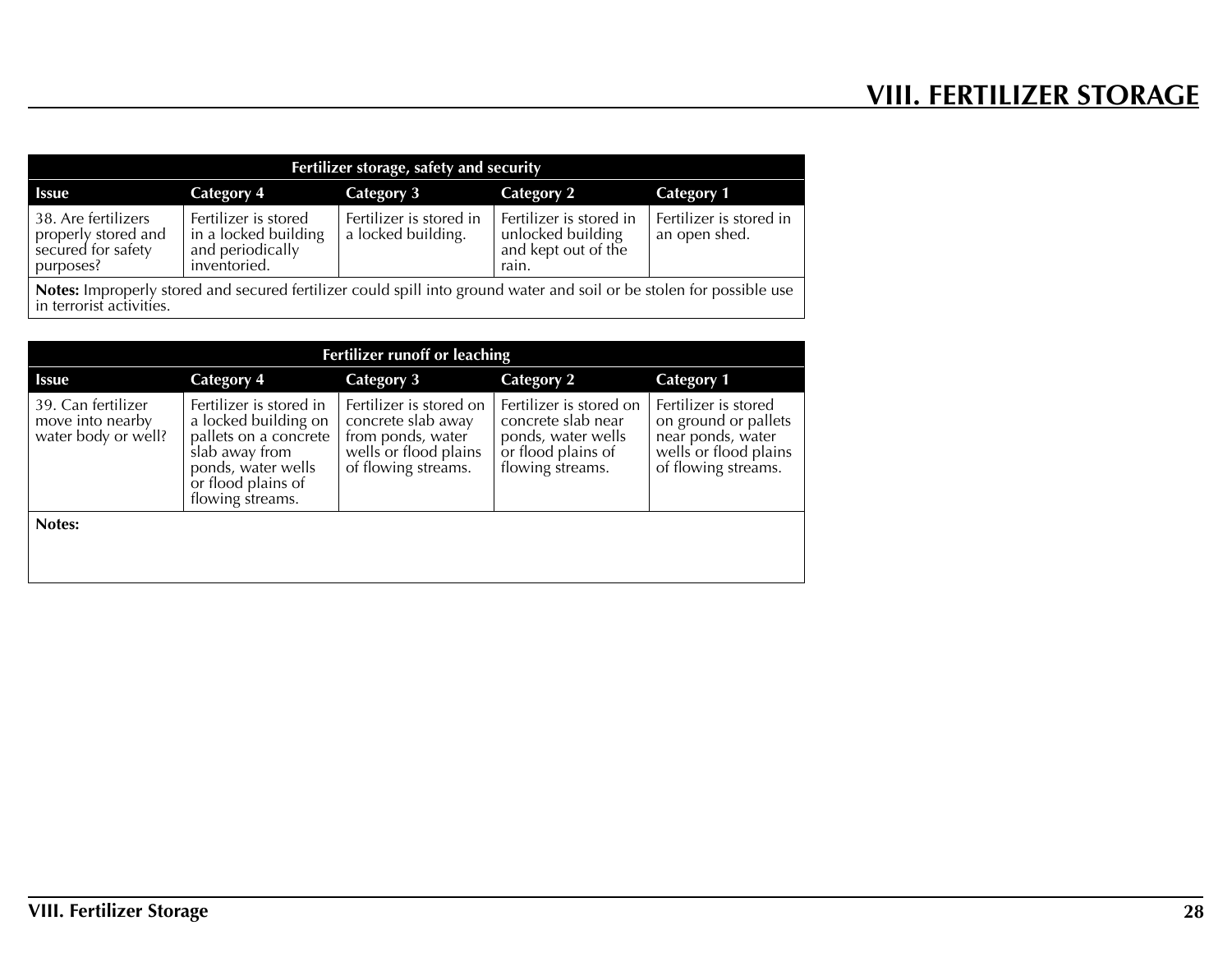<span id="page-29-0"></span>

| <b>Type of irrigation</b>               |                                                                                                                                                                                                |                                                                                                                   |                                                              |                                |
|-----------------------------------------|------------------------------------------------------------------------------------------------------------------------------------------------------------------------------------------------|-------------------------------------------------------------------------------------------------------------------|--------------------------------------------------------------|--------------------------------|
| <b>Issue</b>                            | <b>Category 4</b>                                                                                                                                                                              | <b>Category 3</b>                                                                                                 | <b>Category 2</b>                                            | <b>Category 1</b>              |
| 40. What type of<br>irrigation is used? | Professionally<br>engineered and<br>installed drip<br>irrigation system<br>with backflow<br>prevention, pressure<br>compensating<br>emitters and<br>fertigation/<br>chemigation<br>capability. | Basic drip irrigation<br>system with<br>backflow prevention,<br>but no fertigation/<br>chemigation<br>capability. | Overhead sprinkler<br>system without<br>backflow prevention. | No irrigation is<br>installed. |
| Notes:                                  |                                                                                                                                                                                                |                                                                                                                   |                                                              |                                |
|                                         |                                                                                                                                                                                                |                                                                                                                   |                                                              |                                |

| <b>Flow meter</b>                                  |                                                                                             |                                                                                     |                   |                                            |
|----------------------------------------------------|---------------------------------------------------------------------------------------------|-------------------------------------------------------------------------------------|-------------------|--------------------------------------------|
| <b>Issue</b>                                       | <b>Category 4</b>                                                                           | <b>Category 3</b>                                                                   | <b>Category 2</b> | <b>Category 1</b>                          |
| 41. Is water usage<br>recorded by a flow<br>meter? | Irrigation water<br>use is determined<br>by flow meter and<br>records are kept by<br>block. | Irrigation water<br>use is determined<br>by flow meter but<br>records are not kept. |                   | No flow meter is<br>used while irrigating. |
| Notes:                                             |                                                                                             |                                                                                     |                   |                                            |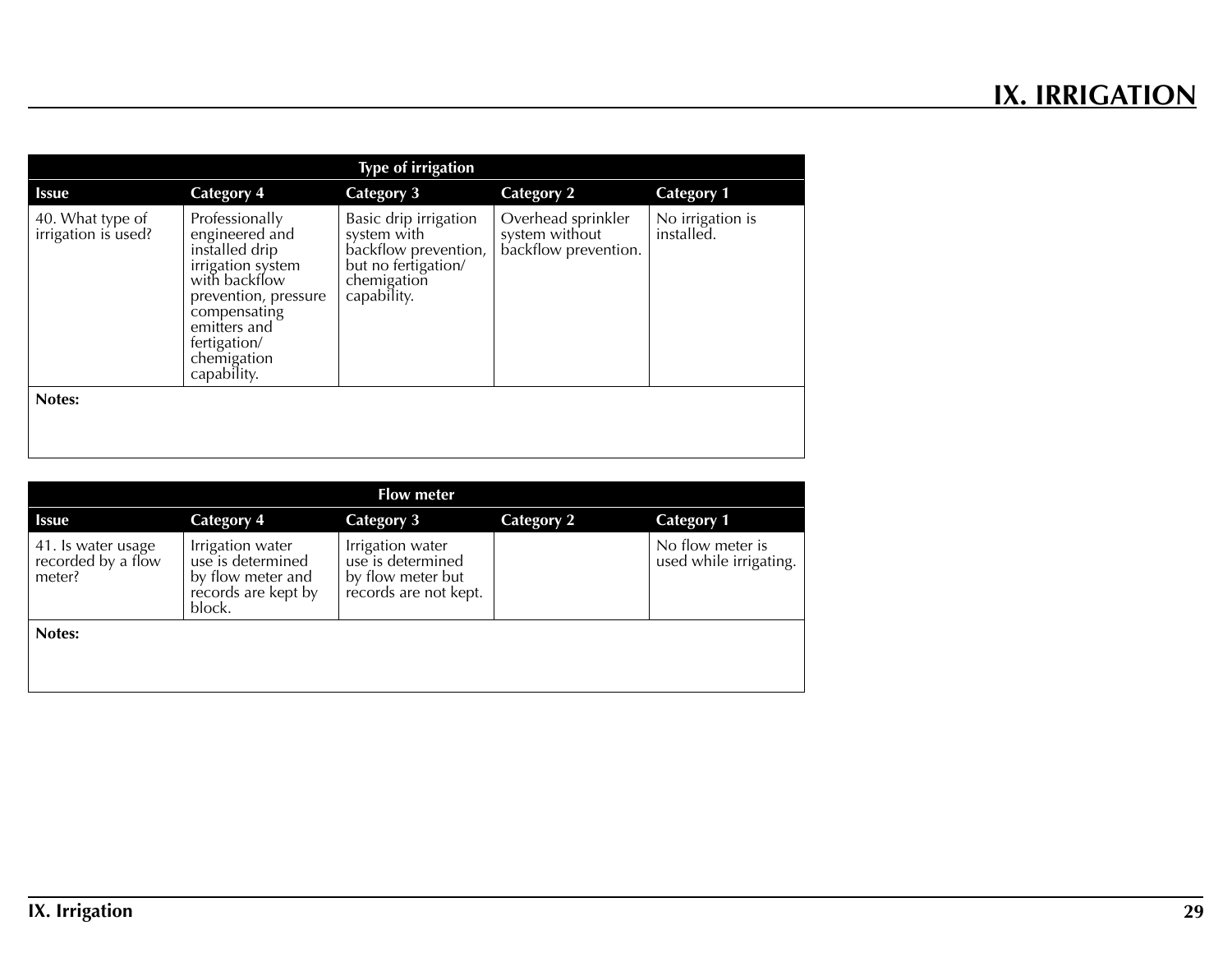| <b>Water holding capacity</b>                        |                                                                                                                                                                                                     |                                                                                                                                                                                      |                                                                                                                                                 |                                                                   |
|------------------------------------------------------|-----------------------------------------------------------------------------------------------------------------------------------------------------------------------------------------------------|--------------------------------------------------------------------------------------------------------------------------------------------------------------------------------------|-------------------------------------------------------------------------------------------------------------------------------------------------|-------------------------------------------------------------------|
| <b>Issue</b>                                         | <b>Category 4</b>                                                                                                                                                                                   | <b>Category 3</b>                                                                                                                                                                    | <b>Category 2</b>                                                                                                                               | <b>Category 1</b>                                                 |
| 42. What is the<br>soil's water holding<br>capacity? | Soil water holding<br>capacity has been<br>determined from soil<br>survey information.<br>And<br>This information is<br>used to determine<br>irrigation initiation<br>and irrigation<br>scheduling. | Soil water holding<br>capacity, annual<br>rainfall and cover<br>crop water use is<br>known.<br>And<br>This information is<br>used this information<br>for information<br>scheduling. | Grower knows<br>soil water holding<br>capacity but does<br>not understand how<br>it relates to vineyard<br>soil type and<br>irrigation program. | The soil water<br>holding capacity<br>has not been<br>determined. |
|                                                      | Notes: Modified from "Lodi Winegrowers' Workbook."                                                                                                                                                  |                                                                                                                                                                                      |                                                                                                                                                 |                                                                   |

| <b>Scheduling irrigation</b>                   |                                                                                                                                                                                                                                                                                                                                                                                                                                                                      |                                                                                                                       |                                                           |                                                                                                    |
|------------------------------------------------|----------------------------------------------------------------------------------------------------------------------------------------------------------------------------------------------------------------------------------------------------------------------------------------------------------------------------------------------------------------------------------------------------------------------------------------------------------------------|-----------------------------------------------------------------------------------------------------------------------|-----------------------------------------------------------|----------------------------------------------------------------------------------------------------|
| <b>Issue</b>                                   | <b>Category 4</b>                                                                                                                                                                                                                                                                                                                                                                                                                                                    | <b>Category 3</b>                                                                                                     | <b>Category 2</b>                                         | <b>Category 1</b>                                                                                  |
| 43. How are<br>irrigation needs<br>determined? | Multiple soil<br>moisture sensors in<br>each block measure<br>daily changes in soil<br>moisture and make<br>decision to turn on<br>trickle irrigation<br>to monitoring<br>soil moisture and<br>maintain soil<br>moisture at or below<br>40 kPa (the highest<br>value before you see<br>water stress).<br>Or<br>Vine leaf water<br>potential is<br>measured to assess<br>vine water stress and<br>determine irrigation<br>timing when<br>threshold<br>$\ge$ -12 bars. | Irrigation is run<br>on a regular basis<br>regardless of soil<br>moisture level or<br>apparent plant water<br>stress. | Water is applied<br>when plants appear<br>water stressed. | No irrigation system,<br>so water cannot<br>be applied even if<br>plants appear water<br>stressed. |
| Notes:                                         |                                                                                                                                                                                                                                                                                                                                                                                                                                                                      |                                                                                                                       |                                                           |                                                                                                    |
|                                                |                                                                                                                                                                                                                                                                                                                                                                                                                                                                      |                                                                                                                       |                                                           |                                                                                                    |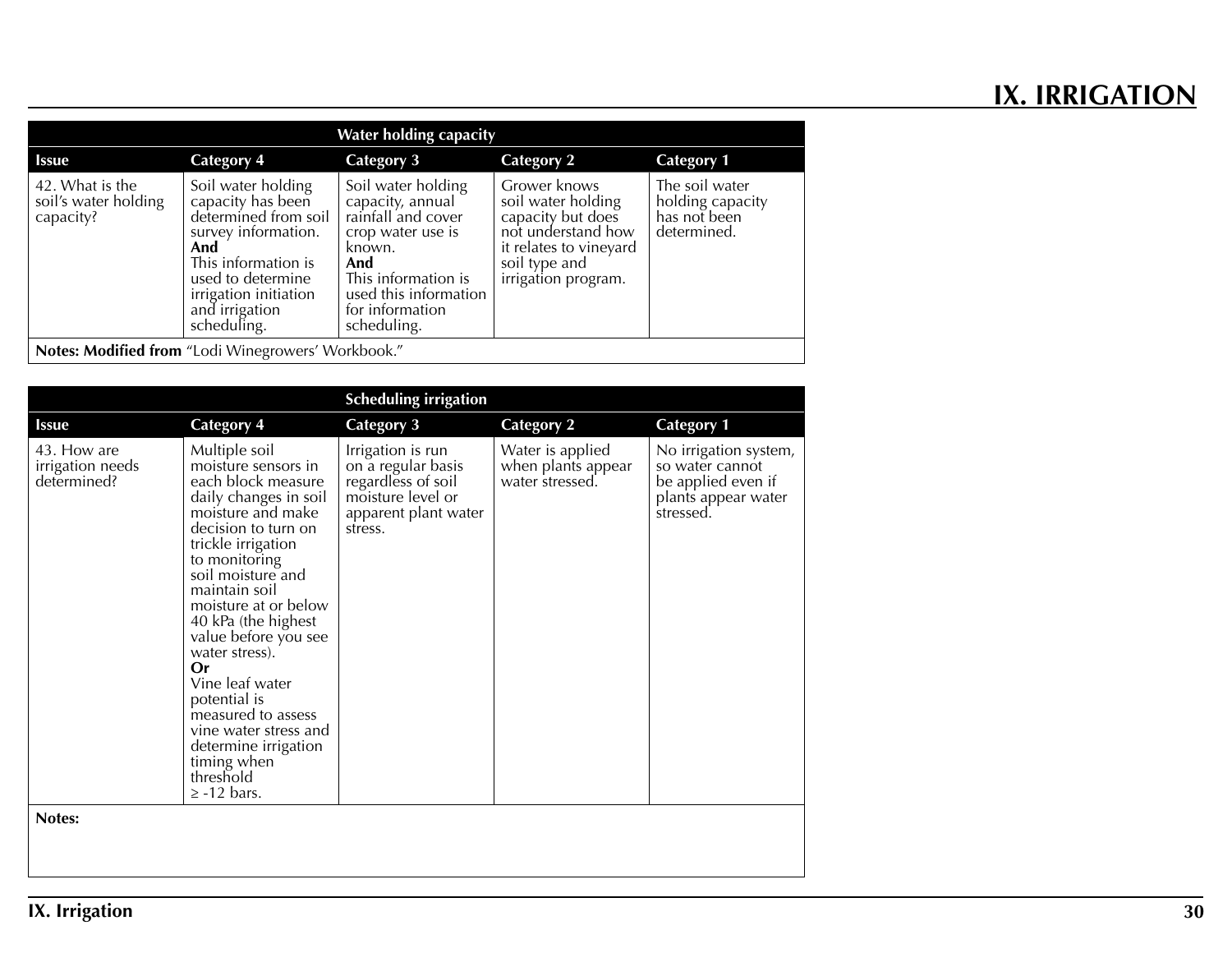| <b>Irrigation water destination</b>         |                                                                                                                                                                                  |                                                                             |                                                                                          |                        |  |
|---------------------------------------------|----------------------------------------------------------------------------------------------------------------------------------------------------------------------------------|-----------------------------------------------------------------------------|------------------------------------------------------------------------------------------|------------------------|--|
| <b>Issue</b>                                | <b>Category 4</b>                                                                                                                                                                | <b>Category 3</b>                                                           | <b>Category 2</b>                                                                        | <b>Category 1</b>      |  |
| 44. Does irrigation<br>water move off-site? | Drip irrigation<br>slowly lets water<br>soak into soil<br>around each vine<br>and is turned off<br>automatically when<br>soil moisture sensor<br>drops below value of<br>30 kPa. | Drip irrigation<br>slowly lets water<br>soak into soil around<br>each vine. | Irrigation water<br>moves down the<br>rows, causing<br>erosion and/or exits<br>vineyard. | No irrigation is used. |  |
| Notes:                                      |                                                                                                                                                                                  |                                                                             |                                                                                          |                        |  |

| <b>Irrigation system maintenance</b>                 |                                                                                                                                                                                 |                                                                                                                                                              |                                                                                                                                                                              |                                           |  |
|------------------------------------------------------|---------------------------------------------------------------------------------------------------------------------------------------------------------------------------------|--------------------------------------------------------------------------------------------------------------------------------------------------------------|------------------------------------------------------------------------------------------------------------------------------------------------------------------------------|-------------------------------------------|--|
| <b>Issue</b>                                         | <b>Category 4</b>                                                                                                                                                               | <b>Category 3</b>                                                                                                                                            | <b>Category 2</b>                                                                                                                                                            | <b>Category 1</b>                         |  |
| 45. Is irrigation<br>system regularly<br>maintained? | After system<br>components prove to<br>be functional at start<br>of season, system is<br>inspected for line<br>leaks and clogged<br>emitters during each<br>irrigation session. | After system<br>components prove<br>to be functional<br>at start of season,<br>system is inspected<br>for monthly for line<br>leaks and clogged<br>emitters. | System components<br>are checked at start<br>of each season:<br>filters, pressure<br>gauges, valves, drip<br>lines, emitters and<br>emitter distribution<br>rate uniformity. | No system<br>maintenance is<br>performed. |  |
| Notes:                                               |                                                                                                                                                                                 |                                                                                                                                                              |                                                                                                                                                                              |                                           |  |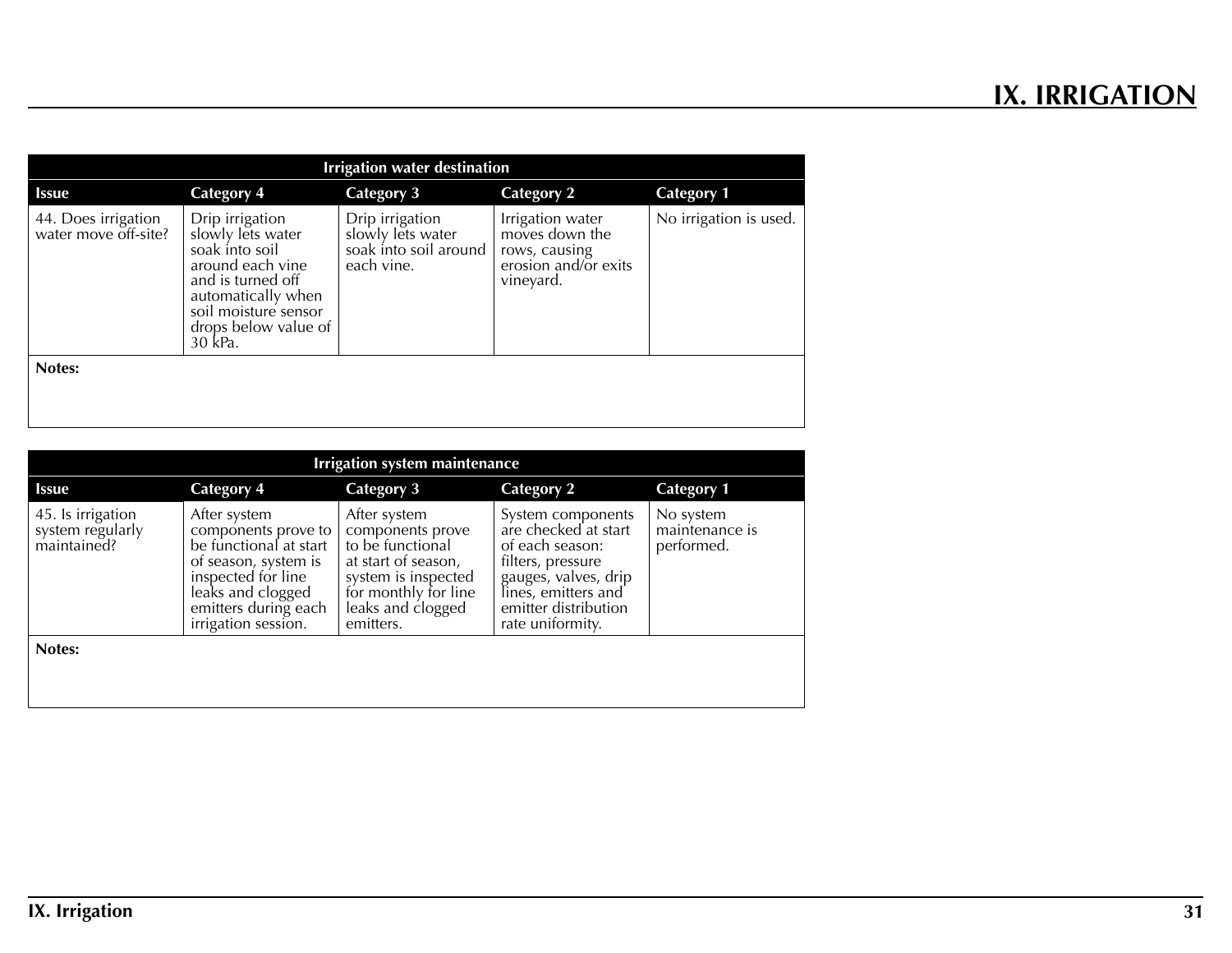<span id="page-32-0"></span>Although weeds rarely reduce grape yields to the same extent that diseases and insects can, there are long-term impacts associated with weeds. By competing for nutrients, water and light, weeds reduce both the quantity and quality of the grapes harvested. In addition, robbing vines of sufficient resources also weakens vines and renders them more sensitive to diseases, drought and cold temperatures. In some cases, air circulation is more restricted with weeds growing under vines, which enhances the severity of diseases that benefit from longer wetting periods on vegetation. Proliferation of climbing perennials such as honeyvine milkweed (*Ampelamus albidus*) and others can interfere with grape harvest, while invasion of white clover and other legumes can encourage deer browsing.

The design of approaches to weed control in grapes depends first upon proper identification; selection of tillage or herbicide practices starts with plant identification. Weeds fall into one of three life cycles: annuals (winter or summer), biennials or perennials. Among these, plants can be classified as dicots (broadleaves) or monocots (grasses, sedges). Growers are urged to use online and published resources (*Weeds of the Northeast* or *Weeds of the South*, for example) for weed identification purposes. In addition, experts from industry or university extension are available to assist with identification.

**Herbicides.** There are a number of techniques for managing weeds in vineyards, but using herbicides is one of the most widely used methods. Several terms are important relative to herbicides. In the broadest sense, herbicides are either selective (affect some plant species with minimal or no influence on others) or non-selective (will injure all plants contacted). Also, herbicides can be contact (only injure plant tissue that is treated with herbicides) or systemic (herbicide affects the tissue that is contacted as well as other tissue at some distance

above or below ground). Finally, some herbicides are only effective on treated weeds or continue to provide weed control for some period of time (residual). Prior to use, growers must be aware that a number of herbicides are restricted use pesticides, and their purchase and use requires a pesticide applicator license in the state that applications will be made.

A number of herbicides can be used on established vines, which are loosely defined as plants growing in their second or third season. Herbicide use on newly planted vines can cause more extensive plant injury, especially if the herbicides exhibit residual activity and are absorbed by feeder roots. Consult all herbicide labels prior to use in order to determine proper protective equipment for application as well as identification of use rates, intended target species, recommendations of surfactants, and other restrictions. Any use of herbicides not labeled for use on grapes can result in sizable fines, confiscation, and destruction of all crops harvested from treated plants. The applicator and holder of the pesticide applicator license must ensure compliance with herbicide label guidelines and federal/state environmental laws.

However, the extensive use of herbicides can lead to selection for weeds resistant to herbicides, or populations with tolerance to herbicides. Therefore, growers are urged to rotate herbicide use based upon how the herbicides kill plants (mode of action), and use more than one herbicide (i.e. herbicides with different modes of action). No single herbicide program should be used continuously over multiple sources. The selection of herbicide-resistant weeds can result in longterm consequences for not controlling specific weed species with that herbicide. For additional information, go online to *http://www.weedscience.com* or ask your university extension representatives.

Growers must also be aware of herbicides that can leach through the soil to groundwater sources, or runoff with soil into surface waters. In June 1996, the EPA published the proposed "Pesticides and Ground Water State Management Plan." Through the development and use of State and Tribal Pesticide Management Plans (PMPs), the EPA proposed to restrict the use of certain pesticides by providing states with the flexibility to protect groundwater in the most appropriate way for local conditions. The EPA designated the triazine herbicides atrazine, simazine, cyanazine, and the acetanilide herbicides alachlor and metolachlor as the first five pesticides that would require a Specific Pesticide Management Plan (SPMP). The EPA determined that without proper management, these groups of herbicides posed a significant risk for groundwater contamination.

The most vulnerable areas of Missouri, such as the southeastern lowlands (Bootheel) and along major rivers and streams, are characterized by permeable surficial and sub-surface materials, a shallow water table (within 20 feet of the soil surface), and intense row-crop agriculture. These factors are conducive for migration of contaminants into the groundwater (*http://www. plantboard.org/groundwater/GWWebPages/Index.htm*).

Between 1992 and 2003, various monitoring programs in Arkansas focused on the occurrence of pesticide contamination in the alluvial aquifer underlying the extensive farmlands of the Arkansas Delta. Since the inception of the groundwater sampling program in 2003, the Arkansas State Plant Board has sampled 242 wells in 26 different counties with 38 wells testing positive for pesticides. Results can be viewed online at *http://dnr.mo.gov/ENV/wrc/docs/ Pesticidefinalreport.pdf*.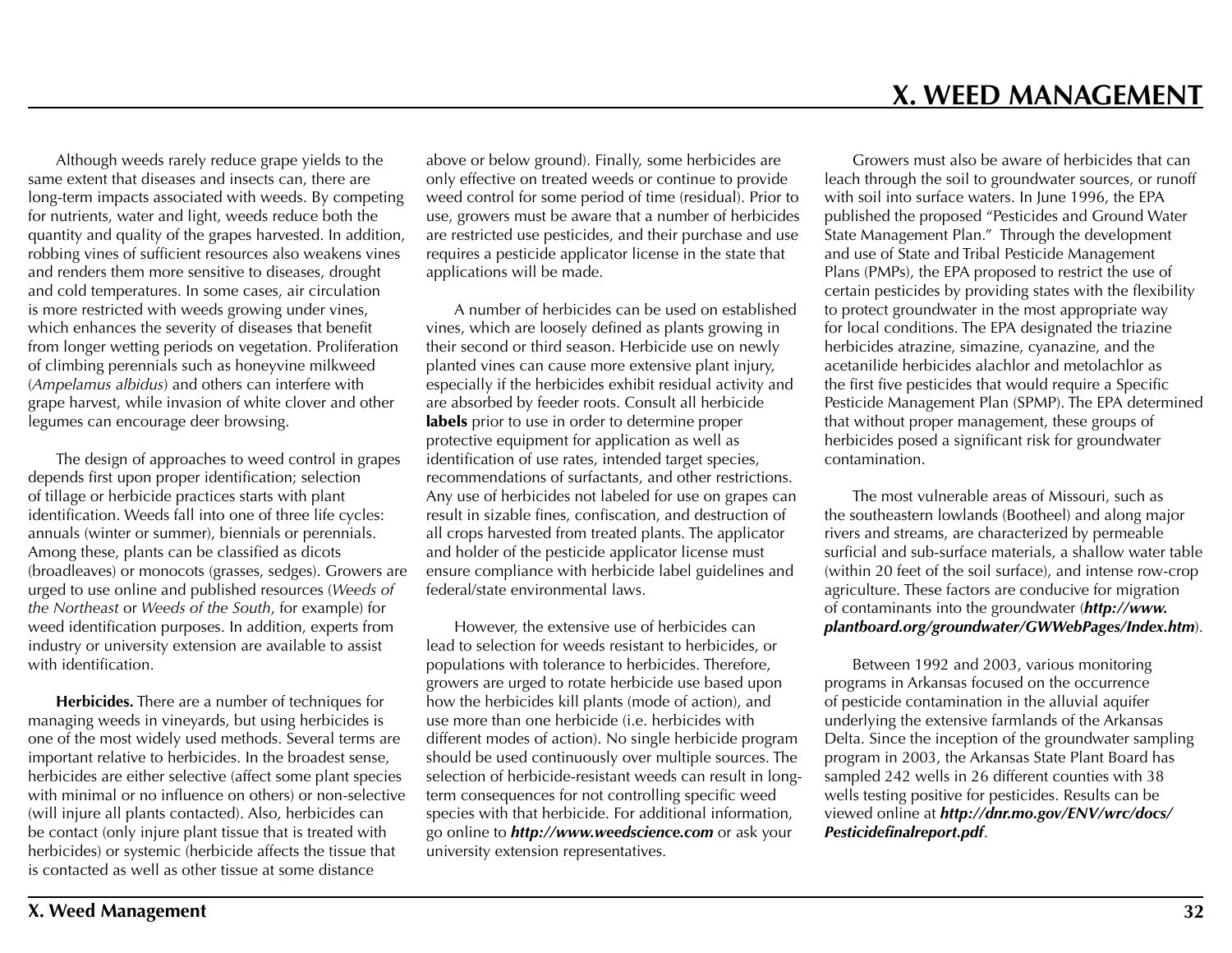**Cultivation.** Mechanical or hand-held cultivation can also be used effectively for weed control. Cultivation serves to break off, bury or uproot small weeds, and is most effective under moderately dry conditions to encourage desiccation of weeds. Numerous types of mechanized equipment are available for removing weeds. Important considerations for cultivation include the type of soil and soil slope. This will help determine the extent of erosion, which can be extensive on the sloped soils where grapes are often produced. A good rule of thumb is that cultivation equipment should not be within 2 inches of the trunk to avoid vine damage, and not greater than 2 inches deep, as this could damage feeder roots of the grapes. Cultivation is most effective on annuals or small biennials, as damaging these weeds can result in plant death. However, many perennials are propagated vegetatively, and cultivation can serve to induce greater shoot emergence of plants.

Mowing is another form of mechanical weed control and can be effective for managing seed production of weeds within the drive row. Note, however, that some plants can produce viable seed five days after flowers fully open (e.g. dandelion). Also, as days get shorter (after summer equinox), annual plants begin to flower and produce seeds, with seed production greatest in August and September. Therefore, some mowing may be necessary for seedhead suppression, despite the lack of tall vegetation in the drive row. For grasses maintained between vines, top growth should not be cut below a height that weakens plants. Excessive mowing can reduce shoot and root growth; a lack of sufficient leaves will not allow proper photosynthesis to re-build shoots and roots. The proper mowing height varies between grass species.

**Mulches.** Mulches are also used to manage weeds under grape vines, but a number of factors should

be considered before implementing mulches on a broad scale. First, some mulches (other plant residues introduced) can serve as a source for introducing additional weeds. Synthetic mulches (plastic) can raise the soil temperature beneath grape vines, stimulating plants to initiate seasonal growth at a time that could render plants sensitive to frost. When using plastic mulches, be sure the plastic is black (restricts sunlight to limit weed growth beneath the plastic) and of sufficient thickness (minimum of 4 mil is recommended). The use of wood-based mulches can be effective if they are 4 to 6 inches thick and allow the trunk to breathe. Note that wood-based mulches are degraded by soil microorganisms; a lack of sufficient soil nitrogen can

 **X. WEED MANAGEMENT**

lead to an imbalance of the C:N ratio. Ultimately, additional nitrogen may be necessary to prevent severe deficiencies. Note that annual and biennial weed species are most sensitive to mulches; perennial weeds can penetrate mulches and are often poorly controlled.

The most effective weed management systems result from an integration of multiple tactics.

| <b>Weed identification</b>                                                                                                                                                                                                                                                  |                                                                                                                                                                                                                                                                                                                                                                                        |                                                                                                                                                                                                                                                     |                                                                                                                                                                            |                                                                                                                                                  |  |
|-----------------------------------------------------------------------------------------------------------------------------------------------------------------------------------------------------------------------------------------------------------------------------|----------------------------------------------------------------------------------------------------------------------------------------------------------------------------------------------------------------------------------------------------------------------------------------------------------------------------------------------------------------------------------------|-----------------------------------------------------------------------------------------------------------------------------------------------------------------------------------------------------------------------------------------------------|----------------------------------------------------------------------------------------------------------------------------------------------------------------------------|--------------------------------------------------------------------------------------------------------------------------------------------------|--|
| <b>Issue</b>                                                                                                                                                                                                                                                                | <b>Category 4</b>                                                                                                                                                                                                                                                                                                                                                                      | Category 3                                                                                                                                                                                                                                          | <b>Category 2</b>                                                                                                                                                          | <b>Category 1</b>                                                                                                                                |  |
| 46. What resources<br>are used to identify<br>weeds in the<br>vineyard?                                                                                                                                                                                                     | Vineyard manager<br>knows the common<br>names of all grass,<br>sedge and broadleaf<br>weeds in the<br>vineyards, including<br>those that compete<br>with vines.<br>And<br>Resources (books<br>and websites) are<br>available to identify<br>new or unknown<br>weeds.<br>And<br>Whenever a new<br>weed is found in the<br>vineyard, grower<br>takes immediate<br>action to identify it. | The common names<br>are known for all<br>the major grass and<br>broadleaf weeds,<br>including those that<br>compete with vines.<br>And<br>Books or websites on<br>weed identification<br>are regularly used<br>to help with weed<br>identification. | About 5 species in<br>the vineyard have<br>been a problem for<br>ten years or more.<br><b>But</b><br>Grower does not<br>know the weeds<br>most competitive<br>with grapes. | Vineyard manager<br>depends on<br>professionals<br>in industry and<br>academics as well<br>looking at books or<br>websites to identify<br>weeds. |  |
| <b>Notes:</b> Identification of weeds is the first and most important step in designing appropriate weed management<br>practices. Many weeds change significantly in appearance during their life cycle, but many free websites are<br>available to view pictures of weeds. |                                                                                                                                                                                                                                                                                                                                                                                        |                                                                                                                                                                                                                                                     |                                                                                                                                                                            |                                                                                                                                                  |  |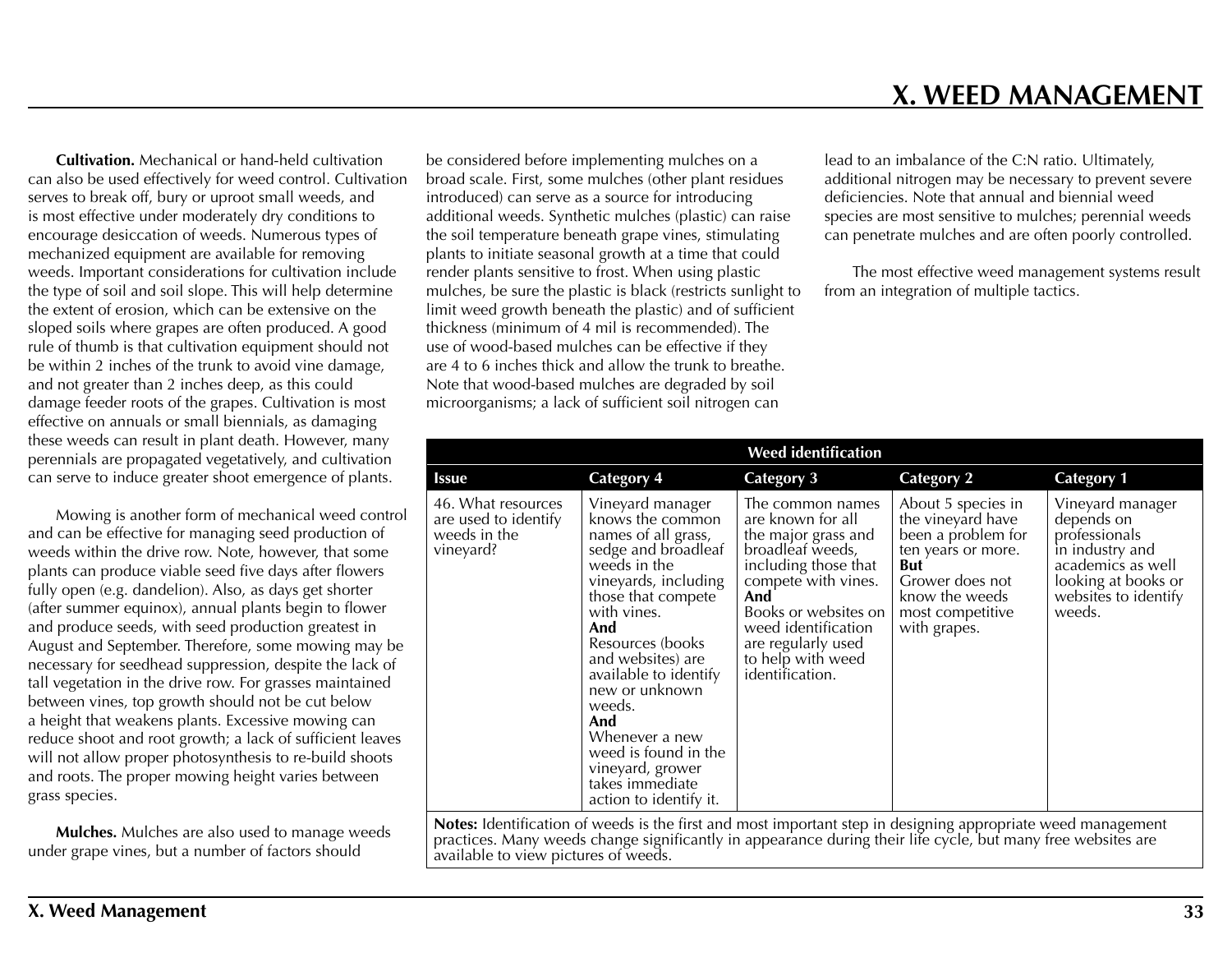# **X. WEED MANAGEMENT**

| <b>Weed distribution</b>                                                                                                                                                                                                                                                                                                                          |                                                                                                                                                                                                               |                                                                                                                                                            |                                                                                                    |                                                                                                     |
|---------------------------------------------------------------------------------------------------------------------------------------------------------------------------------------------------------------------------------------------------------------------------------------------------------------------------------------------------|---------------------------------------------------------------------------------------------------------------------------------------------------------------------------------------------------------------|------------------------------------------------------------------------------------------------------------------------------------------------------------|----------------------------------------------------------------------------------------------------|-----------------------------------------------------------------------------------------------------|
| <b>Issue</b>                                                                                                                                                                                                                                                                                                                                      | Category 4                                                                                                                                                                                                    | <b>Category 3</b>                                                                                                                                          | <b>Category 2</b>                                                                                  | <b>Category 1</b>                                                                                   |
| 47. What is the<br>distribution of weeds<br>in vineyard blocks?                                                                                                                                                                                                                                                                                   | Grower knows<br>which rows in the<br>vineyard contain<br>each problem weed<br>species.<br>And<br>A written survey<br>map is constructed<br>at least every 2 years<br>to track changes in<br>weed populations. | Grower can<br>categorize each<br>known weed species<br>present as rare<br>or common and<br>explain the areas of<br>the vineyard where<br>they are located. | Grower can explain<br>the areas of the<br>vineyard where each<br>known weed species<br>is located. | If a weed is present<br>in the vineyard,<br>grower assumes the<br>species is widely<br>distributed. |
| <b>Notes:</b> Weed species can be introduced and spread throughout vineyards by equipment, soil and natural means<br>(water, wind, animals). Control of new weed problems can only be effective if the weed locations are known.<br>Land geography can result in weeds being a problem in only specific areas in a vineyard; weather patterns can |                                                                                                                                                                                                               |                                                                                                                                                            |                                                                                                    |                                                                                                     |

lead to some weeds being widespread in some years and almost absent in others.

| <b>Weeds in drive row</b>                              |                                                                                                                                                                                                                                                                                                                                           |                                                                                      |                                                                                                             |                                                              |  |
|--------------------------------------------------------|-------------------------------------------------------------------------------------------------------------------------------------------------------------------------------------------------------------------------------------------------------------------------------------------------------------------------------------------|--------------------------------------------------------------------------------------|-------------------------------------------------------------------------------------------------------------|--------------------------------------------------------------|--|
| <b>Issue</b>                                           | <b>Category 4</b>                                                                                                                                                                                                                                                                                                                         | <b>Category 3</b>                                                                    | <b>Category 2</b>                                                                                           | <b>Category 1</b>                                            |  |
| 48. How is the drive<br>row between grapes<br>managed? | Grower knows the<br>erosion potential<br>of the vineyard and<br>plants appropriate<br>legumes and grasses.<br>And<br>Nutrients and<br>pest management<br>practices are used to<br>maintain permanent<br>ground covers.<br>And<br>Row middles<br>are mowed to<br>manage permanent<br>ground covers and<br>prevent weed seed<br>production. | A legume or grass<br>is planted in row<br>middles and mowed<br>to a specific height. | There is no preferred<br>plant species;<br>grower simply mows<br>whatever is there to<br>a specific height. | There is no strategy<br>to manage weeds in<br>the drive row. |  |

**Notes:** Some management of vegetation between row middles is needed to prevent seed production for important weed species. Row middles can be used to grow vegetation that fixes nitrogen (legumes) for grapes or builds soil organic matter. A total lack of vegetation may allow soil, nutrients and pesticides to move off-site and contaminate nearby bodies of water.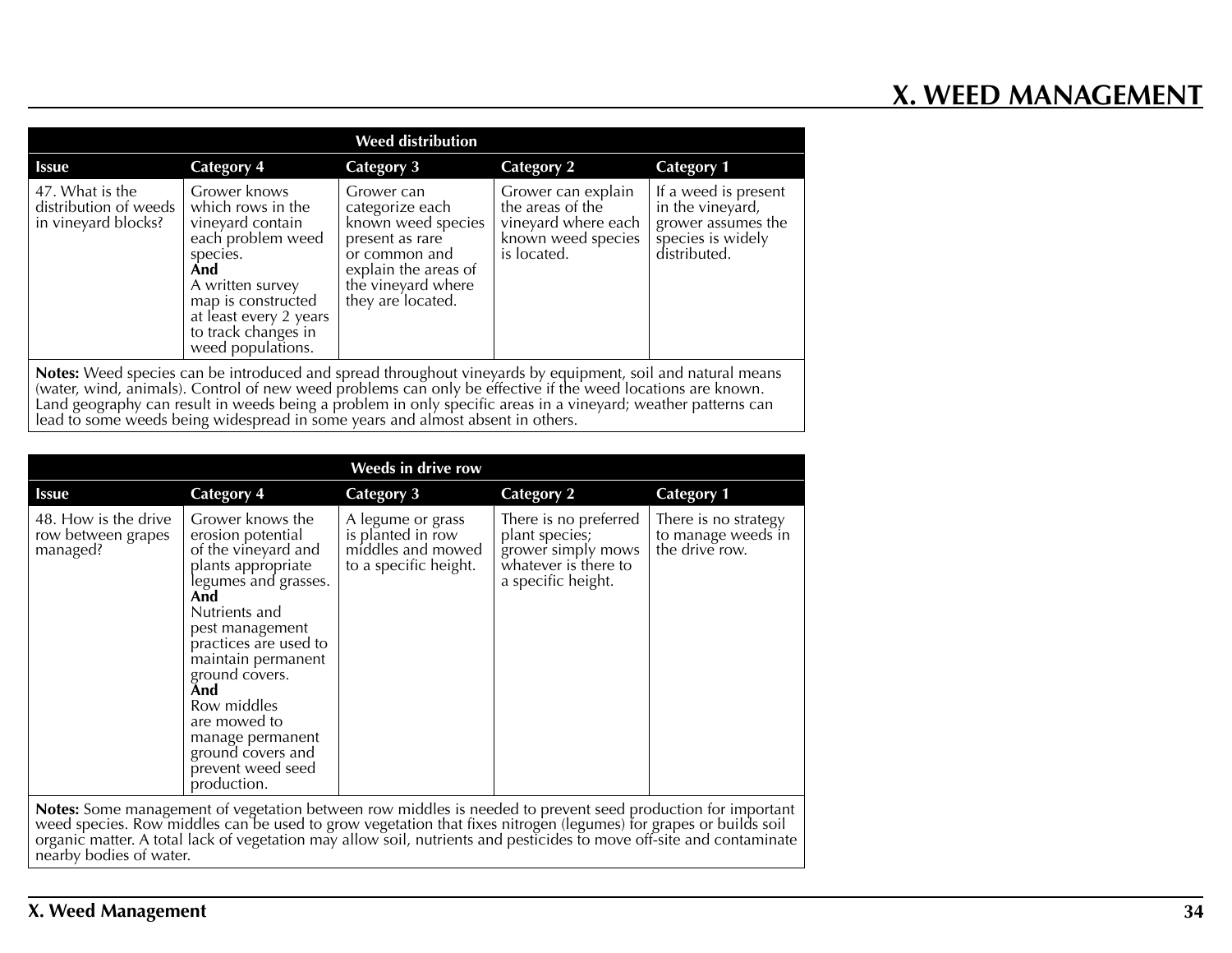| Weed management tactics                                                                                                                                                                                                                                                                                                   |                                                                                                                                                                                                                                                                         |                                                                                                                                                                                                                                                                                                                        |                                                                                                                                                                                             |                                                                                                                                                                                    |  |
|---------------------------------------------------------------------------------------------------------------------------------------------------------------------------------------------------------------------------------------------------------------------------------------------------------------------------|-------------------------------------------------------------------------------------------------------------------------------------------------------------------------------------------------------------------------------------------------------------------------|------------------------------------------------------------------------------------------------------------------------------------------------------------------------------------------------------------------------------------------------------------------------------------------------------------------------|---------------------------------------------------------------------------------------------------------------------------------------------------------------------------------------------|------------------------------------------------------------------------------------------------------------------------------------------------------------------------------------|--|
| <b>Issue</b>                                                                                                                                                                                                                                                                                                              | <b>Category 4</b>                                                                                                                                                                                                                                                       | <b>Category 3</b>                                                                                                                                                                                                                                                                                                      | <b>Category 2</b>                                                                                                                                                                           | <b>Category 1</b>                                                                                                                                                                  |  |
| 49. Are non-<br>chemical weed<br>management tactics<br>used?                                                                                                                                                                                                                                                              | Herbicides,<br>mowing, mulches<br>and cultivation are<br>integrated into a<br>system that rotates to<br>maintain acceptable<br>levels of weed<br>control.<br>And<br>Hand labor or spot<br>spraying are used<br>to control small or<br>isolated populations<br>of weeds. | Herbicide use<br>is carefully<br>incorporated with<br>mowing for weed<br>management of<br>undesirable species<br>in row middles; non-<br>selective herbicides<br>are rotated and used<br>underneath the<br>vines.<br>And<br>Mulches or<br>cultivation<br>equipment is used<br>beneath vines to<br>control small weeds. | Herbicides are<br>selected based upon<br>the undesirable<br>species present<br>in the vineyard;<br>mowing is used in<br>row middles when<br>vegetation reaches<br>an undesirable<br>height. | Only herbicides are<br>applied, and the<br>decision to apply an<br>herbicide is made<br>based upon the<br>cheapest material<br>that provides<br>control of the widest<br>spectrum. |  |
| Notes: Although herbicide practices are an effective method of weed management, crop damage or selection of<br>herbicide-resistant weeds is a real risk. Best management practices should include multiple approaches that are<br>integrated into a system that is structured to control the weeds present in a vineyard. |                                                                                                                                                                                                                                                                         |                                                                                                                                                                                                                                                                                                                        |                                                                                                                                                                                             |                                                                                                                                                                                    |  |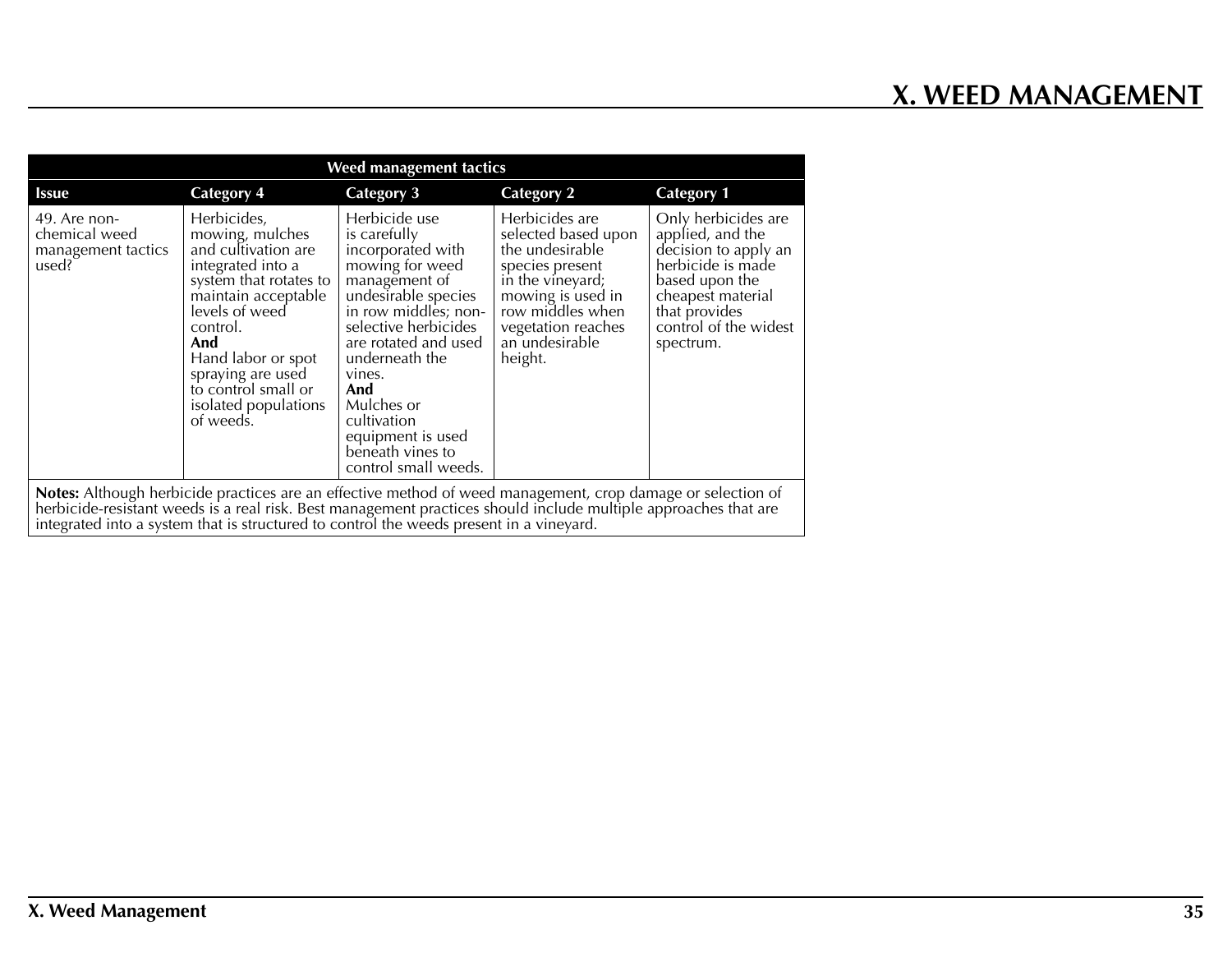| <b>Weed management decisions</b>                                    |                                                                                                                                                                                                                                                                                                                                                                                                                                                                                                                                                            |                                                                                                                                                                                                                                                                                                                                                              |                                                                                                                                                                                  |                                                                                                                          |  |  |
|---------------------------------------------------------------------|------------------------------------------------------------------------------------------------------------------------------------------------------------------------------------------------------------------------------------------------------------------------------------------------------------------------------------------------------------------------------------------------------------------------------------------------------------------------------------------------------------------------------------------------------------|--------------------------------------------------------------------------------------------------------------------------------------------------------------------------------------------------------------------------------------------------------------------------------------------------------------------------------------------------------------|----------------------------------------------------------------------------------------------------------------------------------------------------------------------------------|--------------------------------------------------------------------------------------------------------------------------|--|--|
| <b>Issue</b>                                                        | <b>Category 4</b>                                                                                                                                                                                                                                                                                                                                                                                                                                                                                                                                          | <b>Category 3</b>                                                                                                                                                                                                                                                                                                                                            | <b>Category 2</b>                                                                                                                                                                | <b>Category 1</b>                                                                                                        |  |  |
| 50. What determines<br>weed control tactics<br>and herbicide rates? | All available<br>methods to learn<br>about weed control<br>are viewed or<br>consulted (personnel<br>from industry or<br>academia).<br>And<br>Weeds are scouted<br>in each vineyard at<br>least one time per<br>year.<br>And<br>Weed control tactics<br>and herbicide<br>rates are decided<br>and implemented<br>depending upon the<br>undesirable weeds<br>present.<br>And<br>The sensitivity of<br>the grape cultivar to<br>each herbicide and<br>rate is known.<br>And<br>Herbicide programs<br>are rotated to avoid<br>selection of resistant<br>weeds. | Grower scouts<br>the vineyard and<br>uses written and<br>web-supported<br>information to<br>design weed control<br>tactics.<br>And<br>Herbicide labels<br>are reviewed to<br>identify the right<br>rates and necessary<br>surfactants.<br>And<br>Continual use of<br>the same herbicide<br>program is avoided<br>to prevent selection<br>of resistant weeds. | Grower consults<br>with industry<br>or academic<br>professionals and<br>depends on their<br>advice.<br>And<br>Herbicide labels are<br>reviewed to identify<br>the correct rates. | Someone once<br>provided this<br>information, and<br>the same tactics and<br>herbicide rates from<br>years ago are used. |  |  |
| the right rate to optimize weed control.                            | <b>Notes:</b> Forms of equipment and herbicides (and rates) for weed control in vineyards can change frequently. It is<br>important to keep up-to-date on recommendations. With herbicides, spray target weeds at the right size and with                                                                                                                                                                                                                                                                                                                  |                                                                                                                                                                                                                                                                                                                                                              |                                                                                                                                                                                  |                                                                                                                          |  |  |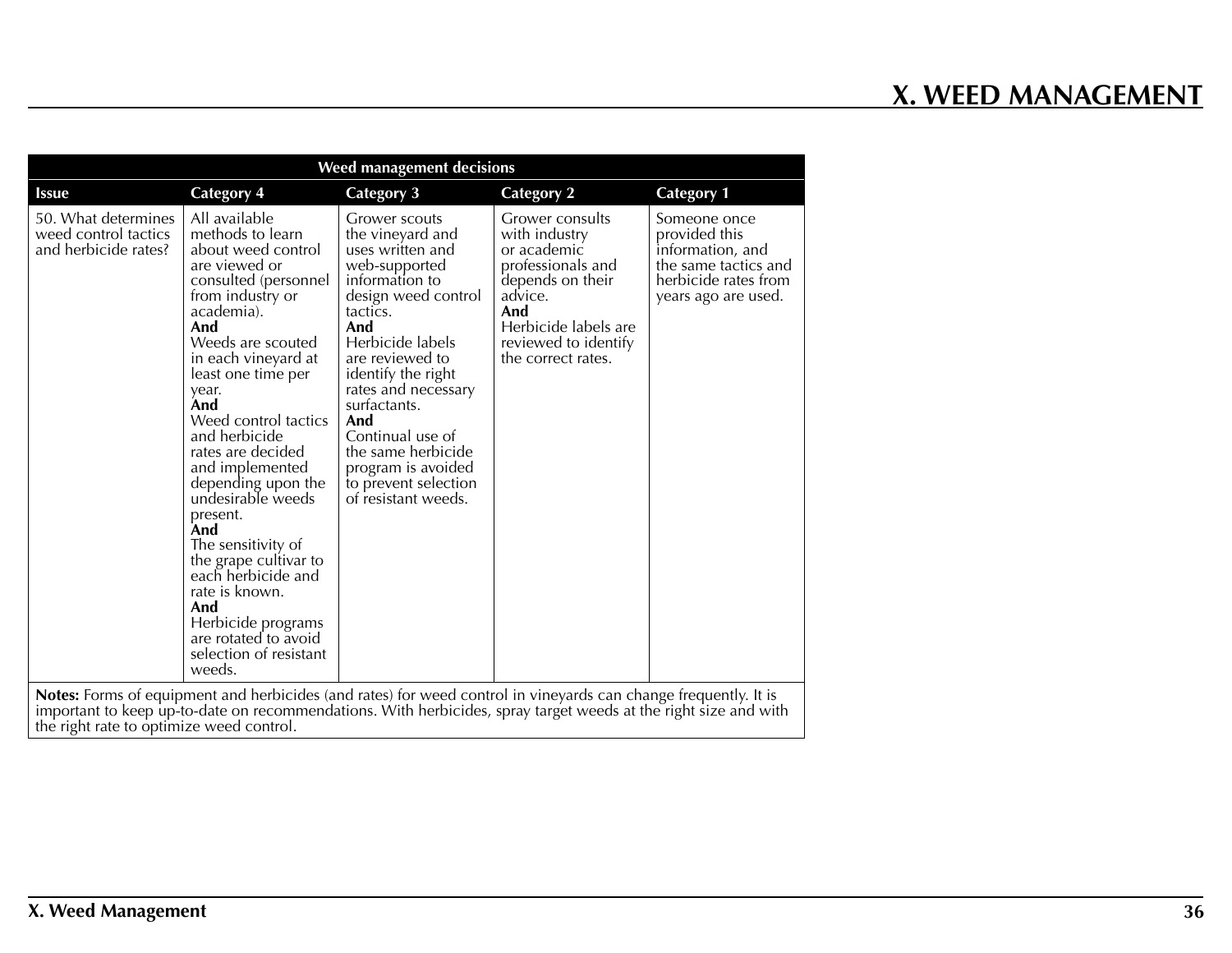| <b>Herbicide runoff and leaching</b>                                            |                                                                                                                                                                                                                                                                                                                                                                                                                                                                          |                                                                                                                                                                                                                                                                                                                                            |                                                                                                                                                                                                                                                                                                                              |                                                                                                                 |  |  |
|---------------------------------------------------------------------------------|--------------------------------------------------------------------------------------------------------------------------------------------------------------------------------------------------------------------------------------------------------------------------------------------------------------------------------------------------------------------------------------------------------------------------------------------------------------------------|--------------------------------------------------------------------------------------------------------------------------------------------------------------------------------------------------------------------------------------------------------------------------------------------------------------------------------------------|------------------------------------------------------------------------------------------------------------------------------------------------------------------------------------------------------------------------------------------------------------------------------------------------------------------------------|-----------------------------------------------------------------------------------------------------------------|--|--|
| <b>Issue</b>                                                                    | <b>Category 4</b>                                                                                                                                                                                                                                                                                                                                                                                                                                                        | <b>Category 3</b>                                                                                                                                                                                                                                                                                                                          | <b>Category 2</b>                                                                                                                                                                                                                                                                                                            | <b>Category 1</b>                                                                                               |  |  |
| 51. Are herbicides<br>applied that may<br>run off or leach into<br>groundwater? | Unless it cannot be<br>avoided because<br>of the weeds<br>infesting a vineyard,<br>herbicides that could<br>contaminate the<br>groundwater are not<br>used.<br>And<br>If herbicides that<br>could contaminate<br>the environment are.<br>used, use rates are<br>limited or proper<br>living plants or filter<br>strips are in place<br>to restrict herbicide<br>movement.<br>And<br>It is known if the<br>vineyard covers<br>a groundwater<br>protection area<br>(GWPA). | A list of use<br>precautions<br>for surface and<br>groundwater<br>contamination has<br>been made for each<br>herbicide used on<br>the vineyards.<br>And<br>Use of herbicides<br>such as simazine,<br>diuron, and<br>norflurazon is<br>limited to every<br>second or third year.<br>And<br>It is known if the<br>vineyard covers a<br>GWPA. | Grower looks at the<br>herbicide label and<br>applies the amount<br>for the vineyard's<br>soil type; the<br>precautions about<br>using herbicides<br>away from surface<br>waters and avoiding<br>use on soils subject<br>to leaching are<br>carefully considered.<br>And<br>It is known if the<br>vineyard covers a<br>GWPA. | It's assumed if an<br>herbicide is labeled<br>for vineyards, runoff<br>and leaching should<br>not be a concern. |  |  |
|                                                                                 |                                                                                                                                                                                                                                                                                                                                                                                                                                                                          |                                                                                                                                                                                                                                                                                                                                            | <b>Notes:</b> Herbicide labels must contain information that describes all environmental precautions for an herbicide.<br>Growers who do not abide by these restrictions are still subject to all penalties associated with contaminating the                                                                                |                                                                                                                 |  |  |

Growers who do not abide by these restrictions are still subject to all penalties associated with contaminating the environment. If you have a pesticide applicator license, you are also responsible for all the actions of individuals that apply pesticides under your supervision.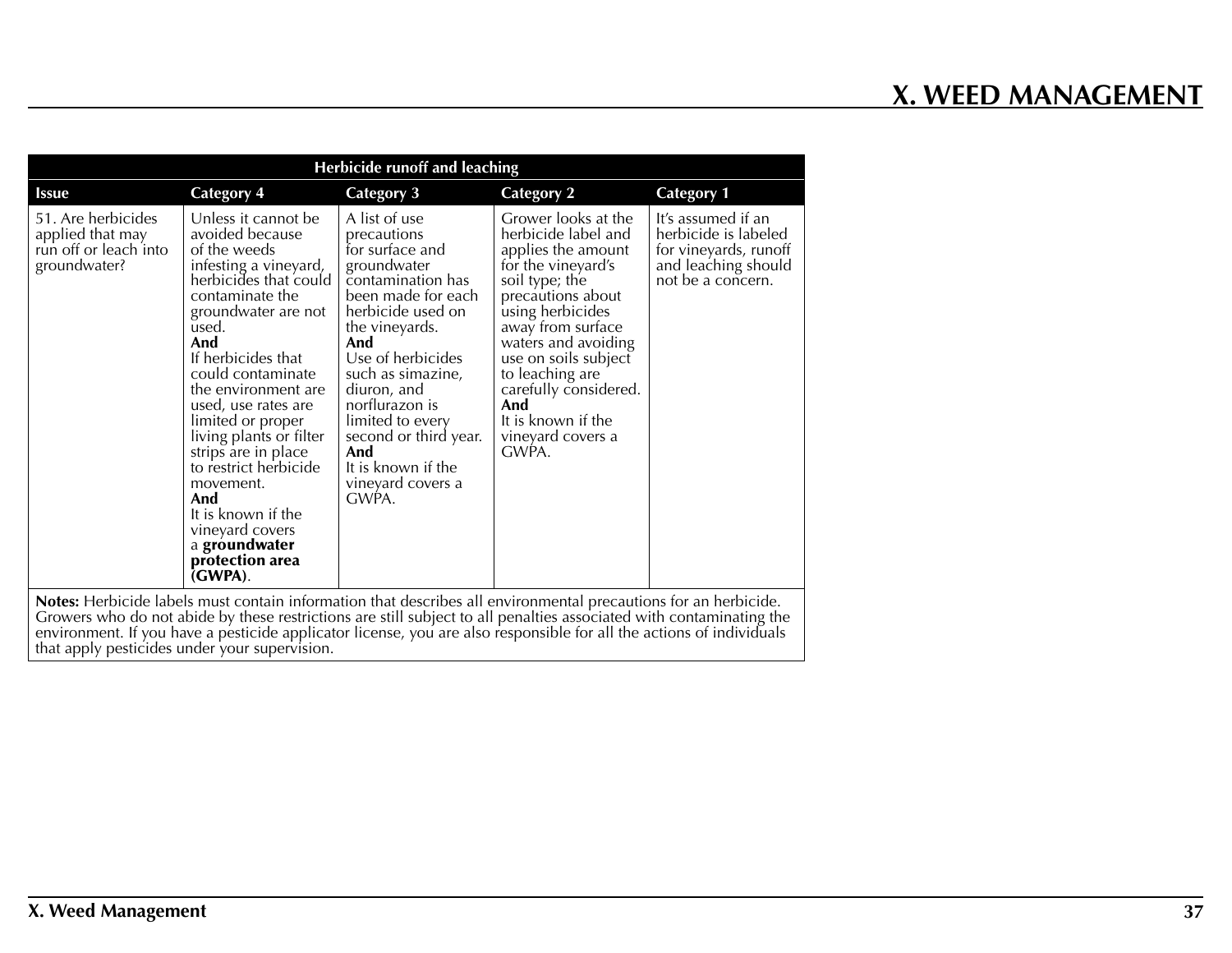| Herbicide mode of action                                                                                                      |                                                                                                                                                                                                                                                                                                                                                                                                      |                                                                                                                                                                                            |                                                                                                                                                      |                                                                                                                                 |  |
|-------------------------------------------------------------------------------------------------------------------------------|------------------------------------------------------------------------------------------------------------------------------------------------------------------------------------------------------------------------------------------------------------------------------------------------------------------------------------------------------------------------------------------------------|--------------------------------------------------------------------------------------------------------------------------------------------------------------------------------------------|------------------------------------------------------------------------------------------------------------------------------------------------------|---------------------------------------------------------------------------------------------------------------------------------|--|
| <b>Issue</b>                                                                                                                  | <b>Category 4</b>                                                                                                                                                                                                                                                                                                                                                                                    | <b>Category 3</b>                                                                                                                                                                          | <b>Category 2</b>                                                                                                                                    | <b>Category 1</b>                                                                                                               |  |
| 52. Are herbicide<br>formulations rotated<br>with different modes<br>of action to delay<br>development of<br>resistant weeds? | Grower knows<br>the weeds in<br>home state with<br>known resistance<br>to herbicides and<br>whether or not<br>those weed species<br>are present in the<br>vineyard.<br>And<br>Use of herbicides is<br>consistently rotated<br>based upon mode of<br>action.<br>And<br>Non-chemical<br>techniques are<br>integrated with<br>herbicide use to<br>further minimize<br>selection for resistant<br>weeds. | For each herbicide<br>labeled for use in<br>vineyards, the mode<br>of action is known.<br>And<br>Multiple herbicides<br>with different modes<br>of action are used<br>throughout the year. | Grower is not aware<br>of how herbicides<br>work in plants, but<br>consistently uses<br>2 to 4 different<br>herbicides to control<br>unwanted weeds. | Once an herbicide<br>practice is found that<br>works, this is used<br>repeatedly until the<br>program does not<br>work anymore. |  |
|                                                                                                                               | Notes: Websites that describe herbicide-resistant weeds are available (http://www.weedscience.com) and should<br>be consulted. The selection of herbicide-resistant weeds is a serious matter and once a grower has resistance, use<br>af an havhioide to control that wood creates is offectively lest. In come situations, an havhioide vesistent wood can                                         |                                                                                                                                                                                            |                                                                                                                                                      |                                                                                                                                 |  |

of an herbicide to control that weed species is effectively lost. In some situations, an herbicide-resistant weed can move into a vineyard from a nearby field and become a major problem, even if the vineyard manager never used an herbicide that the weed species has developed resistance against.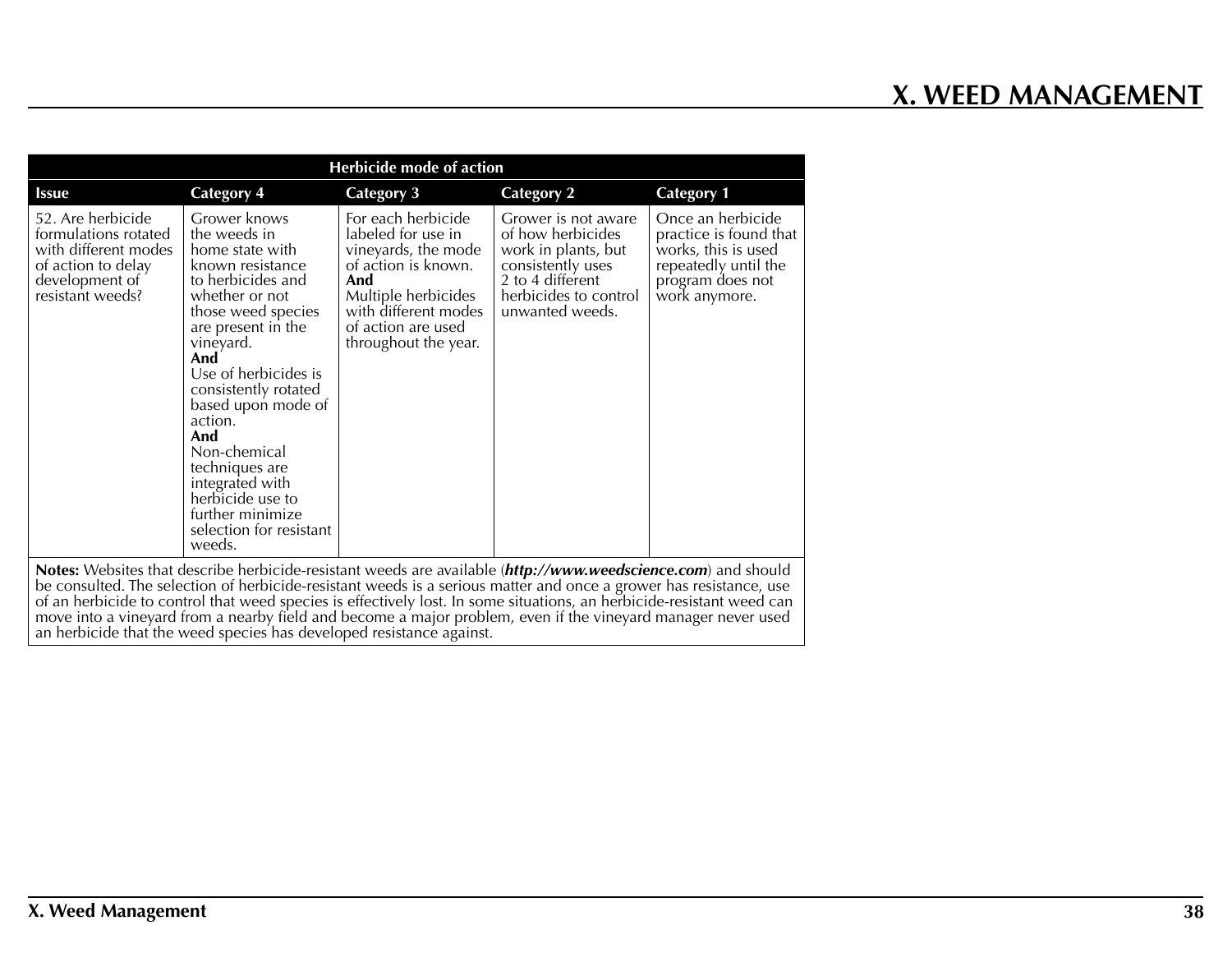| <b>Pre-emergence herbicides</b>                                                                                                                                                                                                                                                                                                                |                                                                                                                                                                                                                                                                                                                                                      |                                                                                                                                                                                                                                                                                                    |                                                                                                                                                                                             |                                                                                                                                          |  |  |
|------------------------------------------------------------------------------------------------------------------------------------------------------------------------------------------------------------------------------------------------------------------------------------------------------------------------------------------------|------------------------------------------------------------------------------------------------------------------------------------------------------------------------------------------------------------------------------------------------------------------------------------------------------------------------------------------------------|----------------------------------------------------------------------------------------------------------------------------------------------------------------------------------------------------------------------------------------------------------------------------------------------------|---------------------------------------------------------------------------------------------------------------------------------------------------------------------------------------------|------------------------------------------------------------------------------------------------------------------------------------------|--|--|
| <b>Issue</b>                                                                                                                                                                                                                                                                                                                                   | Category 4                                                                                                                                                                                                                                                                                                                                           | Category 3                                                                                                                                                                                                                                                                                         | <b>Category 2</b>                                                                                                                                                                           | <b>Category 1</b>                                                                                                                        |  |  |
| 53. Are pre-<br>emergence<br>herbicides applied<br>to maximize weed<br>control?                                                                                                                                                                                                                                                                | Grower knows<br>the types of weed<br>species present in<br>the vineyard and<br>their sensitivity to<br>herbicides.<br>And<br>Pre-emergence<br>herbicides are<br>used as part of an<br>integrated system<br>for weed control in<br>vineyards.<br>And<br>The potential for<br>leaching and runoff<br>are known for each<br>pre-emergence<br>herbicide. | Herbicide programs<br>are carefully planned I<br>depending upon the<br>weed species that<br>will be emerging in<br>the vineyard.<br>And<br>Pre-emergence<br>herbicides are<br>used to minimize<br>selection of<br>herbicide resistance<br>following strict use<br>of post-emergence<br>herbicides. | The most cost-<br>effective herbicides<br>possible are applied<br>to control weeds.<br>And<br>If pre-emergence<br>herbicides will<br>control those weeds,<br>those products are<br>applied. | Grower only applies<br>post-emergence<br>herbicides to treat<br>identifiable weeds<br>using herbicides<br>that control those<br>species. |  |  |
| Notes: Pre-emergence herbicides are effective tools to control constantly emerging weeds over a significant<br>part of the growing season. Although pre-emergence herbicides are more expensive, they allow growers time to<br>accomplish other vine yerd practices besides repeated cultivation or application of non-residual nost-emergence |                                                                                                                                                                                                                                                                                                                                                      |                                                                                                                                                                                                                                                                                                    |                                                                                                                                                                                             |                                                                                                                                          |  |  |

accomplish other vineyard practices besides repeated cultivation or application of non-residual, post-emergence herbicides. However, some damage to grapes can occur with the use of pre-emergence herbicides, so growers should carefully follow all labels.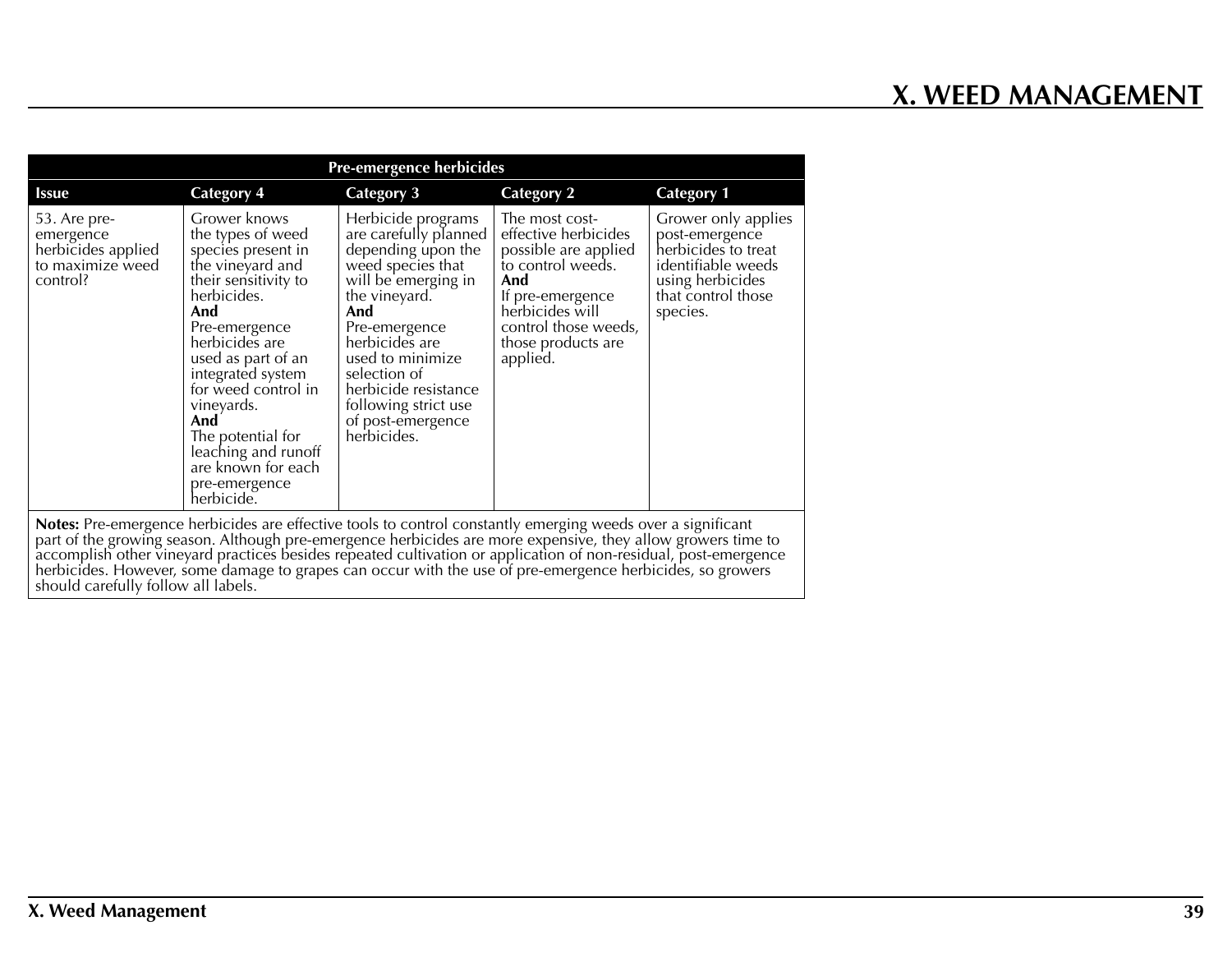| Spot spraying weeds                                                                                                                                                                                                                               |                                                                                                                                                                                                                                                                                                                                                 |                                                                                                                                                                                                                            |                                                                                                |                                                                                               |  |
|---------------------------------------------------------------------------------------------------------------------------------------------------------------------------------------------------------------------------------------------------|-------------------------------------------------------------------------------------------------------------------------------------------------------------------------------------------------------------------------------------------------------------------------------------------------------------------------------------------------|----------------------------------------------------------------------------------------------------------------------------------------------------------------------------------------------------------------------------|------------------------------------------------------------------------------------------------|-----------------------------------------------------------------------------------------------|--|
| <b>Issue</b>                                                                                                                                                                                                                                      | <b>Category 4</b>                                                                                                                                                                                                                                                                                                                               | <b>Category 3</b>                                                                                                                                                                                                          | <b>Category 2</b>                                                                              | <b>Category 1</b>                                                                             |  |
| 54. Are herbicides<br>spot sprayed to help<br>manage weeds?                                                                                                                                                                                       | Tillage and<br>broadcast<br>applications of pre-<br>and post-emergence<br>herbicides are used<br>early in the growing<br>season to control<br>weeds.<br>And<br>Spot spraying is<br>done to manage<br>difficult to control<br>weeds, weeds<br>observed for the first<br>time in vineyards<br>or weeds that<br>escape other control<br>practices. | <b>Broadcast</b><br>applications of<br>pre-emergence<br>herbicides are made<br>to target widely<br>distributed weeds.<br>And<br>Post-emergence<br>herbicides are<br>applied as spot<br>sprays where new<br>weeds are seen. | All herbicides are<br>spot sprayed on<br>areas where weeds<br>are most dense in<br>population. | It is more cost-<br>effective to apply<br>herbicides to all<br>target areas in a<br>vineyard. |  |
| Notes: Spot spraying can be an effective means to reduce total herbicide load into the environment and also save<br>on weed control costs. Be sure that application rates do not exceed those described on the label for a given area<br>of land. |                                                                                                                                                                                                                                                                                                                                                 |                                                                                                                                                                                                                            |                                                                                                |                                                                                               |  |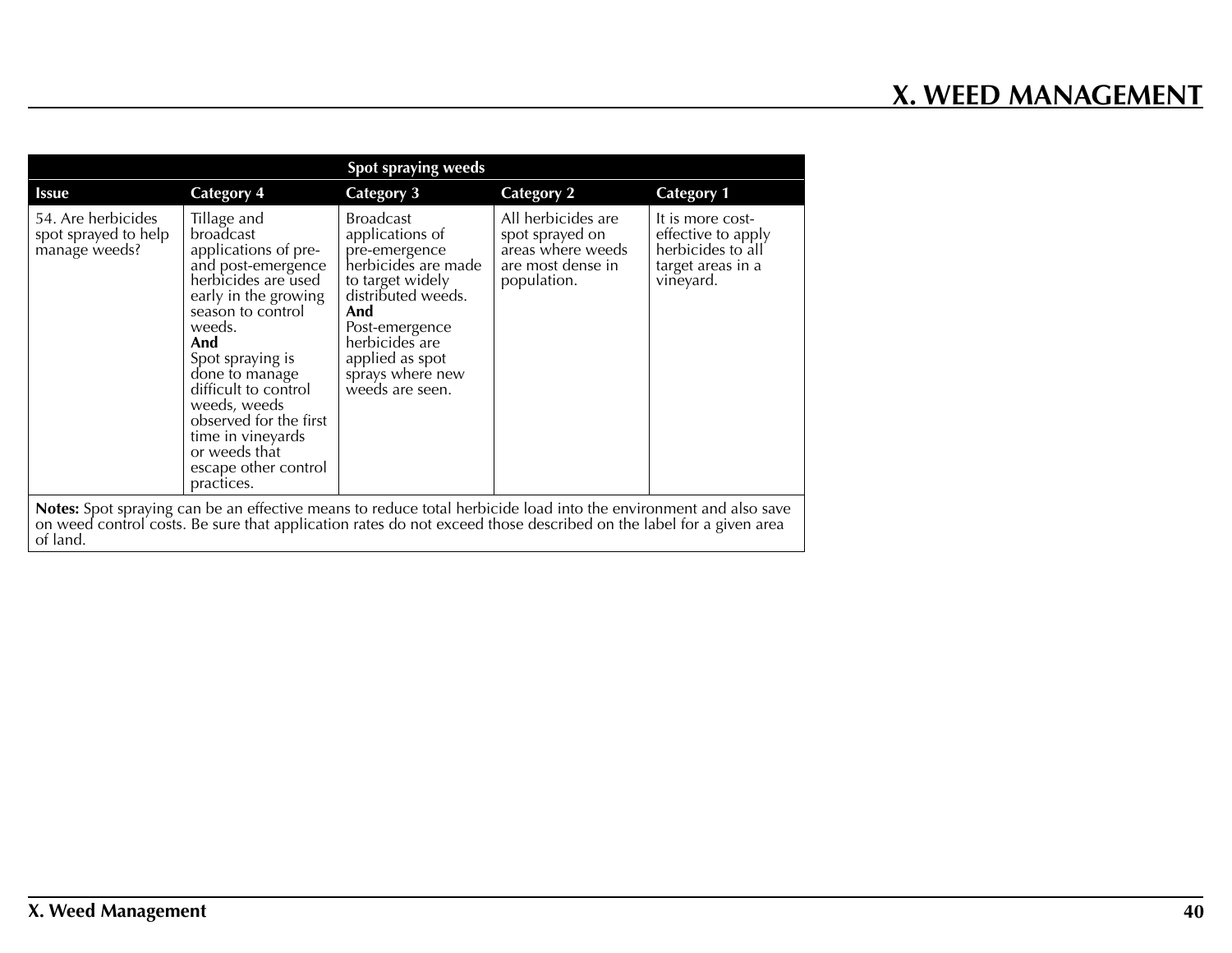**XI. PEST MANAGEMENT (PM)**

Insect pest management is a season-long management strategy that involves periodic scouting of a crop to detect pest presence and to estimate pest population levels. The presence of insects detected by crop scouting enables a pest manager or grower to justify using and to aid timing the use of one or more pest management tactics. These tactics are used in an ecologically compatible manner to maintain the pest population below the **economic injury level** (EIL) or the number of insect pests per sample unit that cause economic loss of yield without eliminating the pest (tolerate sub economic levels of a pest). This approach attempts to conserve environmental quality, enhance habitat to support natural enemies and achieve sustainable farm production for present and future generations. In addition, a successful pest manager is always motivated to review and implement the current recommended best management strategies and tactics presented in this section. Continuing education programs provide growers the opportunities to learn about the biology and management tactics for both native and introduced pests such as the Japanese beetle.

#### **Foundational knowledge used in insect pest management:**

- Be able to identify each pest species and the type of damage it causes.
- Knowledge of the seasonal biology, alternative hosts, attractants and behavior of each insect pest and its natural enemies in relation to the seasonal phenology of the crop.
- Population dynamics of each pest species or how fast a population increases over time.
- Sample as needed to estimate the number of a specific pest insect per sample unit.
- Sampling information alerts the pest manager as to when the pest population reaches the **economic threshold (ET)** = number of insects per sample

that justifies pest manager in making a decision to use a tactic that will keep the pest population from increasing to the EIL.

#### **Tactics used in grape pest management to maintain insect pests below the EIL:**

- • Host resistance, e.g., graft susceptible scions of *V. vinifera* cultivars and hybrids on grape phylloxeraresistant rootstocks or plant cultivars that resist foliar grape phylloxera
- • Modifying environment in and around the **vineyard**, e.g., remove wild grapes and ground debris in adjacent woods and remaining clusters on commercial vines after harvest to lessen buildup of a fall population of grape berry moths, reduce overwintering survival, add nectar sources for natural enemies, change to a non-grass cover crop in drive rows and around vineyard to reduce survival of Japanese beetle larvae
- Impact pest reproductive capacity, e.g., mating disruption of grape root borer and grape berry moth or mass trapping grape root borer males
- Exclude pests, e.g., remove grape berry moth infested fruit after harvest, keep harvest bins free of grape berry moth overwintering larvae, net vines to prevent bird feeding, cover vines with finer mesh net to prevent Japanese beetle foliar feeding and green June beetle fruit feeding
- Natural enemies, e.g., introduce ground cover that supports natural enemies of grape berry moth, grape scale, aphids and leafhoppers or to apply to soil via irrigation nematodes and its pathogenic bacteria that infest, infect and kill grape root borer larvae in roots
- **Insecticides**, e.g., conduct scouting to justify use of (exceed EIL) and aid timing of applications of various types of insecticides:

– Biopesticides are types of insecticides derived from the earth, e.g., oils to smother insects or eggs;

kaolin clay (Surround) to white-wash vines to lessen insect attack by Japanese beetles and grape phylloxera; or from natural toxins derived from plants (pyrethrin or neem seed oil) or a soil bacteria (Spinosad)

– Microbials are formulations derived from pathogens, e.g. Bacillus thuringiensis (Bt) bacteria used against grape berry moth

– Synthetic insecticide formulations that kill grape insect pests

See recommended insecticides, biopesticides and other recommended tactics listed in state or regional spray guides.

#### **Insect pest management (PM) strategies. Use knowledge with PM tactics to prevent crop losses and maintain species at non-pest levels:**

- Do nothing (non-pest)
- Wait-and-see then dampen population peak occasionally (occasional pest)
- Scout when protocol recommends it and use PM tactics as needed to dampen population (perennial pest)
- Scout when protocol recommends it and use appropriate management tactics to dampen population (severe pest)
- Reduce host susceptibility to the pest, usually by maintaining plant health by proper nutrition
- Combine 2 or more tactics (multiple tactics are more sustainable than one)

### **Management tactics to reduce pest population:**

- Grow resistant cultivars so host does not supply resources for pest survival and buildup
- • Optimize nutrients (fertilizer) and water via irrigation to improve host vigor and self-defense
- Till field to remove pest resources
- Use mating disruption to decrease mating and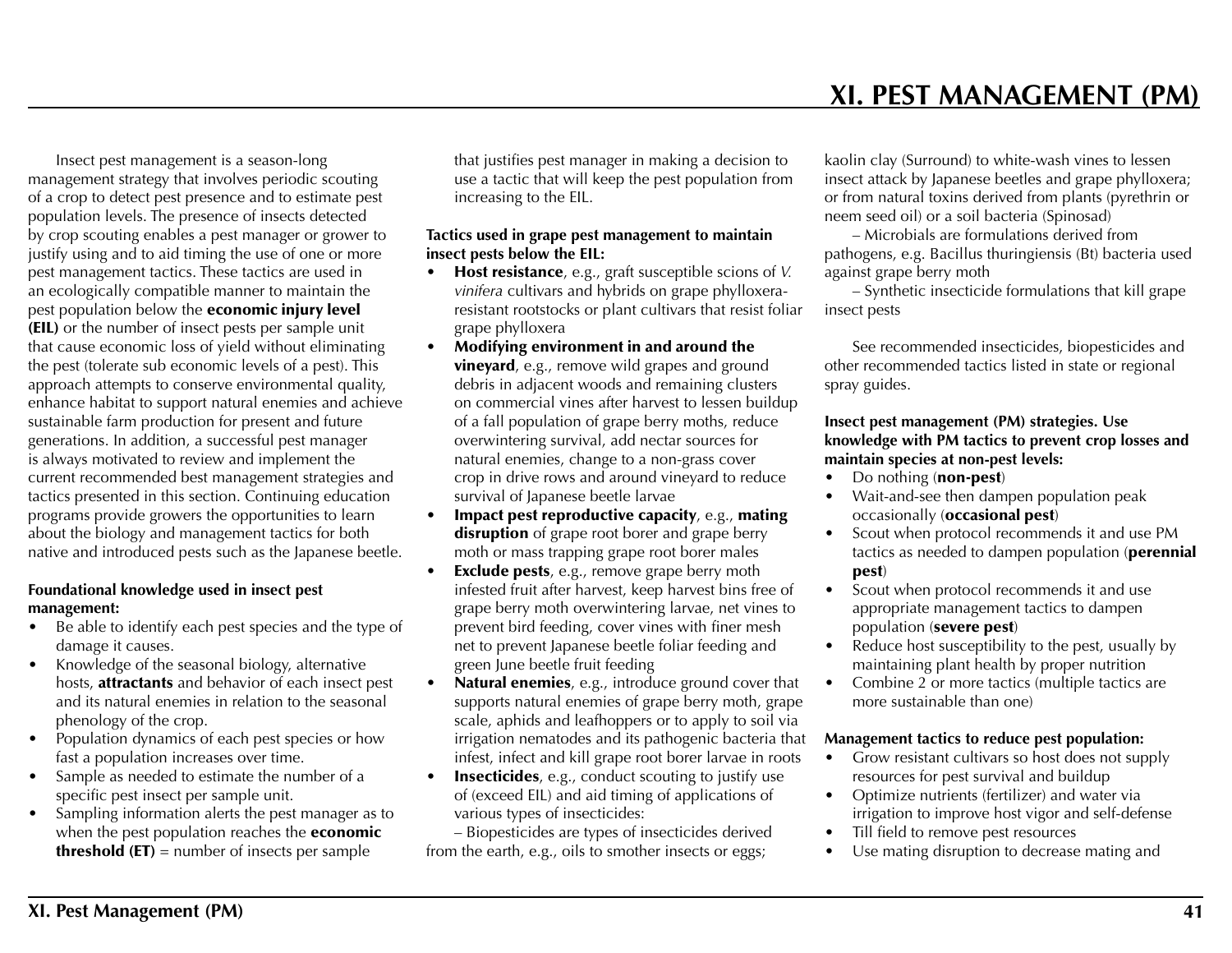laying of fertile eggs

- $\overline{\text{Mass}}$  trapping to reduce local pest population
- Fencing and netting to prevent damage by deer, birds, green June beetles and Japanese beetles
- Remove pest overwintering habitat such as ground cover in adjacent woods or keep grass in vineyard mowed low
- Conserve or enhance habitat to support natural enemies by allowing some non-competitive flowering ground cover plants
- Apply natural enemies such as pathogenic nematodes against grape root borer larvae
- Apply biopesticides, microbials, Insect Growth Regulators (IGRs), synthetic insecticides

### **Management of Perennial and Severe Pests (**key pests**):**

- Strategy is to combine management tactics to reduce the population
- • Apply perimeter insecticide sprays against first generation grape berry moth
- As a last resort, scout for pest and apply a welltimed selective insecticide

### **Pest damage, common name, description and scouting**

| Pest damage                                                  | Arthropod common name                     | <b>Arthropod description</b>                                                                                           | When and how to scout                                                                                                                                                                   |
|--------------------------------------------------------------|-------------------------------------------|------------------------------------------------------------------------------------------------------------------------|-----------------------------------------------------------------------------------------------------------------------------------------------------------------------------------------|
| Scale on trunk or cane                                       | Grape scale                               | <b>Adult,</b> $\langle \frac{1}{16}$ , bark color to<br>gray;<br>Crawler, $\langle \cdot \rangle_{16}$ ", legs, yellow | <b>Pruning</b> - flag scale-infested<br>vines;<br>1 May to 1 June - if crawlers<br>under scale cover or on sticky<br>tape on infested cane = $spray$<br>vines                           |
| Hollowed out bud                                             | Climbing cutworms or<br>Grape flea beetle | Caterpillar, 1-1/4", brown,<br>dark;<br>Beetle, 1/8", black                                                            | Bud swell - check 100 buds<br>for cutworm (night) or beetle<br>(day) feeding = spray if $> 1\%$<br>damage                                                                               |
| Purple area around holes in<br>berries                       | Grape berry moth                          | Moth, $3/8$ ", gray band at wing<br>base;<br>Caterpillar, 1/2", yellow-green<br>to brown, amber head                   | 1 April - set traps along<br>woods, after first trap catch<br>accumulate DD, check for<br>cluster damage at 400-800,<br>1300-1700, $> 2200$ DD;<br>spray if $> 1\%$ damaged<br>clusters |
| Galls on leaves                                              | Grape phylloxera                          | Adult, 1/32", yellow, legless;<br><b>Crawler,</b> $\frac{1}{32}$ , yellow, 6 legs                                      | 1 to 30 May - apply foliar<br>spray only to susceptible<br>cultivars when crawlers<br>appear in mature stem<br>mother galls on first to third<br>leaves at shoot base                   |
| White spots on leaves of<br>susceptible cultivars            | Grape leafhopper                          | <b>Adult,</b> $\frac{1}{8}$ , orange-yellow,<br>wings; Nymph, white to<br>yellow, wingless                             | May on - check 100 leaves<br>for nymphs = spray if $> 10$<br>nymphs per leaf (nymphs<br>are most susceptible to<br>insecticide)                                                         |
| Tunneling in roots and plant<br>vigor declining or vine dead | Grape root borer                          | Moth, 1", tan to brown, 4<br>thin hairs on tip of abdomen;<br>Caterpillar, 1-1/2", white, legs                         | 15 June to September -<br>check monthly for pupal<br>skins on soil by 100 vines<br>per vineyard and use traps to<br>detect moths                                                        |
| Skeletonized leaves or<br>damaged ripe berries               | Japanese beetle<br>Green June beetle      | Adult, $1/2$ ", brown wing<br>covers, white spots on sides<br>of abdomen;<br>Adult, 1", green wing covers              | 15 June to late July - watch<br>for beetles defoliating<br>susceptible vines<br>or feeding on clusters in July                                                                          |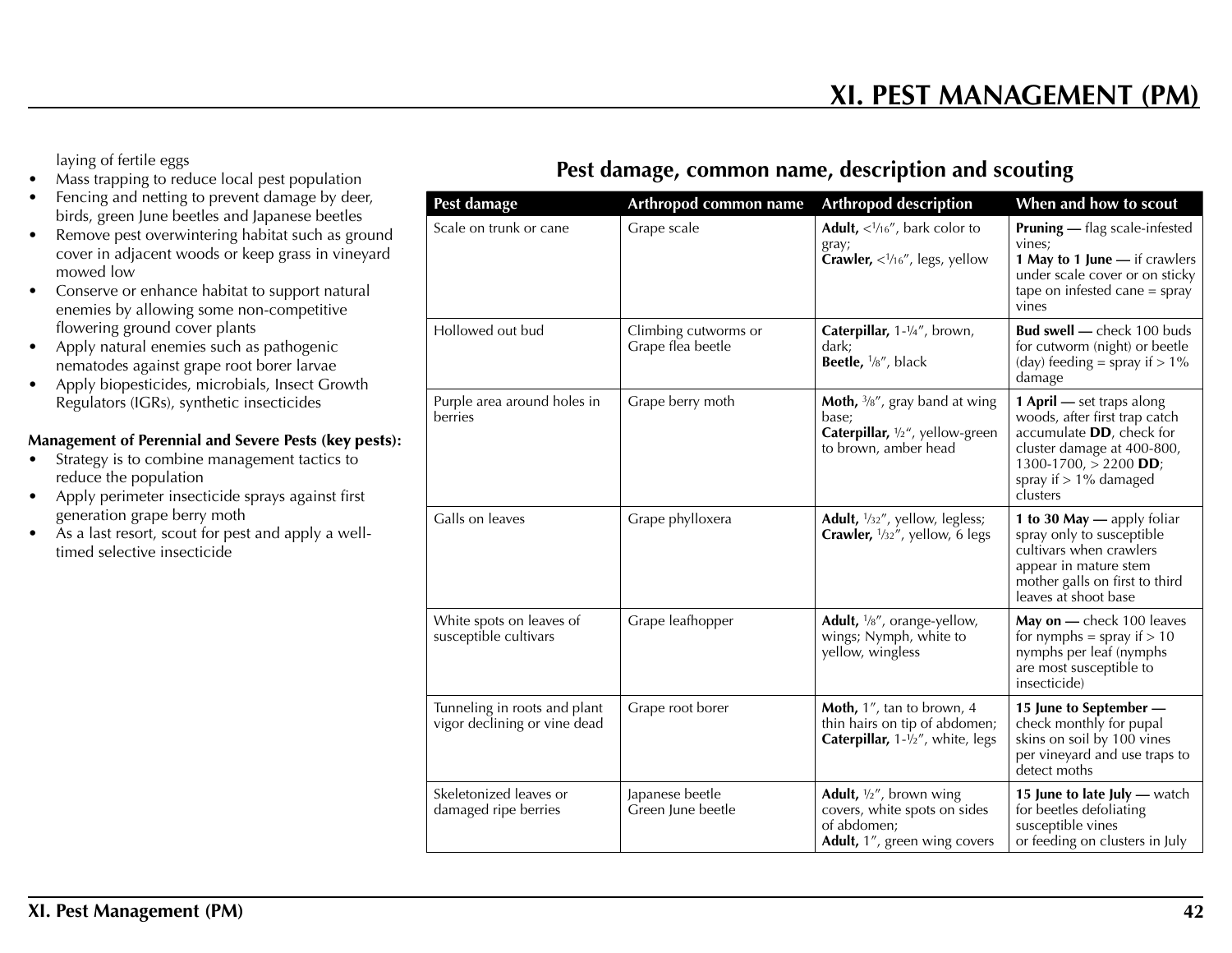# **XI. PEST MANAGEMENT (PM)**

# **Insect pest identification**







Grape berry moth larva Climbing cutworm Grape root borer adult Grape phylloxera eggs and Grape phylloxera eggs and Grape root borer adult antennae) on inside of leaf gall



Grape flea beetle adult









Grape berry moth adult Japanese beetle adults Green June beetle adult Grape scale female removed *(white box in lower right)*



Rose chafers feeding on leaf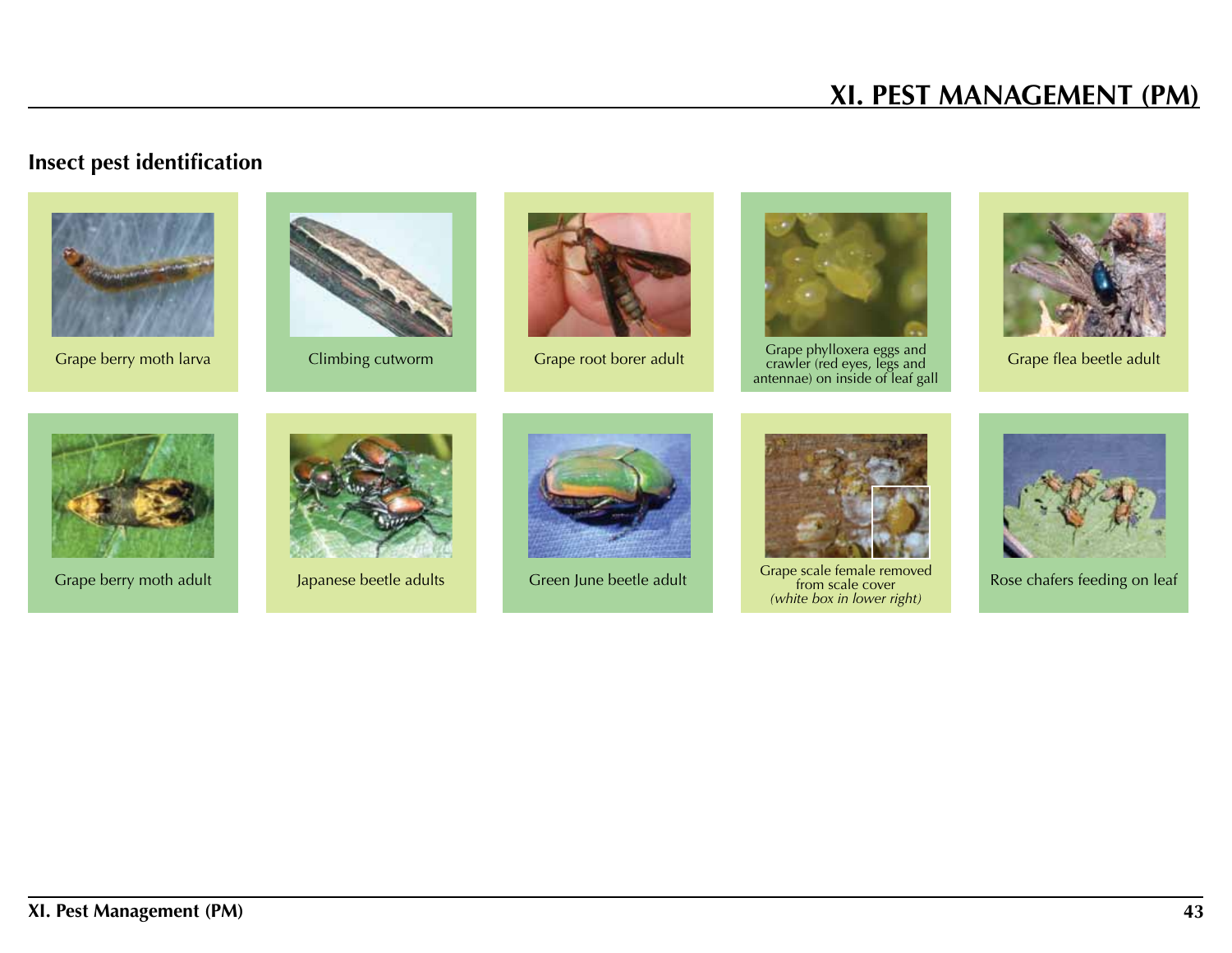# **XI. PEST MANAGEMENT (PM)**

# **Insect pest damage identification**





Grape phylloxera root galls Grape phylloxera stem mother galls on first to third expanded leaves



Grape berry moth larva infested berry



Grape root borer larva tunneling in root



Climbing cutworm or grape flea beetle hollowed out bud



Japanese beetle adult feeding on foliage and damage



Grape phylloxera galled leaves



Green June beetle adults group feeding on berries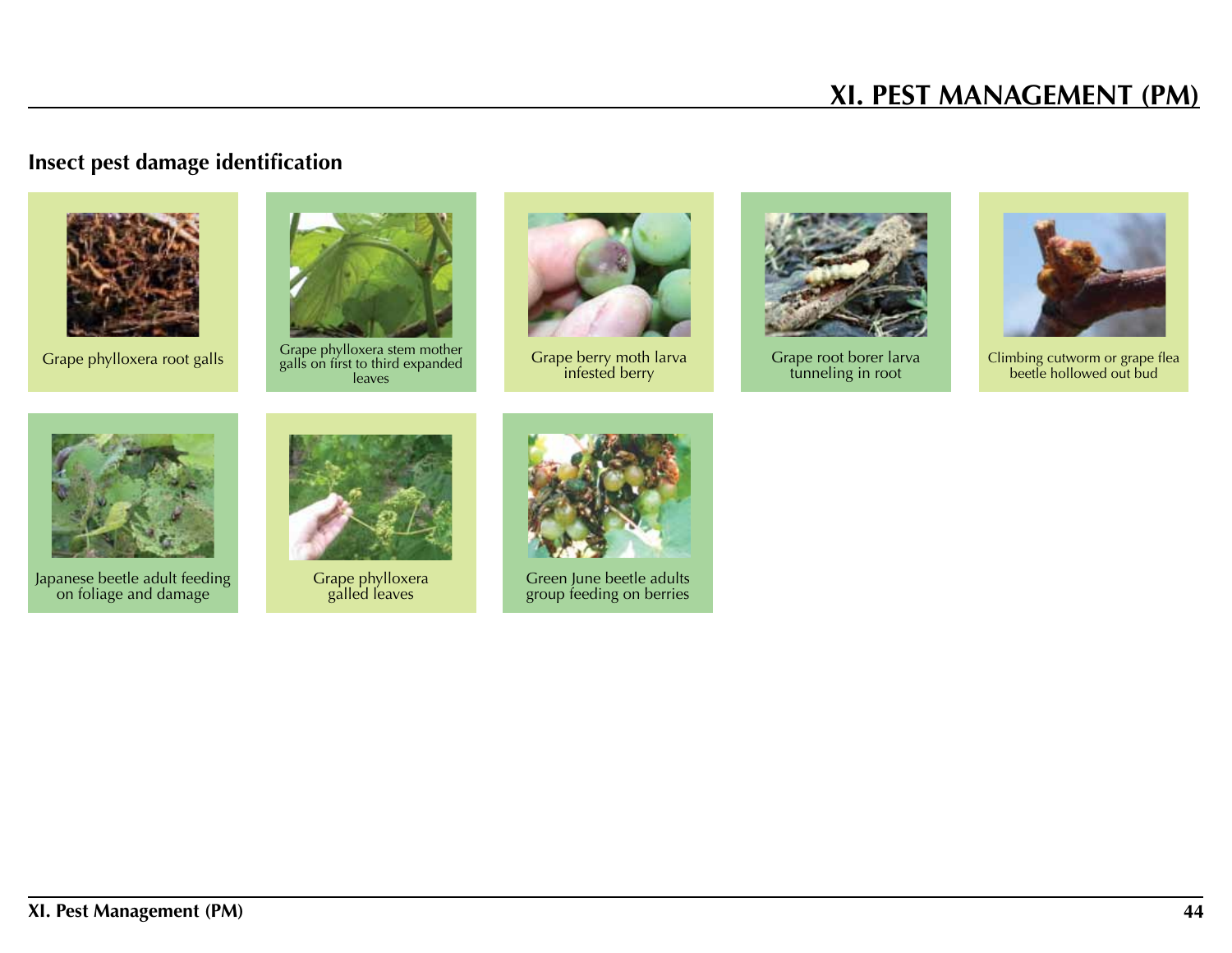### **Pest management**

| Pest and damage identification                                                                                |                                                                                                                                                        |                                                                                                                                  |                                                                                  |                                                                                 |  |
|---------------------------------------------------------------------------------------------------------------|--------------------------------------------------------------------------------------------------------------------------------------------------------|----------------------------------------------------------------------------------------------------------------------------------|----------------------------------------------------------------------------------|---------------------------------------------------------------------------------|--|
| <b>Issue</b>                                                                                                  | Category 4                                                                                                                                             | Category 3                                                                                                                       | <b>Category 2</b>                                                                | <b>Category 1</b>                                                               |  |
| 55. What resources<br>are used to identify<br>insect pests and<br>corresponding<br>damage in the<br>vineyard? | Vineyard manager<br>and workers can<br>identify insect<br>pests and damage<br>symptoms and know<br>which cultivars are<br>susceptible to each<br>pest. | Vineyard manager<br>can identify insect<br>pests and damage<br>symptoms but<br>workers use posted<br>color photo fact<br>sheets. | Only the vineyard<br>manager can identify<br>cause of fruit or<br>foliar damage. | No one can identify<br>the major insect<br>pests or damage that<br>each causes. |  |
|                                                                                                               |                                                                                                                                                        | $\sim$ $\sim$ $\sim$                                                                                                             |                                                                                  | .                                                                               |  |

**Notes:** The pest management presentation and handout from the Missouri Grape Production Short Course (offered by ICCVE) is available online under "Current Information and Talks" at *http://comp.uark.edu/~dtjohnso*. These materials describe pest biology, cultivars susceptible to pest attack, sampling methods, and tactics to keep the pest population below economically damaging levels. Grape insect pest management relies on the ability of growers and workers to identify each pest species, the stage causing the damage and the symptoms of damage (see previous pages of pictures).

|                                                                                     |                                                                                                                                                                                                                                    | Pest sampling                                                                                                                                                                                   |                                                                                                           |                                                                                   |  |  |
|-------------------------------------------------------------------------------------|------------------------------------------------------------------------------------------------------------------------------------------------------------------------------------------------------------------------------------|-------------------------------------------------------------------------------------------------------------------------------------------------------------------------------------------------|-----------------------------------------------------------------------------------------------------------|-----------------------------------------------------------------------------------|--|--|
| <b>Issue</b>                                                                        | <b>Category 4</b>                                                                                                                                                                                                                  | <b>Category 3</b>                                                                                                                                                                               | <b>Category 2</b>                                                                                         | <b>Category 1</b>                                                                 |  |  |
| 56. Is the vineyard<br>sampled for<br>presence of insect<br>pests and/or<br>damage? | Grower or trained<br>worker follows<br>a season-long<br>sampling protocol<br>and damage<br>assessment based<br>on pest biology and<br>available degree-day<br>models and keeps<br>written records<br>by block/cultivar<br>sampled. | Grower or trained<br>worker follows<br>a season-long<br>sampling protocol<br>based on grape<br>phenology and<br>periodically inspects<br>grapevines for pest<br>damage to fruit and<br>foliage. | Grower or worker<br>periodically inspects<br>grapevines to assess<br>pest damage to fruit<br>and foliage. | No one monitors<br>for insect pests or<br>assesses damage of<br>fruit or foliage. |  |  |
|                                                                                     | Notes: Use the Pest Scouting Form for Arkansas/Missouri/Oklahoma/Kansas Vineyards on page 47.                                                                                                                                      |                                                                                                                                                                                                 |                                                                                                           |                                                                                   |  |  |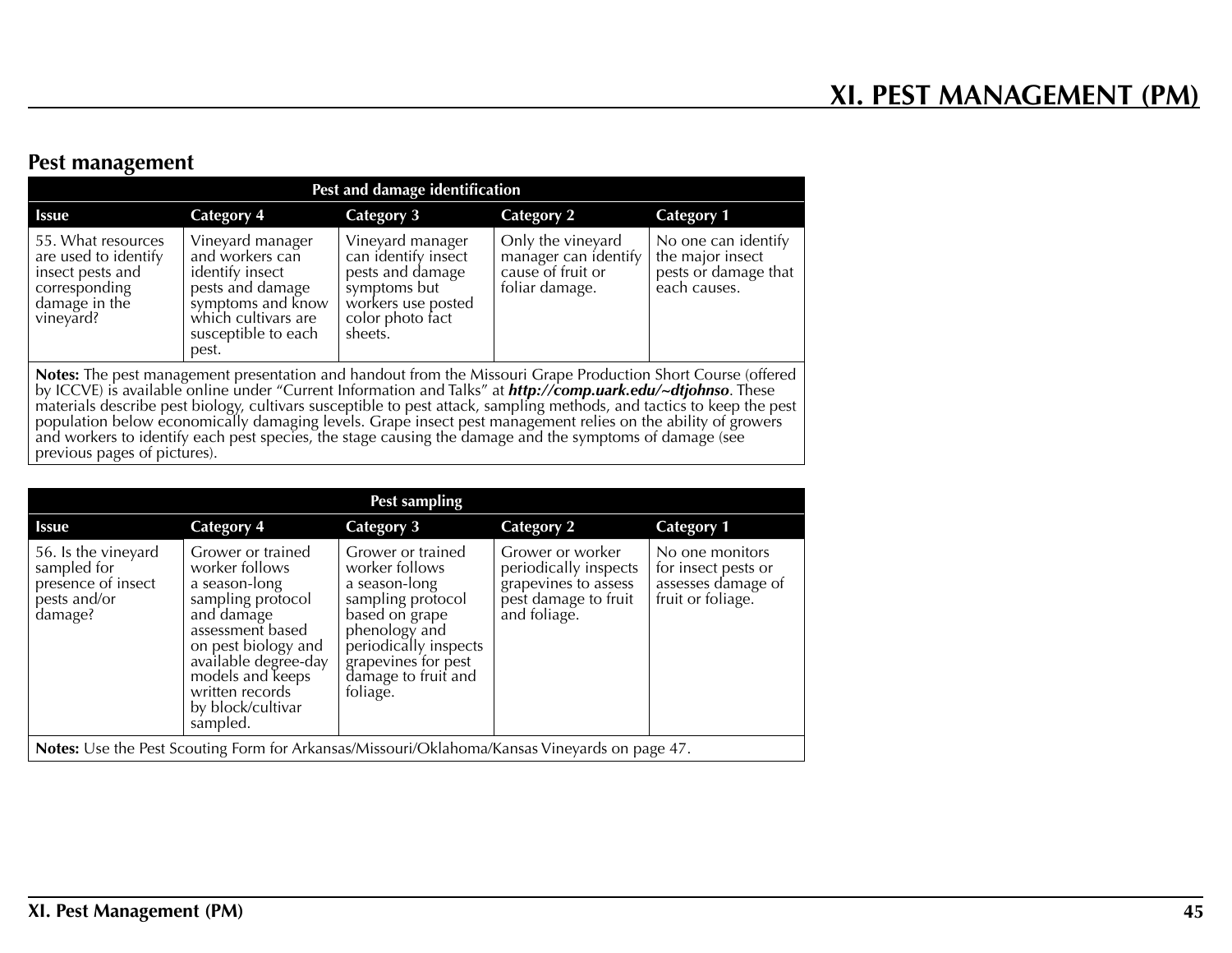| Sampling and economic thresholds                                                                                          |                                                                                                                                                                                                                                                             |                                                                                                       |                                                                            |                                                                                   |  |  |
|---------------------------------------------------------------------------------------------------------------------------|-------------------------------------------------------------------------------------------------------------------------------------------------------------------------------------------------------------------------------------------------------------|-------------------------------------------------------------------------------------------------------|----------------------------------------------------------------------------|-----------------------------------------------------------------------------------|--|--|
| <b>Issue</b>                                                                                                              | <b>Category 4</b>                                                                                                                                                                                                                                           | <b>Category 3</b>                                                                                     | <b>Category 2</b>                                                          | <b>Category 1</b>                                                                 |  |  |
| 57. Do sampling and<br>economic threshold-<br>based decision-<br>making protocols<br>justify insecticide<br>applications? | Use sampling<br>protocol and<br>economic threshold<br>values of 1% bud<br>damage (climbing<br>cutworms or adult<br>flea beetles) or 1%<br>cluster damage<br>(grape berry moth<br>larvae) to justify<br>and improve timing<br>of insecticide<br>application. | Follows sampling<br>protocol for pest<br>insects to improve<br>timing of insecticide<br>applications. | Apply insecticide<br>any time an insect<br>is detected in the<br>vineyard. | No sampling for<br>insects and applies<br>insecticides on a<br>calendar schedule. |  |  |
| Notes:                                                                                                                    |                                                                                                                                                                                                                                                             |                                                                                                       |                                                                            |                                                                                   |  |  |
|                                                                                                                           |                                                                                                                                                                                                                                                             |                                                                                                       |                                                                            |                                                                                   |  |  |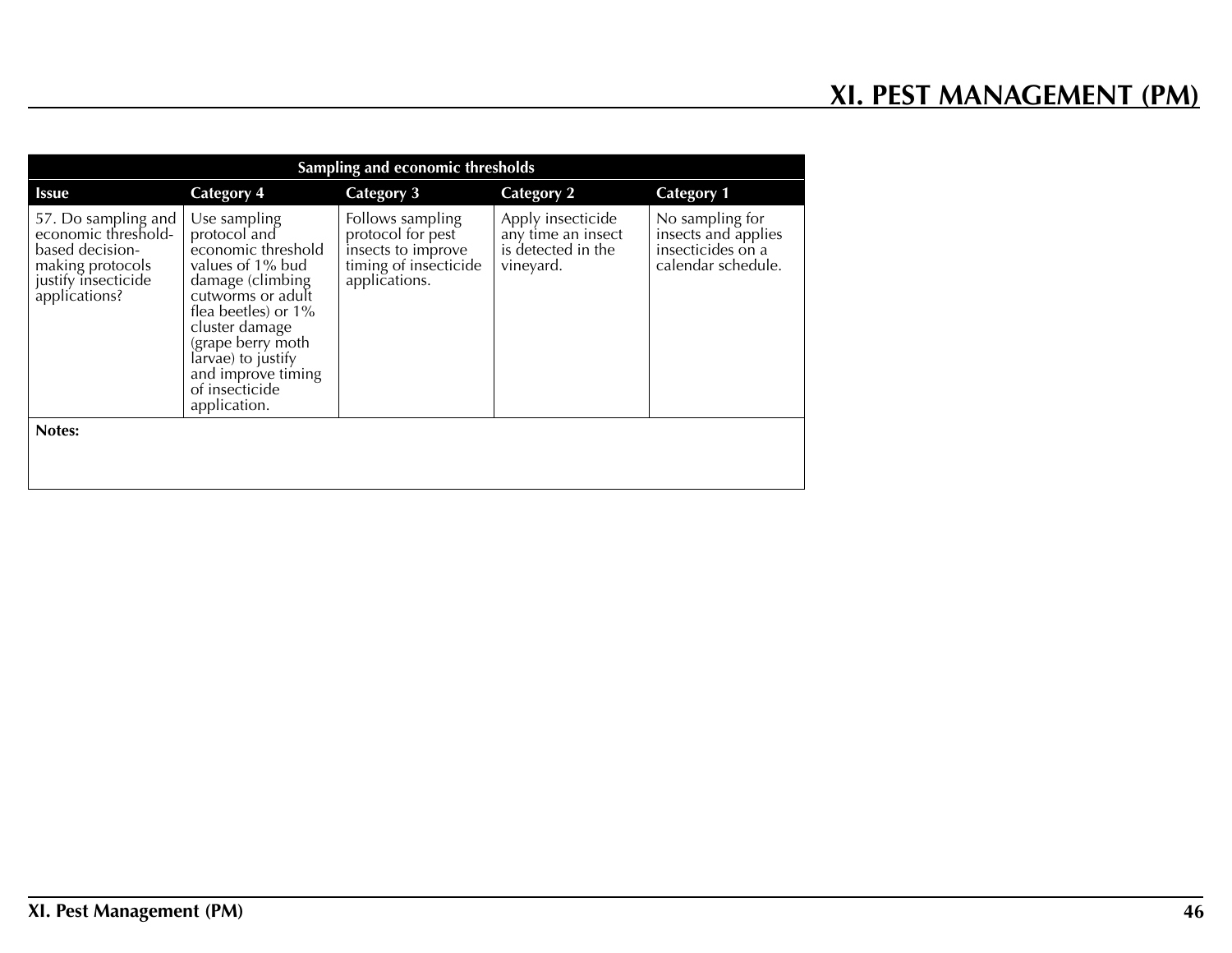# **Pest scouting form**

|                                          | <b>Grape scale</b>           | <b>Climbing</b><br>cutworm        | Grape flea<br>beetle              | Grape<br>phylloxera                                                                                            | Rose chafer                                           | Grape berry moth             |                                   | Japanese<br>beetle                                       | <b>Green June</b><br>beetle                                 | <b>Grape root</b><br>borer                                   |
|------------------------------------------|------------------------------|-----------------------------------|-----------------------------------|----------------------------------------------------------------------------------------------------------------|-------------------------------------------------------|------------------------------|-----------------------------------|----------------------------------------------------------|-------------------------------------------------------------|--------------------------------------------------------------|
| <b>Block</b><br>no. or<br>cultivar       | No. infested<br>vines (flag) | % of buds<br>eaten (bud<br>swell) | % of buds<br>eaten (bud<br>swell) | % galls with<br>crawlers or<br>immature galls<br>on expanding<br>terminal leaves<br>(mid-May to<br>early-June) | Weekly % of<br>clusters infested<br>(around<br>bloom) | Weekly no.<br>moths in traps | Biweekly %<br>damaged<br>clusters | Weekly %<br>foliar damage<br>(late-June<br>through July) | % of clusters<br>infested<br>(weekly in July<br>and August) | No. pupal<br>skins/100 vines<br>(late-July, late-<br>August) |
|                                          |                              |                                   |                                   |                                                                                                                |                                                       |                              |                                   |                                                          |                                                             |                                                              |
|                                          |                              |                                   |                                   |                                                                                                                |                                                       |                              |                                   |                                                          |                                                             |                                                              |
|                                          |                              |                                   |                                   |                                                                                                                |                                                       |                              |                                   |                                                          |                                                             |                                                              |
|                                          |                              |                                   |                                   |                                                                                                                |                                                       |                              |                                   |                                                          |                                                             |                                                              |
|                                          |                              |                                   |                                   |                                                                                                                |                                                       |                              |                                   |                                                          |                                                             |                                                              |
|                                          |                              |                                   |                                   |                                                                                                                |                                                       |                              |                                   |                                                          |                                                             |                                                              |
|                                          |                              |                                   |                                   |                                                                                                                |                                                       |                              |                                   |                                                          |                                                             |                                                              |
|                                          |                              |                                   |                                   |                                                                                                                |                                                       |                              |                                   |                                                          |                                                             |                                                              |
|                                          |                              |                                   |                                   |                                                                                                                |                                                       |                              |                                   |                                                          |                                                             |                                                              |
|                                          |                              |                                   |                                   |                                                                                                                |                                                       |                              |                                   |                                                          |                                                             |                                                              |
|                                          |                              |                                   |                                   |                                                                                                                |                                                       |                              |                                   |                                                          |                                                             |                                                              |
|                                          |                              |                                   |                                   |                                                                                                                |                                                       |                              |                                   |                                                          |                                                             |                                                              |
|                                          |                              |                                   |                                   |                                                                                                                |                                                       |                              |                                   |                                                          |                                                             |                                                              |
| <b>Management decisions or comments:</b> |                              |                                   |                                   |                                                                                                                |                                                       |                              |                                   |                                                          |                                                             |                                                              |
|                                          |                              |                                   |                                   |                                                                                                                |                                                       |                              |                                   |                                                          |                                                             |                                                              |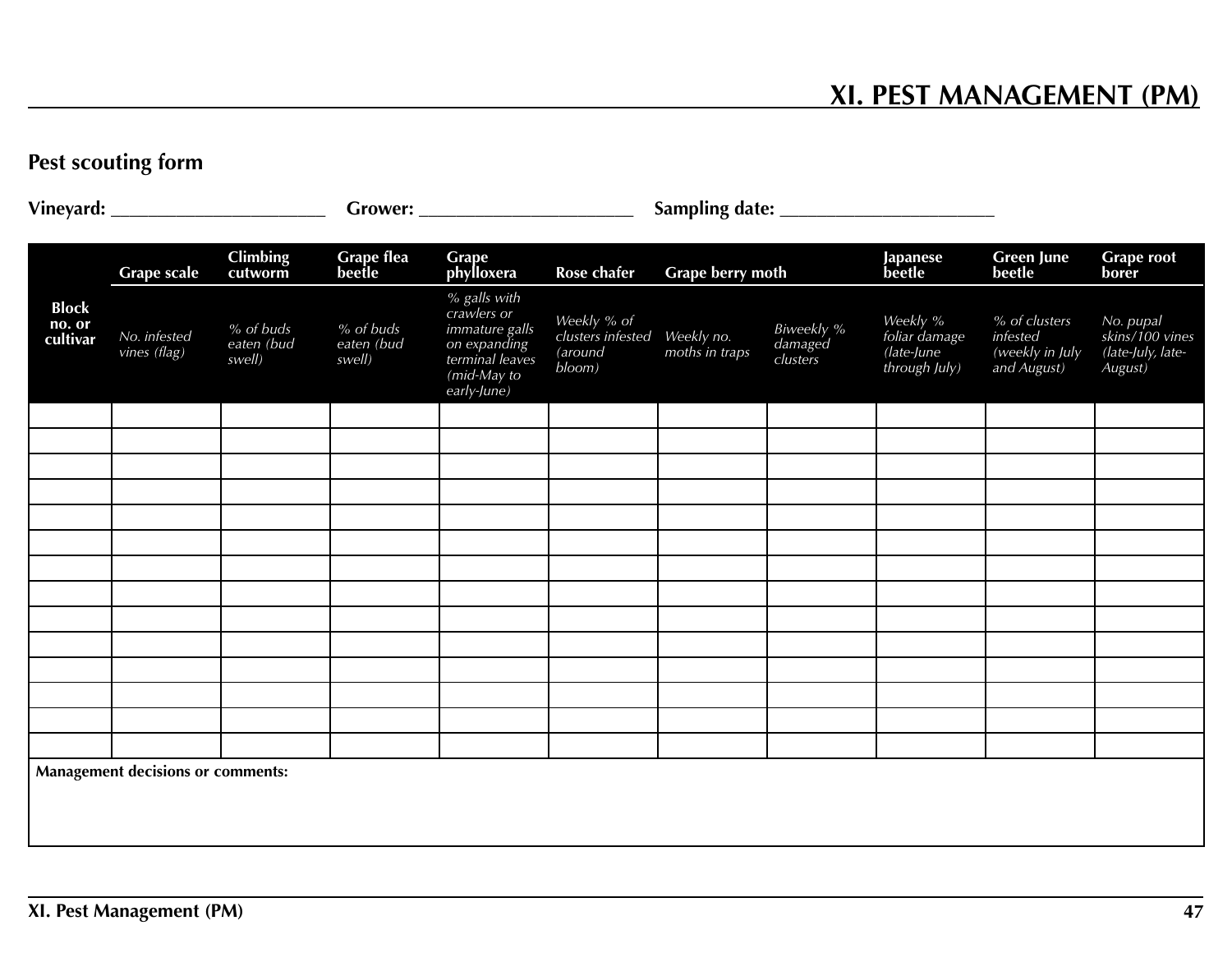# **XI. PEST MANAGEMENT (PM)**

| Grape phylloxera management                                                                    |                                                                                                                                                                                                                                                                                                                                                                                                            |                                                                                                                                                            |                                                                                                      |                                                                                                                                               |  |  |
|------------------------------------------------------------------------------------------------|------------------------------------------------------------------------------------------------------------------------------------------------------------------------------------------------------------------------------------------------------------------------------------------------------------------------------------------------------------------------------------------------------------|------------------------------------------------------------------------------------------------------------------------------------------------------------|------------------------------------------------------------------------------------------------------|-----------------------------------------------------------------------------------------------------------------------------------------------|--|--|
| <b>Issue</b>                                                                                   | <b>Category 4</b>                                                                                                                                                                                                                                                                                                                                                                                          | <b>Category 3</b>                                                                                                                                          | <b>Category 2</b>                                                                                    | <b>Category 1</b>                                                                                                                             |  |  |
| 58. Is grape<br>phylloxera<br>management used to<br>minimize damage to<br>leaves and/or roots? | Cultivars susceptible<br>to root phylloxera<br>are grafted on<br>resistant rootstock.<br>Grower plants<br>cultivars susceptible<br>to foliar phylloxera.<br>In May, sample<br>weekly for foliar<br>phylloxera crawlers<br>in order to time<br>insecticide sprays to<br>prevent damaging<br>levels of leaf galling.<br>Assesses and records<br>phylloxera foliar gall<br>damage by block in<br>late summer. | Grower or trained<br>worker monitors<br>in May for grape<br>phylloxera, treat<br>with insecticide<br>and assesses foliar<br>gall damage in late<br>summer. | Grower or trained<br>worker monitors for<br>grape phylloxera<br>and assesses damage<br>periodically. | Grower does not<br>monitor for or treat<br>for root or foliar<br>grape phylloxera and<br>grows susceptible<br>cultivar vines on<br>own roots. |  |  |
| Notes:                                                                                         |                                                                                                                                                                                                                                                                                                                                                                                                            |                                                                                                                                                            |                                                                                                      |                                                                                                                                               |  |  |
|                                                                                                |                                                                                                                                                                                                                                                                                                                                                                                                            |                                                                                                                                                            |                                                                                                      |                                                                                                                                               |  |  |

| <b>Grape scale management</b>                                         |                                                                                                                                                                                                                                                          |                                                                                                                 |                   |                                                                                 |  |  |
|-----------------------------------------------------------------------|----------------------------------------------------------------------------------------------------------------------------------------------------------------------------------------------------------------------------------------------------------|-----------------------------------------------------------------------------------------------------------------|-------------------|---------------------------------------------------------------------------------|--|--|
| <b>Issue</b>                                                          | <b>Category 4</b>                                                                                                                                                                                                                                        | <b>Category 3</b>                                                                                               | <b>Category 2</b> | <b>Category 1</b>                                                               |  |  |
| 59. Is grape scale<br>damage prevented<br>by applying spot<br>sprays? | Dormant oil is<br>applied only to<br>scale-infested<br>blocks, focusing<br>spays to flagged<br>scale-infested vines.<br>In May, weekly<br>inspections are<br>conducted for<br>crawler activity<br>to time a scale<br>crawler insecticide<br>application. | A dormant oil<br>spray and a bloom<br>insecticide spray<br>is applied to full<br>vineyard for scale<br>control. |                   | Oil or summer<br>insecticides are not<br>applied to vines for<br>scale control. |  |  |
| Notes:                                                                |                                                                                                                                                                                                                                                          |                                                                                                                 |                   |                                                                                 |  |  |
|                                                                       |                                                                                                                                                                                                                                                          |                                                                                                                 |                   |                                                                                 |  |  |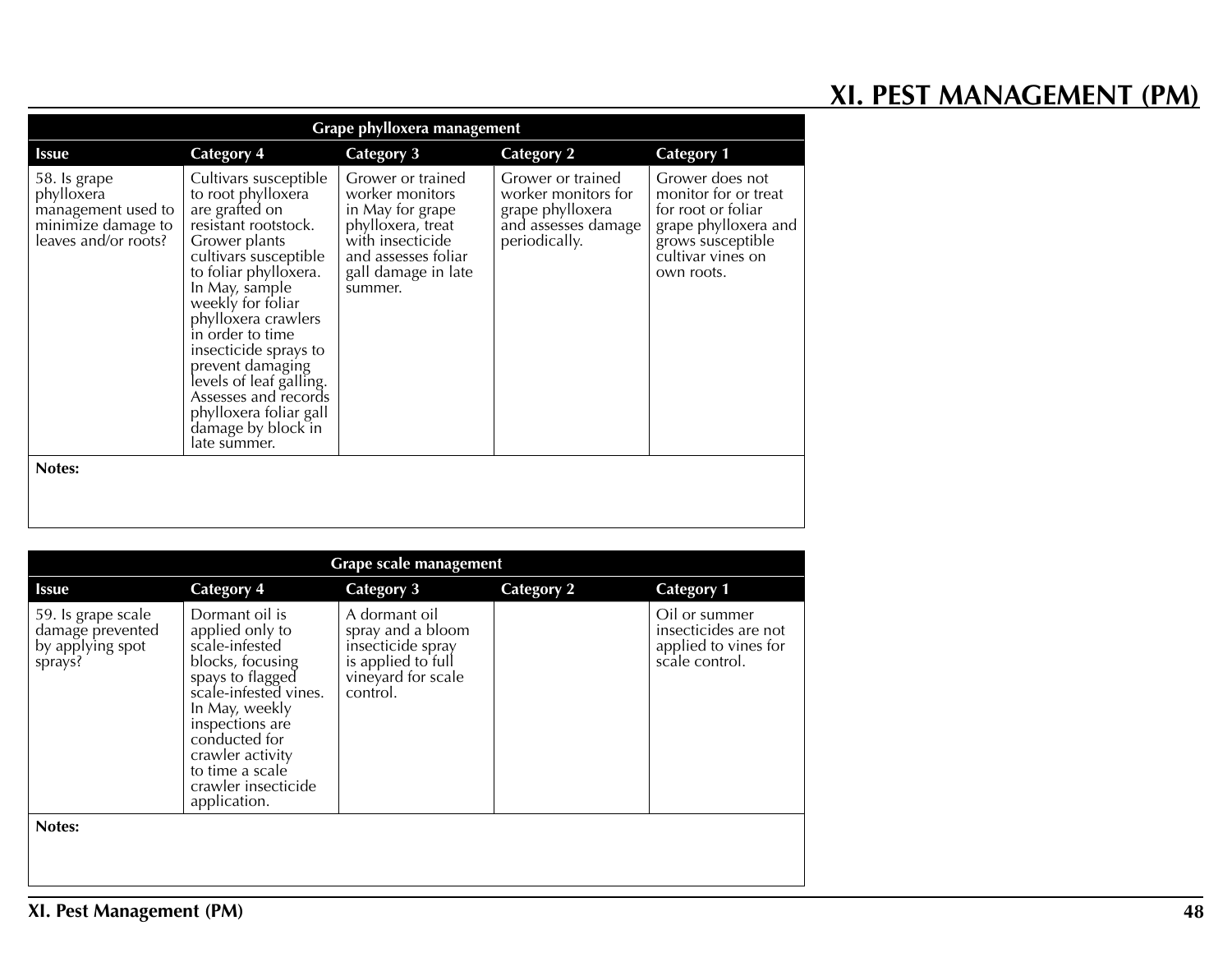| Grape berry moth                                                                        |                                                                                                                                                                                                                                                                                                                                                                                 |                                                                                                                                                         |                                                                                                                                |                                            |
|-----------------------------------------------------------------------------------------|---------------------------------------------------------------------------------------------------------------------------------------------------------------------------------------------------------------------------------------------------------------------------------------------------------------------------------------------------------------------------------|---------------------------------------------------------------------------------------------------------------------------------------------------------|--------------------------------------------------------------------------------------------------------------------------------|--------------------------------------------|
| <b>Issue</b>                                                                            | <b>Category 4</b>                                                                                                                                                                                                                                                                                                                                                               | <b>Category 3</b>                                                                                                                                       | <b>Category 2</b>                                                                                                              | <b>Category 1</b>                          |
| 60. Are grape berry<br>moth infestations<br>controlled with spot<br>spray insecticides? | Vineyard is sprayed<br>in May, only if<br>pheromone traps<br>catch moths and<br>clusters in perimeter<br>row are damaged<br>by grape berry<br>moth larvae; then<br>perimeter rows<br>are treated with<br>insecticide spray.<br>Sprays against later<br>generations are<br>applied to the full<br>vineyard only if<br>berry damage by<br>grape berry moth<br>larvae is detected. | Insecticide<br>applications are<br>applied to the full<br>vineyard when<br>grape berry moths<br>are detected in May<br>and during later<br>generations. | Insecticide<br>applications are<br>applied to the full<br>vineyard on calendar<br>basis all season long,<br>starting at bloom. | No grape berry moth<br>sprays are applied. |
| Notes:                                                                                  |                                                                                                                                                                                                                                                                                                                                                                                 |                                                                                                                                                         |                                                                                                                                |                                            |
|                                                                                         |                                                                                                                                                                                                                                                                                                                                                                                 |                                                                                                                                                         |                                                                                                                                |                                            |

| <b>Reduced-risk pesticides</b>                                                                                                                                                                                                                                                                                                              |                                                                                                        |                                                                                               |                                                                   |                                                  |
|---------------------------------------------------------------------------------------------------------------------------------------------------------------------------------------------------------------------------------------------------------------------------------------------------------------------------------------------|--------------------------------------------------------------------------------------------------------|-----------------------------------------------------------------------------------------------|-------------------------------------------------------------------|--------------------------------------------------|
| <b>Issue</b>                                                                                                                                                                                                                                                                                                                                | Category 4                                                                                             | Category 3                                                                                    | <b>Category 2</b>                                                 | <b>Category 1</b>                                |
| 61. Are reduced-risk<br>biopesticides or<br>organic-approved<br>compounds applied<br>to manage pests?                                                                                                                                                                                                                                       | Reduced-risk<br>biopesticides or<br>organic insecticides<br>are always used to<br>manage insect pests. | If economical or<br>available, reduced-<br>risk pesticides are<br>applied to manage<br>pests. | Only synthetic<br>insecticides are<br>applied to manage<br>pests. | No insecticides<br>are applied against<br>pests. |
| <b>Notes:</b> The OMRI list of compounds is available on the web ATTRA – National Sustainable Agriculture<br>Information Service at http://attra.org/attra-pub/biorationals/biorationals_main_srch.php. Bt or pheromone-<br>based mating disruption dispensers are used against grape berry moth or Surround kaolin clay to protect against |                                                                                                        |                                                                                               |                                                                   |                                                  |

Japanese beetles or grape phylloxera.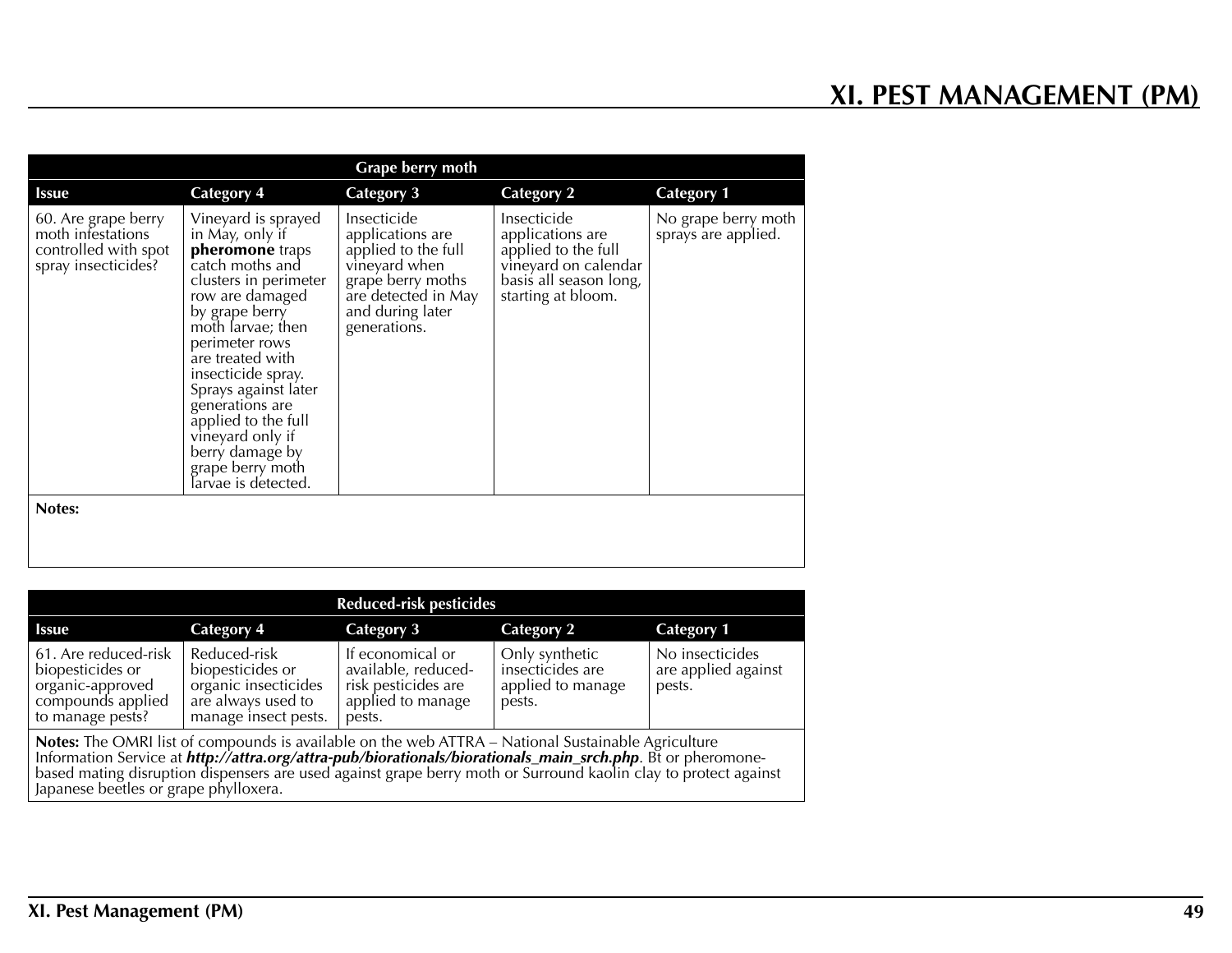Disease management is the attempt to prevent or eliminate disease damage caused by pathogens, including fungi, bacteria and viruses. Pathogenic diseases occur when the three corners of the **disease** triangle (below right) are present together: a susceptible host, a virulent pathogen and environment conditions favorable for pathogen growth leading to disease.

#### **Disease management strategies center on affecting one of these components of the triangle:**

- Select sites that offer full exposure to sunlight and air movement (environment)
- Remove alternate hosts of pathogens (pathogen)
- Select cultivars with resistance to one or more diseases (host)
- Practice sanitation by removing diseased clusters, mummified berries, diseased or dead wood (pathogen)
- Use proper canopy management practices to create a more open canopy, particularly in the fruiting zone (environment)
- Follow a proper spray program (pathogen)

To properly design and execute a disease management program, a vineyard manager must first be able to identify the common disease organisms and their damage, know at what time of the season these organisms are active, and know what environmental conditions favor infection and disease development. But there is more to it than that. The vineyard manager must also know what chemical compounds are labeled for each pathogen and what level of effectiveness each has against various disease organisms. For example, a fungicide may provide excellent activity against downy mildew and be totally ineffective against powdery mildew, or it may provide very good protection against phomopsis and only moderate protection against black rot. Also be aware of re-entry intervals, the periods

between the time various pesticides are applied and when workers can safely return to the field, and of preharvest intervals, the time between the last application of a pesticide and when the crop can safely (and legally) be harvested.

Another factor to consider in planning the disease management program is the potential for the development of resistance by disease organisms to the materials and how to reduce that risk. Many of the more effective materials, such as the sterol inhibitor (SI) and stobilurin classes of fungicides are at a high risk for the development of resistance, especially by disease organisms that have several generations during the season. Resistance development has been documented for the diseases powdery mildew and downy mildew in vineyards in other regions of the U.S. Alternating fungicides with different modes of action, tank mixing more at risk materials with low risk materials to cover a broader spectrum of the disease organism population, and using full rates of more at risk materials to kill a larger percentage of the disease organism population are strategies to incorporate into the disease management program to reduce the risk of resistance development.

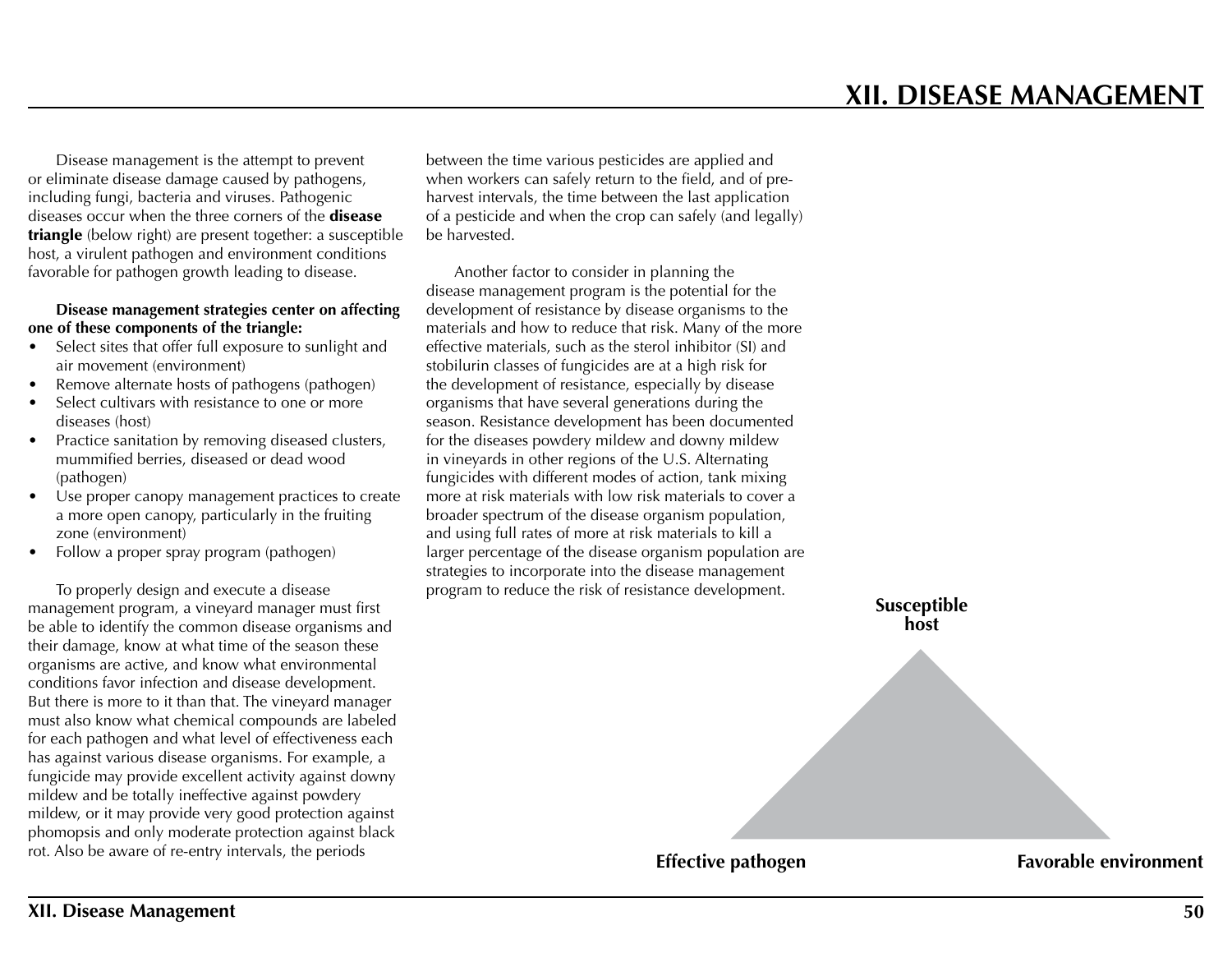# **XII. DISEASE MANAGEMENT**

### **Disease identification**







Bitter rot fruit infection Black rot foliar lesion Downy mildew Eutypa dieback on cane Sour rot fruit infection<br>
Owny mildew Down in Eutypa dieback on cane











Black rot fruit infection Crown gall on trunk base Phomopsis foliar lesions



Downy mildew<br>on underside of leaf



Anthracnose on berries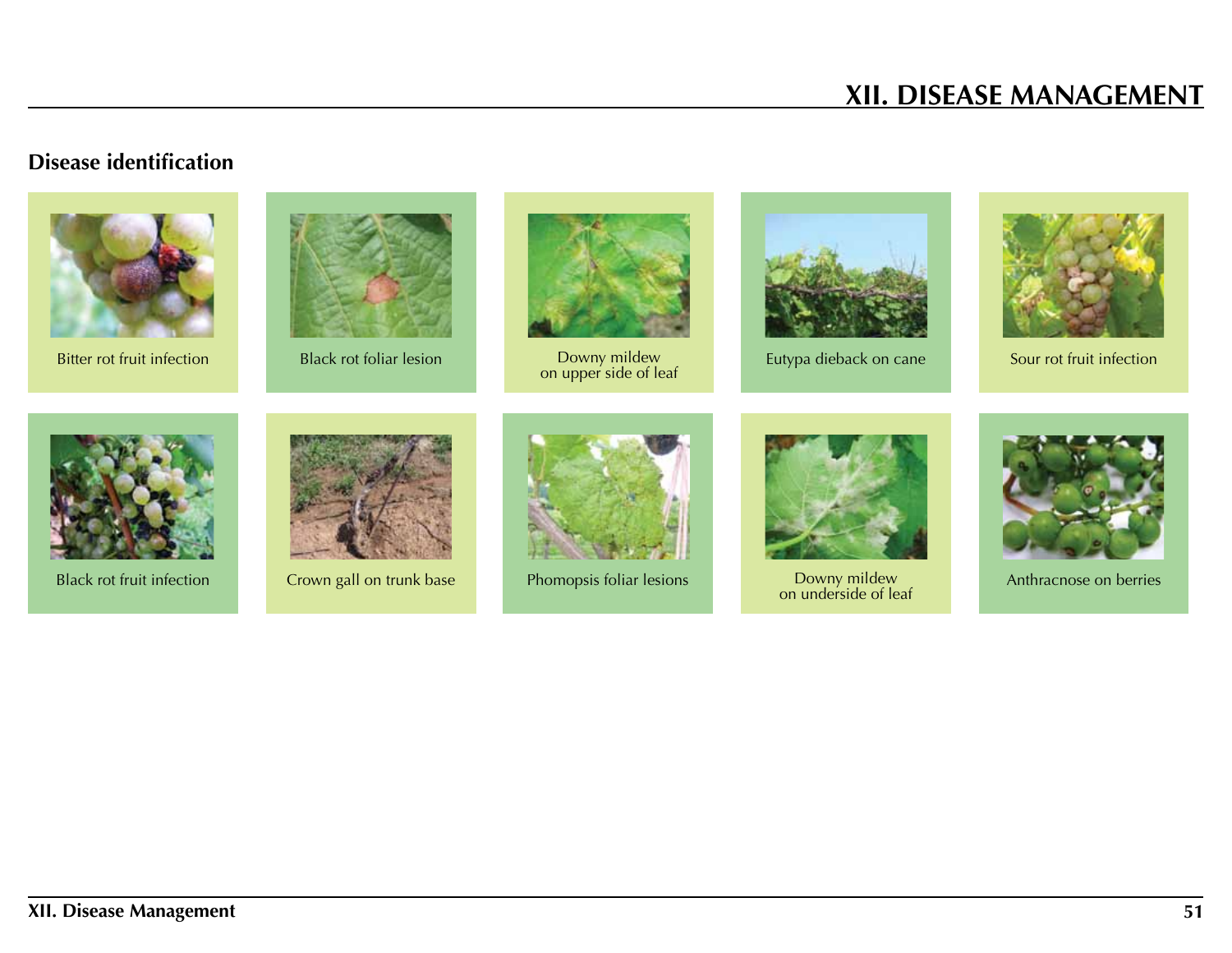# **XII. DISEASE MANAGEMENT**

## **Disease identification (continued)**



Powdery mildew Ripe rot fruit infection Powdery mildew on fruit Phomopsis lesions on shoot<br>Powdery mildew Phomopsis lesions on shoot











Virus on leaves Anthracnose foliar infection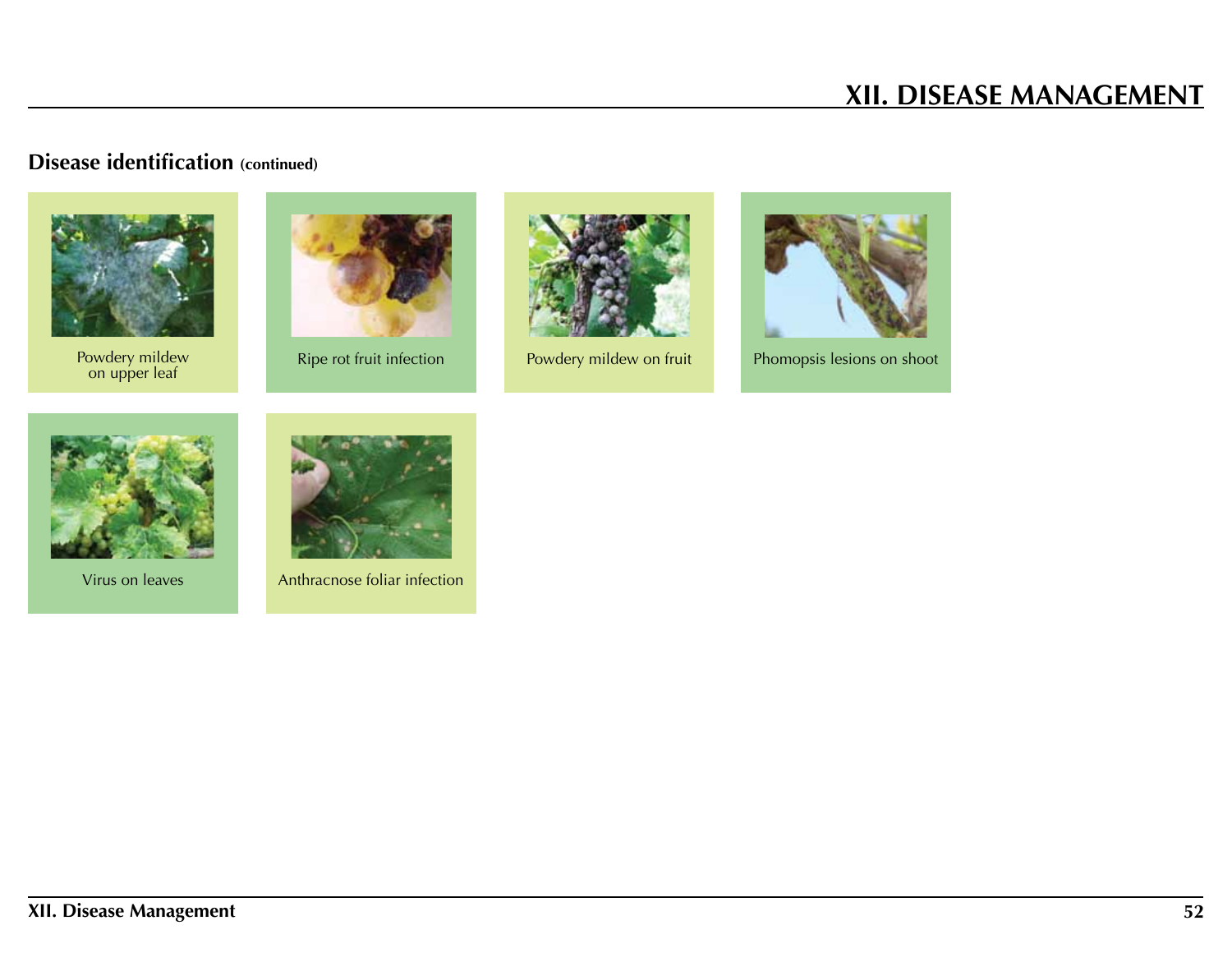| <b>Disease identification</b>                                                         |                                                                                                                                         |                                                                                                                        |                                                                                             |                                            |
|---------------------------------------------------------------------------------------|-----------------------------------------------------------------------------------------------------------------------------------------|------------------------------------------------------------------------------------------------------------------------|---------------------------------------------------------------------------------------------|--------------------------------------------|
| <b>Issue</b>                                                                          | <b>Category 4</b>                                                                                                                       | Category 3                                                                                                             | Category 2                                                                                  | <b>Category 1</b>                          |
| 62. What resources<br>are used to identify<br>common diseases of<br>the Ozark Region? | Vineyard manager<br>and workers can<br>identify diseases<br>and damage signs<br>and know which<br>cultivars are<br>susceptible to each. | Vineyard manager<br>can identify disease<br>and damage signs,<br>but workers use<br>posted color photo<br>fact sheets. | Only the vineyard<br>manager can<br>identify cause of<br>fruit or foliar disease<br>damage. | No one can identify<br>the major diseases. |
|                                                                                       | <b>Notes:</b> The ability to properly identify which diseases are causing damage in the vinevard is critical in                         |                                                                                                                        |                                                                                             |                                            |

**Notes:** The ability to properly identify which diseases are causing damage in the vineyard is critical in determining control measures. Not all fungicides are effective against any one disease and of those that are effective, the level of effectiveness can vary. Routinely spraying one or two fungicides for the duration of the growing season may control some diseases but not others.

| Disease monitoring and records                                                                                                                                                                                                                                                                                                                                                                                                                                                                                                                                      |                                                                                                                                                                                                                  |                                                                                                                                       |                                                                                                                             |                                                                           |
|---------------------------------------------------------------------------------------------------------------------------------------------------------------------------------------------------------------------------------------------------------------------------------------------------------------------------------------------------------------------------------------------------------------------------------------------------------------------------------------------------------------------------------------------------------------------|------------------------------------------------------------------------------------------------------------------------------------------------------------------------------------------------------------------|---------------------------------------------------------------------------------------------------------------------------------------|-----------------------------------------------------------------------------------------------------------------------------|---------------------------------------------------------------------------|
| <b>Issue</b>                                                                                                                                                                                                                                                                                                                                                                                                                                                                                                                                                        | <b>Category 4</b>                                                                                                                                                                                                | <b>Category 3</b>                                                                                                                     | <b>Category 2</b>                                                                                                           | <b>Category 1</b>                                                         |
| 63. How are<br>vineyard diseases<br>monitored?                                                                                                                                                                                                                                                                                                                                                                                                                                                                                                                      | Grower or a trained<br>worker monitors for<br>diseases and assesses I<br>damage weekly or<br>at key phonological<br>periods throughout<br>the season, and<br>also keeps written<br>scouting records by<br>block. | Grower or a trained<br>worker monitors<br>for diseases and<br>assesses damage<br>periodically, and<br>also keeps scouting<br>records. | Grower or a trained<br>worker monitors<br>for diseases and<br>assesses damage<br>irregularly, but does<br>not keep records. | Grower rarely or<br>never monitors for<br>diseases or assesses<br>damage. |
| Notes: Scouting for the presence of diseases is also an important part of a disease management program. While<br>several diseases can potentially infect area vineyards every year, due to variations in weather conditions from<br>season to season, infections by different disease organisms vary in the level of incidence and severity from season<br>to season and at different times during the season. Routinely spraying for a disease that is not causing problems is<br>a waste of chemical, a waste of money and increases environmental contamination. |                                                                                                                                                                                                                  |                                                                                                                                       |                                                                                                                             |                                                                           |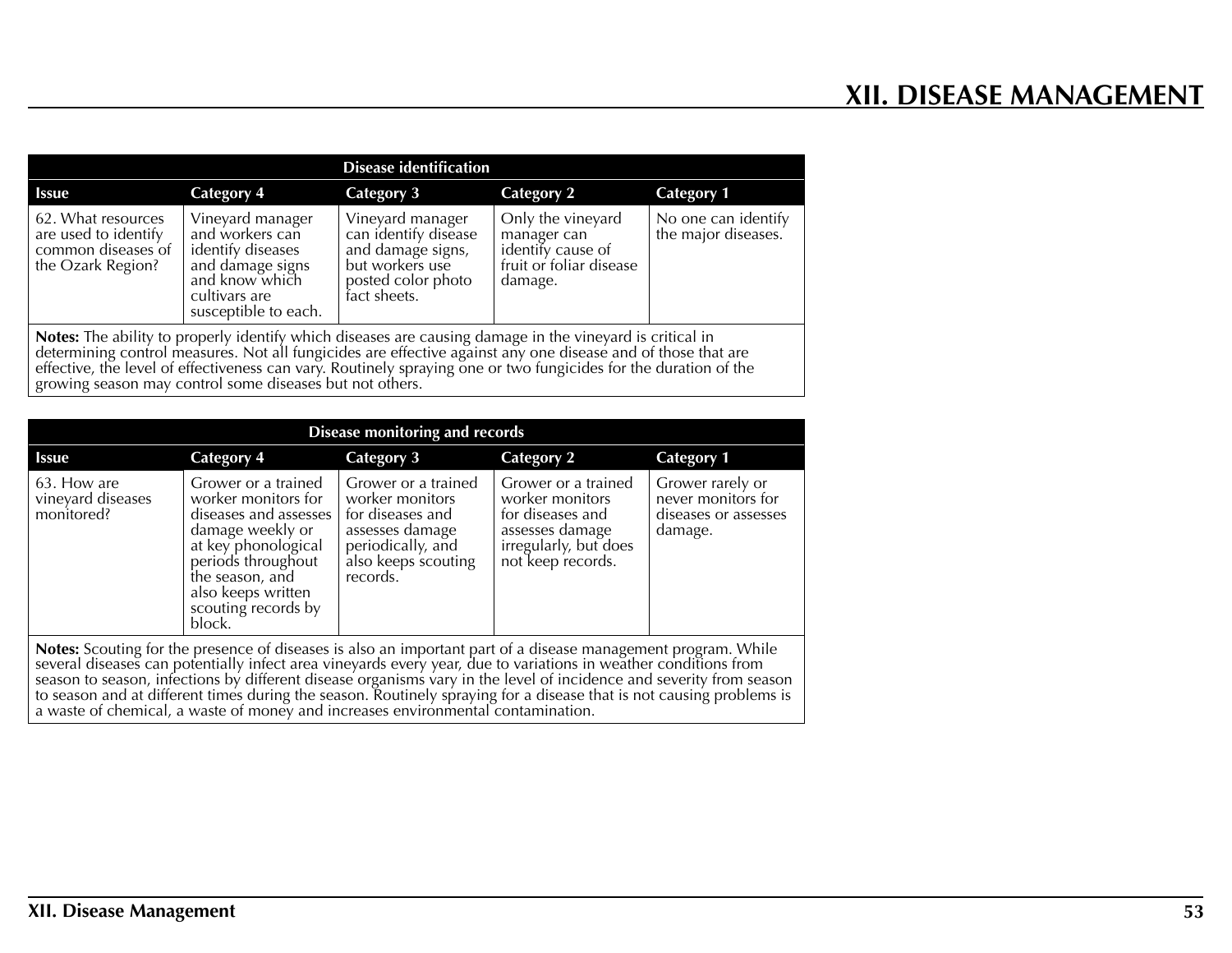| <b>Pruning and sanitation</b>                                         |                                                                                                                                                                                 |                                                                                                                                                                                             |                                                                                                                            |                                                                                                |
|-----------------------------------------------------------------------|---------------------------------------------------------------------------------------------------------------------------------------------------------------------------------|---------------------------------------------------------------------------------------------------------------------------------------------------------------------------------------------|----------------------------------------------------------------------------------------------------------------------------|------------------------------------------------------------------------------------------------|
| <b>Issue</b>                                                          | <b>Category 4</b>                                                                                                                                                               | <b>Category 3</b>                                                                                                                                                                           | <b>Category 2</b>                                                                                                          | <b>Category 1</b>                                                                              |
| 64. How are<br>mummified berries,<br>dead spurs and<br>canes removed? | Dead spurs<br>and canes, and<br>mummified berries<br>are removed at<br>pruning to reduce<br>overwintering<br>disease inoculums<br>and disposed of<br>away from the<br>vinevard. | Dead spurs<br>and canes, and<br>mummified berries<br>are removed at<br>pruning to reduce<br>overwintering<br>disease inoculums,<br>but are dropped to<br>the ground and not<br>disposed of. | No effort is made to<br>identify and remove<br>dead canes or spurs,<br>but mummified<br>berries are removed<br>at pruning. | No effort is made to<br>identify and remove<br>dead canes or spurs<br>or mummified<br>berries. |
|                                                                       |                                                                                                                                                                                 |                                                                                                                                                                                             | Notes: Doad or scabby spure and capes can be overwintering sites for phomopsis, Mummified berries left on the              |                                                                                                |

**Notes:** Dead or scabby spurs and canes can be overwintering sites for phomopsis. Mummified berries left on the vine can be harbor spores for black rot or phomopsis and can be a significant source of inoculum for disease infections the following season. Removing and disposing of dead or scabby canes and spurs and mummified berries outside of the vineyard can significantly reduce the amount of overwintering inoculum in the vineyard.

| <b>Pruning and canker diseases</b>                                                                                                                                                                                               |                                                                                                                                                                                                   |                                                                                                                                                                                                                               |                   |                                                                                              |
|----------------------------------------------------------------------------------------------------------------------------------------------------------------------------------------------------------------------------------|---------------------------------------------------------------------------------------------------------------------------------------------------------------------------------------------------|-------------------------------------------------------------------------------------------------------------------------------------------------------------------------------------------------------------------------------|-------------------|----------------------------------------------------------------------------------------------|
| <b>Issue</b>                                                                                                                                                                                                                     | <b>Category 4</b>                                                                                                                                                                                 | <b>Category 3</b>                                                                                                                                                                                                             | <b>Category 2</b> | <b>Category 1</b>                                                                            |
| 65. How are pruning  <br>cuts made to remove<br>old spurs, cordons or<br>trunks?                                                                                                                                                 | Large pruning cuts<br>such as the removal<br>of old spurs, cordons<br>or trunks are made<br>after budburst when<br>the vines are actively<br>growing to reduce<br>the risk of canker<br>diseases. | Removal of old<br>cordons or trunks<br>are made after<br>budburst when the<br>vines are actively<br>growing to reduce<br>the risk of canker<br>diseases, but old<br>spurs are removed<br>during normal<br>pruning operations. |                   | All pruning cuts,<br>regardless of size,<br>are made during<br>normal pruning<br>operations. |
| <b>Notes:</b> Large pruning wounds are more likely to be colonized by spores of canker diseases than small pruning<br>wounds. When they are made during the dormant pruning period, these wounds remain open to colonization for |                                                                                                                                                                                                   |                                                                                                                                                                                                                               |                   |                                                                                              |

a longer period of time.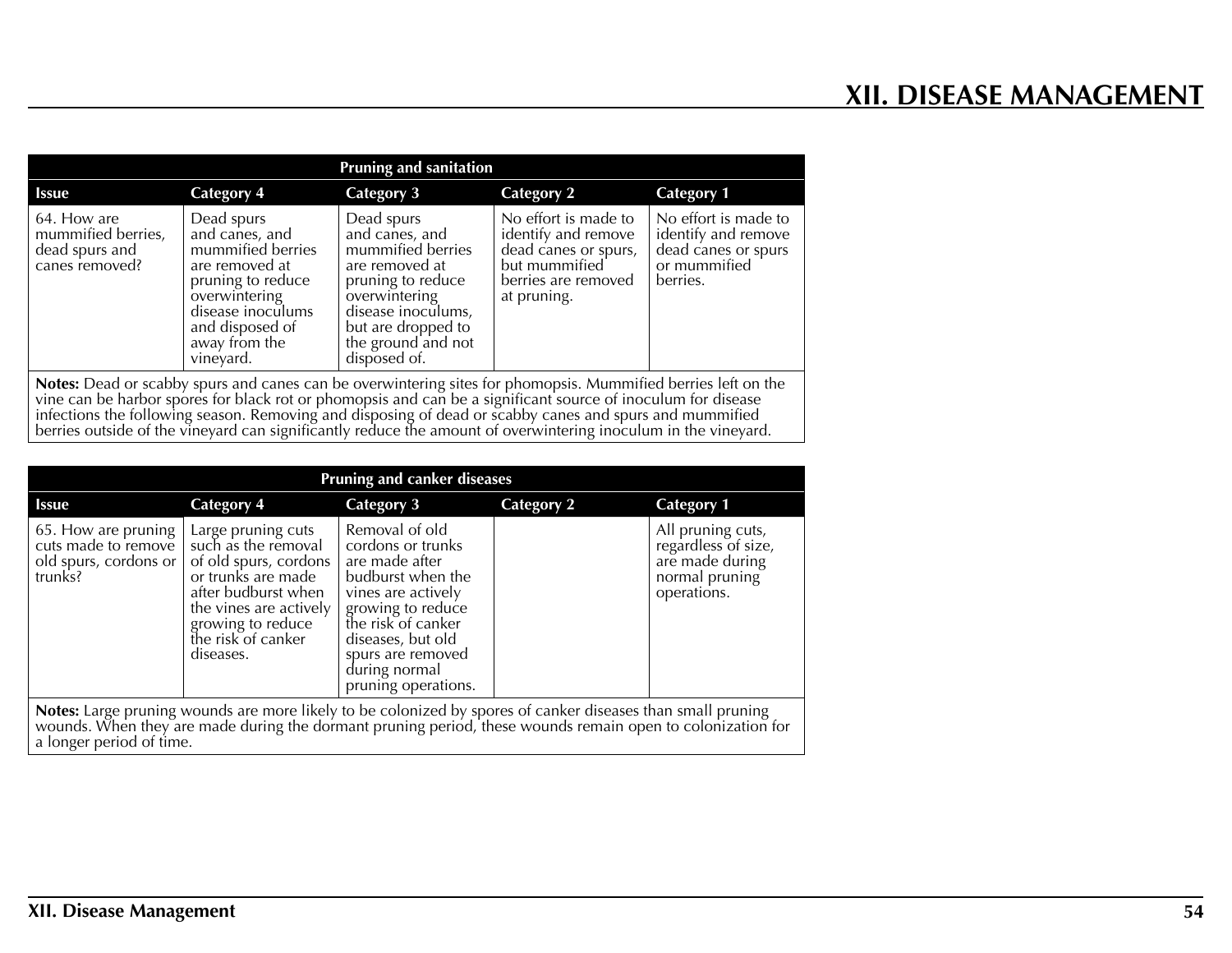| <b>Dormant sprays</b>                                                                                                                                                                                                                                                                                                                                                             |                                                                                                                                                                           |                                                                                                             |                   |                                                                                                                    |
|-----------------------------------------------------------------------------------------------------------------------------------------------------------------------------------------------------------------------------------------------------------------------------------------------------------------------------------------------------------------------------------|---------------------------------------------------------------------------------------------------------------------------------------------------------------------------|-------------------------------------------------------------------------------------------------------------|-------------------|--------------------------------------------------------------------------------------------------------------------|
| <b>Issue</b>                                                                                                                                                                                                                                                                                                                                                                      | Category 4                                                                                                                                                                | Category 3                                                                                                  | <b>Category 2</b> | <b>Category 1</b>                                                                                                  |
| 66. How is lime<br>sulfur applied<br>for controlling<br>anthracnose?                                                                                                                                                                                                                                                                                                              | Dormant<br>applications of<br>lime sulfur are<br>made in blocks of<br>very susceptible<br>cultivars or where<br>anthracnose has<br>been a problem in<br>previous seasons. | Lime sulfur is only<br>applied to blocks<br>where anthracnose<br>has been a problem<br>in previous seasons. |                   | Lime sulfur is not<br>applied even in<br>blocks where<br>anthracnose has<br>been a problem in<br>previous seasons. |
| Notes: Anthracnose is problematic in many Ozark Mountain area vineyards in wet seasons and in vineyards of<br>Norton/Cynthiana that follow a low- or no-spray program. A late dormant season application of lime sulfur is the<br>most effective control method for anthracnose as most other fungicide materials are only slightly or moderate<br>effective against the disease. |                                                                                                                                                                           |                                                                                                             |                   |                                                                                                                    |

| <b>Fungicide timing</b>                                |                                                                                                                                                                                                                                                    |                                                                                                                                                    |                                                                                             |                                                               |
|--------------------------------------------------------|----------------------------------------------------------------------------------------------------------------------------------------------------------------------------------------------------------------------------------------------------|----------------------------------------------------------------------------------------------------------------------------------------------------|---------------------------------------------------------------------------------------------|---------------------------------------------------------------|
| <b>Issue</b>                                           | <b>Category 4</b>                                                                                                                                                                                                                                  | <b>Category 3</b>                                                                                                                                  | <b>Category 2</b>                                                                           | <b>Category 1</b>                                             |
| 67. When are<br>fungicides applied to<br>the vineyard? | Grower or trained<br>workers use weather<br>data logger and local<br>weather forecasts of<br>temperature, hours<br>of leaf wetness,<br>inches of rain and<br>% RH to run disease<br>prediction models to<br>better time fungicide<br>applications. | Grower or trained<br>workers apply<br>fungicide before<br>forecasted rains or<br>long periods of high<br>relative humidity<br>and/or leaf wetness. | Grower or workers<br>apply fungicide<br>when signs of<br>disease appear in the<br>vineyard. | Fungicides are<br>applied on a<br>calendar-based<br>schedule. |
| Notes:                                                 |                                                                                                                                                                                                                                                    |                                                                                                                                                    |                                                                                             |                                                               |
|                                                        |                                                                                                                                                                                                                                                    |                                                                                                                                                    |                                                                                             |                                                               |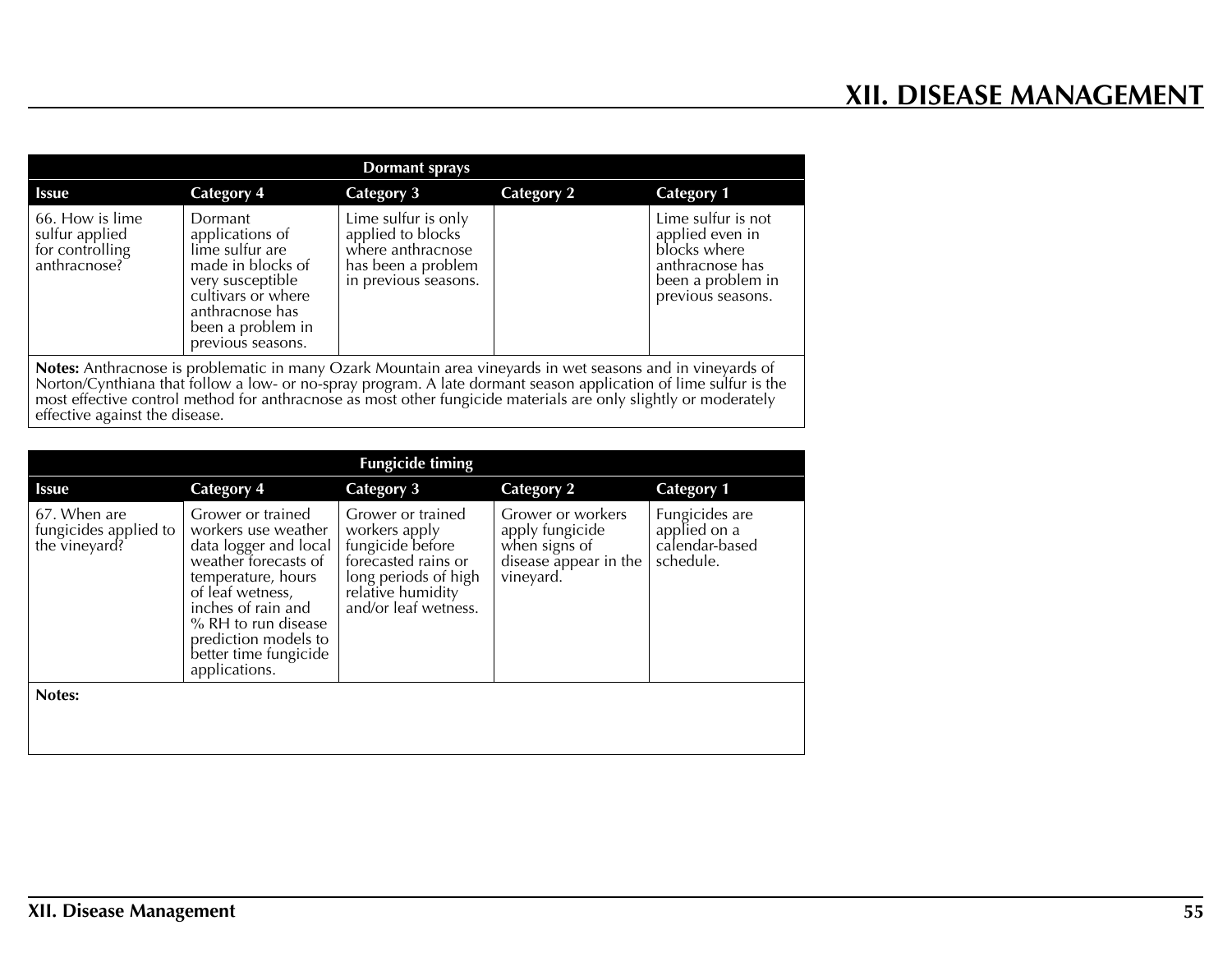| <b>Fungicide resistance management</b>                                                                                                                                                                                                                                                                                                                                                                                                                                 |                                                                                                                                                                                                                                                                                                                                                                                                                                                                   |                   |                                                                                                                                                                                                                                           |                                                                                   |
|------------------------------------------------------------------------------------------------------------------------------------------------------------------------------------------------------------------------------------------------------------------------------------------------------------------------------------------------------------------------------------------------------------------------------------------------------------------------|-------------------------------------------------------------------------------------------------------------------------------------------------------------------------------------------------------------------------------------------------------------------------------------------------------------------------------------------------------------------------------------------------------------------------------------------------------------------|-------------------|-------------------------------------------------------------------------------------------------------------------------------------------------------------------------------------------------------------------------------------------|-----------------------------------------------------------------------------------|
| <b>Issue</b>                                                                                                                                                                                                                                                                                                                                                                                                                                                           | <b>Category 4</b>                                                                                                                                                                                                                                                                                                                                                                                                                                                 | <b>Category 3</b> | <b>Category 2</b>                                                                                                                                                                                                                         | <b>Category 1</b>                                                                 |
| 68. How is the<br>fungicide spray<br>program designed<br>to reduce the<br>risk of resistance<br>development?                                                                                                                                                                                                                                                                                                                                                           | The fungicide spray<br>program is designed<br>using alternating<br>applications of<br>at-risk fungicides<br>with different modes<br>of action to reduce<br>the buildup of<br>fungi populations<br>with high levels<br>of resistance to a<br>particular class of<br>chemicals.<br>0r<br>At risk fungicides<br>are tank mixed with<br>materials that have a<br>low risk of resistance<br>development to<br>reduce the buildup<br>of resistant fungi<br>populations. |                   | At risk fungicides<br>are tank mixed with<br>materials that have a<br>low risk of resistance<br>development to<br>prevent the buildup<br>of resistant fungi<br>populations but<br>the same materials<br>are used with little<br>rotation. | Just a few fungicides<br>are used repeatedly<br>throughout the<br>growing season. |
| Notes: Materials such as the sterol inhibitor (SI) fungicides (i.e., Rally, Bayleton, Elite) and the strobilurins (i.e.,<br>Abound, Sovran, Flint, Cabrio) are highly at risk for the development of resistance by disease organisms and<br>resistance by powdery mildew (SI) and downy mildew (strobilurins) have already been reported in other areas.<br>Relying on only one material or materials with the same mode of action increases selection pressure on the |                                                                                                                                                                                                                                                                                                                                                                                                                                                                   |                   |                                                                                                                                                                                                                                           |                                                                                   |
|                                                                                                                                                                                                                                                                                                                                                                                                                                                                        | disease population for resistant fungi to survive and reproduce, resulting in a disease resistance to that class of                                                                                                                                                                                                                                                                                                                                               |                   |                                                                                                                                                                                                                                           |                                                                                   |

materials. Alternating sprays with materials having a different mode of action or combining them with materials

that are at a low risk of resistance development can reduce the risk of resistance development by killing a larger percentage of the disease population.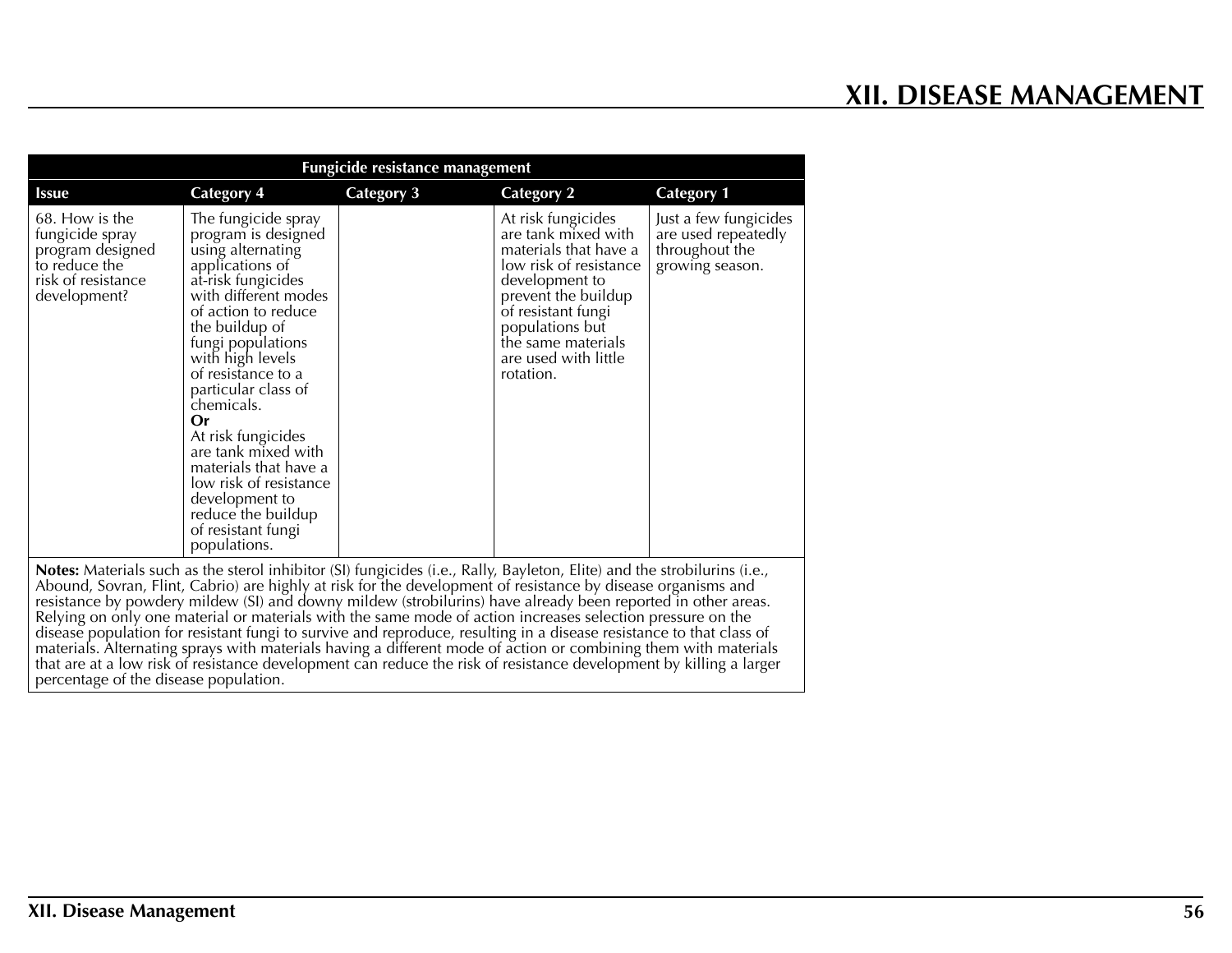| Canopy management for disease management                               |                                                                                                                                                                                                                                                                                                                                        |                                                                                                                                                                      |                                                                                                                                                          |                                                                                                                                           |
|------------------------------------------------------------------------|----------------------------------------------------------------------------------------------------------------------------------------------------------------------------------------------------------------------------------------------------------------------------------------------------------------------------------------|----------------------------------------------------------------------------------------------------------------------------------------------------------------------|----------------------------------------------------------------------------------------------------------------------------------------------------------|-------------------------------------------------------------------------------------------------------------------------------------------|
| Issue                                                                  | <b>Category 4</b>                                                                                                                                                                                                                                                                                                                      | <b>Category 3</b>                                                                                                                                                    | <b>Category 2</b>                                                                                                                                        | <b>Category 1</b>                                                                                                                         |
| 69. How is canopy<br>management used<br>to reduce disease<br>pressure? | Canopy<br>management<br>practices (shoot<br>thinning, shoot<br>positioning, leaf<br>removal, hedging)<br>that result in a<br>canopy more open<br>to light penetration<br>and air movement<br>within the canopy<br>to reduce conditions<br>that favor disease<br>development are<br>followed. (See<br>section on Canopy<br>Management.) | Some canopy<br>management<br>practices that can<br>reduce disease<br>pressure within<br>the canopy are<br>performed annually<br>while others are<br>seldom utilized. | Canopy<br>management<br>practices that<br>improve the<br>environment within<br>the canopy are<br>practiced only on<br>highly disease-prone<br>cultivars. | Canopy<br>management<br>practices are not<br>utilized to modify<br>the environment<br>within the canopy<br>to reduce disease<br>pressure. |
| Notes:                                                                 |                                                                                                                                                                                                                                                                                                                                        |                                                                                                                                                                      |                                                                                                                                                          |                                                                                                                                           |
|                                                                        |                                                                                                                                                                                                                                                                                                                                        |                                                                                                                                                                      |                                                                                                                                                          |                                                                                                                                           |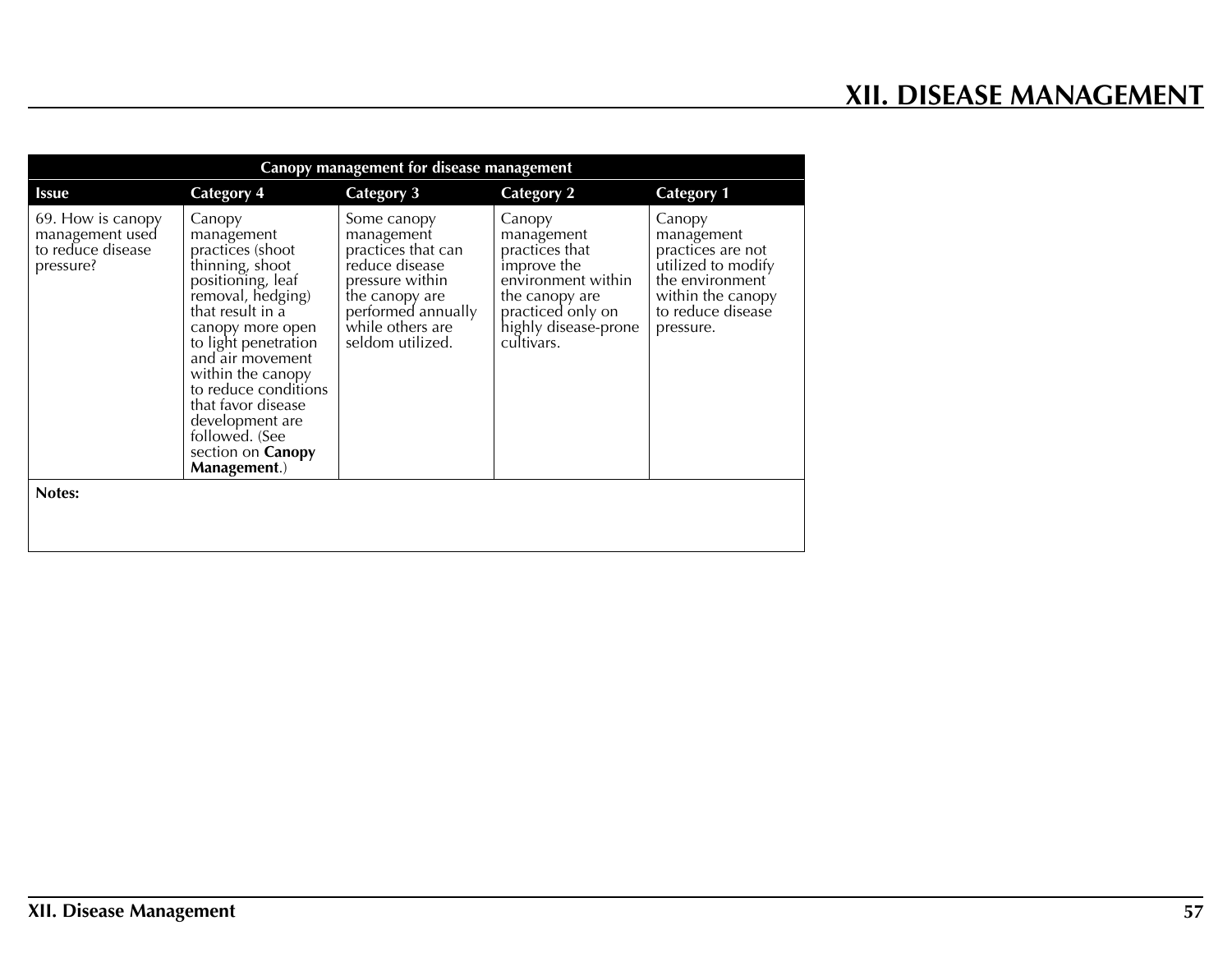# **XII. DISEASE MANAGEMENT**

| Virus management                                                        |                                                                                                                                                                                                                                                                                                                                                                                                    |                                                                                                                                                                                                                                                                                   |                                                                                                                                            |                                                                                                                                                                          |
|-------------------------------------------------------------------------|----------------------------------------------------------------------------------------------------------------------------------------------------------------------------------------------------------------------------------------------------------------------------------------------------------------------------------------------------------------------------------------------------|-----------------------------------------------------------------------------------------------------------------------------------------------------------------------------------------------------------------------------------------------------------------------------------|--------------------------------------------------------------------------------------------------------------------------------------------|--------------------------------------------------------------------------------------------------------------------------------------------------------------------------|
| Issue                                                                   | <b>Category 4</b>                                                                                                                                                                                                                                                                                                                                                                                  | <b>Category 3</b>                                                                                                                                                                                                                                                                 | <b>Category 2</b>                                                                                                                          | <b>Category 1</b>                                                                                                                                                        |
| 70. Are virus-<br>infected vines<br>properly identified<br>and managed? | The vineyard<br>manager can<br>identify symptoms<br>of virus and<br>virus-infected vines<br>are immediately<br>removed when<br>identified. If the<br>vineyard block must<br>be removed, as<br>much root system as<br>possible is removed<br>and the block is<br>left fallow for a<br>minimum of three<br>years or the vineyard<br>is replanted using<br>vines grafted to a<br>resistant rootstock. | The vineyard<br>manager can<br>identify symptoms<br>of virus and<br>virus-infected vines<br>are immediately<br>removed. If the<br>vineyard block is<br>removed, the site<br>is fallowed for less<br>than three years and/<br>or vines are replaced<br>with ungrafted<br>material. | The vineyard<br>manager cannot<br>identify virus-<br>infected vines and<br>dead symptomatic<br>vines are replaced<br>with ungrafted vines. | The vineyard<br>manager cannot<br>identify virus-<br>infected vines,<br>and therefore<br>nothing is done<br>even if the block<br>performs poorly or is<br>nonproductive. |
| Notes:                                                                  |                                                                                                                                                                                                                                                                                                                                                                                                    |                                                                                                                                                                                                                                                                                   |                                                                                                                                            |                                                                                                                                                                          |

| Crown gall management                                                                                                                                                                                                                                                                                                                                                                                                                                         |                                                                                                                                                                                                                                                                                   |                   |                   |                                                                                                                                                       |
|---------------------------------------------------------------------------------------------------------------------------------------------------------------------------------------------------------------------------------------------------------------------------------------------------------------------------------------------------------------------------------------------------------------------------------------------------------------|-----------------------------------------------------------------------------------------------------------------------------------------------------------------------------------------------------------------------------------------------------------------------------------|-------------------|-------------------|-------------------------------------------------------------------------------------------------------------------------------------------------------|
| <b>Issue</b>                                                                                                                                                                                                                                                                                                                                                                                                                                                  | <b>Category 4</b>                                                                                                                                                                                                                                                                 | <b>Category 3</b> | <b>Category 2</b> | <b>Category 1</b>                                                                                                                                     |
| 71. Are crown<br>gall-infected vines<br>properly identified<br>and managed?                                                                                                                                                                                                                                                                                                                                                                                   | The vineyard<br>manager can identify<br>crown gall. Vines<br>or portions of vines<br>affected by crown<br>gall are removed or<br>replaced. If vineyard<br>blocks affected<br>by crown gall are<br>removed, they are<br>fallowed for at least<br>three years before<br>replanting. |                   |                   | The vineyard<br>manager cannot<br>identify crown<br>gall and vines, or<br>portions of vines<br>displaying symptoms<br>are not removed or<br>replaced. |
| Notes: Agrobacterium vitis, the bacterium that causes grapevine crown gall, can survive in the soil for several<br>years on decomposing vine roots. When renovating a vineyard block where crown gall has been a severe<br>problem, as much of the root system as possible should be removed along with the vines. The field should be<br>sown to a grass or grain crop and left fallow for at least three years to allow the bacteria population to decline. |                                                                                                                                                                                                                                                                                   |                   |                   |                                                                                                                                                       |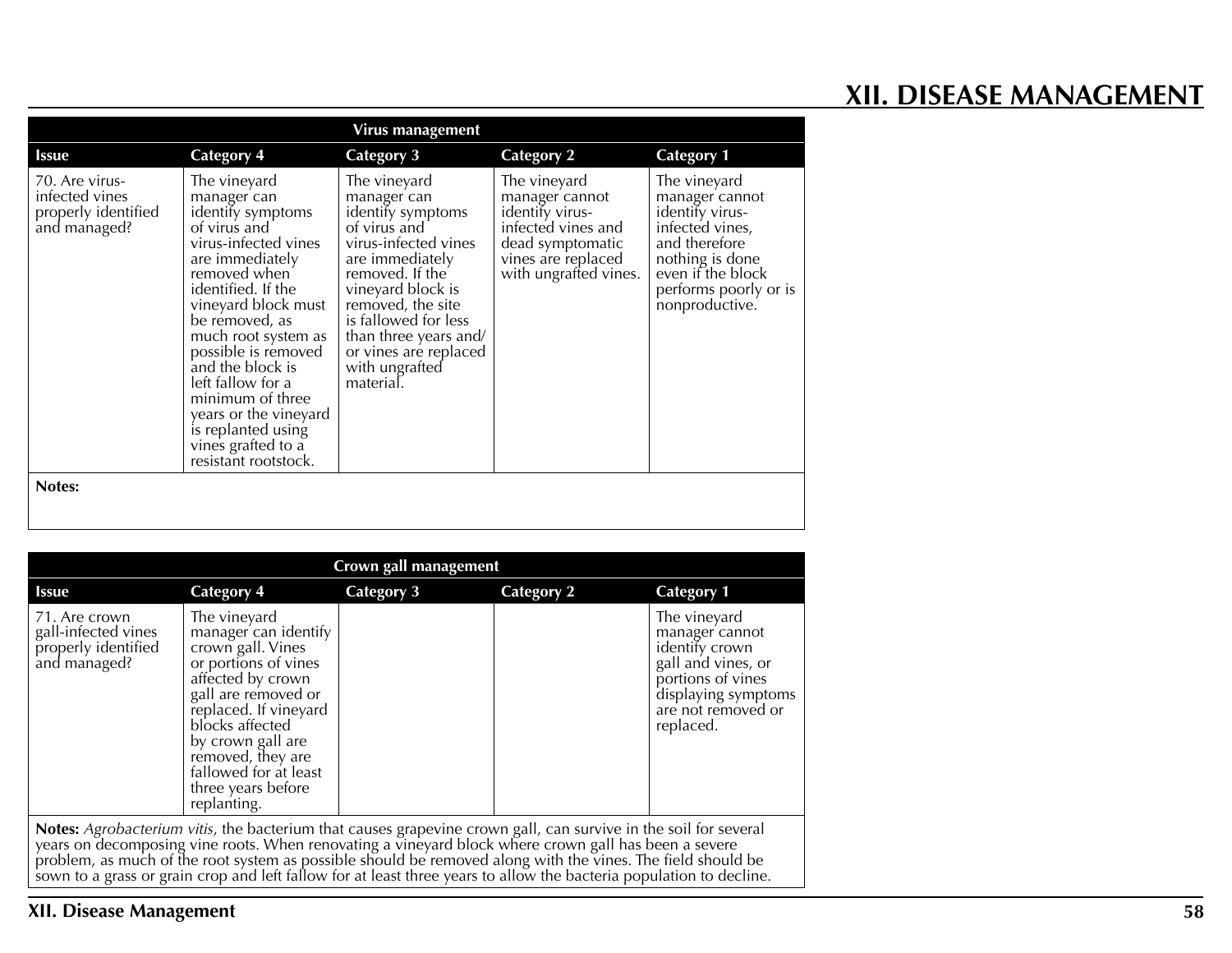| <b>Restricted use pesticides (RUP)</b>                                                                                  |                                                                                                                                                                                        |                                                                                                                                    |                                                                                        |                                                                   |
|-------------------------------------------------------------------------------------------------------------------------|----------------------------------------------------------------------------------------------------------------------------------------------------------------------------------------|------------------------------------------------------------------------------------------------------------------------------------|----------------------------------------------------------------------------------------|-------------------------------------------------------------------|
| <b>Issue</b>                                                                                                            | <b>Category 4</b>                                                                                                                                                                      | <b>Category 3</b>                                                                                                                  | <b>Category 2</b>                                                                      | <b>Category 1</b>                                                 |
| 72. Does a holder of<br>a certified pesticide<br>applicator license<br>manage restricted<br>use pesticides<br>$(RUP)$ ? | Certified person<br>purchases and<br>supervises<br>application of<br>RUP. Workers<br>have knowledge of<br>pesticide use, and<br>safety information<br>on MSDS sheets and<br>RUP label. | Certified person<br>purchases and<br>supervises<br>application of RUP.                                                             | Certified person<br>purchases and<br>applies RUP.                                      | No one is certified<br>to purchase or apply<br>RUP <sub>S</sub> . |
|                                                                                                                         | .                                                                                                                                                                                      | $\cdot$ $\cdot$<br>the contract of the contract of the contract of the contract of the contract of the contract of the contract of | $\cdots$<br>$\cdot$ $\cdot$ $\cdot$<br>the contract of the contract of the contract of | . .                                                               |

**Notes:** MSDS (material safety data sheet) contains information to aid in product stewardship and workplace safety. It is intended to provide workers and emergency personnel with procedures for handling or working with that substance in a safe manner, and includes information such as physical data (melting point, boiling point, flash point, etc.), toxicity, health effects, first aid, reactivity, storage, disposal, protective equipment and spill-handling procedures (See Wikipedia online at *http://en.wikipedia.org/wiki/Material\_safety\_data\_sheet*).

| Read label, MSDS and safety                                                                                                                                                                                                         |                                                                                                                                                                                    |                                                                                                                          |                                                                                                                                |                                                     |
|-------------------------------------------------------------------------------------------------------------------------------------------------------------------------------------------------------------------------------------|------------------------------------------------------------------------------------------------------------------------------------------------------------------------------------|--------------------------------------------------------------------------------------------------------------------------|--------------------------------------------------------------------------------------------------------------------------------|-----------------------------------------------------|
| <b>Issue</b>                                                                                                                                                                                                                        | Category 4                                                                                                                                                                         | Category 3                                                                                                               | <b>Category 2</b>                                                                                                              | <b>Category 1</b>                                   |
| 73. Who handles<br>safety information<br>from the pesticide<br>label and MSDS?                                                                                                                                                      | Supervisor and<br>applicators know<br>where the MSDS<br>sheets are located,<br>follow the label for<br>labeled pests, wear<br>required <b>PPE</b> and<br>honor the REI and<br>PHI. | Supervisor and<br>applicators know<br>where the MSDS<br>sheets are located<br>and follow the label<br>for labeled pests. | Only the supervisor<br>has read the label<br>and MSDS but<br>has informed farm<br>workers where<br>MSDS sheets are<br>located. | No one has read the<br>label or the MSDS<br>sheets. |
| Notes: The pesticide label contains information about active ingredients, trade names, whether formulation is<br>restricted use pesticide (RUP), personal protective equipment (PPE), pre-harvest interval (PHI), re-entry interval |                                                                                                                                                                                    |                                                                                                                          |                                                                                                                                |                                                     |

restricted use pesticide (RUP), personal protective equipment (PPE), pre-harvest interval (PHI), re-entry interval (REI), and EPA approval so manufacturer can produce and sell this pesticide formulation for use as labeled for specified commodities, pests, disease causing agents, weeds or rodents.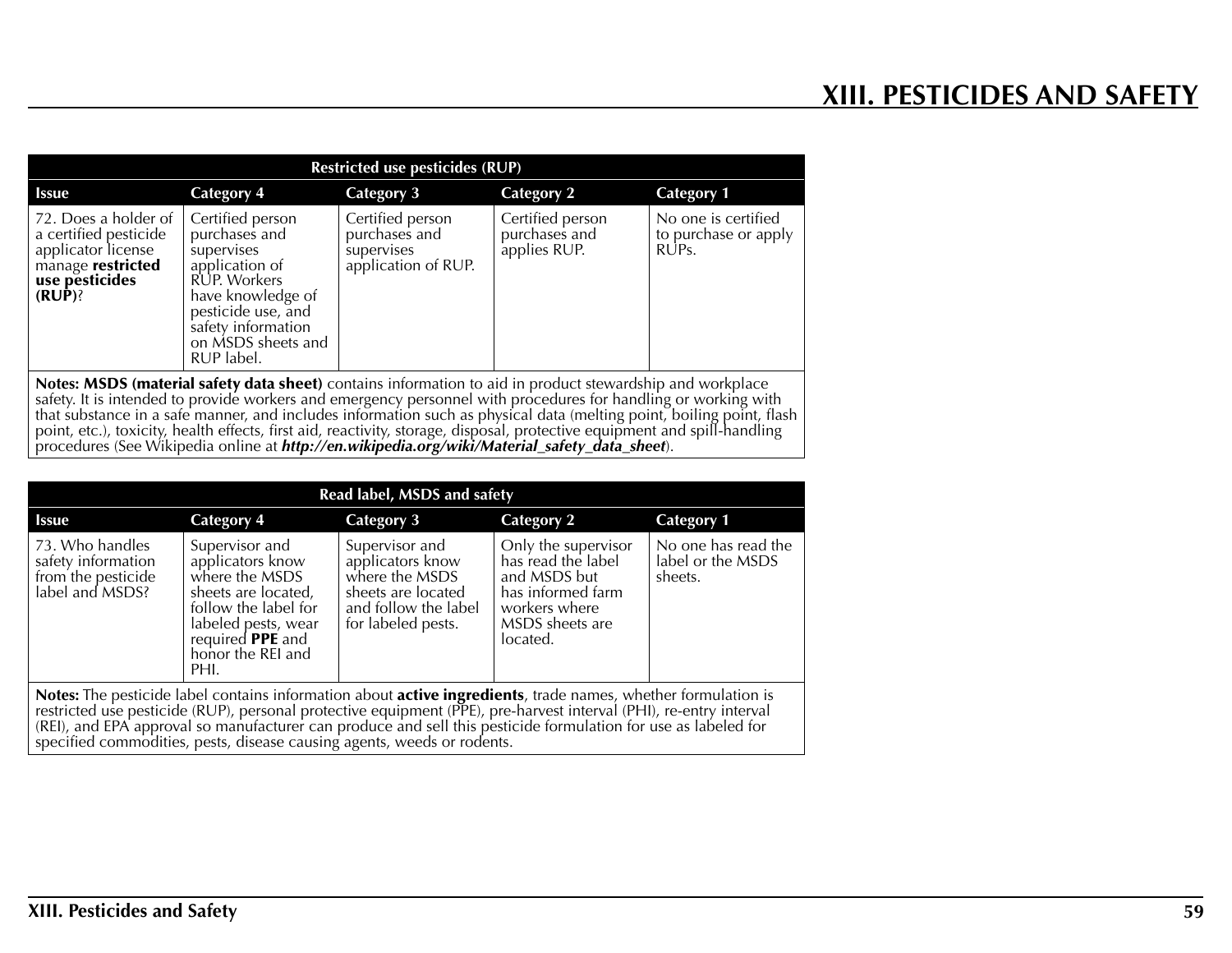| <b>Awareness of poison centers</b>                                      |                                                                                                                                                                                                                        |                   |                   |                                                                                           |
|-------------------------------------------------------------------------|------------------------------------------------------------------------------------------------------------------------------------------------------------------------------------------------------------------------|-------------------|-------------------|-------------------------------------------------------------------------------------------|
| <b>Issue</b>                                                            | <b>Category 4</b>                                                                                                                                                                                                      | <b>Category 3</b> | <b>Category 2</b> | <b>Category 1</b>                                                                         |
| 74. Where are<br>the poison center<br>contact phone<br>numbers located? | All emergency<br>numbers (911<br>or sheriff, fire or<br>emergency services<br>department,<br>agriculture poison<br>center) are posted in<br>the pesticide mixing<br>and loading area<br>and pesticide storage<br>area. |                   |                   | No one is aware<br>of the location of<br>these emergency<br>and poison center<br>numbers. |
| Notes:                                                                  |                                                                                                                                                                                                                        |                   |                   |                                                                                           |
|                                                                         |                                                                                                                                                                                                                        |                   |                   |                                                                                           |

| <b>Pesticide safety</b>                           |                                                                                                                                                                                                                                      |                   |                   |                                                                                                                   |  |
|---------------------------------------------------|--------------------------------------------------------------------------------------------------------------------------------------------------------------------------------------------------------------------------------------|-------------------|-------------------|-------------------------------------------------------------------------------------------------------------------|--|
| <b>Issue</b>                                      | <b>Category 4</b>                                                                                                                                                                                                                    | <b>Category 3</b> | <b>Category 2</b> | <b>Category 1</b>                                                                                                 |  |
| 75. Are pesticides<br>safely loaded and<br>mixed? | Pesticide spill<br>containment<br>methods are<br>used. Mixing and<br>loading are done<br>$>150$ ft from wells<br>and 800 ft from<br>public wells with<br>approved storage,<br>water well factors<br>and protective site<br>features. |                   |                   | Pesticides are<br>loaded at same spot<br>in the field year<br>after year without<br>spill containment<br>methods. |  |
| Notes:                                            |                                                                                                                                                                                                                                      |                   |                   |                                                                                                                   |  |
|                                                   |                                                                                                                                                                                                                                      |                   |                   |                                                                                                                   |  |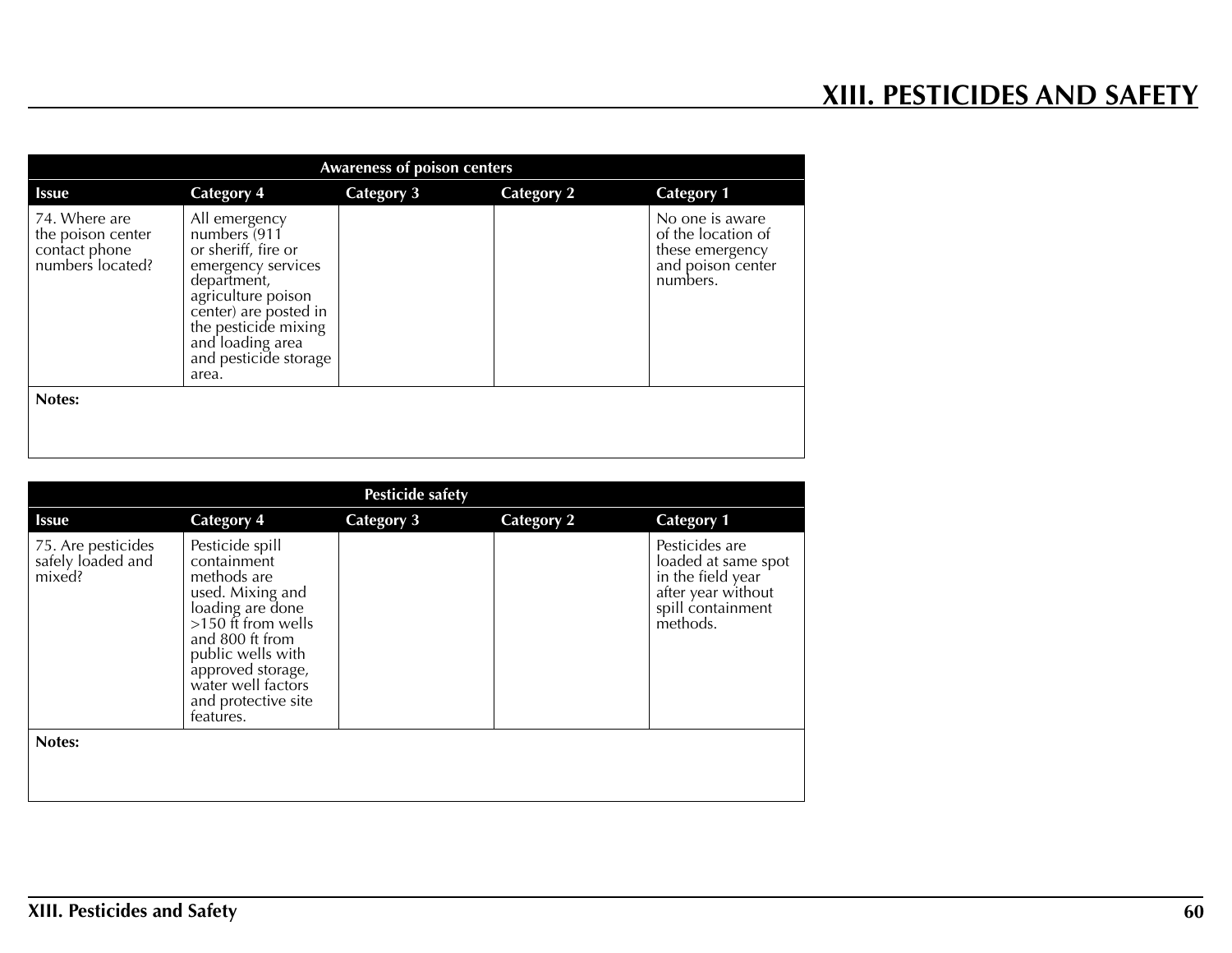| <b>Applicator cleanup</b>                                                              |                                                                                                                                                      |                                                                                                                           |                                                                                   |                                                                   |
|----------------------------------------------------------------------------------------|------------------------------------------------------------------------------------------------------------------------------------------------------|---------------------------------------------------------------------------------------------------------------------------|-----------------------------------------------------------------------------------|-------------------------------------------------------------------|
| <b>Issue</b>                                                                           | <b>Category 4</b>                                                                                                                                    | <b>Category 3</b>                                                                                                         | <b>Category 2</b>                                                                 | <b>Category 1</b>                                                 |
| 76. Is a shower<br>facility and<br>locker available<br>for pesticide<br>applicator(s)? | A changing area<br>(locker), sink,<br>bathroom and<br>emergency safety<br>shower are present<br>and maintained near<br>the pesticide mixing<br>area. | A sink, bathroom<br>and emergency<br>safety shower<br>are present and<br>maintained near the<br>pesticide mixing<br>area. | A sink and bathroom<br>are provided to rinse<br>off after applying<br>pesticides. | A hose is available<br>to rinse off after<br>applying pesticides. |
| Notes:                                                                                 |                                                                                                                                                      |                                                                                                                           |                                                                                   |                                                                   |
|                                                                                        |                                                                                                                                                      |                                                                                                                           |                                                                                   |                                                                   |

| Spill kit                        |                                                                                                                     |                   |                   |                                  |
|----------------------------------|---------------------------------------------------------------------------------------------------------------------|-------------------|-------------------|----------------------------------|
| <b>Issue</b>                     | <b>Category 4</b>                                                                                                   | <b>Category 3</b> | <b>Category 2</b> | <b>Category 1</b>                |
| 77. Is a spill kit<br>available? | Spill kit is present<br>in pesticide mixing<br>and loading area,<br>and the applicator is<br>trained how to use it. |                   |                   | A spill kit is not<br>available. |
| Notes:                           |                                                                                                                     |                   |                   |                                  |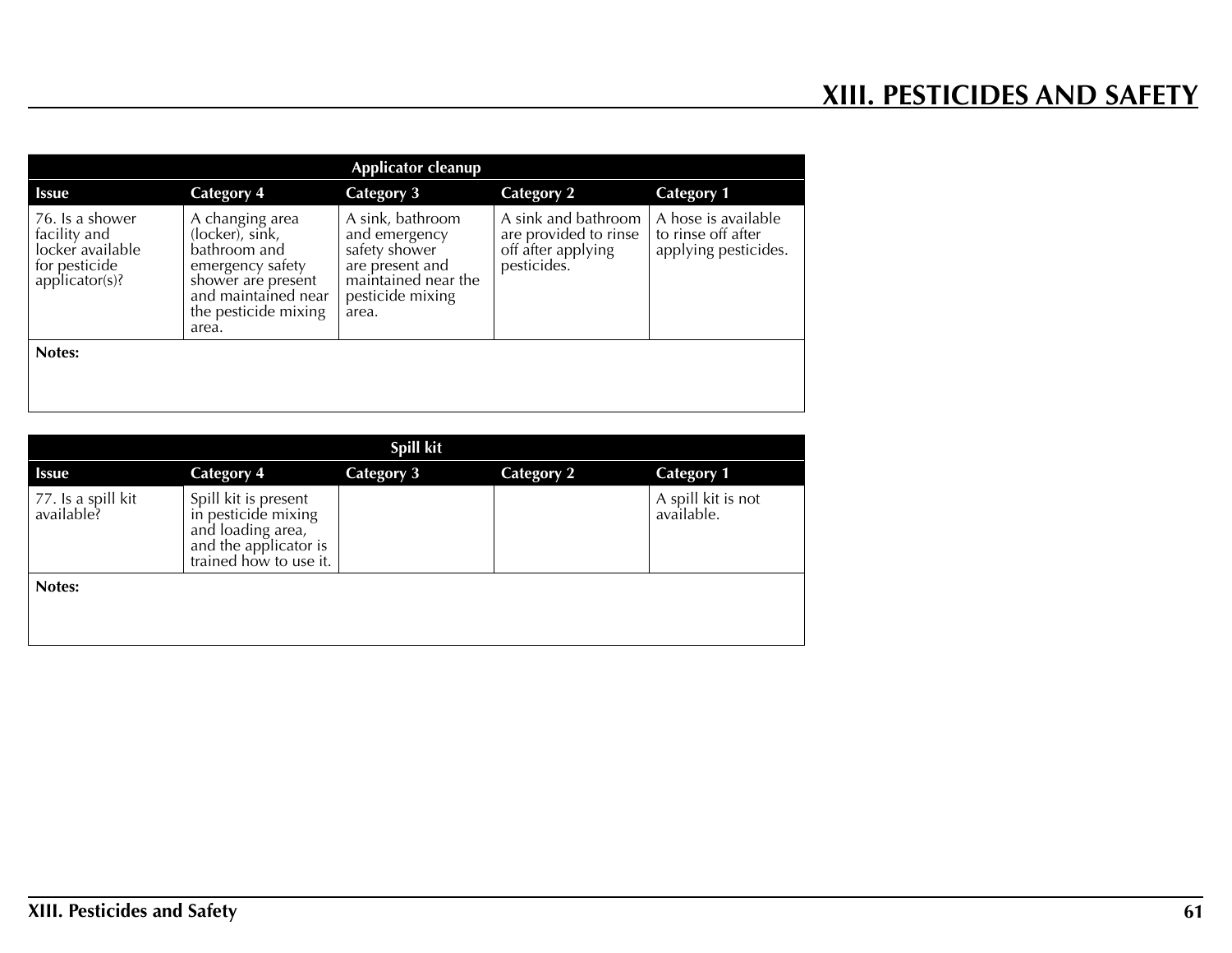| Pesticide coverage                                                    |                                                                                                                                                                               |                                                                                                                                                       |                                                                                                         |                                                     |
|-----------------------------------------------------------------------|-------------------------------------------------------------------------------------------------------------------------------------------------------------------------------|-------------------------------------------------------------------------------------------------------------------------------------------------------|---------------------------------------------------------------------------------------------------------|-----------------------------------------------------|
| <b>Issue</b>                                                          | <b>Category 4</b>                                                                                                                                                             | <b>Category 3</b>                                                                                                                                     | <b>Category 2</b>                                                                                       | <b>Category 1</b>                                   |
| 78. What methods<br>are used to ensure<br>good pesticide<br>coverage? | Reduced canopy<br>density and opened<br>canopy by proper<br>shoot removal,<br>shoot positioning<br>and leaf removal<br>as appropriate for<br>cultivar and training<br>system. | Reduced canopy<br>density and opened<br>canopy by shoot<br>removal and shoot<br>positioning as<br>appropriate for<br>cultivar and training<br>system. | Reduced canopy<br>density by shoot<br>removal as<br>appropriate for<br>cultivar and training<br>system. | Dense canopy and<br>minimal canopy<br>manipulation. |
| Notes:                                                                |                                                                                                                                                                               |                                                                                                                                                       |                                                                                                         |                                                     |
|                                                                       |                                                                                                                                                                               |                                                                                                                                                       |                                                                                                         |                                                     |

| <b>Pesticide records and drift</b>                        |                                                                                                                                                                                                                                                                                                                             |                                                                                                                                                                            |                                                                                                                                                |                                                                                  |  |
|-----------------------------------------------------------|-----------------------------------------------------------------------------------------------------------------------------------------------------------------------------------------------------------------------------------------------------------------------------------------------------------------------------|----------------------------------------------------------------------------------------------------------------------------------------------------------------------------|------------------------------------------------------------------------------------------------------------------------------------------------|----------------------------------------------------------------------------------|--|
| <b>Issue</b>                                              | <b>Category 4</b>                                                                                                                                                                                                                                                                                                           | <b>Category 3</b>                                                                                                                                                          | <b>Category 2</b>                                                                                                                              | <b>Category 1</b>                                                                |  |
| 79. How detailed are<br>pesticide application<br>records? | A spray record<br>notebook is filled out<br>for each vineyard<br>block; the notebook<br>includes application<br>date, pesticide, rate,<br>target pest/disease/<br>weed, and (for drift<br>liability prevention)<br>records wind speed<br>and wind direction<br>before, during and<br>immediately after<br>spraying a block. | A spray record<br>notebook is filled out<br>for each vineyard<br>block; the notebook<br>includes application<br>date, pesticide, rate<br>and target pest/<br>disease/weed. | A spray record<br>notebook is filled out<br>for each vineyard<br>block; the notebook<br>includes application<br>date and pesticide<br>applied. | No records are kept<br>except for receipts of<br>pesticides used each<br>season. |  |
| Notes:                                                    |                                                                                                                                                                                                                                                                                                                             |                                                                                                                                                                            |                                                                                                                                                |                                                                                  |  |
|                                                           |                                                                                                                                                                                                                                                                                                                             |                                                                                                                                                                            |                                                                                                                                                |                                                                                  |  |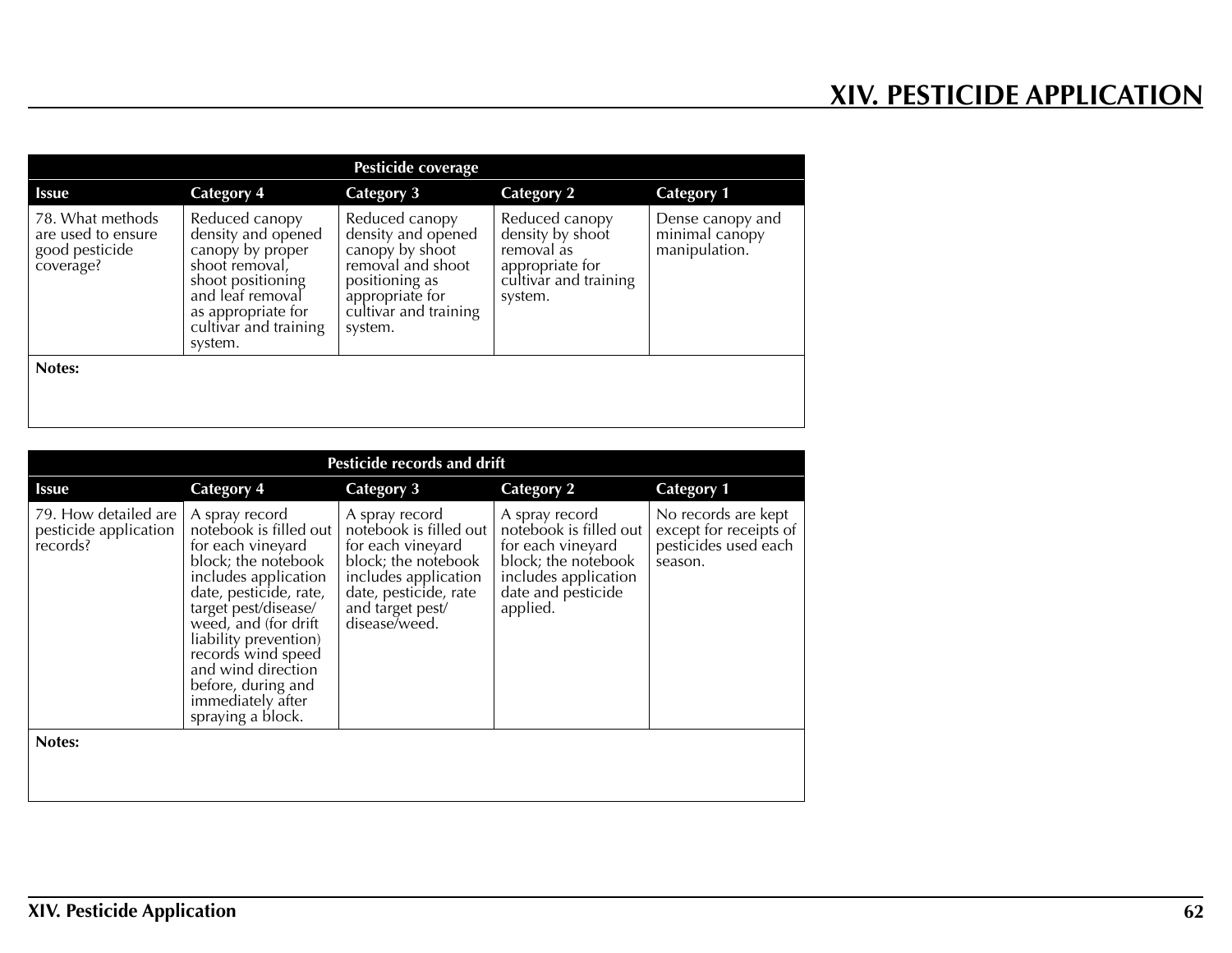# **XV. PESTICIDE EQUIPMENT**

| <b>Foliage sprayer calibration</b>             |                                                                                                                                                        |                                                                                  |                                             |                                              |
|------------------------------------------------|--------------------------------------------------------------------------------------------------------------------------------------------------------|----------------------------------------------------------------------------------|---------------------------------------------|----------------------------------------------|
| <b>Issue</b>                                   | <b>Category 4</b>                                                                                                                                      | <b>Category 3</b>                                                                | Category 2                                  | <b>Category 1</b>                            |
| 80. Is foliage sprayer<br>properly maintained? | Adjust sprayer<br>gallonage per acre<br>during the season<br>as canopy increases<br>in surface area and<br>repair leaking hoses<br>and tank as needed. | Annually calibrate<br>sprayer and repair<br>leaking hoses and<br>tank as needed. | Repair leaking hoses<br>and tank as needed. | Not properly<br>maintained or<br>calibrated. |
| Notes:                                         |                                                                                                                                                        |                                                                                  |                                             |                                              |

| Herbicide sprayer calibration                       |                                                                                                      |                                                                                   |                                                       |                                                                      |
|-----------------------------------------------------|------------------------------------------------------------------------------------------------------|-----------------------------------------------------------------------------------|-------------------------------------------------------|----------------------------------------------------------------------|
| <b>Issue</b>                                        | <b>Category 4</b>                                                                                    | Category 3                                                                        | <b>Category 2</b>                                     | <b>Category 1</b>                                                    |
| 81. Is herbicide<br>sprayer properly<br>maintained? | Before each<br>application, sprayer<br>is calibrated and<br>leaking hoses and<br>tanks are repaired. | Sprayer is calibrated<br>and leaking hoses<br>and tanks are<br>repaired annually. | Leaking hoses and<br>tanks are repaired as<br>needed. | Herbicide sprayer<br>is not properly<br>maintained or<br>calibrated. |
| Notes:                                              |                                                                                                      |                                                                                   |                                                       |                                                                      |

| Spray drift                                                         |                                                                                                                                  |                   |                   |                                                             |  |
|---------------------------------------------------------------------|----------------------------------------------------------------------------------------------------------------------------------|-------------------|-------------------|-------------------------------------------------------------|--|
| <b>Issue</b>                                                        | <b>Category 4</b>                                                                                                                | <b>Category 3</b> | <b>Category 2</b> | <b>Category 1</b>                                           |  |
| 82. Are pesticides<br>applied in a manner<br>to reduce spray drift? | Vineyard manager<br>uses drift hoods,<br>follows drift<br>minimization plan<br>and does not spray<br>when winds exceed<br>7 mph. |                   |                   | Pesticide drift has<br>not been considered<br>as a problem. |  |
| Notes:                                                              |                                                                                                                                  |                   |                   |                                                             |  |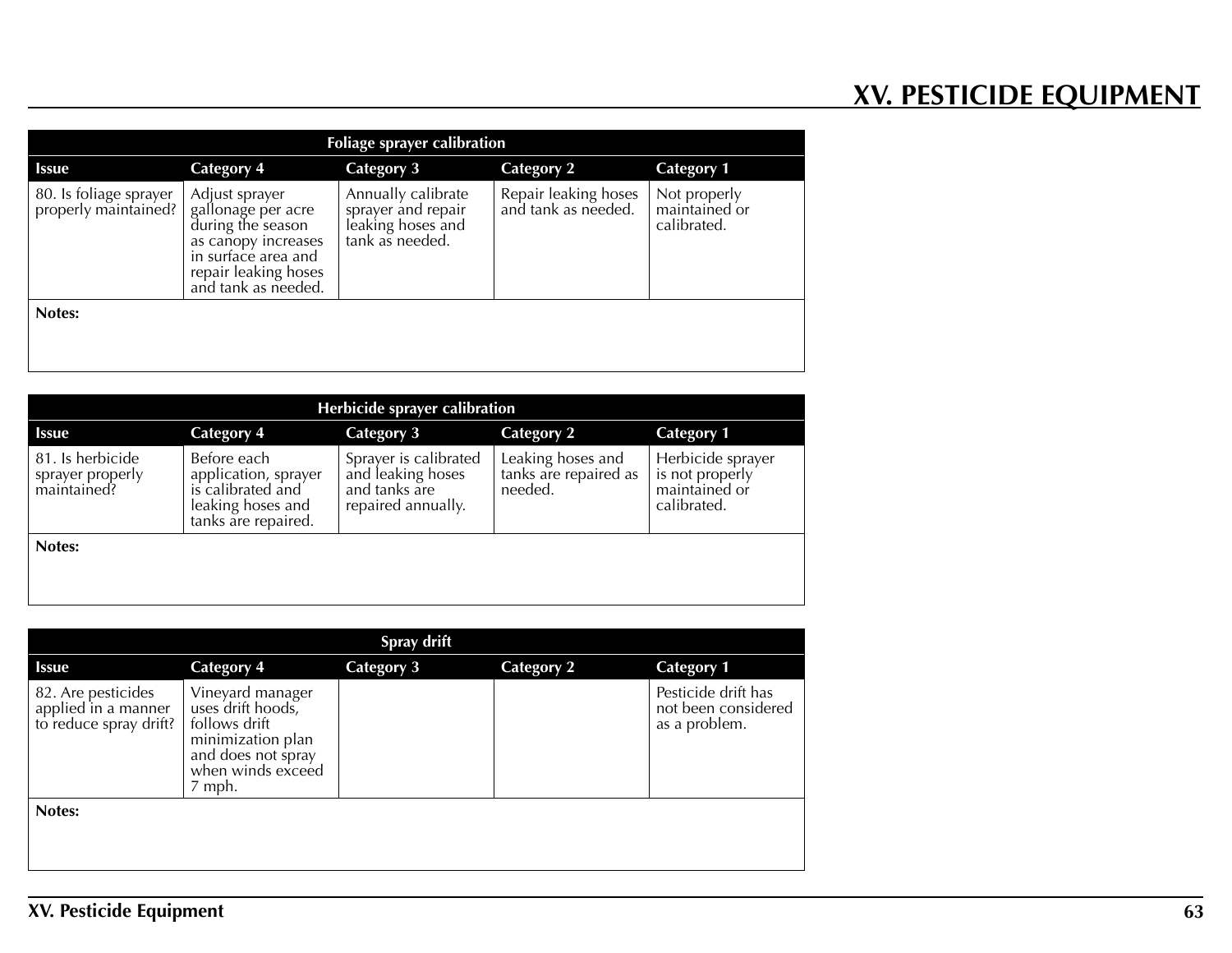| Leftover pesticide and rinsate                                     |                                                                                                                                       |                   |                   |                                                                  |
|--------------------------------------------------------------------|---------------------------------------------------------------------------------------------------------------------------------------|-------------------|-------------------|------------------------------------------------------------------|
| Issue                                                              | <b>Category 4</b>                                                                                                                     | <b>Category 3</b> | <b>Category 2</b> | <b>Category 1</b>                                                |
| 83. What is done<br>with leftover<br>pesticide in tank and $\vert$ | Leftover pesticide<br>and rinsate are<br>drained into a<br>storage container<br>which will be picked<br>up by toxic waste<br>company. |                   |                   | Leftover pesticide<br>and rinsate are<br>dispensed on<br>ground. |
| Notes:                                                             |                                                                                                                                       |                   |                   |                                                                  |
|                                                                    |                                                                                                                                       |                   |                   |                                                                  |

| <b>Empty container disposal</b>                                                 |                                                                                                                              |                   |                   |                                             |  |  |  |  |
|---------------------------------------------------------------------------------|------------------------------------------------------------------------------------------------------------------------------|-------------------|-------------------|---------------------------------------------|--|--|--|--|
| <b>Issue</b>                                                                    | <b>Category 4</b>                                                                                                            | <b>Category 3</b> | <b>Category 2</b> | <b>Category 1</b>                           |  |  |  |  |
| 84. What is the<br>procedure for<br>disposing of empty<br>pesticide containers? | Bags and triple-<br>rinsed containers are<br>punctured, returned<br>to dealer, recycled<br>or taken to licensed<br>landfill. |                   |                   | Burning or burial of<br>containers on farm. |  |  |  |  |
| Notes:                                                                          |                                                                                                                              |                   |                   |                                             |  |  |  |  |
|                                                                                 |                                                                                                                              |                   |                   |                                             |  |  |  |  |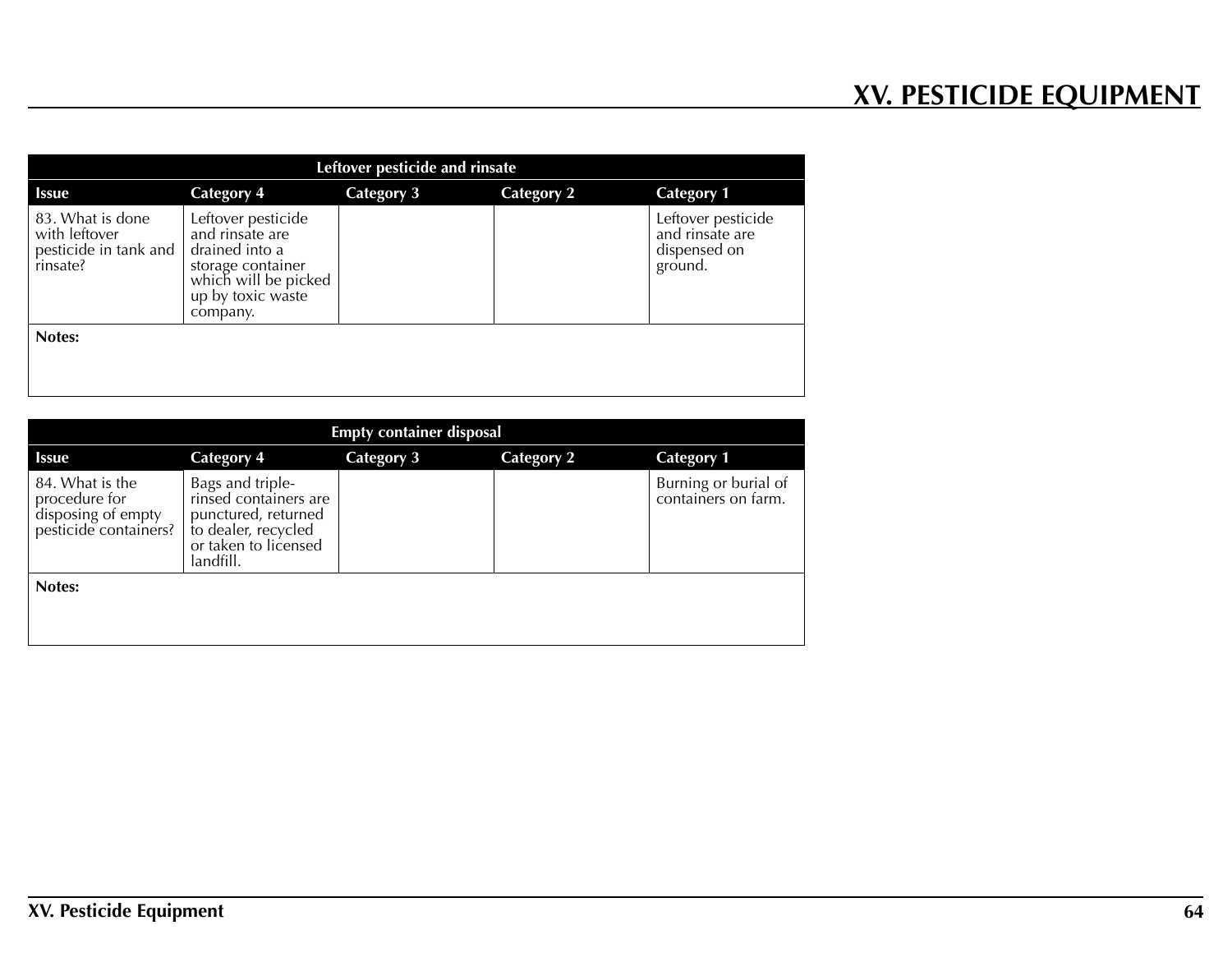### **I. Site Selection**

|                                                                                           |          | Category |  |  |  |           |
|-------------------------------------------------------------------------------------------|----------|----------|--|--|--|-----------|
| Issue                                                                                     | Page no. |          |  |  |  | <b>NR</b> |
| 1. Is vineyard located on a site with higher elevation?                                   |          |          |  |  |  |           |
| 2. Does vineyard site have a slope to discourage erosion?                                 |          |          |  |  |  |           |
| 3. Does vineyard site encourage good air drainage?                                        |          |          |  |  |  |           |
| 4. Does vineyard site allow for good air movement for rapid drying and lower<br>humidity? |          |          |  |  |  |           |

### **II. Soils**

|                                                                                  | Category |  |  |  |  |           |
|----------------------------------------------------------------------------------|----------|--|--|--|--|-----------|
| <b>Issue</b>                                                                     | Page no. |  |  |  |  | <b>NR</b> |
| 5. Is soil profile evaluated to identify location(s) of hardpans and compaction? |          |  |  |  |  |           |
| 6. Do vineyard soils have good internal drainage?                                |          |  |  |  |  |           |
| 7. Do vineyard soils allow optimum root development?                             |          |  |  |  |  |           |

# **III. Site Preparation**

|                                                                                                                   | Category |  |  |  |  |    |
|-------------------------------------------------------------------------------------------------------------------|----------|--|--|--|--|----|
| <b>Issue</b>                                                                                                      | Page no. |  |  |  |  | NR |
| 8. Has vineyard site been cleared of all obstructions that might interfere with<br>grape growth and soil quality? |          |  |  |  |  |    |
| 9. Have soil samples been collected to determine possible lime and nutrient<br>needs (P, K, B, Mn, Zn, Ca, Mg)?   |          |  |  |  |  |    |
| 10. Is more organic matter needed to improve soil health and water holding<br>capacity?                           |          |  |  |  |  |    |
| 11. Have cover crops been planted to prevent soil erosion?                                                        |          |  |  |  |  |    |
| 12. Are vineyard rows oriented to accommodate site layout and slope?                                              |          |  |  |  |  |    |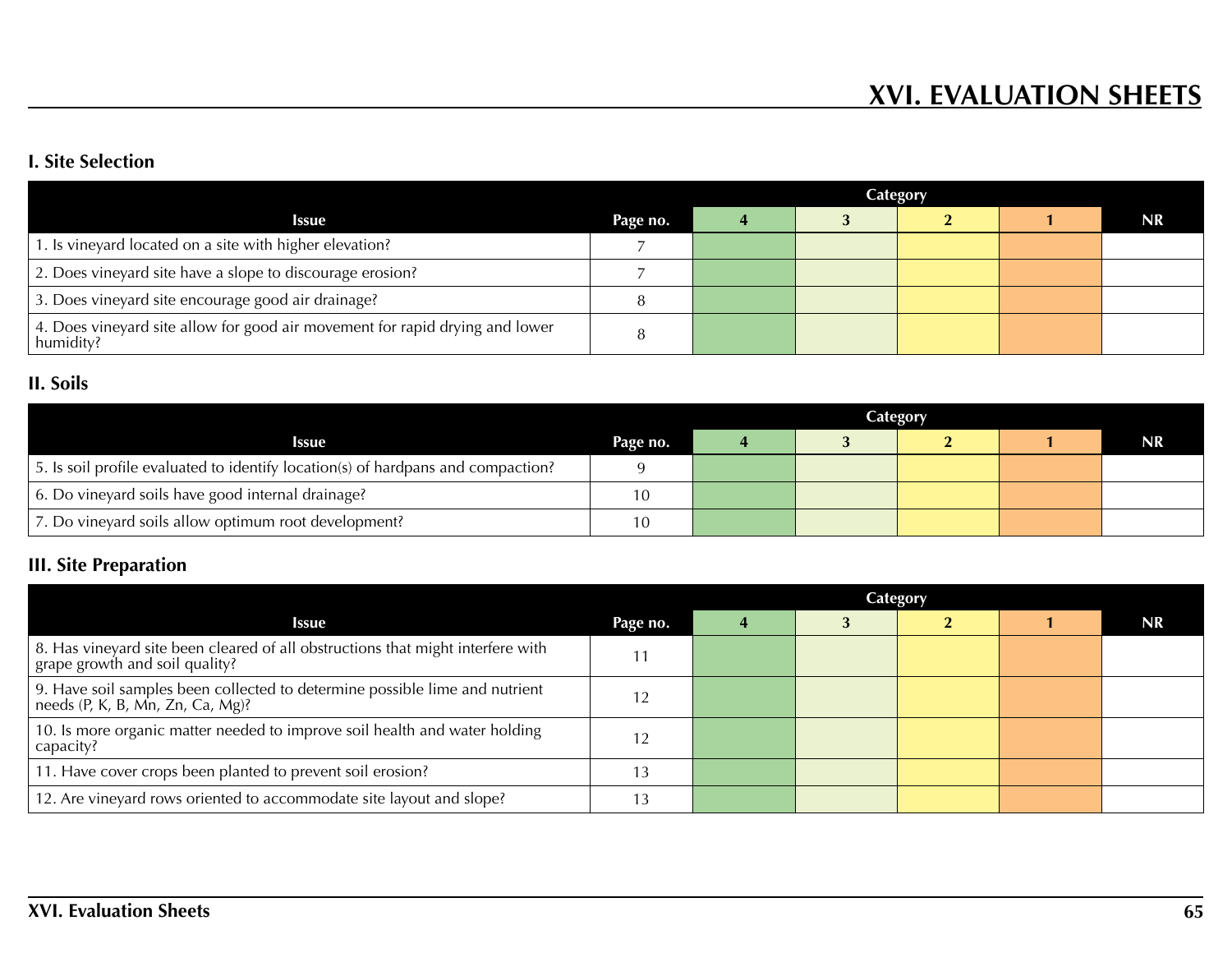### **IV. Soil and Vine Nutrition Management**

|                                                                                                                                           |          | <b>Category</b> |  |  |  |    |  |
|-------------------------------------------------------------------------------------------------------------------------------------------|----------|-----------------|--|--|--|----|--|
| <b>Issue</b>                                                                                                                              | Page no. | $\Delta$        |  |  |  | NR |  |
| 13. Is petiole analysis done on a regular basis?                                                                                          | 14       |                 |  |  |  |    |  |
| 14. Is soil analysis used to monitor and maintain pH, nitrogen, macronutrients and micronutrients in range appropriate for each cultivar? | כ ו      |                 |  |  |  |    |  |
| 15. How are the need, rate and timing for nitrogen fertilization determined and<br>implemented?                                           | Ŀ        |                 |  |  |  |    |  |
| 16. What is the method of N application?                                                                                                  | 16       |                 |  |  |  |    |  |
| 17. How is N fertilizer applied?                                                                                                          | 16       |                 |  |  |  |    |  |
| 18. How are other macronutrients managed (P, Ca, Mg, K)?                                                                                  |          |                 |  |  |  |    |  |
| 19. How are micronutrients managed (B, Mn, Zn)?                                                                                           |          |                 |  |  |  |    |  |

### **V. Cultivars and Rootstocks**

|                                                                                 |          | <b>Category</b> |  |  |  |    |  |
|---------------------------------------------------------------------------------|----------|-----------------|--|--|--|----|--|
| <b>Issue</b>                                                                    | Page no. |                 |  |  |  | NR |  |
| 20. Are cultivars appropriately selected for the area?                          | 18       |                 |  |  |  |    |  |
| 21. Are chosen cultivars suitable for the vineyard and certified as virus-free? | 19       |                 |  |  |  |    |  |
| 22. How were the vines acquired?                                                | 19       |                 |  |  |  |    |  |
| 23. How were rootstocks chosen?                                                 | 20       |                 |  |  |  |    |  |
| 24. Were grafted cultivars hilled with soil to minimize winter injury?          | 20       |                 |  |  |  |    |  |
| 25. Are the cultivars disease-resistant?                                        |          |                 |  |  |  |    |  |
| 26. Do accurate maps of vineyards and soil types exist?                         |          |                 |  |  |  |    |  |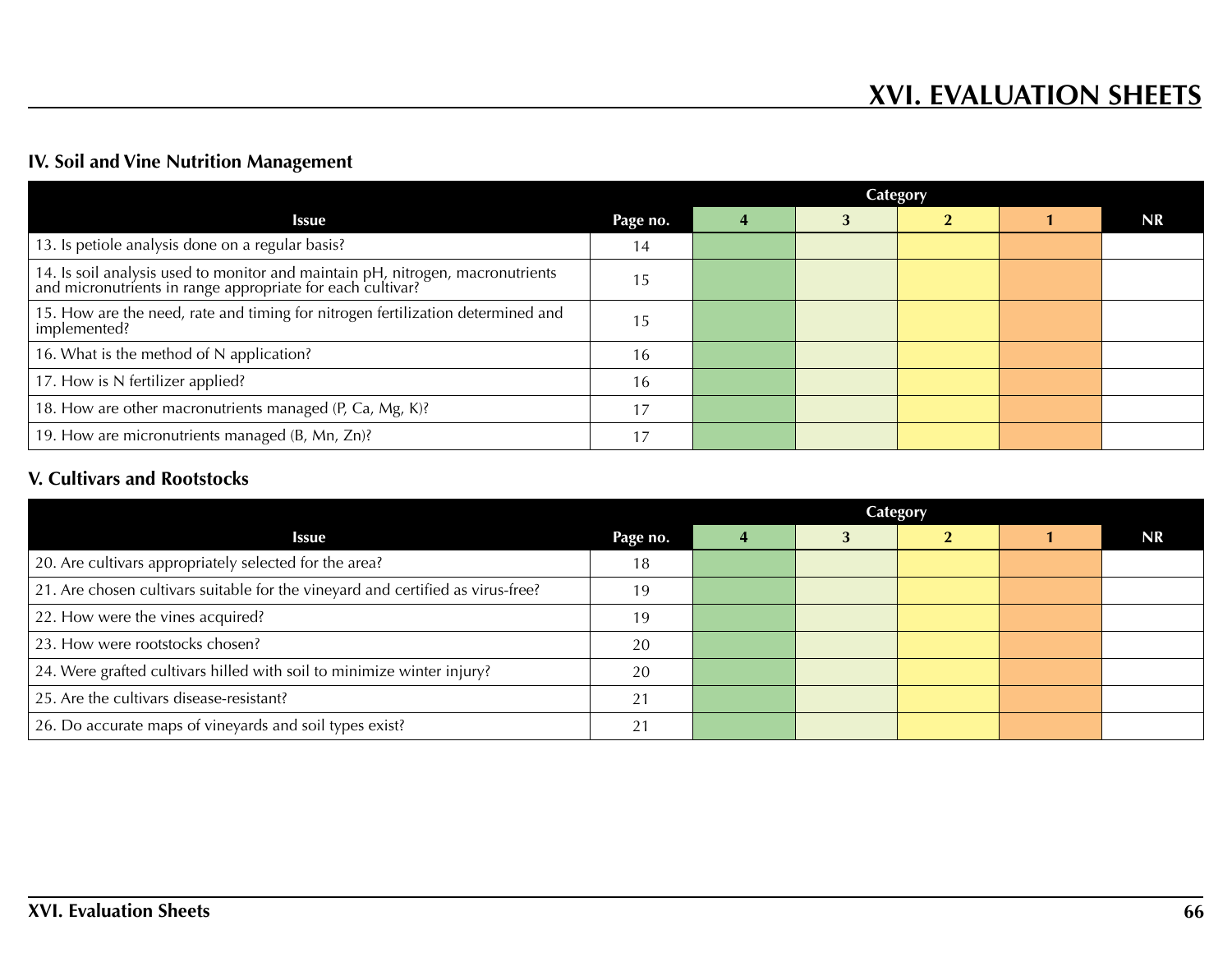## **VI. Canopy Management**

|                                                                             | Category |  |  |  |  |    |  |
|-----------------------------------------------------------------------------|----------|--|--|--|--|----|--|
| <b>Issue</b>                                                                | Page no. |  |  |  |  | NR |  |
| 27. Is trellis training system appropriate for the vine size in each block? | 22       |  |  |  |  |    |  |
| 28. Have shoots been thinned so that they grow at a proper density?         | 23.      |  |  |  |  |    |  |
| 29. Are shoots positioned to reduce shading?                                | 23       |  |  |  |  |    |  |
| 30. Are leaves removed as necessary for healthy clusters?                   | 24       |  |  |  |  |    |  |
| 31. Are vines maintained for balanced growth?                               | 24       |  |  |  |  |    |  |
| 32. Is the yield to pruning weight ratio (Ravaz Index) monitored?           | 25       |  |  |  |  |    |  |
| 33. Is the canopy microclimate and shoot-tip length carefully monitored?    |          |  |  |  |  |    |  |

## **VII. Crop Load Management**

|                                                                 |          | Category |  |  |  |           |  |
|-----------------------------------------------------------------|----------|----------|--|--|--|-----------|--|
| <b>Issue</b>                                                    | Page no. |          |  |  |  | <b>NR</b> |  |
| 34. What are the methods and timing of crop thinning?           | 26       |          |  |  |  |           |  |
| 35. How are yields estimated?                                   | 26       |          |  |  |  |           |  |
| 36. Is yield appropriate for cultivar and vine size?            |          |          |  |  |  |           |  |
| 37. Are yield records kept by block to determine profitability? |          |          |  |  |  |           |  |

### **VIII. Fertilizer Storage**

|                                                                      |          | Category |  |  |  |           |  |
|----------------------------------------------------------------------|----------|----------|--|--|--|-----------|--|
| Issue                                                                | Page no. |          |  |  |  | <b>NR</b> |  |
| 38. Are fertilizers properly stored and secured for safety purposes? | 28       |          |  |  |  |           |  |
| 39. Can fertilizer move into nearby water body or well?              |          |          |  |  |  |           |  |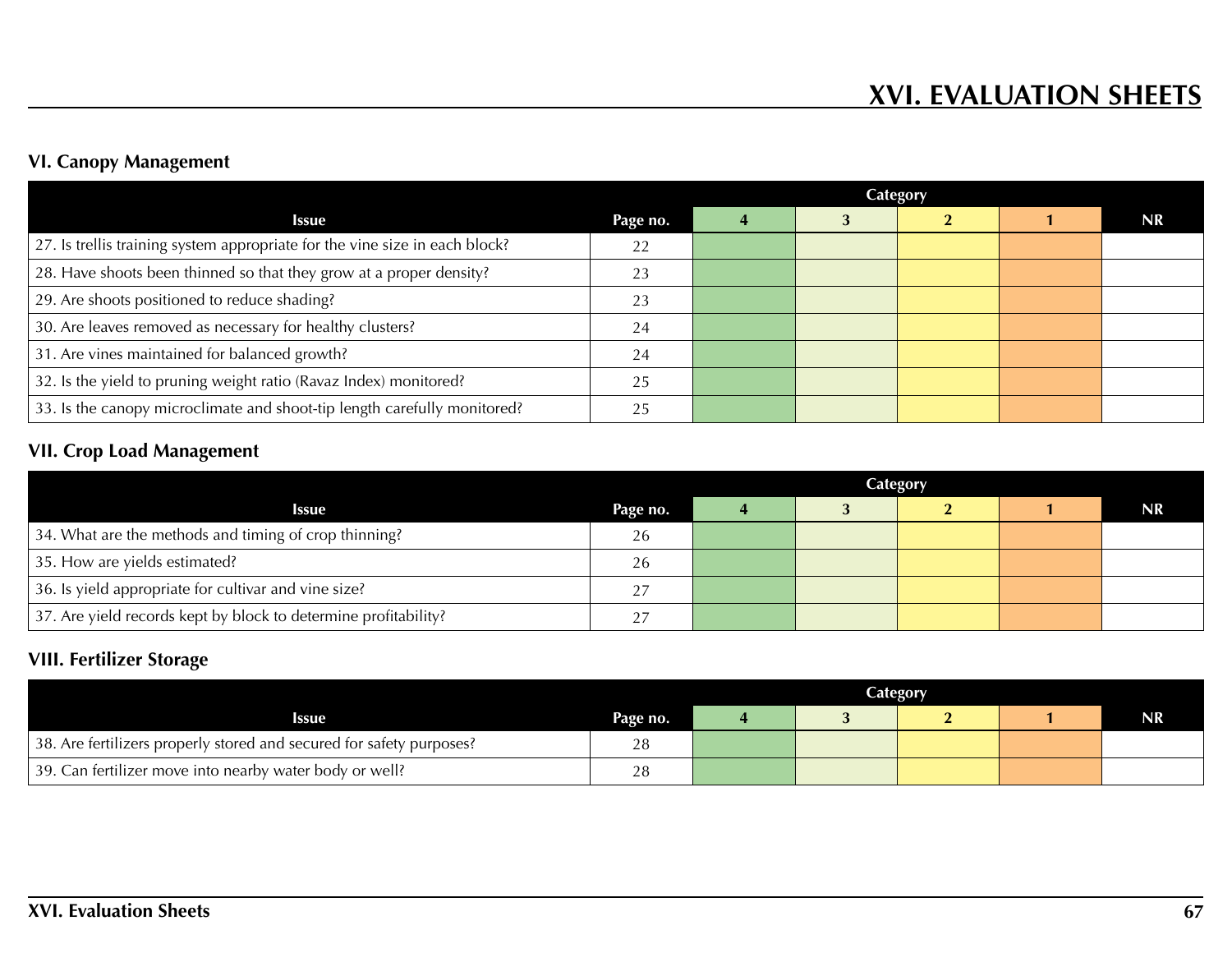# **IX. Irrigation**

|                                                | Category |  |  |  |  |           |
|------------------------------------------------|----------|--|--|--|--|-----------|
| <b>Issue</b>                                   | Page no. |  |  |  |  | <b>NR</b> |
| 40. What type of irrigation is used?           | 29       |  |  |  |  |           |
| 41. Is water usage recorded by a flow meter?   | 29       |  |  |  |  |           |
| 42. What is the soil's water holding capacity? | 30       |  |  |  |  |           |
| 43. How are irrigation needs determined?       | 30       |  |  |  |  |           |
| 44. Does irrigation water move off-site?       |          |  |  |  |  |           |
| 45. Is irrigation system regularly maintained? |          |  |  |  |  |           |

# **X. Weed Management**

| <b>Issue</b>                                                                                                      | Page no. | 4 | 3 |  | <b>NR</b> |
|-------------------------------------------------------------------------------------------------------------------|----------|---|---|--|-----------|
| 46. What resources are used to identify weeds in the vineyard?                                                    | 33       |   |   |  |           |
| 47. What is the distribution of weeds in vineyard blocks?                                                         | 34       |   |   |  |           |
| 48. How is the drive row between grapes managed?                                                                  | 34       |   |   |  |           |
| 49. Are non-chemical weed management tactics used?                                                                | 35       |   |   |  |           |
| 50. What determines weed control tactics and herbicide rates?                                                     | 36       |   |   |  |           |
| 51. Are herbicides applied that may run off or leach into groundwater?                                            | 37       |   |   |  |           |
| 52. Are herbicide formulations rotated with different modes of action to delay<br>development of resistant weeds? | 38       |   |   |  |           |
| 53. Are pre-emergence herbicides applied to maximize weed control?                                                | 39       |   |   |  |           |
| 54. Are herbicides spot sprayed to help manage weeds?                                                             | 40       |   |   |  |           |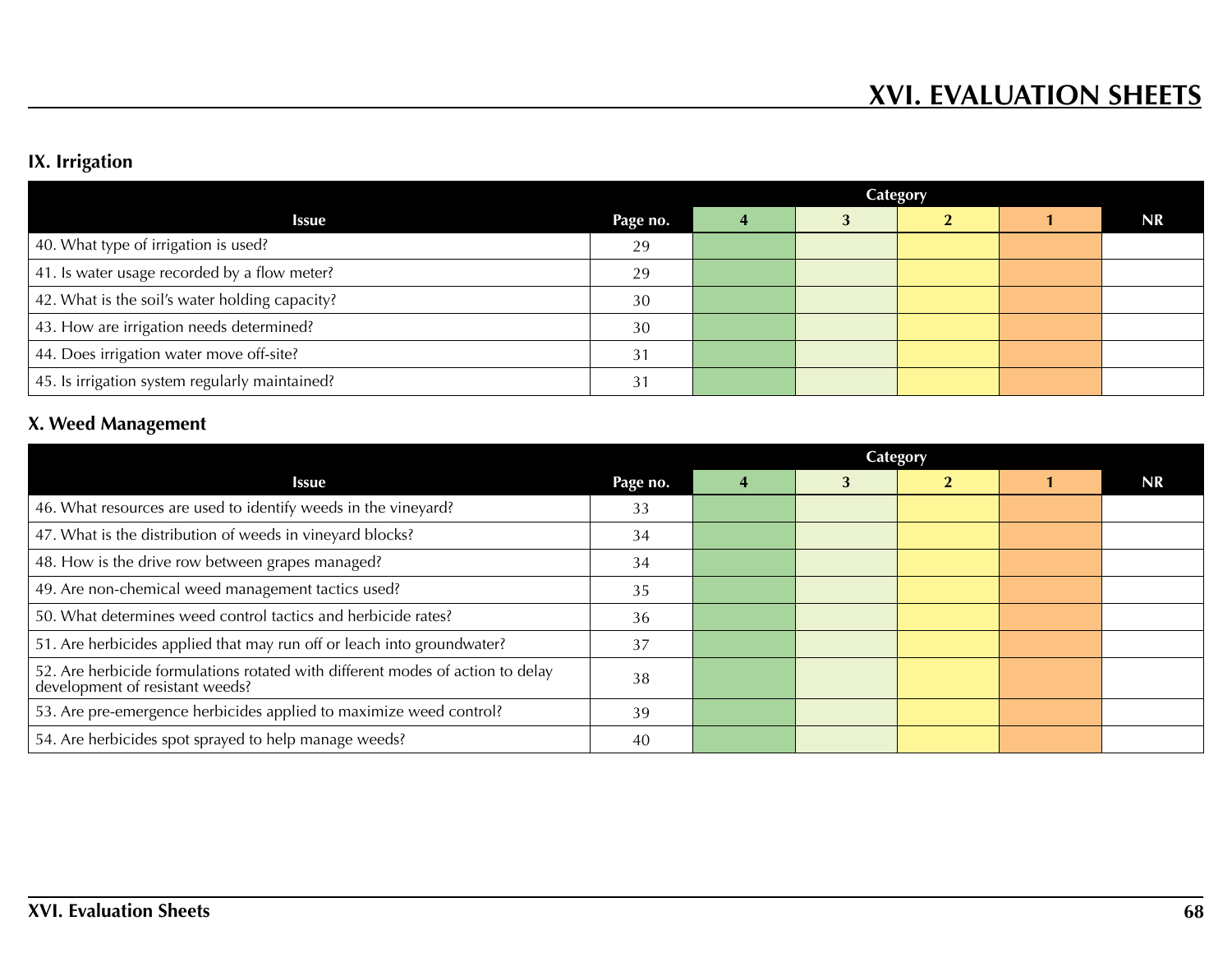## **XI. Pest Management (PM)**

|                                                                                                                       |          | <b>Category</b> |  |  |  |           |  |
|-----------------------------------------------------------------------------------------------------------------------|----------|-----------------|--|--|--|-----------|--|
| <b>Issue</b>                                                                                                          | Page no. | 4               |  |  |  | <b>NR</b> |  |
| 55. What resources are used to identify insect pests and corresponding damage in<br>the vineyard?                     | 45       |                 |  |  |  |           |  |
| 56. Is the vineyard sampled for presence of insect pests and/or damage?                                               | 45       |                 |  |  |  |           |  |
| <sup>1</sup> 57. Do sampling and economic threshold-based decision-making protocols justify insecticide applications? | 46       |                 |  |  |  |           |  |
| 58. Is grape phylloxera management used to minimize damage to leaves and/or<br>roots?                                 | 48       |                 |  |  |  |           |  |
| 59. Is grape scale damage prevented by applying spot sprays?                                                          | 48       |                 |  |  |  |           |  |
| 60. Are grape berry moth infestations controlled with spot spray insecticides?                                        | 49       |                 |  |  |  |           |  |
| 61. Are reduced-risk biopesticides or organic-approved compounds applied to<br>manage pests?                          | 49       |                 |  |  |  |           |  |

## **XII. Disease Management**

|                                                                                                  |          | <b>Category</b> |   |                |  |           |
|--------------------------------------------------------------------------------------------------|----------|-----------------|---|----------------|--|-----------|
| <b>Issue</b>                                                                                     | Page no. | 4               | 3 | $\overline{2}$ |  | <b>NR</b> |
| 62. What resources are used to identify common diseases of the Ozark Region?                     | 53       |                 |   |                |  |           |
| 63. How are vineyard diseases monitored?                                                         | 53       |                 |   |                |  |           |
| 64. How are mummified berries, dead spurs and canes removed?                                     | 54       |                 |   |                |  |           |
| 65. How are pruning cuts made to remove old spurs, cordons or trunks?                            | 54       |                 |   |                |  |           |
| 66. How is lime sulfur applied for controlling anthracnose?                                      | 55       |                 |   |                |  |           |
| 67. When are fungicides applied to the vineyard?                                                 | 55       |                 |   |                |  |           |
| 68. How is the fungicide spray program designed to reduce the risk of resistance<br>development? | 56       |                 |   |                |  |           |
| 69. How is canopy management used to reduce disease pressure?                                    | 57       |                 |   |                |  |           |
| 70. Are virus-infected vines properly identified and managed?                                    | 58       |                 |   |                |  |           |
| 71. Are crown gall-infected vines properly identified and managed?                               | 58       |                 |   |                |  |           |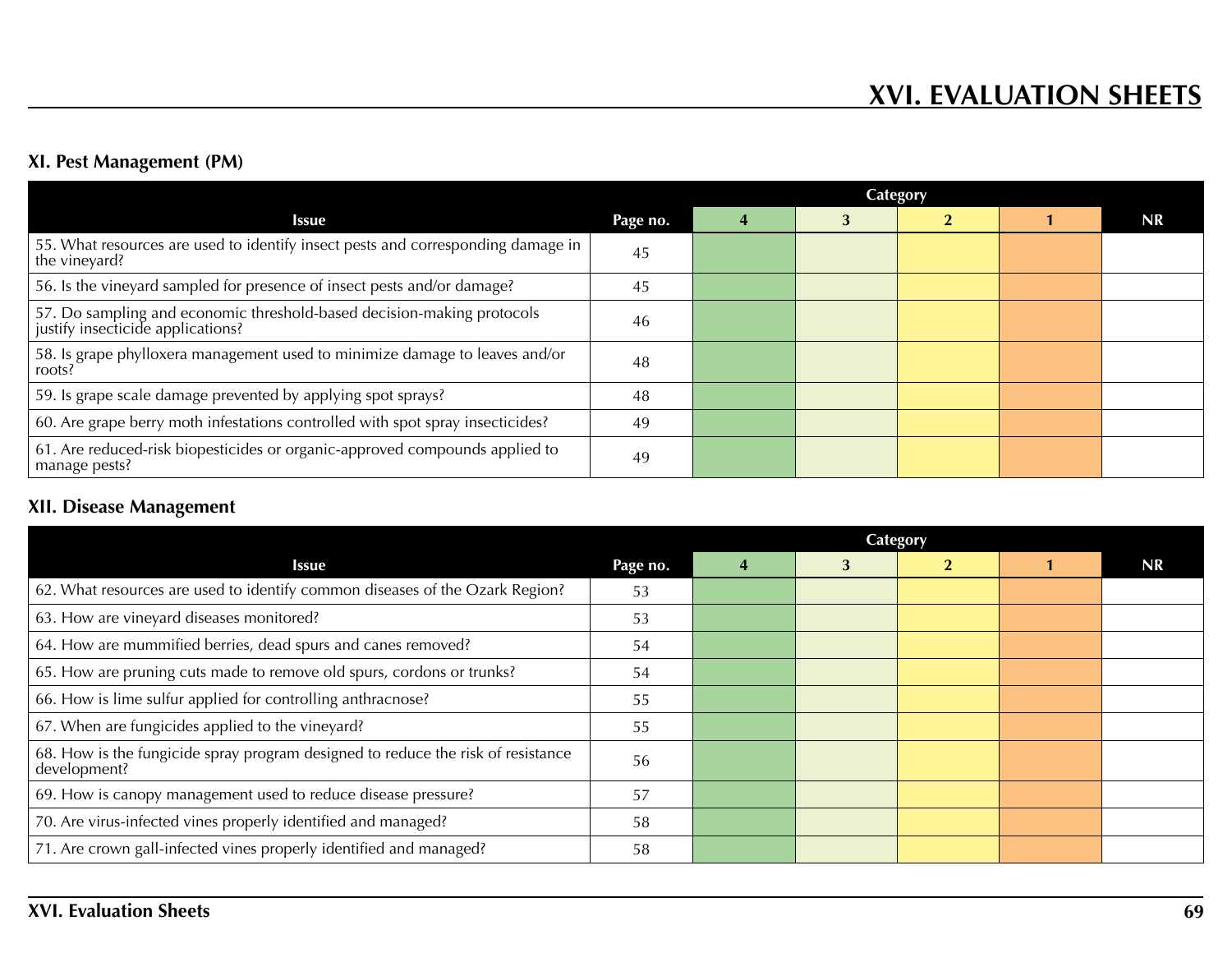### **XIII. Pesticides and Safety**

|                                                                                                          |          | Category |  |  |  |           |
|----------------------------------------------------------------------------------------------------------|----------|----------|--|--|--|-----------|
| <b>Issue</b>                                                                                             | Page no. |          |  |  |  | <b>NR</b> |
| 72. Does a holder of a certified pesticide applicator license manage restricted use<br>pesticides (RUP)? | 59       |          |  |  |  |           |
| 73. Who handles safety information from the pesticide label and MSDS?                                    | 59       |          |  |  |  |           |
| 74. Where are the poison center contact phone numbers located?                                           | 60       |          |  |  |  |           |
| 75. Are pesticides safely loaded and mixed?                                                              | 60       |          |  |  |  |           |
| 76. Is a shower facility and locker available for pesticide applicator(s)?                               | 61       |          |  |  |  |           |
| 77. Is a spill kit available?                                                                            | 61       |          |  |  |  |           |

## **XIV. Pesticide Application**

|                                                              |          | <b>Category</b> |  |  |  |    |
|--------------------------------------------------------------|----------|-----------------|--|--|--|----|
| Issue                                                        | Page no. |                 |  |  |  | NR |
| 78. What methods are used to ensure good pesticide coverage? |          |                 |  |  |  |    |
| 79. How detailed are pesticide application records?          |          |                 |  |  |  |    |

## **XV. Pesticide Equipment**

|                                                                        |          | <b>Category</b> |  |  |  |           |
|------------------------------------------------------------------------|----------|-----------------|--|--|--|-----------|
| <b>Issue</b>                                                           | Page no. |                 |  |  |  | <b>NR</b> |
| 80. Is foliage sprayer properly maintained?                            | 63       |                 |  |  |  |           |
| 81. Is herbicide sprayer properly maintained?                          | 63       |                 |  |  |  |           |
| 82. Are pesticides applied in a manner to reduce spray drift?          | 63       |                 |  |  |  |           |
| 83. What is done with leftover pesticide in tank and rinsate?          | -64      |                 |  |  |  |           |
| 84. What is the procedure for disposing of empty pesticide containers? | 64       |                 |  |  |  |           |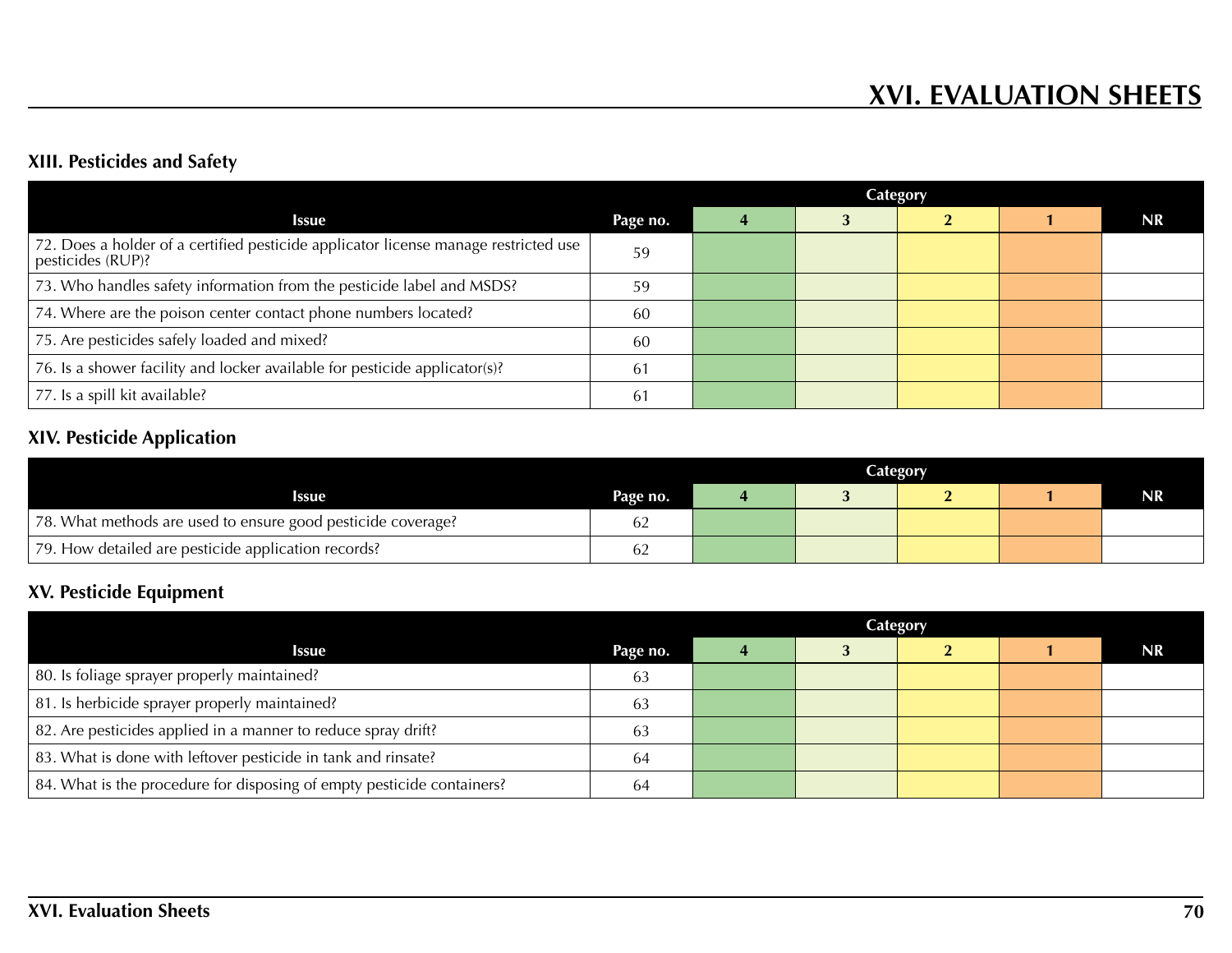# **ACTION PLAN**

| <b>Worksheet topic</b> | <b>Issue</b><br>number | Area of concern | Plan of action | <b>Timetable for action</b> |
|------------------------|------------------------|-----------------|----------------|-----------------------------|
|                        |                        |                 |                |                             |
|                        |                        |                 |                |                             |
|                        |                        |                 |                |                             |
|                        |                        |                 |                |                             |
|                        |                        |                 |                |                             |
|                        |                        |                 |                |                             |
|                        |                        |                 |                |                             |
|                        |                        |                 |                |                             |
|                        |                        |                 |                |                             |
|                        |                        |                 |                |                             |
|                        |                        |                 |                |                             |
|                        |                        |                 |                |                             |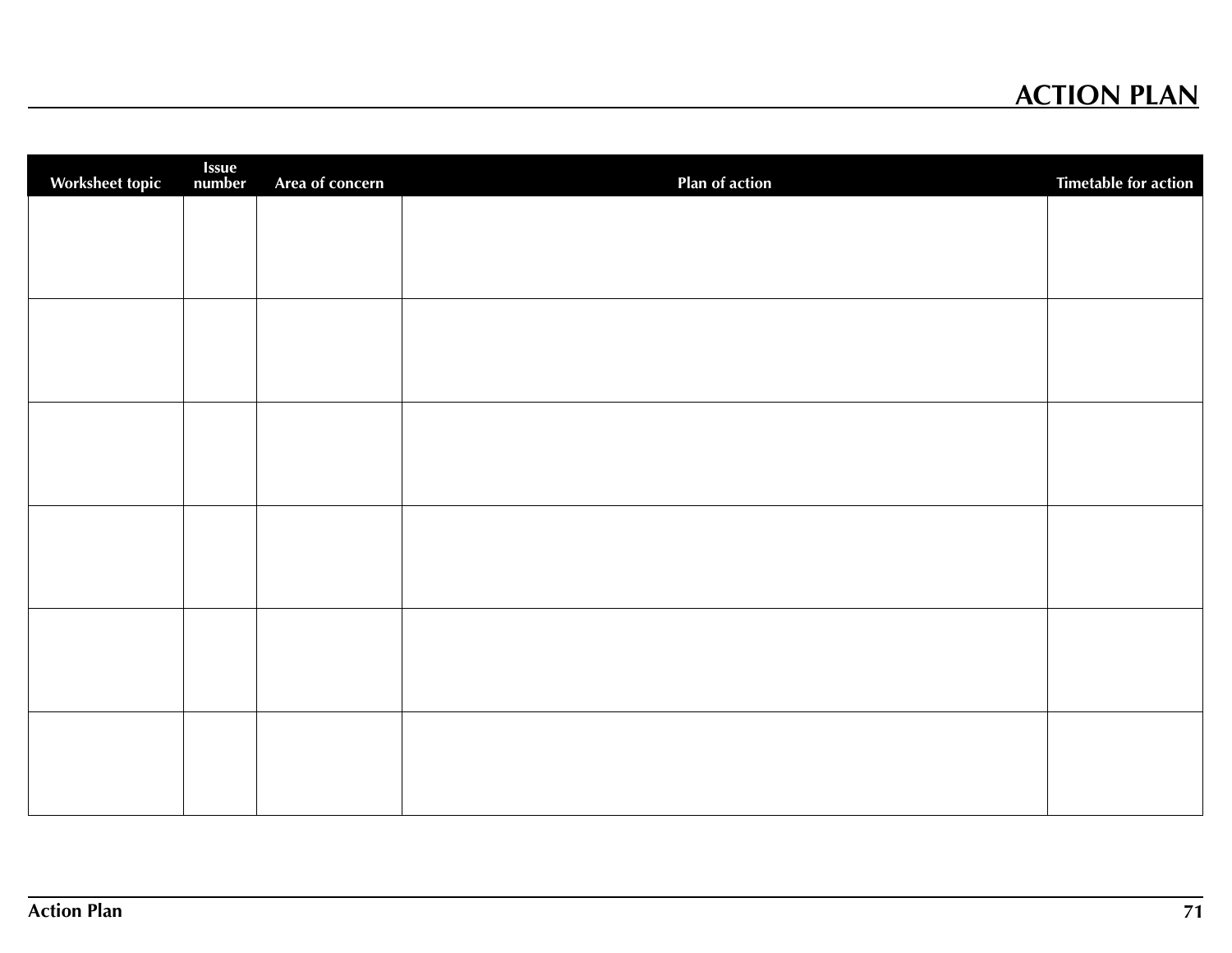# **ACTION PLAN**

| <b>Worksheet topic</b> | <b>Issue</b><br>number | Area of concern | Plan of action | <b>Timetable for action</b> |
|------------------------|------------------------|-----------------|----------------|-----------------------------|
|                        |                        |                 |                |                             |
|                        |                        |                 |                |                             |
|                        |                        |                 |                |                             |
|                        |                        |                 |                |                             |
|                        |                        |                 |                |                             |
|                        |                        |                 |                |                             |
|                        |                        |                 |                |                             |
|                        |                        |                 |                |                             |
|                        |                        |                 |                |                             |
|                        |                        |                 |                |                             |
|                        |                        |                 |                |                             |
|                        |                        |                 |                |                             |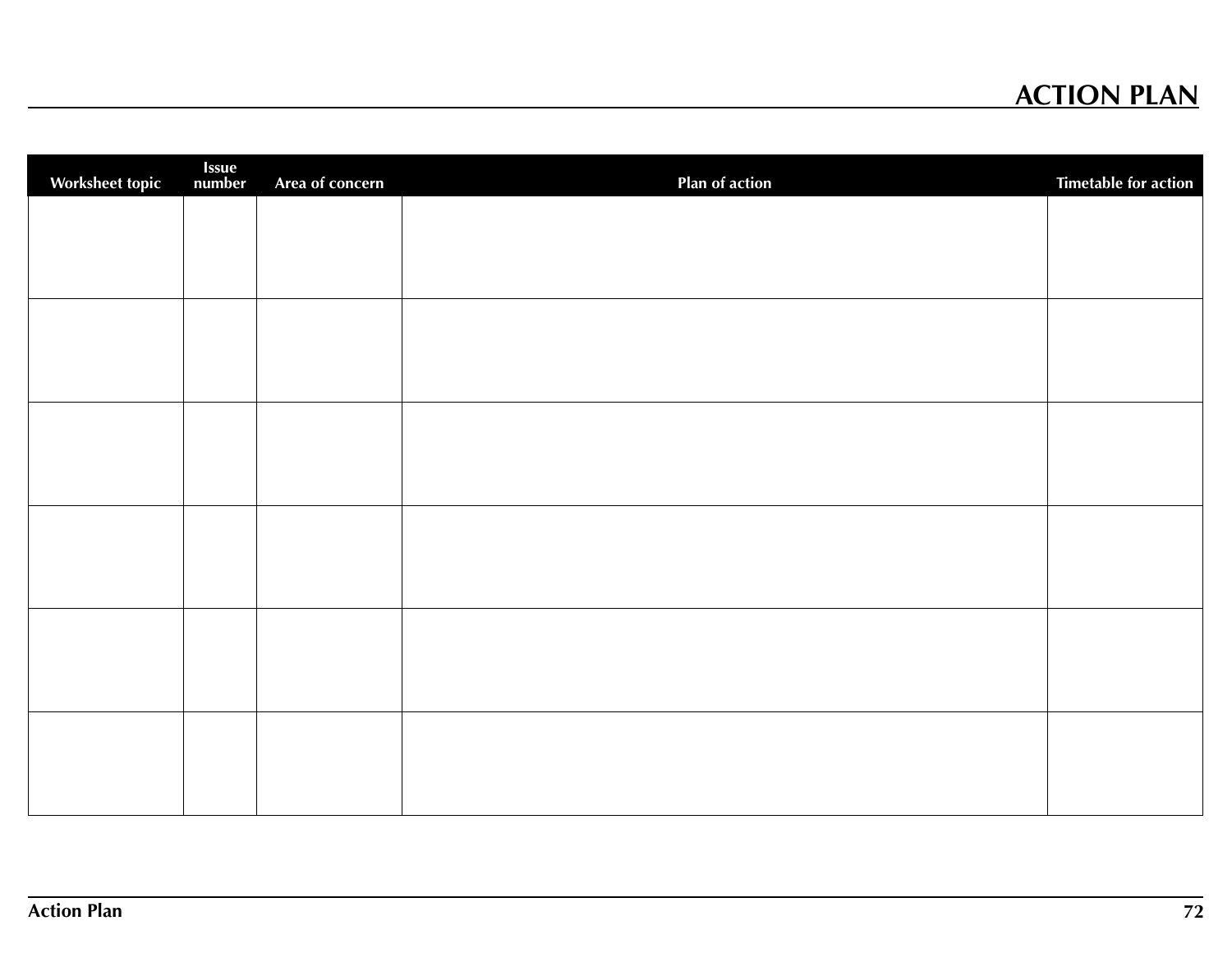Allen, A. 2006. Winegrape cultivars for the Ozark Mountain region. In Missouri grape production short course. Institute for Continental Climate, Viticulture and Enology, University of Missouri.

Bryson, C.T. and M.S. DeFelice, eds. 2009. *Weeds of the South*. University of Georgia, Athens.

Dry, P.R., P.G. Iland and R. Ristic. 2005. What is vine balance? *Twelfth Australian Wine Industry Technology Conference*. *12*: 68-74.

Dlott, J., C. Ohmart, J. Garn, K. Birdseye and K. Ross, eds. 2002. *Code of Sustainable Winegrowing Practices Workbook*. Wine Institute & California Association of Winegrape Growers.

EPA. 1996. Pesticides and groundwater state management plans.

Farm\*Assessment\*System/ Home\*Assessment\*System. USDA Cooperative State Research, Education and Extension Service (CSREES), USDA Natural Resources Conservation Service (NRCS), and U.S. Environmental Protection Agency (EPA). Madison, WI.

Isaacs, R., ed. 2007. Grape pest management strategic plan for the North Central Region Grape Industry. *http://grapes.msu.edu/grapeplan.htm*

Jenkins, P. 2009. Michigan Grape-A-Syst. Michigan State University Extension.

Johnson, D. Arkansas Fruit IPM website. *http://comp.uark.edu/~dtjohnso*

Johnson, D., S. Sleezer and B. Lewis. 2009. Biology and management of grape phylloxera. *University of Arkansas Cooperative Extension Service Fact Sheet* FSA7074.

*New York Guide to Sustainable Viticulture Practices Grower Self-Assessment Workbook*. Cornell University Cooperative Extension.

Noguera, E., J. Morris, K. Striegler and M. Thomsen. 2005. Production budgets for Arkansas wine and juice grapes. *Arkansas Agricultural Experiment Station Research Report*. *976*. *http://comp.uark.edu/depts/agripub/Publications//bulletins/*

Ohmart, C. 2009. *Lodi Winegrower's Workbook*. Lodi-Woodbridge Wine Grape Commission, Lodi, CA.

OMRI list of compounds is available on the web ATTRA National Sustainable Agriculture Information Service. *http://www.attra.org/attra-pub/biorationals/biorationals\_main\_ srch.php*

Partridge, N.L. 1925a. Growth and yield of Concord grape vines. *Proceedings of the American Society for Horticultural Science*. *23*: 84-87.

Partridge, N.L. 1925b. The use of growth-yield relationship. *Proceedings of the American Society for Horticultural Science. 23*: 131-134.

Partridge, N.L. 1925c. The fruiting habits and pruning of the Campbell Early grape. *Michigan Agricultural Experiment Station Technology Bulletin*. *69*.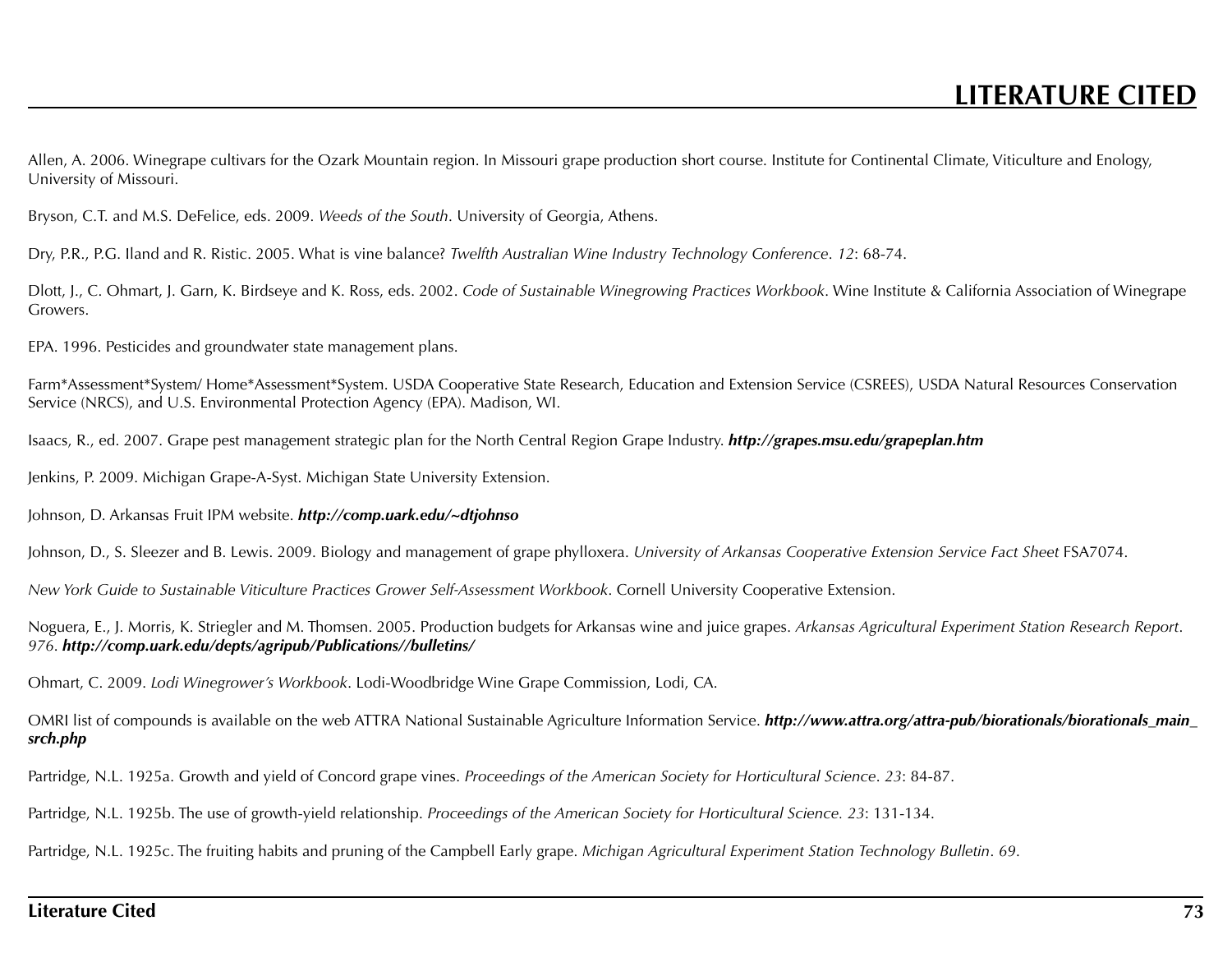## **LITERATURE CITED**

Smart, R. E. and M. Robinson. 1991. Sunlight into wine. *A Handbook for Winegrape Canopy Management*. Winetitles, Adelaide.

Striegler, K., A. Allen, E. Bergmeier, R. Ford, J. Harris, D. Johnson and R. Smeda. 2009. Missouri grape production short course. Institute for Continental Climate, Viticulture and Enology, University of Missouri.

Striegler, R.K., D.T. Johnson, R.A. Allen and E.A. Bergmeier. 2009. Baseline survey of vineyard best management practice adoption in the Ozark Mountain Region. (unpublished survey)

The Curators of the University of Missouri. 2007. Weed ID guide. *http://weedid.missouri.edu/index.cfm*

Uva, R.H., J.C. Neal and J.M. DiTomaso. 1997. *Weeds of the Northeast*. A Comstock Book.

*Weeds of the Great Plains*. University of Nebraska and Nebraska Department of Agriculture.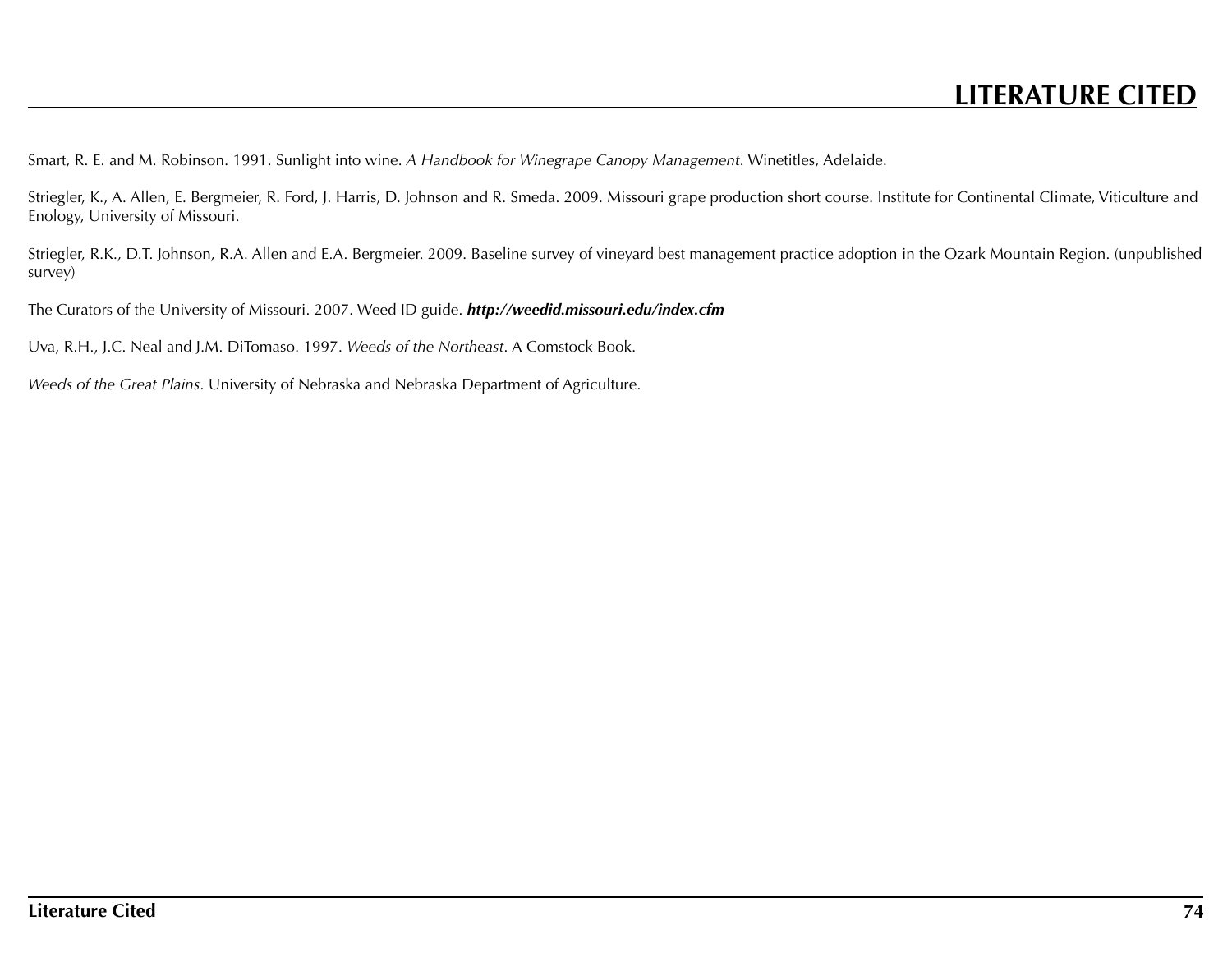#### **Midwest:**

Bordelon, B. 2010. Midwest small fruit and grape spray guide for recommended pesticides. *http://www.ag.purdue.edu/hla/Hort/Documents/ID-169-2010.pdf*

#### **Arkansas:**

Arkansas Fruit IPM. Online at *http://comp.uark.edu/~dtjohnso/*

Missouri/Arkansas Vineyard and Pest Management News. *http://comp.uark.edu/~dtjohnso/MO\_AR\_Grape\_News\_21\_May\_10.pdf*

Garcia, E. and J. Clark. 2007. Small fruit cultivar recommendations for Arkansas. University of Arkansas Cooperative Extension Service Printing Services FSA6130. *http://www. uaex.edu/Other\_Areas/publications/PDF/FSA-6130.pdf*

Johnson, D., S. Sleezer and B. Lewis. 2009. Biology and management of grape phylloxera. University of Arkansas Division of Agriculture Cooperative Extension Service Printing Services FSA7074.

Johnson, D., K. Striegler, B. Lewis and C. Lake. 2003. Arkansas grape profile. *http://www.ipmcenters.org/CropProfiles/docs/ARgrapes.pdf*

Noguera, E., J. Morris, K. Striegler and M. Thomsen. 2005. Production Budgets for Arkansas Wine and Juice Grapes. *Arkansas Agricultural Experiment Station Research Report*. *976. http://arkansasagnews.uark.edu/976.pdf*

Scott, B. (ed.). 2010. Recommended chemicals for weed and brush control for Arkansas 2010. University of Arkansas Cooperative Extension Service Printing Services MP44. *http://www.uaex.edu/Other\_Areas/publications/PDF/MP44/MP-44.asp*

Smith, S. (ed.). 2010. Arkansas small fruit management schedule 2010. University of Arkansas Cooperative Extension Service Printing Services MP467. *http://www.uaex.edu/ Other\_Areas/publications/PDF/MP467.pdf*

Smith, G. and S. Becker. 2000. Grape Crop Profile. *http://pestdata.ncsu.edu/cropprofiles/docs/ARgrapes.html*

Studebaker, G. (ed.). 2010. Insecticide recommendations for Arkansas 2010. University of Arkansas Cooperative Extension Service Printing Services MP144. *http://www.uaex. edu/Other\_Areas/publications/PDF/MP144/MP-144.asp*

Vann, S. (ed.). 2010. Arkansas plant disease control products guide 2010. University of Arkansas Cooperative Extension Service Printing Services MP154. *http://www.uaex.edu/ Other\_Areas/publications/PDF/MP154/MP-154.asp*

#### **Missouri:**

Missouri ICCVE. *http://iccve.missouri.edu/*

Ellis, M., D. Doohan, B. Bordelon, C. Welty, R. Funt, R. Williams and M. Brown. 2004. Midwest small fruit pest management handbook. *The Ohio State University Extension Service Bulletin*. *861*. *http://ohioline.osu.edu/b861/*

Weed ID guide. University of Missouri Weed Science Program. *http://weedid.missouri.edu/index.cfm*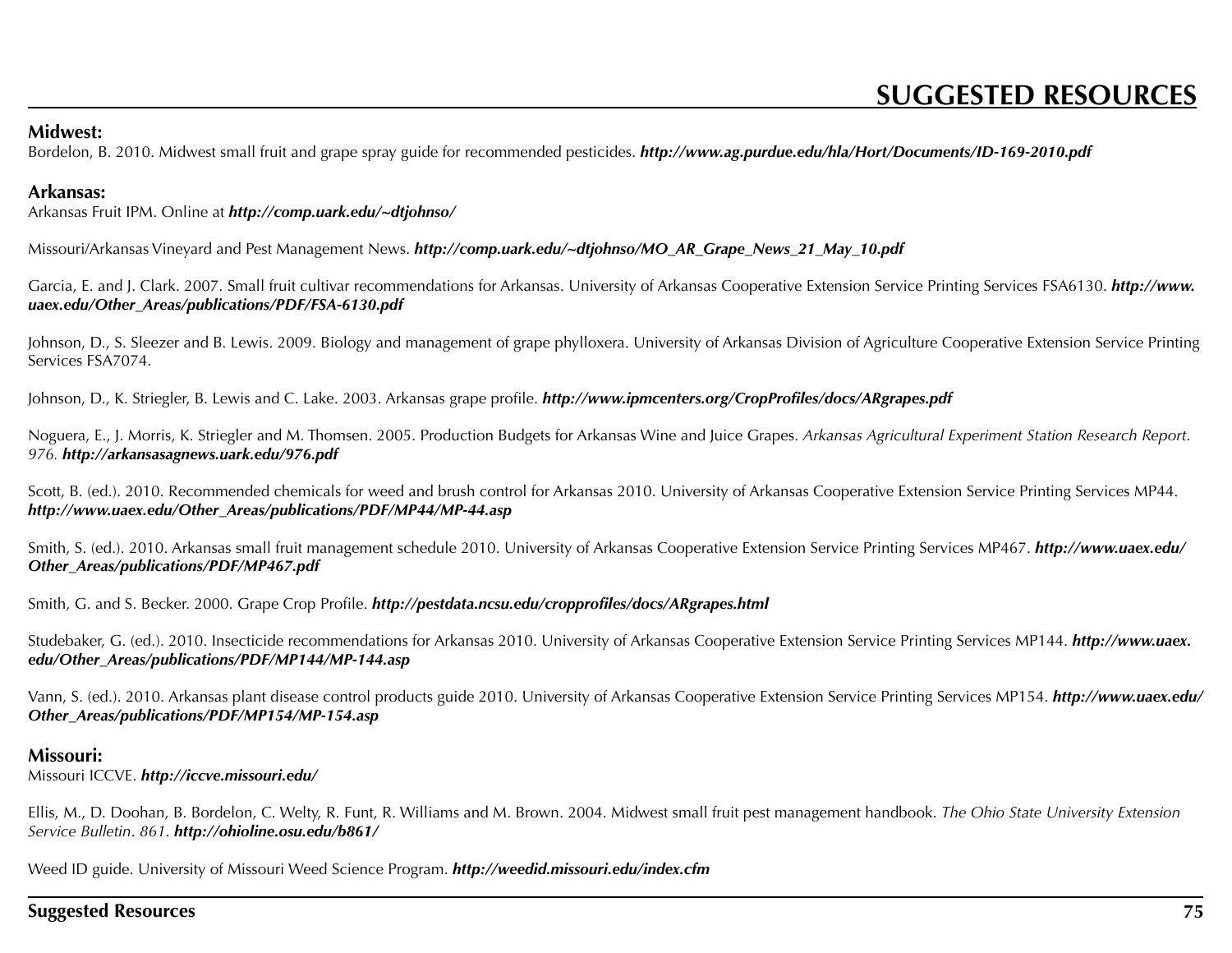Great Lakes IPM, Inc.; 10220 Church Rd NE, Vestaburg, MI 48891; Phone: 800-235-0285; Fax: 517-268-5311; Online at *http://www.greatlakesipm.com*

Gempler's; P.O. Box 270, Mt. Horeb, WI 53572; Phone: 800-272-7672; Fax: 800-551-1128; Online at *http://www.gemplers.com/*

Forestry Suppliers, Inc.; P.O. Box 8397, Jackson, MS 39284-8397; Phone: 800-752-8460; Online Catalog at *http://www.forestry-suppliers.com/icat/GB09/t1.asp*

### **CLOSSARY**

Active ingredient (A.I.) — the chemical or substance component of a pesticide product that can kill, repel, attract, mitigate or control a pest or that acts as a plant growth regulator, desiccant or nitrogen stabilizer (Source: *http://www.epa.gov/pesticides/glossary/index. html*)

Attractants — traps of different colors or shapes with or without a chemical (pheromone or kairomone) that lures and captures insects

**Balanced vine -** a natural balance between vegetative growth or canopy size and fruit yield (Partridge 1925a-c and Dry et al. 2005)

Biopesticide — certain types of pesticides derived from such natural materials as animals, plants, bacteria, and certain minerals that are often less toxic, decompose quickly and are less polluting than synthetic pesticides. These include repellents or insecticides like kaolin clay (Surround), Spinosad (Entrust, SpinTor); an insect bacteria Bacillus thuringiensis (Bt; Biobit, Deliver, Dipel, Javelin), an insect fungus Beauveria bassiana (Mycotrol-O, Naturalis-L), and plant extracts – Azadirachtin (Aza-Direct, Neemix), and pyrethrin (PyGanic). There are fungicides like Sulfur (Ben-Sul, Micro Sulf), Potassium bicarbonate (Kaligreen, MilStop), a plant bacteria called Bacillus subtilis (Bs; Serenade, Rhapsody), and plant oils – Rosemary Oil (Sporan EC)

and Azadirachtin (Agroneem, Trilogy) (Sources: EPA; *http://www.epa.gov/opp00001/ biopesticides/whatarebiopesticides.htm*; ATTRA: *http:// attra.ncat.org/attra-pub/biorationals/index.php*) Canopy microclimate — the climate within and immediately surrounding a grapevine canopy **Carrying capacity (CC) — maximum number of a** species that the environment will sustain DAT - days after treatment

**Degree-day (DD)**  $-$  average daily temperature  $-$  base temperature of insect; e.g. 47.1°F for grape berry moth and 43°F for grape phylloxera

**Disease triangle –** for a disease to develop it requires three factors to be present: 1) a favorable environment that supports growth of 2) a virulent pathogen on or into 3) a susceptible cultivar; reducing or eliminating one or more of these factors results in disease management Economic Injury Level (EIL) — lowest pest population that will cause economic crop yield damage Economic Threshold (ET) — pest density that alerts grower it is time to use tactic to prevent pest reaching EIL

General Equilibrium Position (GEP) — average long-term species population density in absence of environmental change

Groundwater Protection Area (GWPA) —

geographically defined areas that are vulnerable to pesticide contamination by leaching or runoff. GWPAs include all existing pesticide management zones (PMZs), plus other areas based on specified soil types, and a depth to groundwater of 70 ft or less.

**Kairomone** – a chemical produced by one animal or plant species (potential food resource) that benefits another animal or plant species (parasitoid or predator or herbivore) by eliciting the latter to follow the odor plume to the potential food resource (kairomones released by beetle damaged grape leaves or fruit attract Japanese beetles or green June beetles, respectively) Key pest — a species that causes economic damage to the harvested fruit of a high value crop like grapes Label — the Federal Insecticide, Fungicide and Rodenticide Act ("FIFRA") and its implementing regulations describe the format of information in a pesticide label including restricted use or not, trade name, amount of active ingredient, manufacturer, precautions, hazards to humans and livestock, environmental hazards, signal words (caution, warning, danger, danger-poison), first aid instructions, PPE, what product controls, how and when to use it, rates per acre, storage and disposal

(CDMS agro-chemical pesticide labels: *http://www. cdms.net/LabelsMsds/LMDefault.aspx*)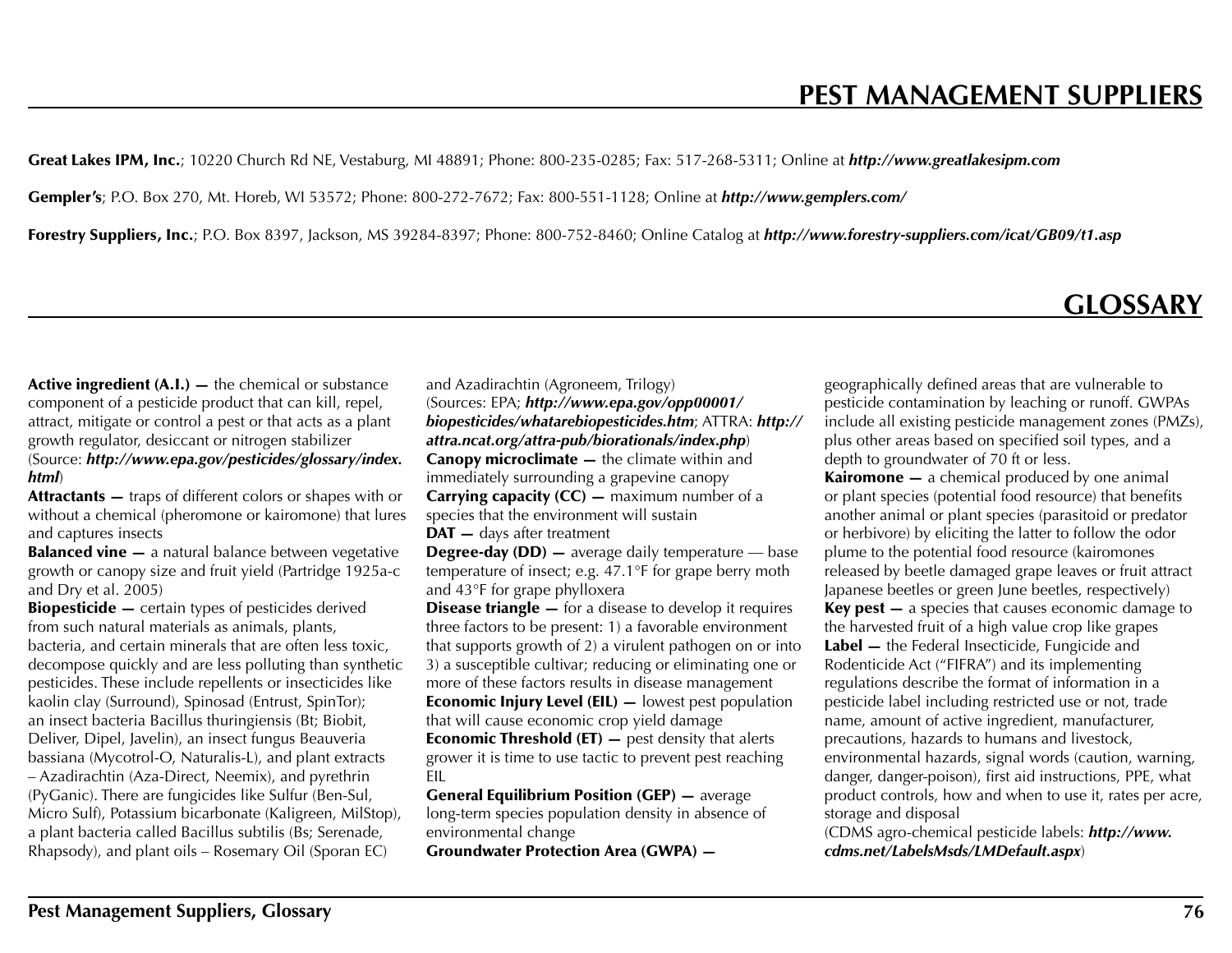**Mating disruption —** to saturate air inside and above a vineyard with dispensers or puffers of sex pheromone to so that male moths cannot find females which greatly reduces mating, laying of fertile eggs and hatch of very few larvae

Minimum risk pesticides - government list of pesticides posing little or no risk

(List available at 40 CFR 152.25(g) conditions for minimum risk exemption: *http://www.epa.gov/ oppbppd1/biopesticides/regtools/25b\_list.htm*; EPA Pesticide Registration Notice 2000-6: *http://epa.gov/*

*opppmsd1/PR\_Notices/pr2000-6.pdf*)

MSDS — material safety data sheet for each chemical or pesticide includes: emergency numbers, first aid measures, hazards, toxicity to humans and other organisms, handling and storage, solubility, PPE, ecological concerns

(CDMS database has MSDS at *http://www.cdms.net/ LabelsMsds/LMDefault.aspx*)

NIOSH — National Institute for Occupational Safety and Health

Non-pest — an insect species that rarely occurs at population level that exceeds the EIL, so you follow the strategy: "Do Nothing"

**Occasional pest – in some years, an insect species** population level increases and exceeds the EIL, so you follow the strategy: "Do Nothing and Keep Scouting in case population exceeds EIL"

**Perennial pest —** each year the population of this insect species increases and exceeds the EIL, so you follow the strategy: "Scout and Use Tactics as Needed to Dampen Population"

PPE — Personal protective equipment — each EPA pesticide label and MSDS describes the minimum protective equipment: coveralls, long sleeve shirt, long pants, shoes or waterproof boots, socks, waterproof clothing, head covering, chemical goggles or shielded safety glasses, type of NIOSH-approved respirator and

chemical resistant gloves, and to keep and wash PPE clothing separately from other laundry **Pesticide**  $-$  (1) any substance or mixture of substances intended for preventing, destroying, repelling, or mitigating any pest, (2) any substance or mixture of substances intended for use as a plant regulator, defoliant, or desiccant, and (3) any nitrogen stabilizer (Source: FIFRA: *http://epa.gov/opppmsd1/PR\_Notices/ pr2000-6.pdf*)

**Pheromone** — a chemical produced by one species that attracts a mate (grape berry moth and grape root borer) or causes an aggregation of that species

**Point quadrat analysis — a measurement of canopy** density derived by noting the number of leaf and fruit contacts with a rod inserted perpendicular into the vine canopy (number of leaf layers in a canopy ideally is less than two)

**Ravaz Index**  $-$  a ratio of crop weight to pruning weight for a vine

Restricted use pesticide (RUP) — compounds

with relatively high degree of potential human and/ or environmental hazard can only be purchased by a person with a RUP applicator license and that licensed person can supervise others to apply an RUP

**Severe pest —** if you do not implement a tactic, the population of this insect species will remain above the EIL, so you follow the strategy: "Always Scout and Use Tactics to Dampen Population"

**Sustainability —** a total-farm philosophy emphasizing the use of farm management practices that minimize impact on the environment, are economically feasible, and address needs and interests of the community (Dlott et al. 2002)

**Véraison** – stage of fruit development when the berries begin rapid final maturation, begin to change berry color and soften

**Vigor** — rate of shoot growth

Vine size — the weight of one-year-old cane prunings is

a measure of vine capacity

Weed – a plant that is growing in an undesired place and is affecting crop plant health and productivity by using limited nutrients and water provided to the crop plant